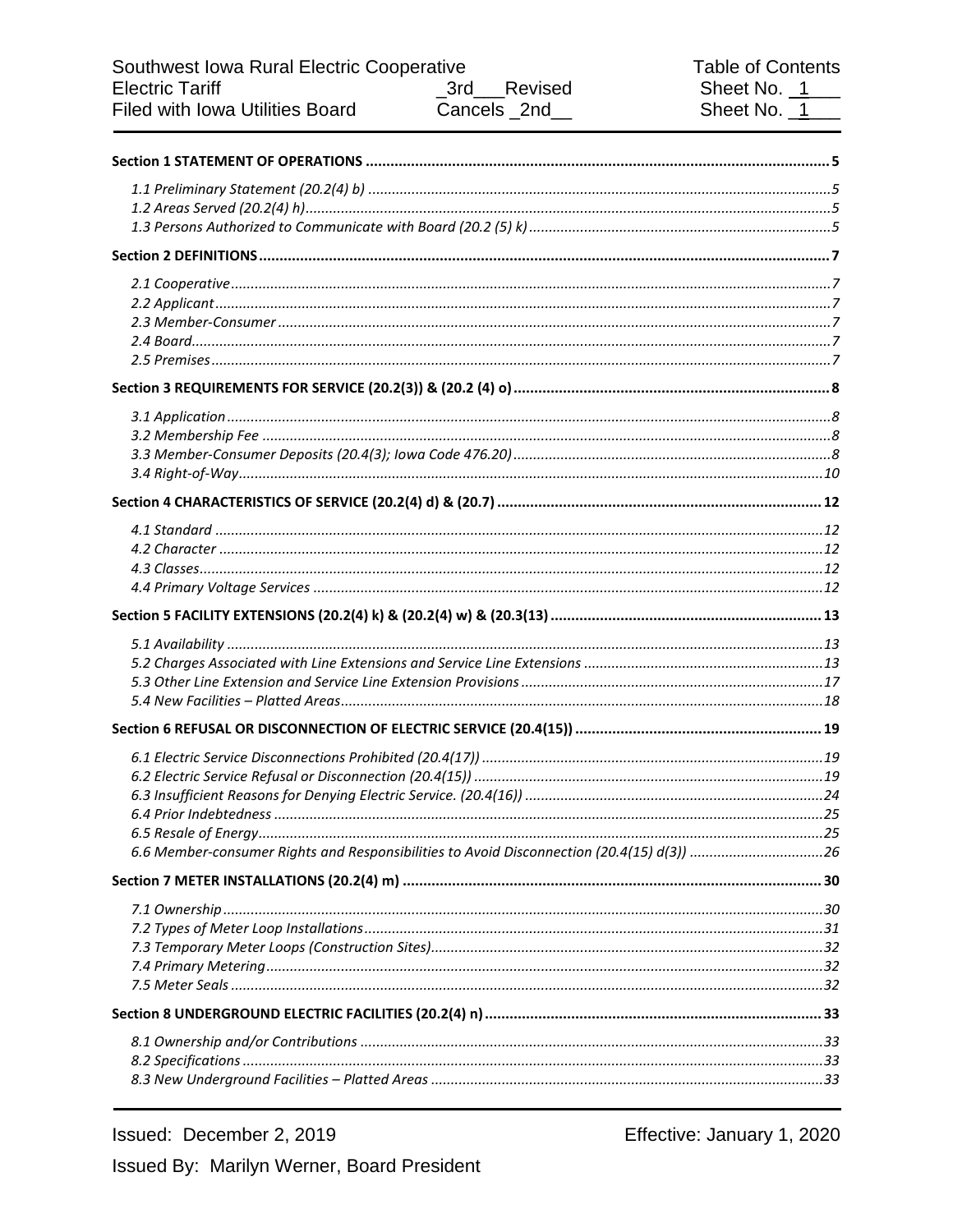| Southwest Iowa Rural Electric Cooperative |              | <b>Table of Contents</b> |
|-------------------------------------------|--------------|--------------------------|
| <b>Electric Tariff</b>                    | 3rd Revised  | Sheet No. 2              |
| <b>Filed with Iowa Utilities Board</b>    | Cancels_2nd_ | Sheet No. 2____          |
|                                           |              |                          |
|                                           |              |                          |
|                                           |              |                          |
|                                           |              |                          |
|                                           |              |                          |
|                                           |              |                          |
|                                           |              |                          |
|                                           |              |                          |
|                                           |              |                          |
|                                           |              |                          |
|                                           |              |                          |
|                                           |              |                          |
|                                           |              |                          |
|                                           |              |                          |
|                                           |              |                          |
|                                           |              |                          |
|                                           |              |                          |
|                                           |              |                          |
|                                           |              |                          |
|                                           |              |                          |
|                                           |              |                          |
|                                           |              |                          |
|                                           |              |                          |
|                                           |              |                          |
|                                           |              |                          |
| 14.1 Service Reconnection                 |              | 51                       |
|                                           |              |                          |
|                                           |              |                          |
|                                           |              |                          |
|                                           |              |                          |
|                                           |              |                          |
|                                           |              |                          |
|                                           |              |                          |
|                                           |              |                          |
|                                           |              |                          |
|                                           |              |                          |
|                                           |              |                          |
|                                           |              |                          |
|                                           |              |                          |
|                                           |              |                          |
|                                           |              |                          |

Effective: January 1, 2020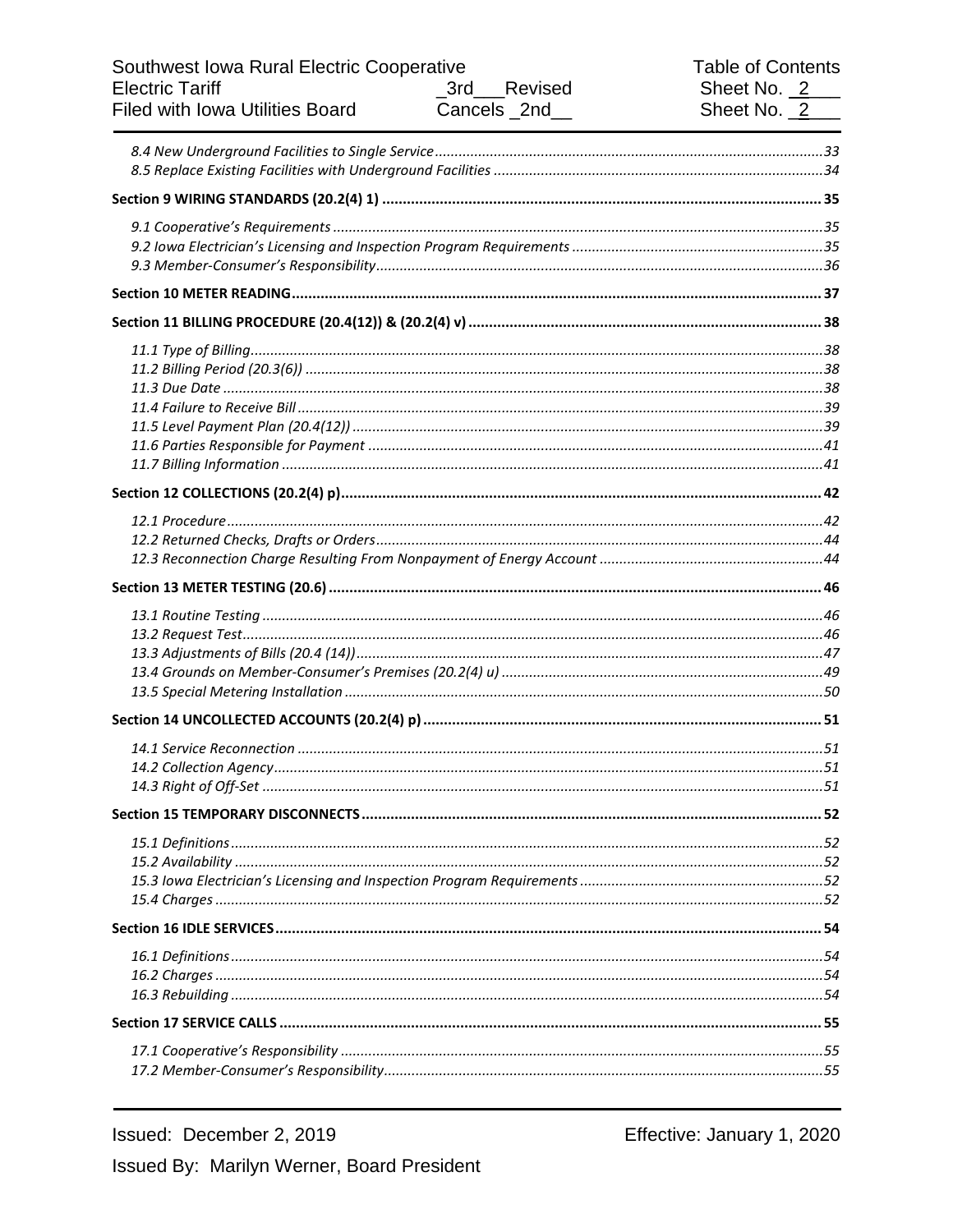| Southwest Iowa Rural Electric Cooperative |                | <b>Table of Contents</b> |
|-------------------------------------------|----------------|--------------------------|
| <b>Electric Tariff</b>                    | _3rd___Revised | Sheet No. 3              |
| Filed with Iowa Utilities Board           | Cancels_2nd_   | Sheet No. 3              |
|                                           |                |                          |
|                                           |                |                          |
|                                           |                |                          |
|                                           |                |                          |
|                                           |                |                          |
|                                           |                |                          |
|                                           |                |                          |
|                                           |                |                          |
|                                           |                |                          |
|                                           |                |                          |
|                                           |                |                          |
|                                           |                |                          |
|                                           |                |                          |
|                                           |                |                          |
|                                           |                |                          |
|                                           |                |                          |
|                                           |                |                          |
|                                           |                |                          |
|                                           |                |                          |
|                                           |                |                          |
|                                           |                |                          |
|                                           |                |                          |
|                                           |                |                          |
|                                           |                |                          |
|                                           |                |                          |
|                                           |                |                          |
|                                           |                |                          |
|                                           |                |                          |
|                                           |                |                          |
|                                           |                |                          |
|                                           |                |                          |
|                                           |                |                          |
|                                           |                |                          |
|                                           |                |                          |
|                                           |                |                          |
|                                           |                |                          |
|                                           |                |                          |
|                                           |                |                          |
|                                           |                |                          |
|                                           |                |                          |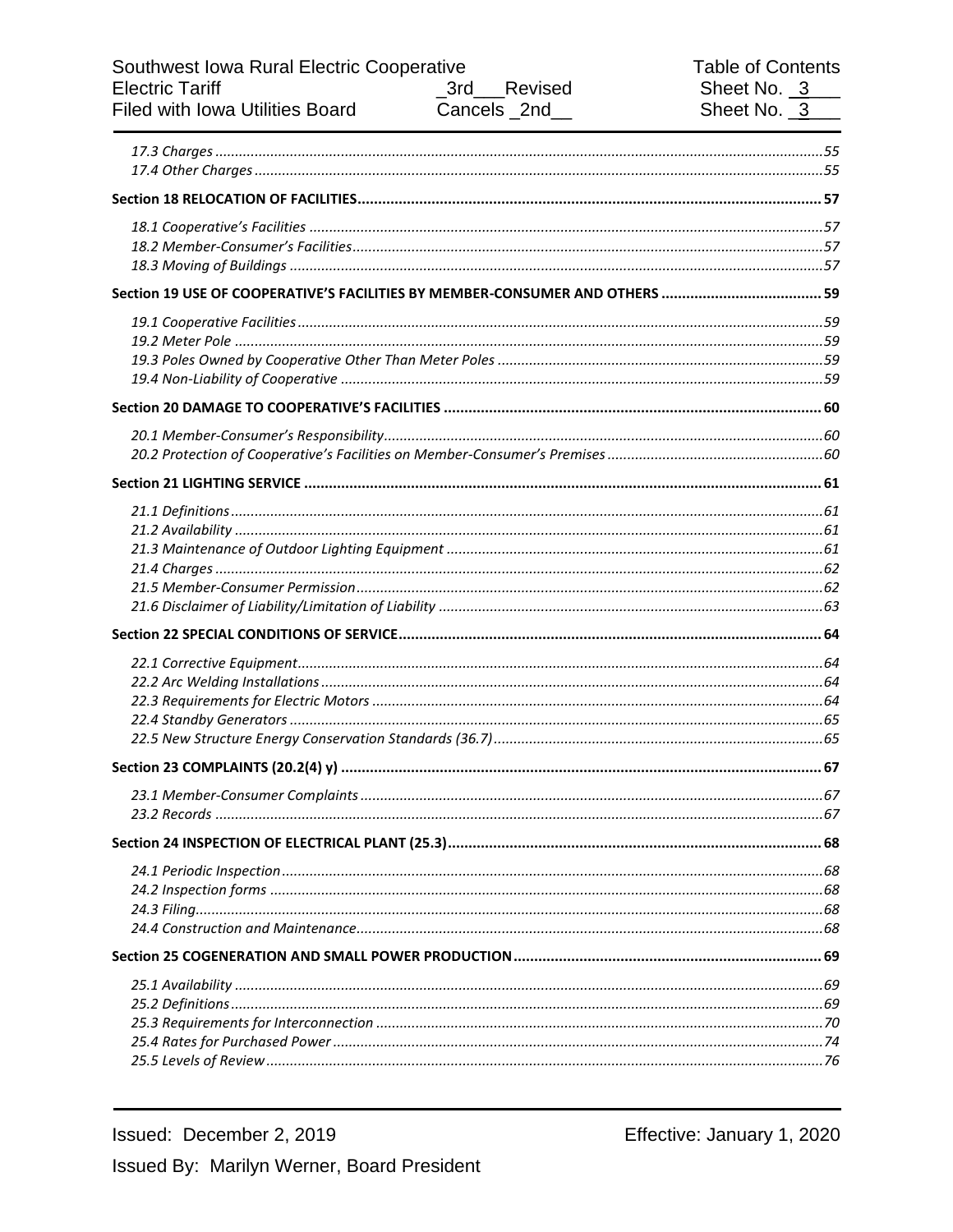| Southwest Iowa Rural Electric Cooperative<br><b>Electric Tariff</b><br><b>Filed with Iowa Utilities Board</b> | 3rd Revised<br>Cancels _2nd__ | <b>Table of Contents</b><br>Sheet No. $4$<br>Sheet No. 4 |
|---------------------------------------------------------------------------------------------------------------|-------------------------------|----------------------------------------------------------|
|                                                                                                               |                               |                                                          |
|                                                                                                               |                               |                                                          |
|                                                                                                               |                               |                                                          |
|                                                                                                               |                               |                                                          |
|                                                                                                               |                               |                                                          |
|                                                                                                               |                               |                                                          |
|                                                                                                               |                               |                                                          |
|                                                                                                               |                               |                                                          |
|                                                                                                               |                               |                                                          |
|                                                                                                               |                               |                                                          |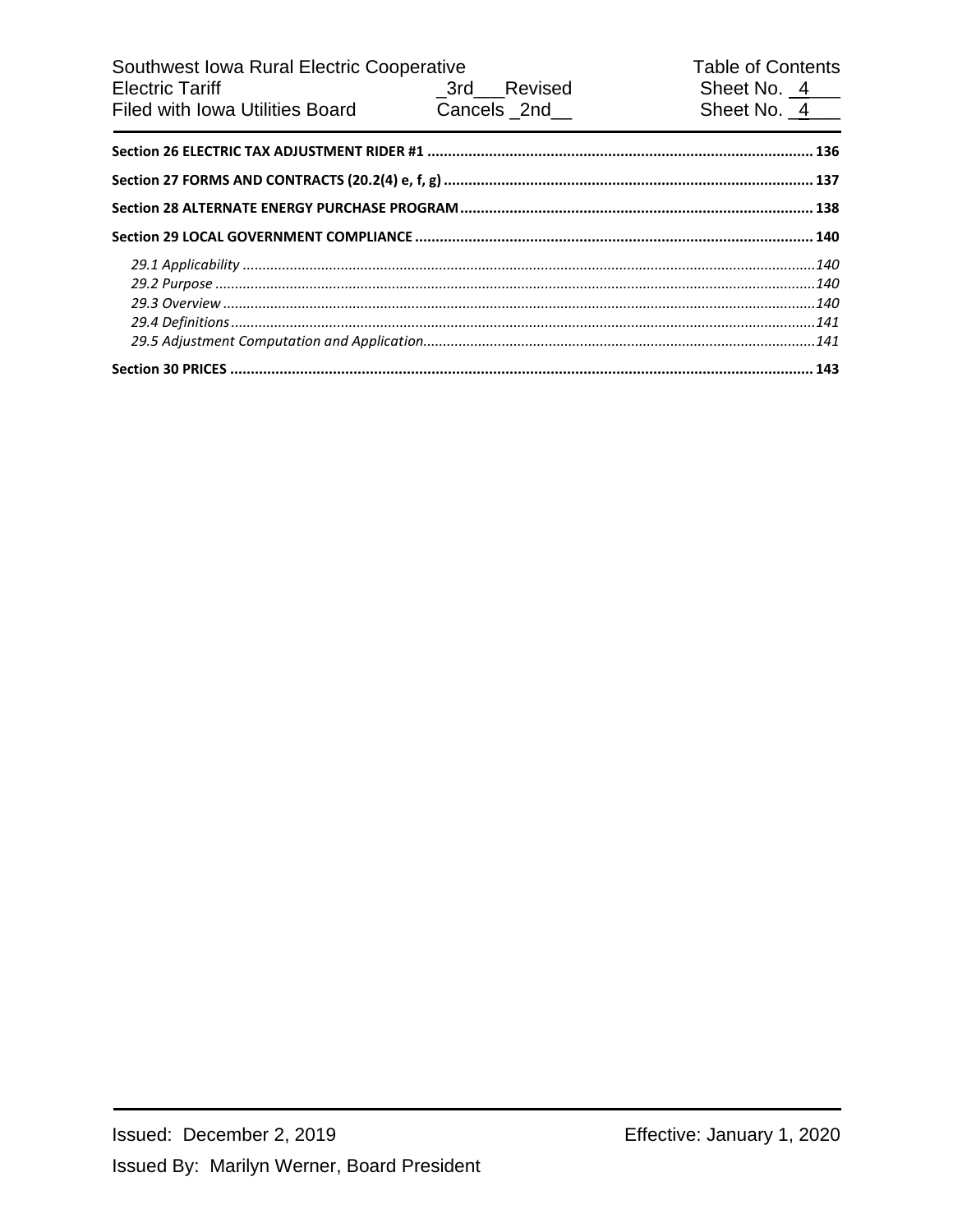| Southwest Iowa Rural Electric Cooperative |                 | Section 1 STATEMENT OF OPERATIONS |
|-------------------------------------------|-----------------|-----------------------------------|
| <b>Electric Tariff</b>                    | 1st   Revised   | Sheet No. 5____                   |
| <b>Filed with Iowa Utilities Board</b>    | Cancels _Orig__ | Sheet No. $5$ ___                 |

#### RULES AND REGULATIONS

These rules and regulations are designed to govern the supplying and receiving of electrical energy for good service, safety and the well being of the member-consumer and the Cooperative. They contain the prices and charges to be collected for rendering of electric service. They are subject to change from time to time and are issued in compliance with Chapter 476, Code of Iowa.

# <span id="page-4-0"></span>**Section 1 STATEMENT OF OPERATIONS**

### <span id="page-4-1"></span>**1.1 Preliminary Statement (20.2(4) b)**

The Southwest Rural Electric Cooperative is a Cooperative corporation organized under the provisions of Chapter 499, Code of Iowa.

The Cooperative provides electric distribution service to approximately 4,300 memberconsumers in Adair, Adams, Cass, Decatur, Fremont, Mills, Montgomery, Page, Ringgold, Taylor, and Union counties, Iowa. Membership is available to all persons within the assigned service area of the Cooperative on a nondiscriminatory basis. Each member-consumer has one vote and the affairs of the Cooperative are conducted by a Board of Directors who are elected from among the members-consumers by the members-consumers.

The principal offices of the Cooperative are in Corning, Mt. Ayr, and Stanton, Iowa, and all records are retained at these offices.

### <span id="page-4-2"></span>**1.2 Areas Served (20.2(4) h)**

Rural areas in Adair, Adams, Cass, Decatur, Fremont, Mills, Montgomery, Page, Ringgold, Taylor, and Union counties, Iowa

### <span id="page-4-3"></span>**1.3 Persons Authorized to Communicate with Board (20.2 (5) k)**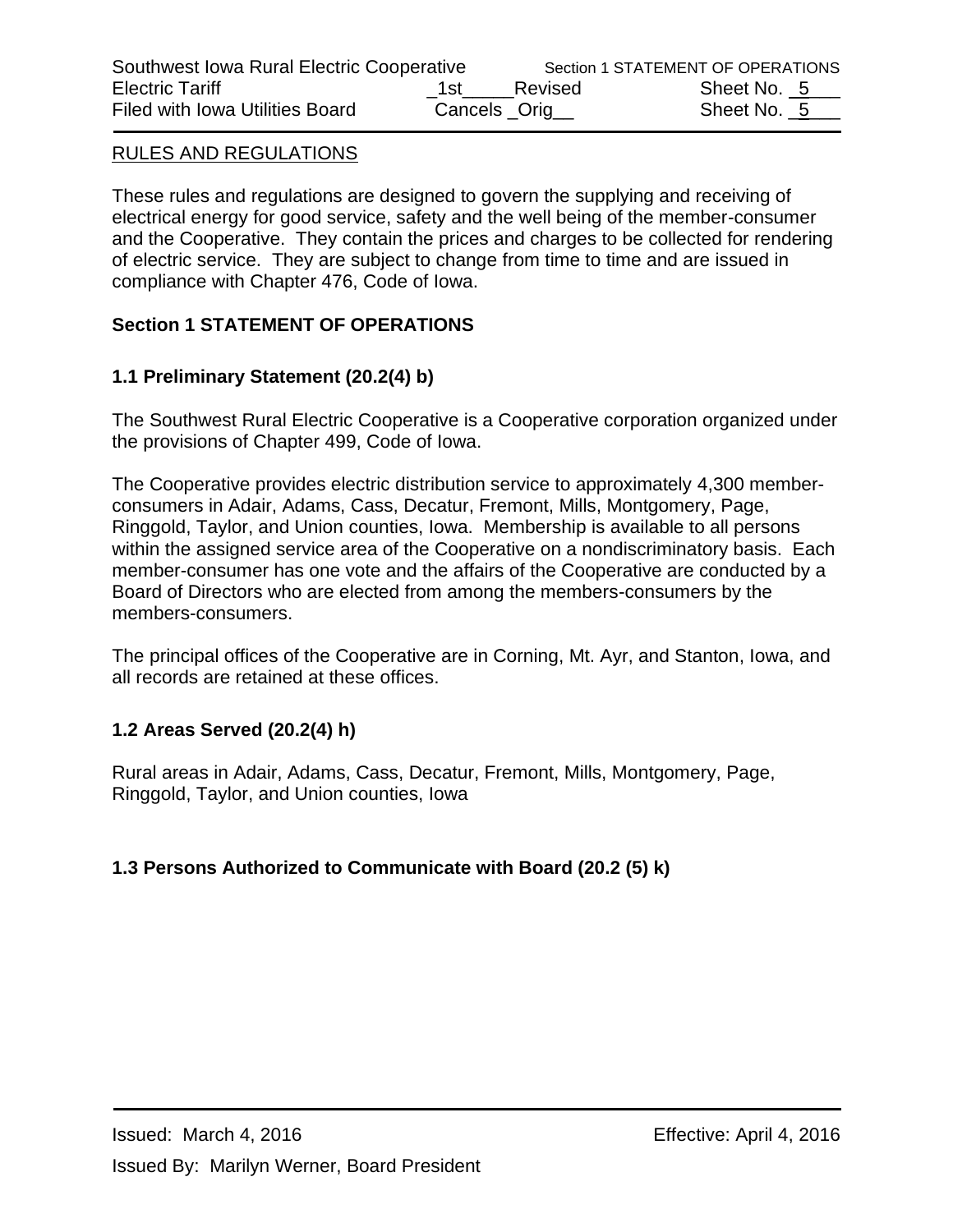The Cooperative will provide a current list of persons authorized to communicate with the Board in the form of a letter filed with the Iowa Utilities Board within 30 days of any changes concerning:

- 1. Chief Executive Officer
- 2. Member-Consumer Relations
- 3. Engineering Operations
- 4. Meter Tests and Repairs
- 5. Emergencies During Non-Office Hours
- 6. Franchises for Electric Lines
- 7. Certificates for Electric Generating Plants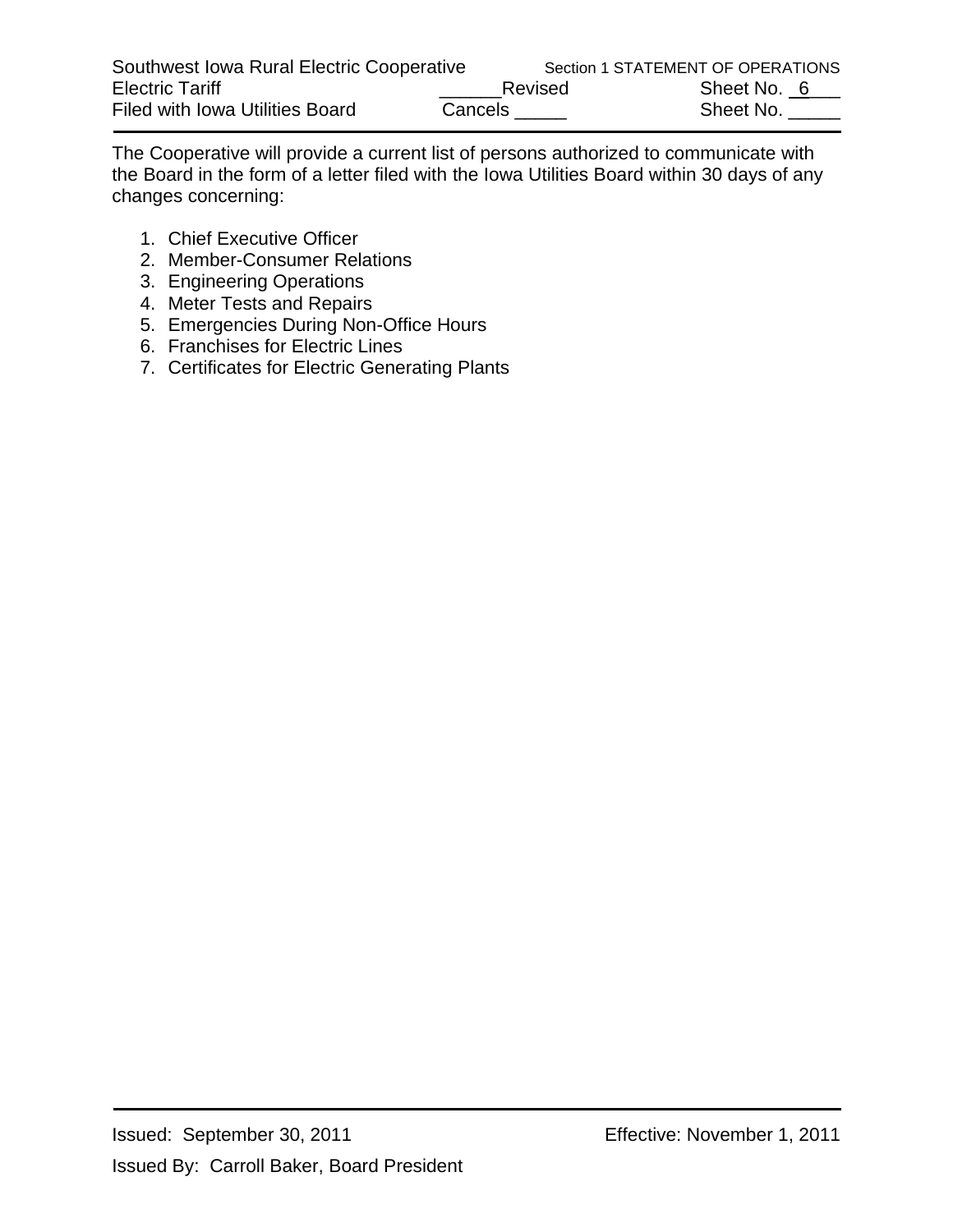#### <span id="page-6-0"></span>**Section 2 DEFINITIONS**

#### <span id="page-6-1"></span>**2.1 Cooperative**

The term "Cooperative" is herein used to designate the Rural Electric Cooperative Association, which furnishes electric service under these rules and regulations.

### <span id="page-6-2"></span>**2.2 Applicant**

The term "applicant" is herein used to designate a person, partnership, association, firm, public or private corporation or governmental agency applying for membership in the Cooperative in order to receive electric service supplied by the Cooperative.

#### <span id="page-6-3"></span>**2.3 Member-Consumer**

The term "member-consumer" is herein used to designate a person, partnership, association, firm, public or private corporation or governmental agency whose application for membership has been approved by the Board of Directors and who is using electric service supplied by the Cooperative.

#### <span id="page-6-4"></span>**2.4 Board**

The term "board" means the Iowa Utilities Board. (Sometimes hereafter referred to as "IUB".)

#### <span id="page-6-5"></span>**2.5 Premises**

The term "premises" is herein used to mean the tract of land, building, part of a building or facility to which electric service is provided. Each freestanding residential dwelling constitutes a separate premise even though they may have common ownership.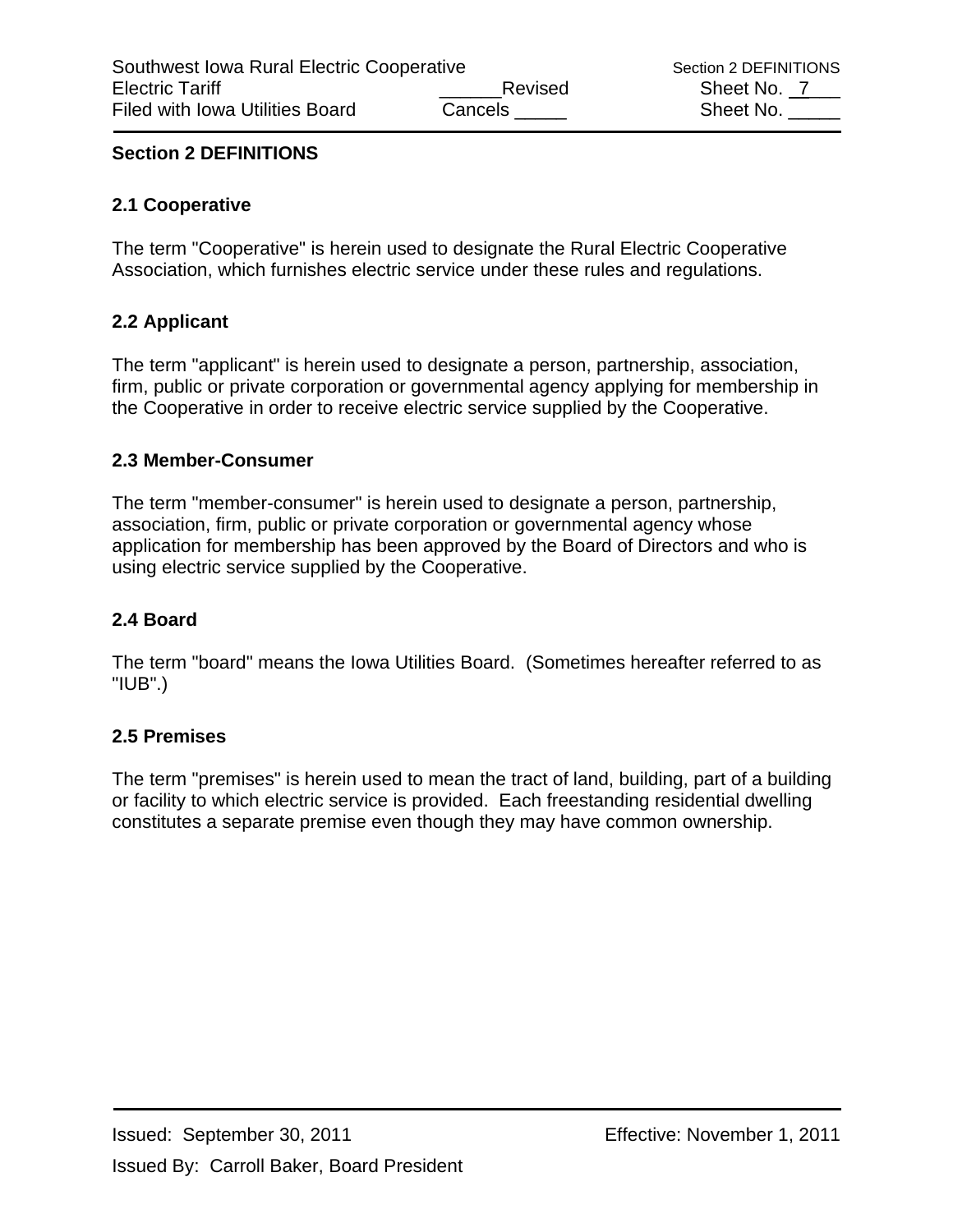## <span id="page-7-0"></span>**Section 3 REQUIREMENTS FOR SERVICE (20.2(3)) & (20.2 (4) o)**

## <span id="page-7-1"></span>**3.1 Application**

Application for electric service shall be made in writing by the applicant to the Cooperative on the Cooperative's application forms. Upon acceptance of such applications and upon confirmation that service can be provided, the Cooperative shall, as promptly as practical, supply to the applicant service in accordance with regulations filed with and approved by the Board and at prices established by the Cooperative for the class of service requested by the applicant. The Cooperative shall require a separate application for service for each separate location.

### <span id="page-7-2"></span>**3.2 Membership Fee**

The membership fee shall be \$0.00. After receiving electric service and being accepted by the Board of Directors, the applicant will become a member and will be entitled to all rights of membership as outlined by the bylaws, articles and policies of the Cooperative.

### **3.2.1 Service Contracts**

There shall be a service contract covering each new service and each service shall be metered separately. The service contract shall be in a form approved by the Board of Directors. The service contracts shall be written for a minimum period of 12 months. Whenever a member-consumer fails to continue service for a full 12 month period (or longer, depending on the terms of the contract), the membership fee or additional connection fee and consumer deposit, if any, shall be forfeited against the uncompleted period of the service contract.

### <span id="page-7-3"></span>**3.3 Member-Consumer Deposits (20.4(3); Iowa Code 476.20)**

The Cooperative may require from any member-consumer or prospective memberconsumer a deposit intended to guarantee partial payment of bills for service. In lieu of a cash deposit, the Cooperative may accept the written guarantee of a surety or another responsible party as surety for an account. This subsection does not prohibit the Cooperative from requiring payment of a member-consumer's past due account with the Cooperative prior to reinstatement of service.

No deposit shall be required as a condition for service other than determined by application of either credit rating or deposit calculation criteria, or both.

# **3.3.1 Amount of Deposit (20.4(3) d)**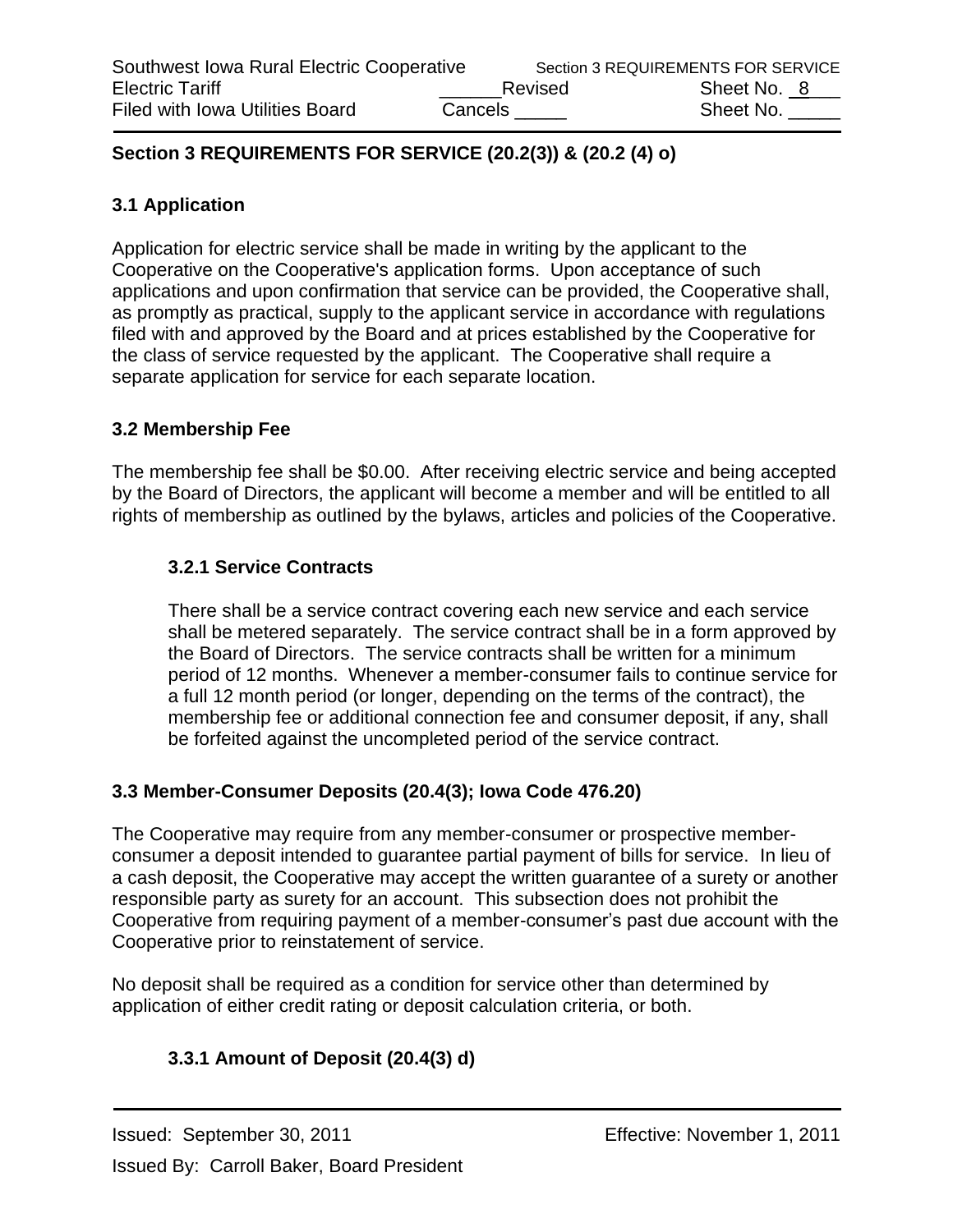| Southwest Iowa Rural Electric Cooperative |         | Section 3 REQUIREMENTS FOR SERVICE |
|-------------------------------------------|---------|------------------------------------|
| <b>Electric Tariff</b>                    | Revised | Sheet No. 9                        |
| Filed with Iowa Utilities Board           | Cancels | Sheet No.                          |

The total deposit for any residential or commercial customer for a place which has previously received service shall not be greater than the highest billing of service for one month for the place in the previous 12-month period. The deposit for any residential or commercial customer for a place which has not previously received service, or for an industrial customer, shall be the customer's projected one-month usage for the place to be served as determined by the utility, or as may be reasonably required by the utility in cases involving service for short periods or special occasions.

# **3.3.2 Interest on Deposit (20.4(4))**

Interest shall be paid by the Cooperative to each member-consumer required to make a deposit. The interest rate shall be established by the Cooperative's Board of Directors and may be adjusted periodically by the Board. The current rate of interest may be obtained by contacting the Cooperative. Interest shall be paid for the period beginning with the date of deposit to the date of refund or to the date that the deposit is applied to the member-consumer's account or to the date the member-consumer's bill becomes permanently delinquent. The date of refund is that date on which the refund or the notice of deposit refund is forwarded to the member-consumer's last known address. The date a memberconsumer's bill becomes permanently delinquent relative to an account treated as an uncollectible account, is the most recent date the account became delinquent.

# **3.3.3 Receipts (20.4(6))**

A receipt shall be given for all such deposits. If such receipt shall be lost, a duplicate may be issued if the member-consumer will provide adequate identification to the Cooperative.

# **3.3.4 Deposit Refund (20.4(7))**

A deposit shall be refunded after twelve consecutive months of prompt payment (which may be eleven timely payments and one automatic forgiveness of late payment). For refund purposes the account shall be reviewed for prompt payment after twelve months of service following the making of the deposit and for each twelve-month interval terminating on the anniversary of the deposit. However, surety deposits or guarantees may be retained until final billing. Any deposit plus accumulated interest, less any unpaid utility bill of memberconsumer, shall be refunded during settlement of a final billing upon termination of the service.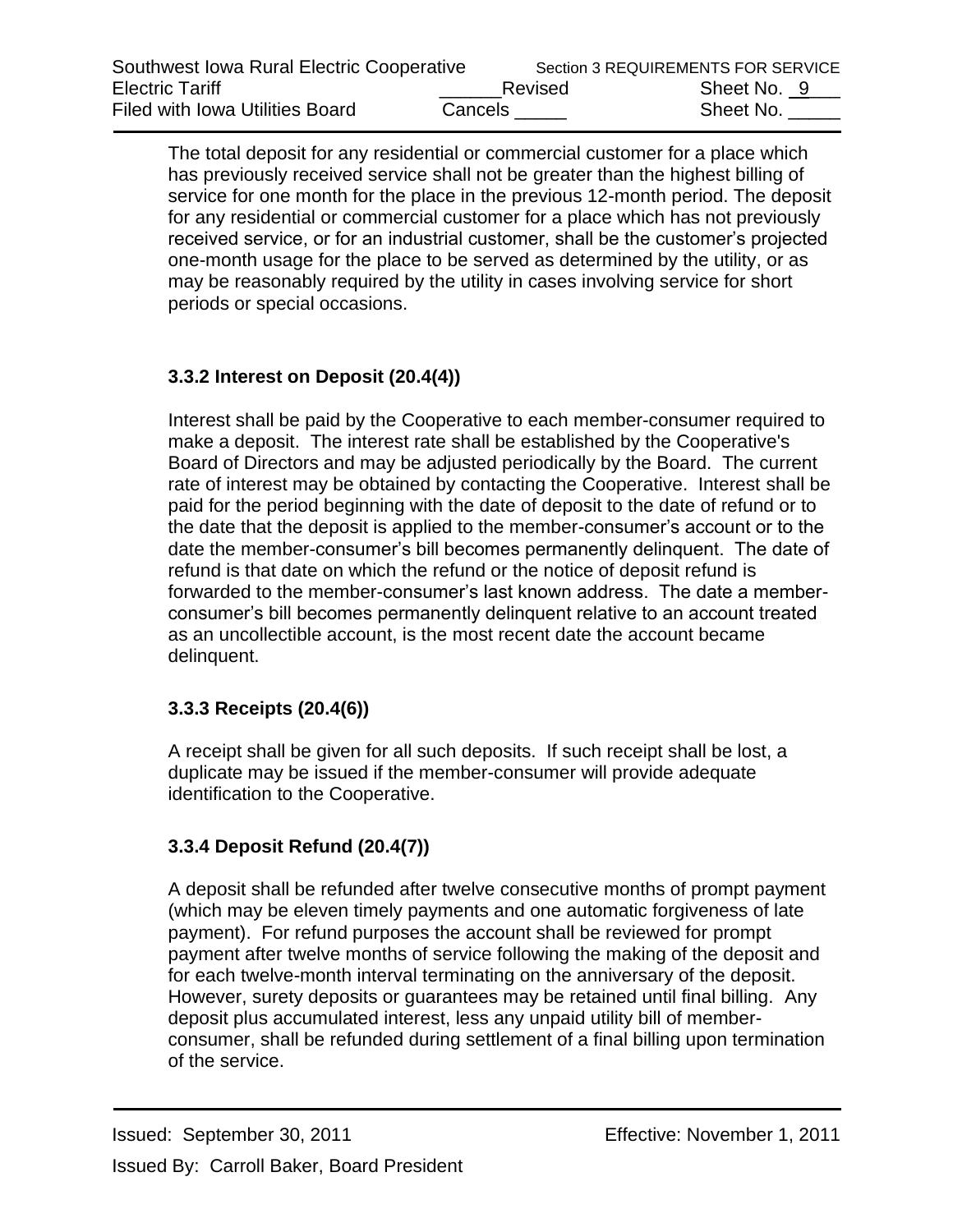# **3.3.5 Additional Deposits (20.4(3) b)**

A new or additional deposit may be required from a member-consumer when a deposit has been refunded or is found to be inadequate. Written notice shall be mailed advising the member-consumer of any new or additional deposit requirement. The member-consumer shall have no less than twelve days from the date of mailing to comply. The new or additional deposit shall be payable at the Cooperative business office. An appropriate receipt shall be provided. No written notice is required to be given of a deposit required as a prerequisite for commencing initial service.

# **3.3.6 Non-Compliance**

The service of any member-consumer who fails to comply with these requirements will be disconnected upon twelve days after written notice, provided conditions as spelled out in Subsection 6.1 are followed.

## <span id="page-9-0"></span>**3.4 Right-of-Way**

## **3.4.1 Procurement**

Providing a cleared right-of-way is the responsibility of the applicant for electric service. The Cooperative's engineer or staff will assist the applicant in the procurement of right-of-way. The Cooperative may assess the applicant for any costs incurred in connection with procurement of said right-of-way. In such cases, the applicant will or may be required to make an advance contribution covering such costs.

# **3.4.2 Initial Clearing**

It shall be the responsibility of the applicant or applicants desiring service to provide or pay for costs incurred by tree or brush clearing on right-of-way for initial clearing. Subsequent clearing will be provided by the Cooperative.

# **3.4.3 Applicant's Premises – Right-of-Way**

The applicant or property owner shall grant or cause to be granted to the Cooperative, without charge, right-of-way over, along, across and under the premises and any adjacent road right-of-way for the construction, operation, maintenance and repair of the cooperative's lines and all appurtenances and equipment connected or used in connection therewith. The Cooperative and its representatives may enter at reasonable times to construct, operate, maintain,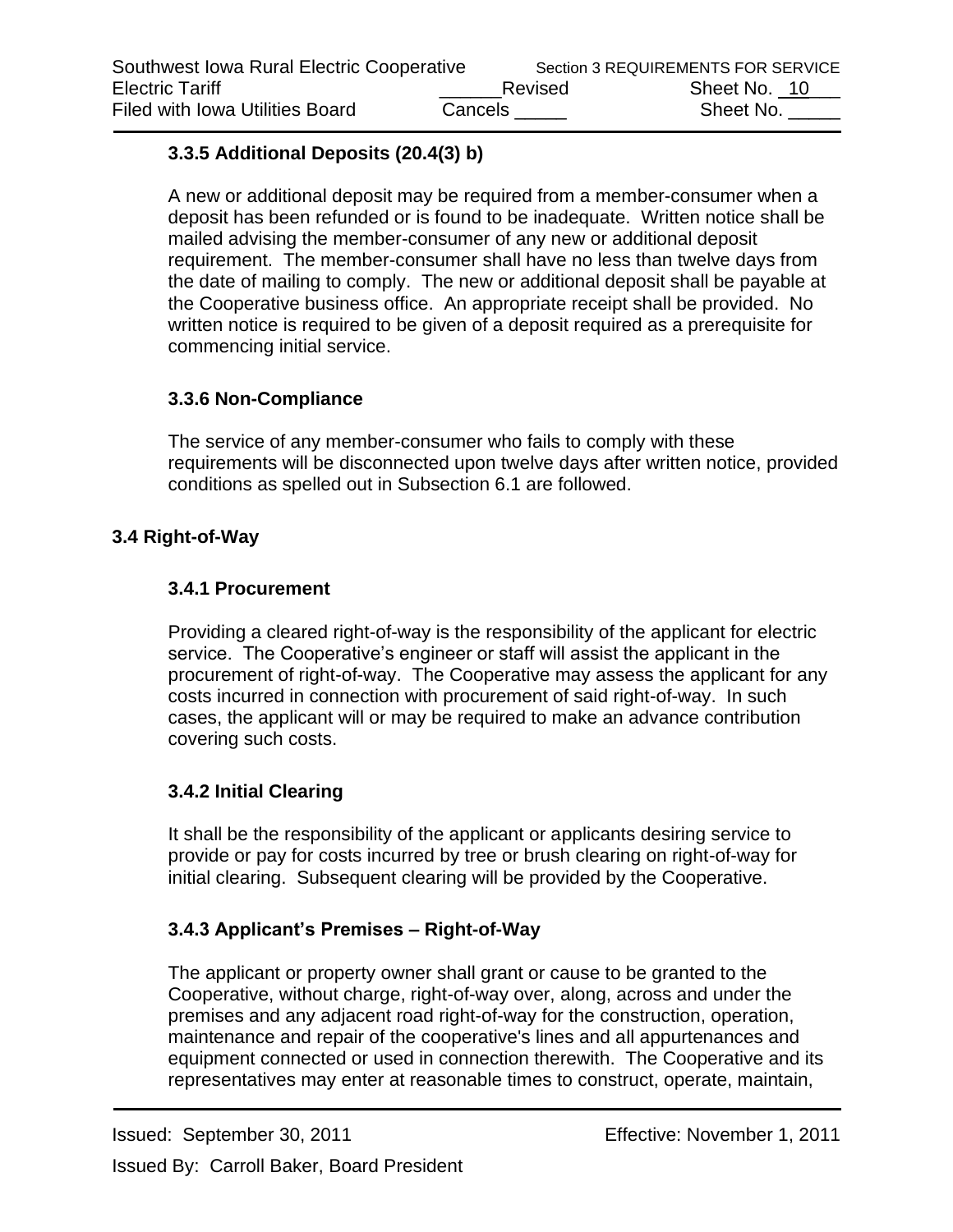repair or perform any other duties necessary to maintain the cooperative's facilities, including the right to undertake vegetation management efforts.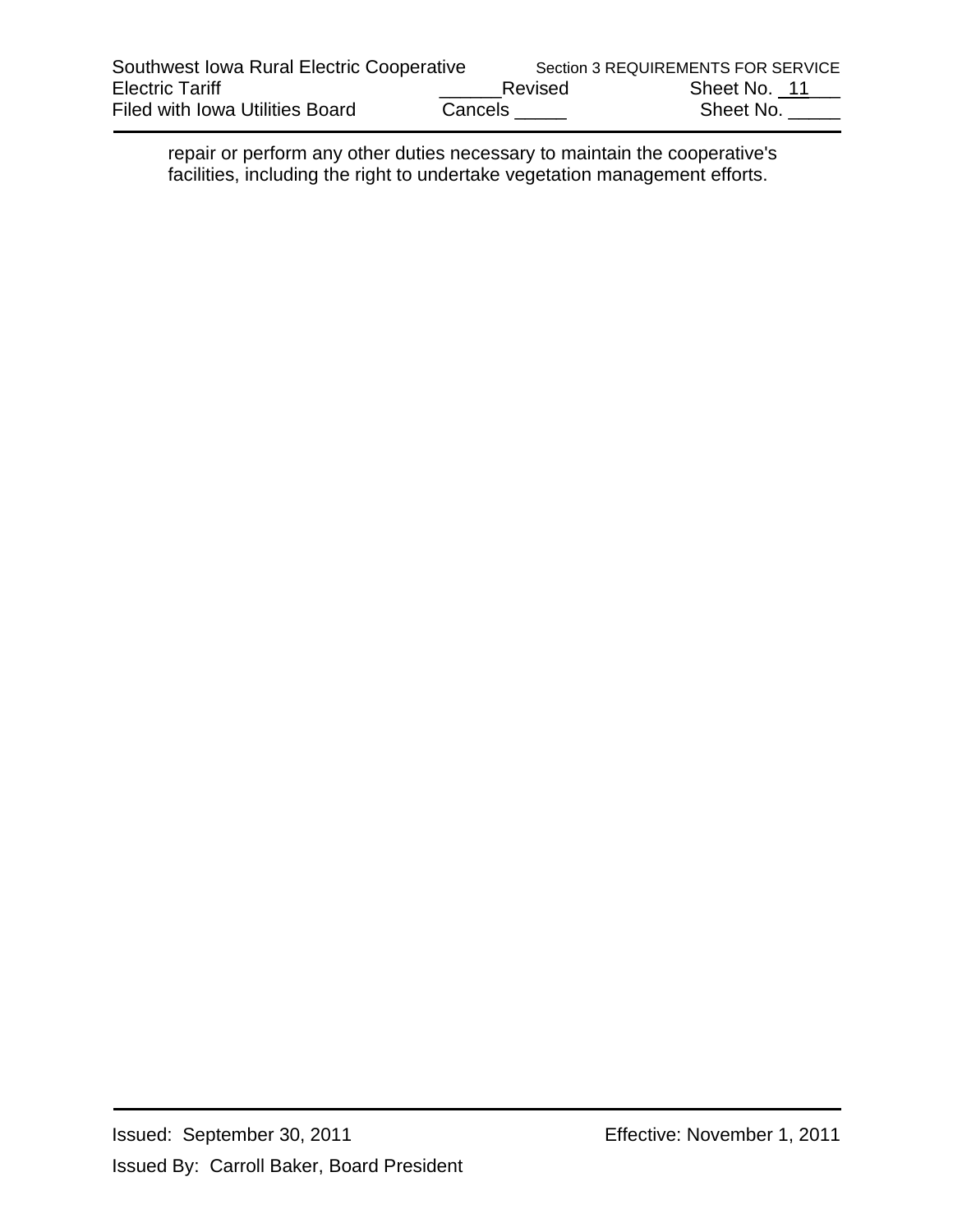## <span id="page-11-0"></span>**Section 4 CHARACTERISTICS OF SERVICE (20.2(4) d) & (20.7)**

#### <span id="page-11-1"></span>**4.1 Standard**

The Cooperative's standard electric service is alternating current, 60 Hertz, single or multi phase.

#### <span id="page-11-2"></span>**4.2 Character**

The character of electric service to be made available to each member-consumer shall be dependent upon:

- A. The service available at the proposed location.
- B. The size of the load.
- C. The operating characteristics of the member-consumer's equipment.

#### <span id="page-11-3"></span>**4.3 Classes**

The following classes of service will ordinarily be offered to the member-consumer:

120/240 volt, single-phase, three wire 120/240 volt, multi phase, three wire delta 120/240 volt, multi phase, four wire delta 120/240 volt, multi phase, four wire wye 240/480 volt, multi phase, three wire delta 240/480 volt, multi phase, four wire delta 240/480 volt, multi phase, four wire wye 277/480 volt, multi phase, four wire wye

Other secondary voltages may be made available for special service requirements, at the Cooperative's option.

The above secondary service voltage levels are nominal and may vary within the normal and generally acceptable limits of regulation as set forth in Section 20.7, Iowa Utilities Board Regulations Governing Service Supplied by Electric Utilities.

#### <span id="page-11-4"></span>**4.4 Primary Voltage Services**

Service at primary voltage may be available for large power and lighting loads at voltages designated by the Cooperative.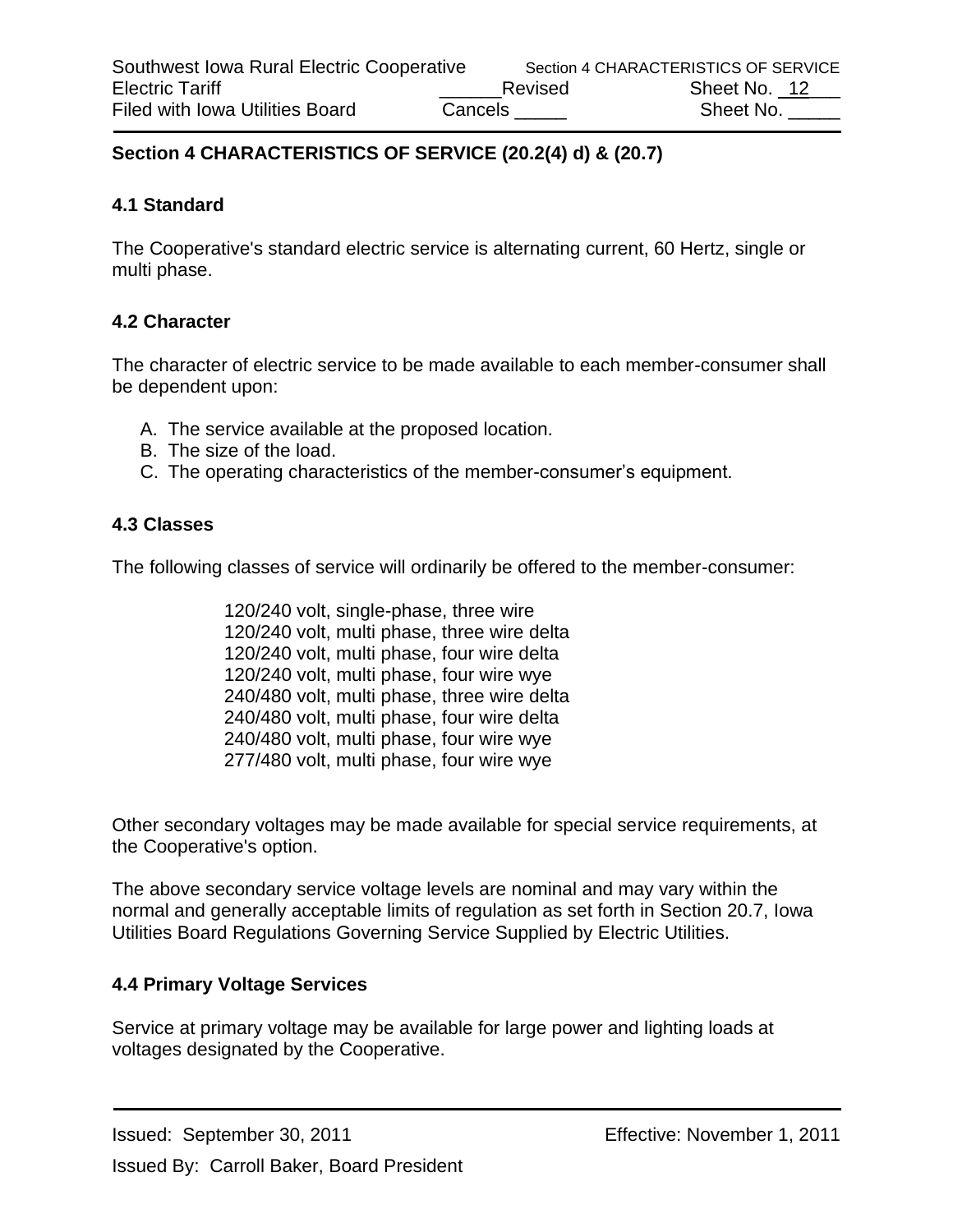## <span id="page-12-0"></span>**Section 5 FACILITY EXTENSIONS (20.2(4) k) & (20.2(4) w) & (20.3(13)**

## <span id="page-12-1"></span>**5.1 Availability**

This Cooperative accepts the principle of complete area coverage in making electric service available to anyone within its assigned area. The restrictions are the limitations of feasibility established by policies and procedures of the Cooperative and RUS standards and by the Iowa Utilities Board Rules and Regulations. In addition, a member-consumer must agree to comply with the terms and conditions of service contained in the Cooperative's tariff. In all cases, the Cooperative will construct, own and maintain all facilities up to the point of delivery. Interconnection costs for qualifying facilities (small power producers and co-generators) will be determined in accordance with the tariff terms and conditions for such facilities. Subject to payment of charges as set forth herein, the Cooperative will provide electric service to users on an area coverage basis, without regard to race, color, religion, sex, age, national origin or disability. The Cooperative will determine the price classification for each service.

The Cooperative will supply electric service at a delivery point, or meter location, to be agreed upon by the Cooperative and the applicant. This location will be determined as the best load center available to serve all the electrical requirements of the memberconsumer that are near enough to be served from one metering point. The Cooperative will install and maintain the line and all equipment up to the point of delivery. The meter and meter socket will also be furnished.

### <span id="page-12-2"></span>**5.2 Charges Associated with Line Extensions and Service Line Extensions**

### **5.2.1 Definitions**

Unless otherwise defined herein, terms used shall have the same meaning as defined in 199 IAC 20.3 (13).

- 1. Advance for construction costs are cash payments or surety bonds or an equivalent surety made to the Cooperative by a member applying for an extension.
- 2. Contribution in aid of construction means a nonrefundable cash payment covering the costs of an extension that are in excess of Cooperative funded allowances.
- 3. Estimated annual revenue will be calculated for similarly situated customers based on, but not limited to, the following factors:
	- a. The size of the facility to be used by the member;
	- b. The size and type of equipment to be used by the member;
	- c. The average annual amount of service required by the equipment; and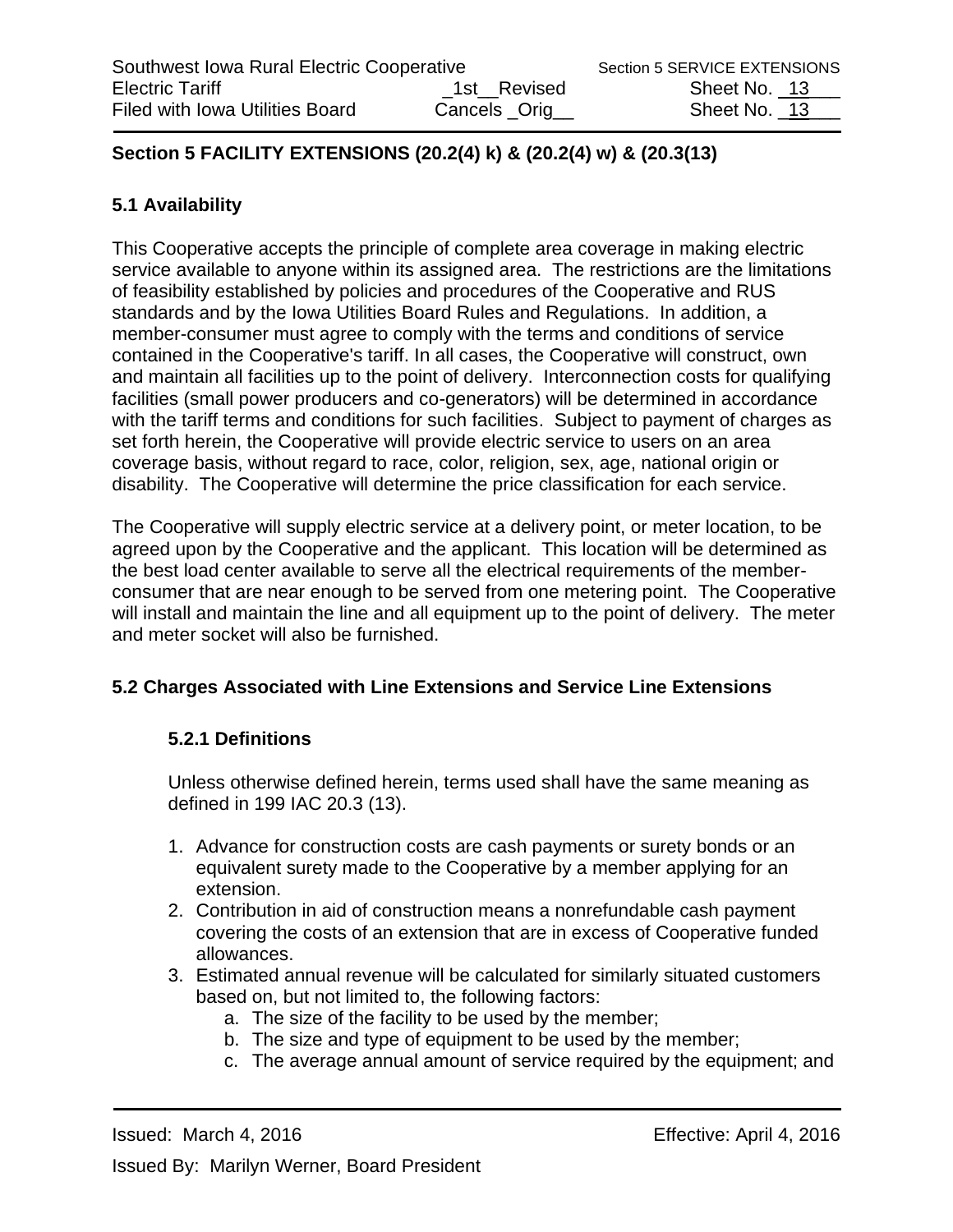- d. The average number of hours per day and days per year the equipment will be used.
- 4. Estimated base revenues will be calculated by subtracting the Cooperatives purchase power costs from the estimated annual revenues.
- 5. Estimated construction costs will be calculated using the previous calendar year's average construction cost per foot for each type of extension plus site specific right of way costs. The overhead transformer cost, meter cost and facilities built for the convenience of the Cooperative are not included. These costs will be adjusted annually.
- 6. Extension means a distribution, secondary or service line extension.
- 7. "Similarly situated customer" is defined as a customer whose annual consumption or service requirements, as defined by estimated annual revenue, are similar to other members with approximately the same annual consumption or service requirements.
- 8. Permanent service is defined as a full time residence that is intended to remain in place on a continuing basis. A mobile home, which has had the undercarriage removed, been set on a permanent foundation, and has the license turned in, becomes a part of the real estate and will be classified as a permanent service. Other services where the estimated annual base revenues justify a line extension may also be classified as a permanent service if it is intended to remain in place on a continuing basis.
- 9. The point of delivery on overhead construction is defined as the end of the service drop where it is attached to the structure on which the meter is located. The point of delivery on underground construction is the point of attachment to the meter socket.
- 10.Temporary service refers to any service that is not intended to remain in place on a continuing basis. Temporary service will be extended according to the terms and conditions imposed by the Cooperative.

# **5.2.2 Permanent Service**

- A. Distribution, Secondary or Service Line Extension
- 1. Plant addition. The Cooperative will provide all electric plant at its cost and expense without requiring a contribution in aid of construction or advance for construction, except in those circumstances where extensive plant additions (see guidelines below) are required before the member can be served, or where the member will not attach within the agreed upon time period. In such instances, the Cooperative will require a contribution in aid of construction or advance for construction cost from the member 30 days prior to the commencement of construction.
- 2. Extensions for members who will attach within the agreed upon time period.
	- a. The Cooperative will provide a maximum of 750 feet single-phase overhead line, 500 feet single-phase underground line, 450 feet multi-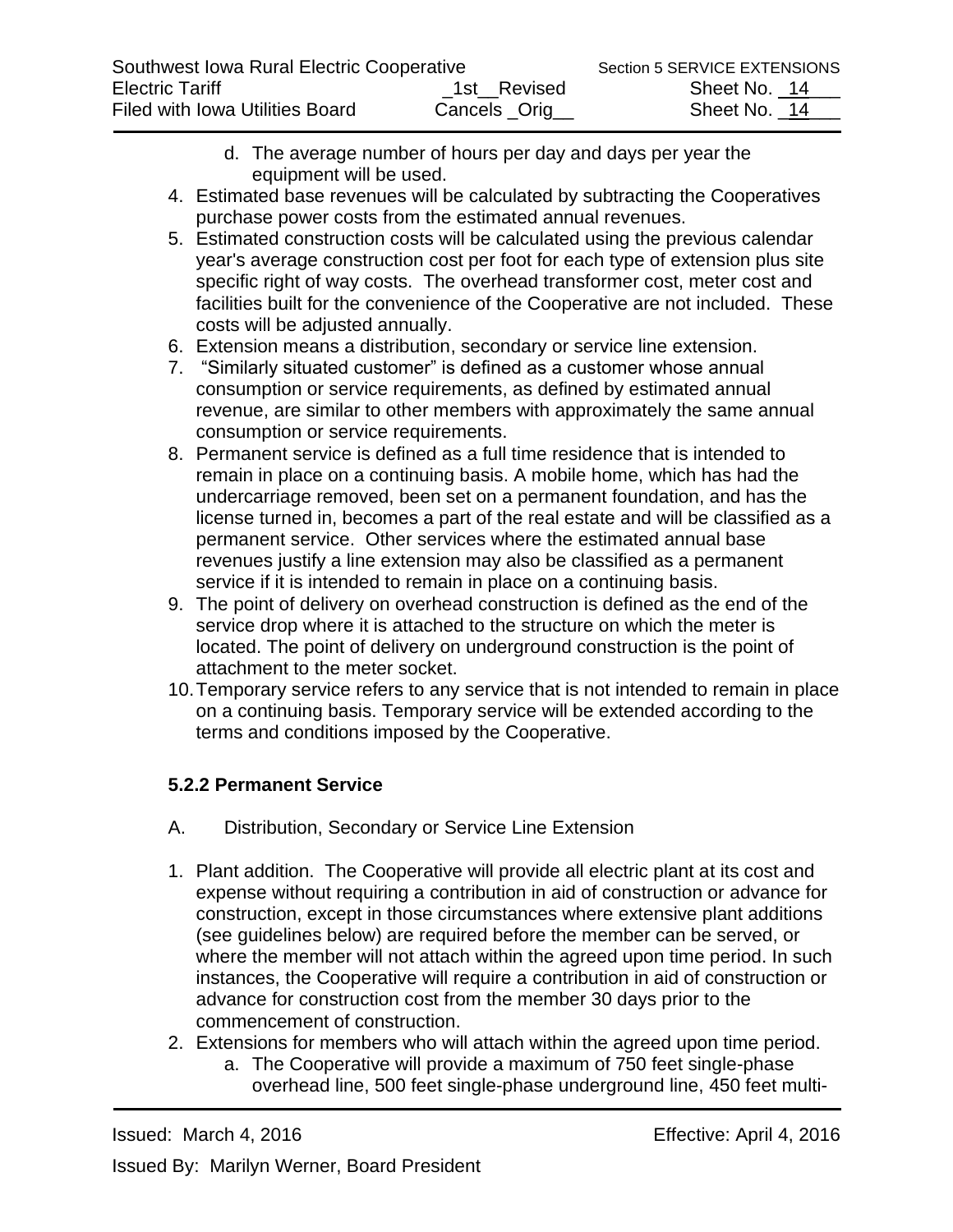phase overhead line, or 300 feet multi-phase underground line to the agreed upon delivery point.

- b. When the required line extension exceeds the maximum overhead or underground footages, the member will be required to provide a contribution in aid of construction 30 days prior to commencement of construction.
- 3. Extensions for members who will not attach within the agreed upon time period.
	- a. The member will contract with the Cooperative and deposit an advance for construction (refundable) equal to the total estimated construction costs no more than 30 days prior to commencement of construction. Once the member attaches to the extension, the portion of the advance equal to the cost of the maximum allowed overhead or underground footages provided by the Cooperative will be refunded.
- 4. In installations where the estimated annual base revenues, calculated on the basis of similarly situated customers, do not justify a line extension, the member will be asked for a contribution in aid of construction (nonrefundable) for the total estimated construction cost 30 days prior to commencement of construction.
- 5. If a request for a distribution line extension has a benefit to the Cooperative such as a planned future upgrade, or changing the route of the line to be more convenient for the Cooperative, there will be no charge for that portion of the distribution line extension.
- 6. Because of the special requirements for various commercial or industrial members, each application will be reviewed to determine if a contribution in aid of construction or an advance for construction costs is required.
- 7. The member will be responsible after initial installation by the Cooperative for labor, equipment and material to backfill any trench or excavation due to settling.
- 8. It is the responsibility of the member or prospective member to provide, at their expense, a cleared, unobstructed right-of-way for the extension of electric service. The right-of-way shall be to Cooperative specifications.
- 9. The CEO/General Manager may authorize exceptions to this policy for special situations that promote economic or community development while still assuring the recovery of the Cooperative's investment.

# **5.2.3 Temporary Service**

Where, in the opinion of the Cooperative, circumstances indicate that service may be temporary; the Cooperative may supply temporary electric service provided the applicant will make an advance cash construction payment equal to the estimated labor and overhead costs of installing and removing the service, plus non-salvageable materials. Electricity consumed will be metered and billed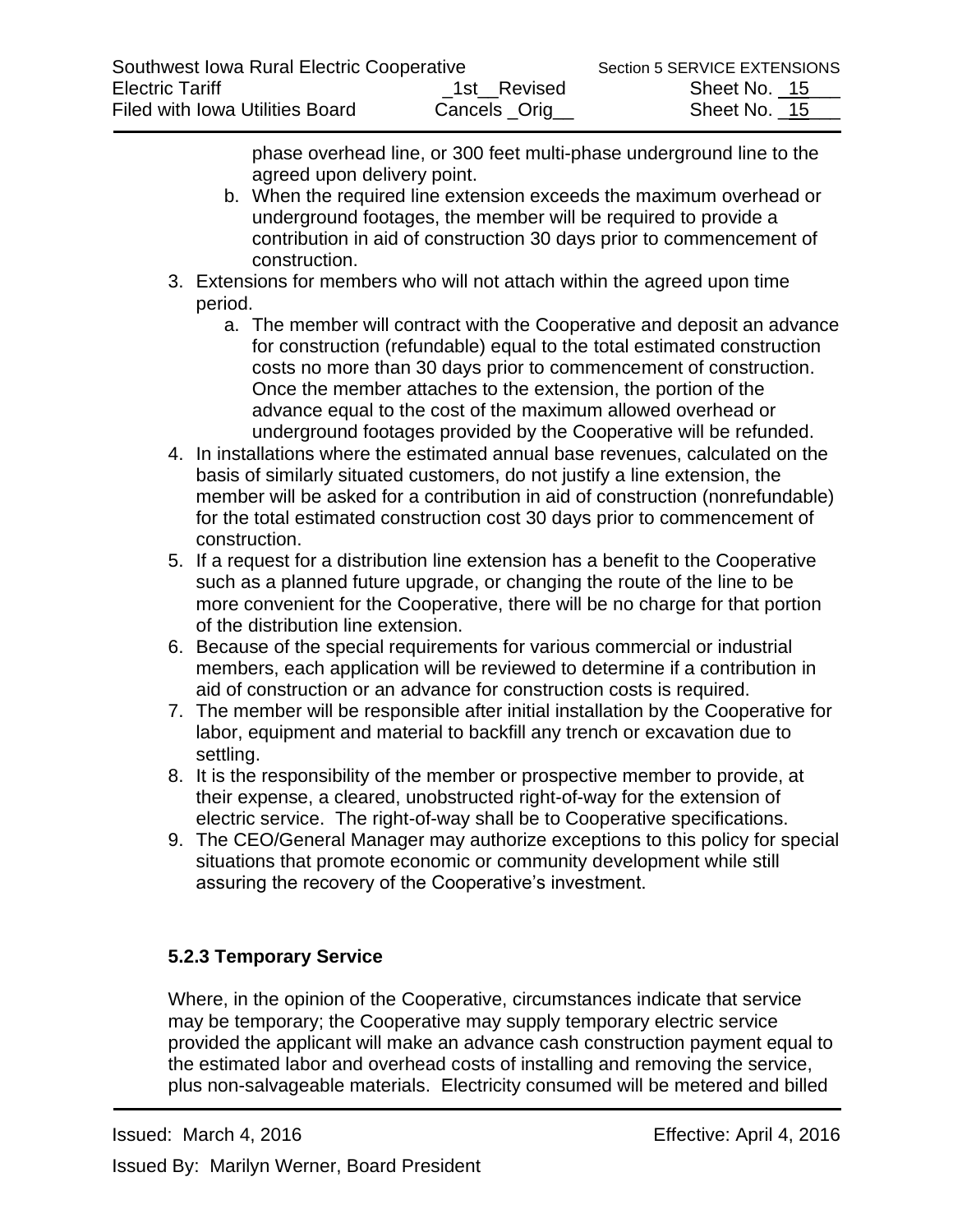at the regular applicable price schedule. The Cooperative may require a deposit intended to guarantee payment of bills for service in addition to the construction advance. When service is removed, any advance in excess of actual costs will be refunded. Any actual costs above the advance cash construction payment shall be required to be paid by the applicant.

## **5.2.4 Conversion of Single-Phase Service to Multi-Phase at the Member-Consumer's Request**

At the request of the member-consumer, the Cooperative may convert a singlephase facility to a multi phase facility. The member-consumer will make a contribution in aid of construction equal to the difference in cost between the multi phase facility to be installed and the net retirement value of the singlephase facility to be removed. The proposed installation will be done at such time that will not unreasonably interfere with the service to other member-consumers. The payment will be required in advance of the construction.

# **5.2.5 Extension Other Than Cooperative Design**

If customer requests a more expensive line or service extension design (including route selection) than the Cooperative proposes based on good engineering practice, then customer must pay, as a contribution in aid of construction, the difference between:

- The higher cost design; and
- The Cooperative's design.

Customer requests for an alternate design will be considered to the extent such alternate design is feasible and will not have a negative impact on any other customers.

# **5.2.6 Right-of-Way**

The applicant must grant or cause to be granted to the Cooperative, without charge, right-of-way over, along, across and under the premises and any adjacent road right-of-way for the construction, operation, maintenance and repair of the Cooperative's lines and all appurtenances and equipment connected or used in connection. The Cooperative and its representatives may enter at reasonable times to construct, operate, maintain, repair or perform any other duties necessary to maintain the Cooperative's facilities, including vegetation management. (See also Section 3.4)

# **5.2.7 Moving of Cooperative Facilities**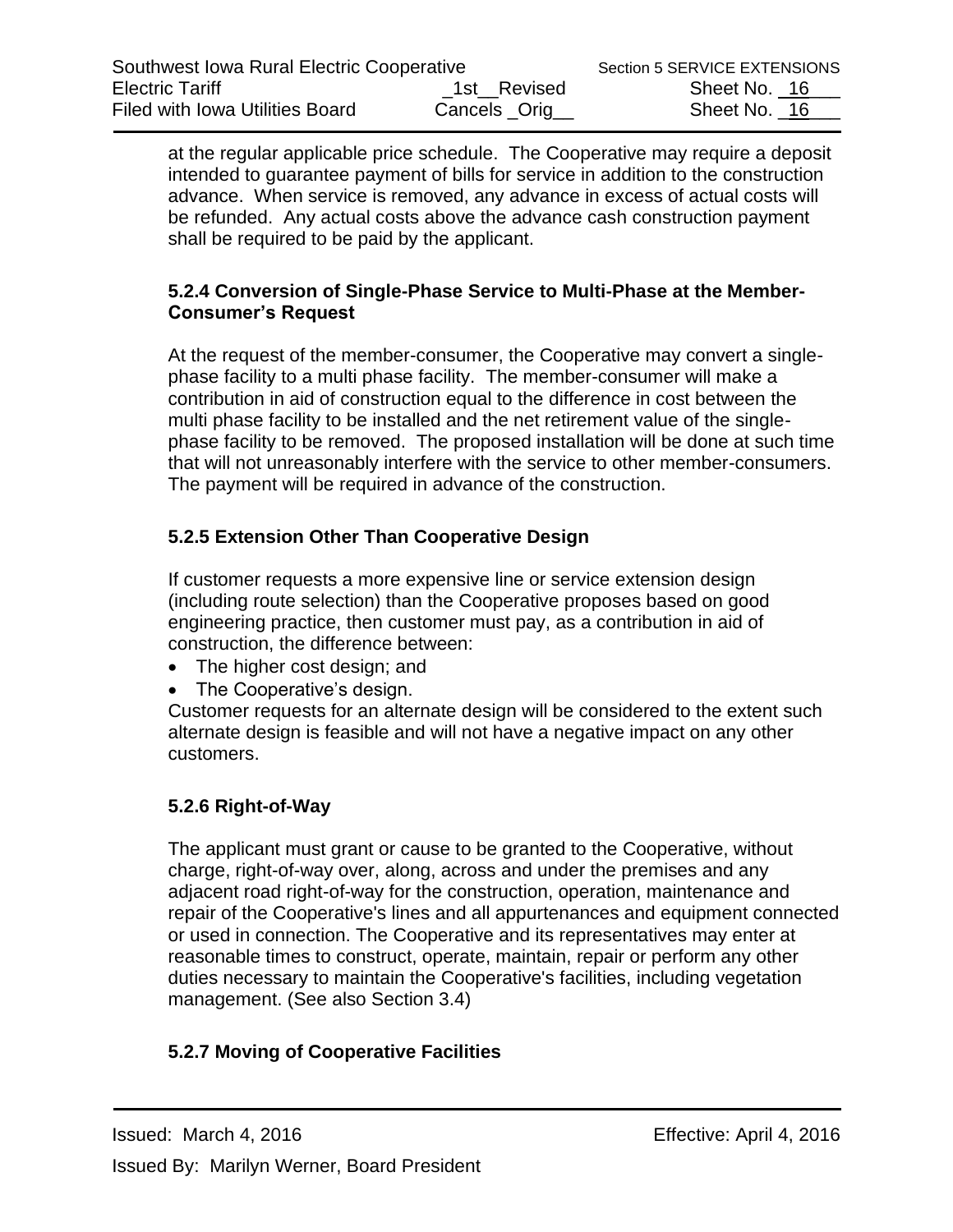If the Cooperative is asked to move any of its wires or equipment temporarily or permanently, to provide physical clearance for any reason, a deposit to cover the estimated expenses will be required. Only authorized Cooperative representatives may move or remove any facilities belonging to Cooperative. The actual cost of the move shall be borne entirely by the persons requesting such moving of facilities. Any move or removal of Cooperative facilities upon request of any governmental authority shall be in accordance with applicable franchises, ordinances, statutes or regulations. The payment for the move of facilities must be made before the move takes place.

# **5.2.8 Excess Facilities**

The Cooperative will install facilities adequate to meet the customer's anticipated load as a normal installation. If the customer desires facilities in excess of a normal installation, the customer must contact the Cooperative to determine availability and possible charges.

# <span id="page-16-0"></span>**5.3 Other Line Extension and Service Line Extension Provisions**

# **5.3.1 Notification by Customer**

Before service will be provided to a premise not currently receiving service, the customer must notify the Cooperative and complete an application for service.

# **5.3.2 Space Requirement**

The customer must provide space for any Cooperative equipment required to serve the customer.

# **5.3.3 Transformer Size**

The Cooperative will determine the size of the transformer to be installed to provide adequate service and voltage regulation for all types and classifications of service. Such determination should not be considered a warranty or guarantee concerning adequate transformer size or level of service. Monthly minimum bills will be determined by transformer capacity required, in accordance with applicable price schedules.

# **5.3.4 Electric Energy Sales Estimate**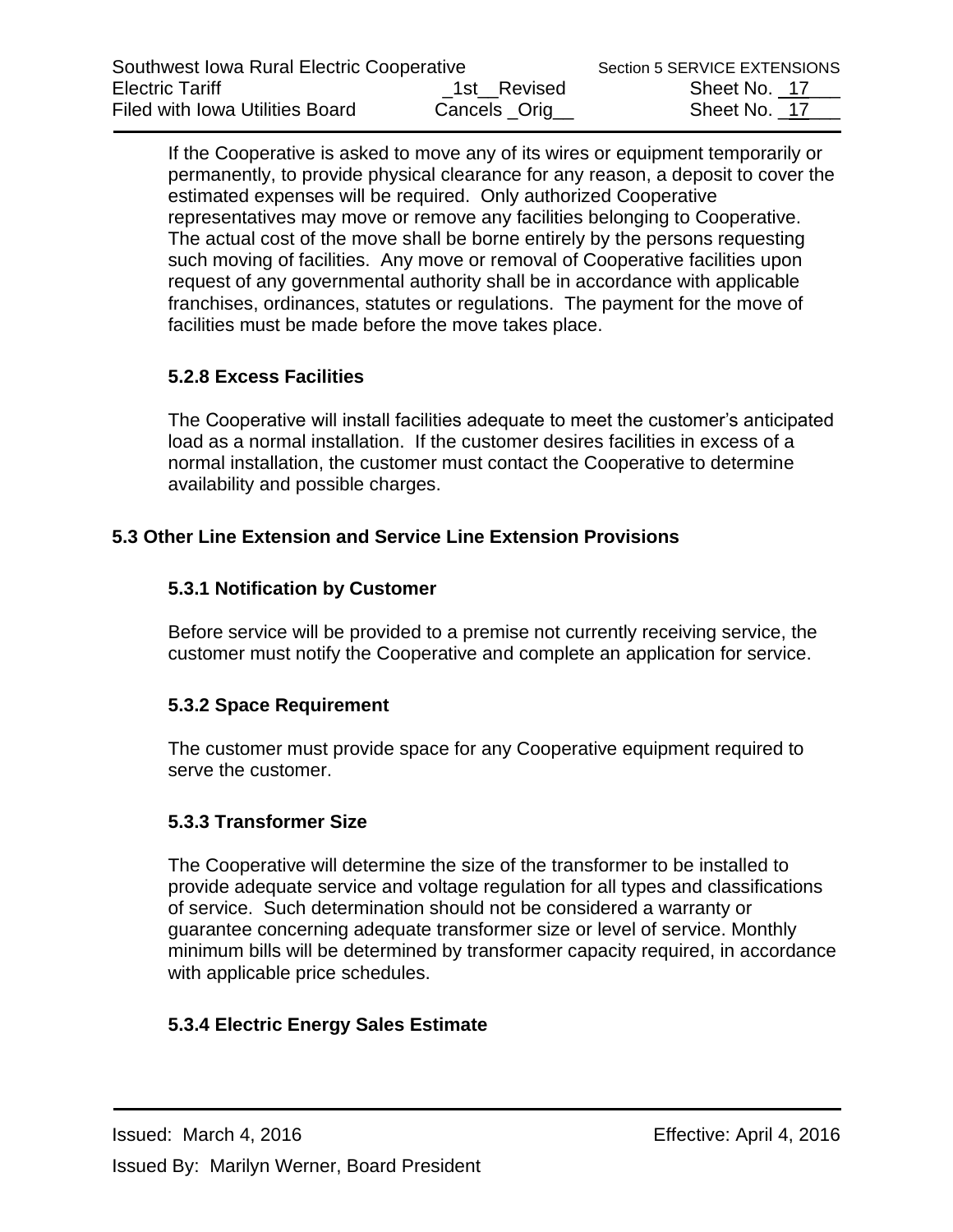Any estimate of anticipated electric energy sales or revenues required in order to implement the Cooperative's policies will be made by the Cooperative based upon the Cooperative's experience in serving similarly situated customers of the connected load of the prospective customer.

## **5.3.5 New Structure Energy Conservation Standards**

See Section 22.5

## <span id="page-17-0"></span>**5.4 New Facilities – Platted Areas**

The Cooperative will develop a written agreement for installing a distribution system, including primaries, secondaries, services, pad mount transformers, and street lighting facilities in a platted real estate development. The Cooperative and developer will mutually determine the residential distribution system to be installed in each development and the written agreement will be signed by both parties before construction is undertaken.

## **5.4.1 Easements**

The developer will provide easements for electric distribution and service facilities as approved by the Cooperative prior to the plat being recorded. Easements will also be provided for streetlight and secondary laterals as required. Nothing in this section shall be deemed to require the Cooperative to provide maintenance to street lights without a separate agreement for the same.

### **5.4.2 Grade**

For underground installations, the developer will grade the cable route area to within 6" of final grade and install roads, sewer and water lines prior to installation of electrical facilities.

### **5.4.3 Advance for Construction Cost (refundable)**

Refer to Section 5.2 of this tariff.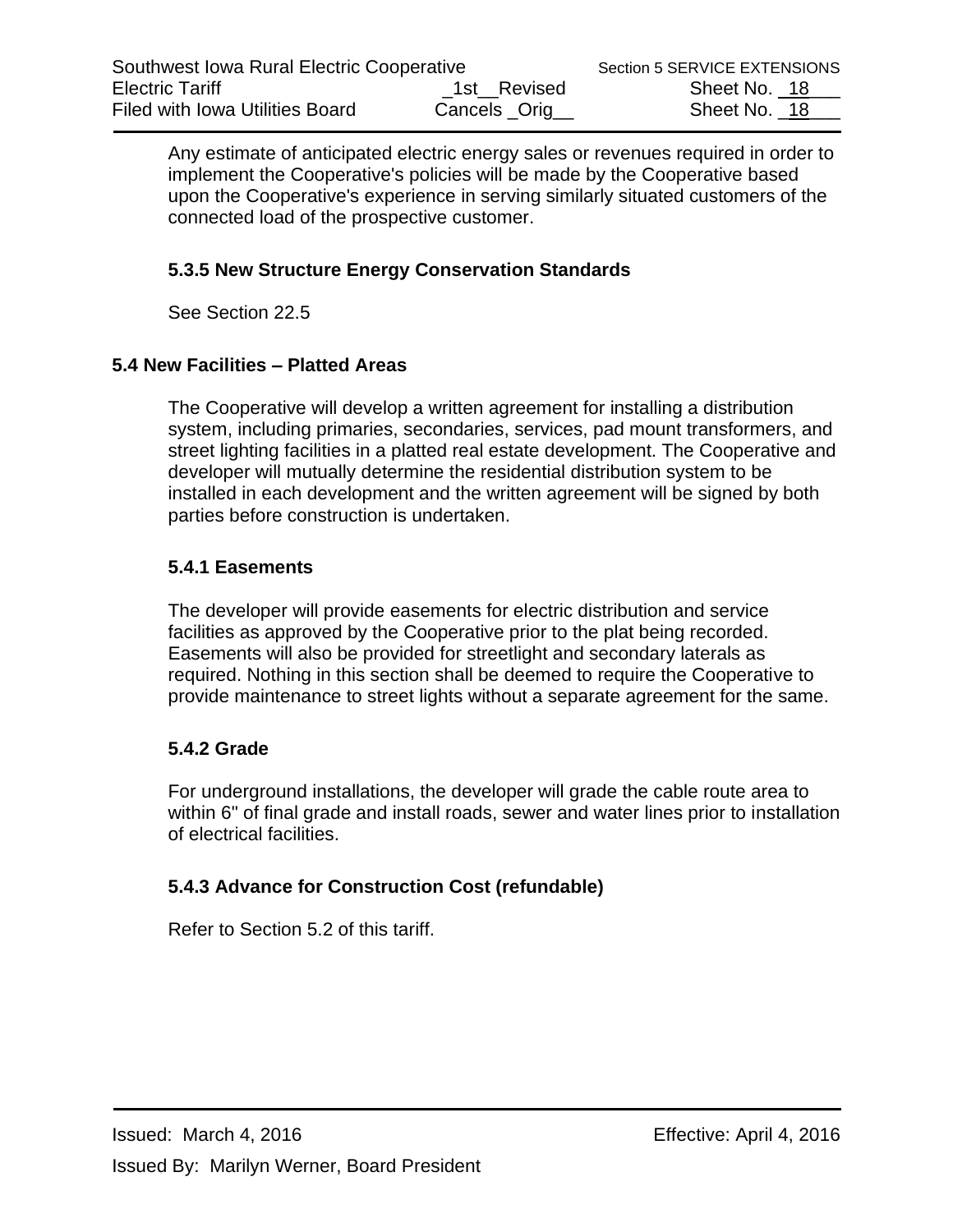### <span id="page-18-0"></span>**Section 6 REFUSAL OR DISCONNECTION OF ELECTRIC SERVICE (20.4(15))**

#### <span id="page-18-1"></span>**6.1 Electric Service Disconnections Prohibited (20.4(17))**

No disconnection may take place from November 1 through April 1 for a resident who has been certified to the Cooperative by the local community action agency as being eligible for either the low-income home energy assistance program or weatherization assistance program.

If the utility is informed that one of the heads of household as defined in Iowa Code section 476.20 is a service member deployed for military service, as defined in Iowa Code section 29A.90, disconnection cannot take place at the residence during the deployment or prior to 90 days after the end of the deployment.

#### <span id="page-18-2"></span>**6.2 Electric Service Refusal or Disconnection (20.4(15))**

The Cooperative may refuse electric service or disconnect electric service to a memberconsumer as provided in this tariff and the Iowa Administrative Rules.

### **6.2.1 Electric Service Disconnections without Notice (20.4(15) b)**

Electric service may be disconnected by the Cooperative without notice to the member-consumer:

- a. In the event of a condition on the member-consumer's premises determined by the utility to be hazardous.
- b. In the event of member-consumer use of equipment in a manner which adversely affects the utility's equipment or the utility's service to others.
- c. In the event of tampering with the equipment furnished and owned by the utility. For the purposes of section 6, a broken or absent meter seal alone shall not constitute tampering.
- d. In the event of unauthorized use.

### **6.2.2 Electric Service Disconnections with Notice (20.4(15) c & d)**

The Cooperative may refuse electric service or disconnect electric service to a member-consumer, after providing written notice of the pending disconnection:

- a. For violation of or noncompliance with the Cooperative's electric service policies.
- b. For failure of the member-consumer to furnish the service equipment, permits, certificates, or rights-of-way which are specified to be furnished, in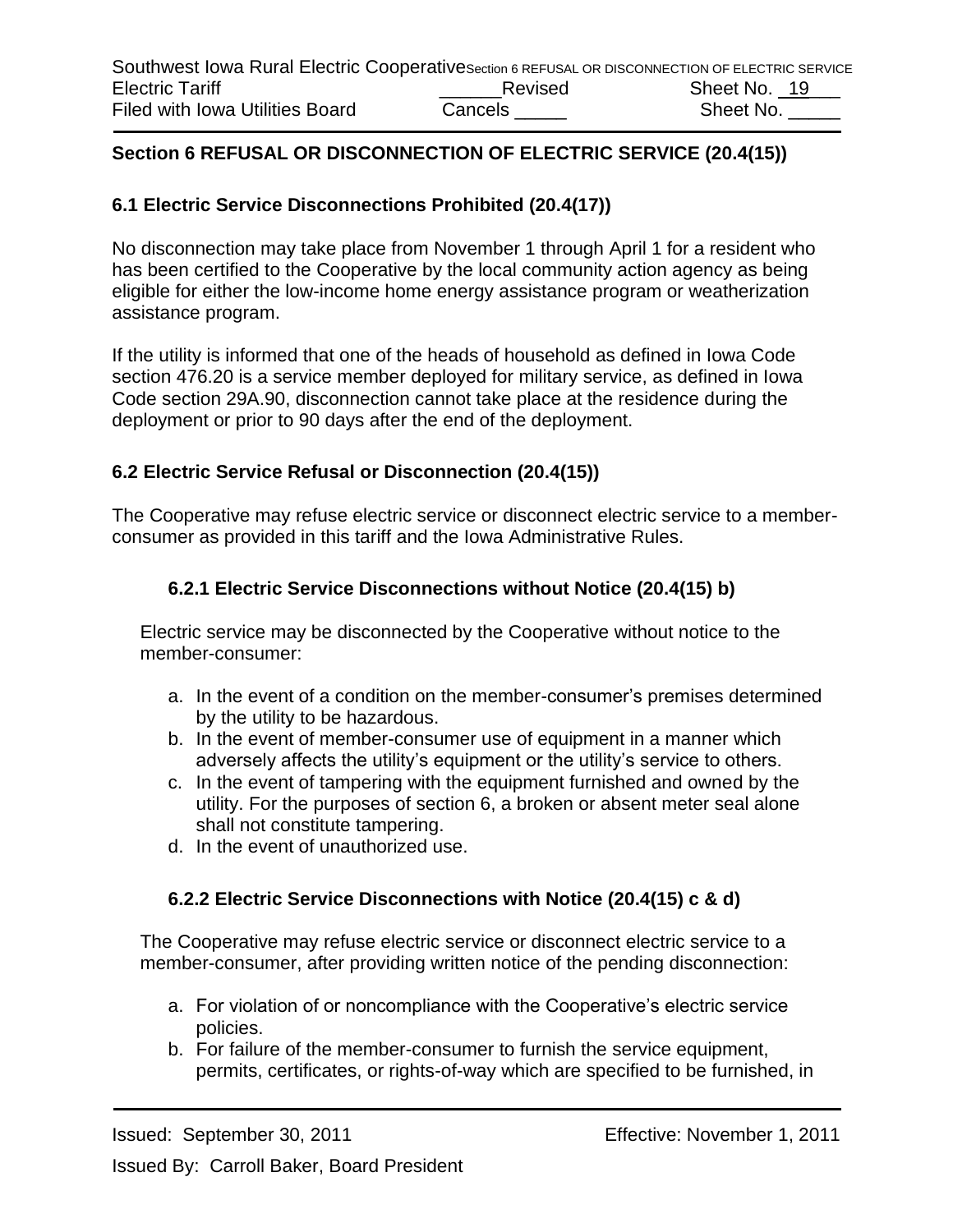the Cooperatives rules filed with the board, as conditions of obtaining service, or for the withdrawal of that same equipment, or for the termination of those same permissions or rights, or for the failure of the member-consumer to fulfill the contractual obligations imposed as conditions of obtaining service by any contract filed with and subject to the regulatory authority of the board.

- c. For failure of the member-consumer to permit the Cooperative reasonable access to the Cooperative's equipment.
- d. For nonpayment of a bill or deposit, except as restricted by the Iowa Administrative Code Section 199--20.4(16) and 20.4(17), provided that the Cooperative has complied with the following provisions when applicable:
	- 1. **Reasonable Opportunity.** The member-consumer will have a reasonable opportunity to dispute the reason for the disconnection or refusal.
	- 2. **12 Day & 1 Day Notice.** The member-consumer, and any other person or agency designated by the member-consumer, will be sent written notice that the member-consumer has at least 12 days in which to make settlement of the account to avoid disconnection and a written summary of the rights and responsibilities available.

Member-consumer billed more frequently than monthly pursuant to Iowa Administrative Code 199--20.3(6) shall be given posted written notice that they have 24 hours to make settlement of the account to avoid disconnection and a written summary of the rights and responsibilities.

All written notices will include a toll-free or collect telephone number where a Cooperative representative qualified to provide additional information about the disconnection can be reached. Each Cooperative representative will provide the representative's name and have immediate access to current, detailed information concerning the member-consumer's account and previous contacts with the Cooperative.

- 3. **Summary of Member-Consumer Rights and Responsibilities.** A copy of the Summary Rights and Responsibilities required to be provided to the member-consumer is contained in section 6.6 of this tariff.
- 4. **Service Limitation.** If the Cooperative has adopted a service limitation policy pursuant to Iowa Administrative Code 199--20.4(23), the following paragraph must be appended to the end of the standard form for the summary of rights and responsibilities, as set forth in section 6.6.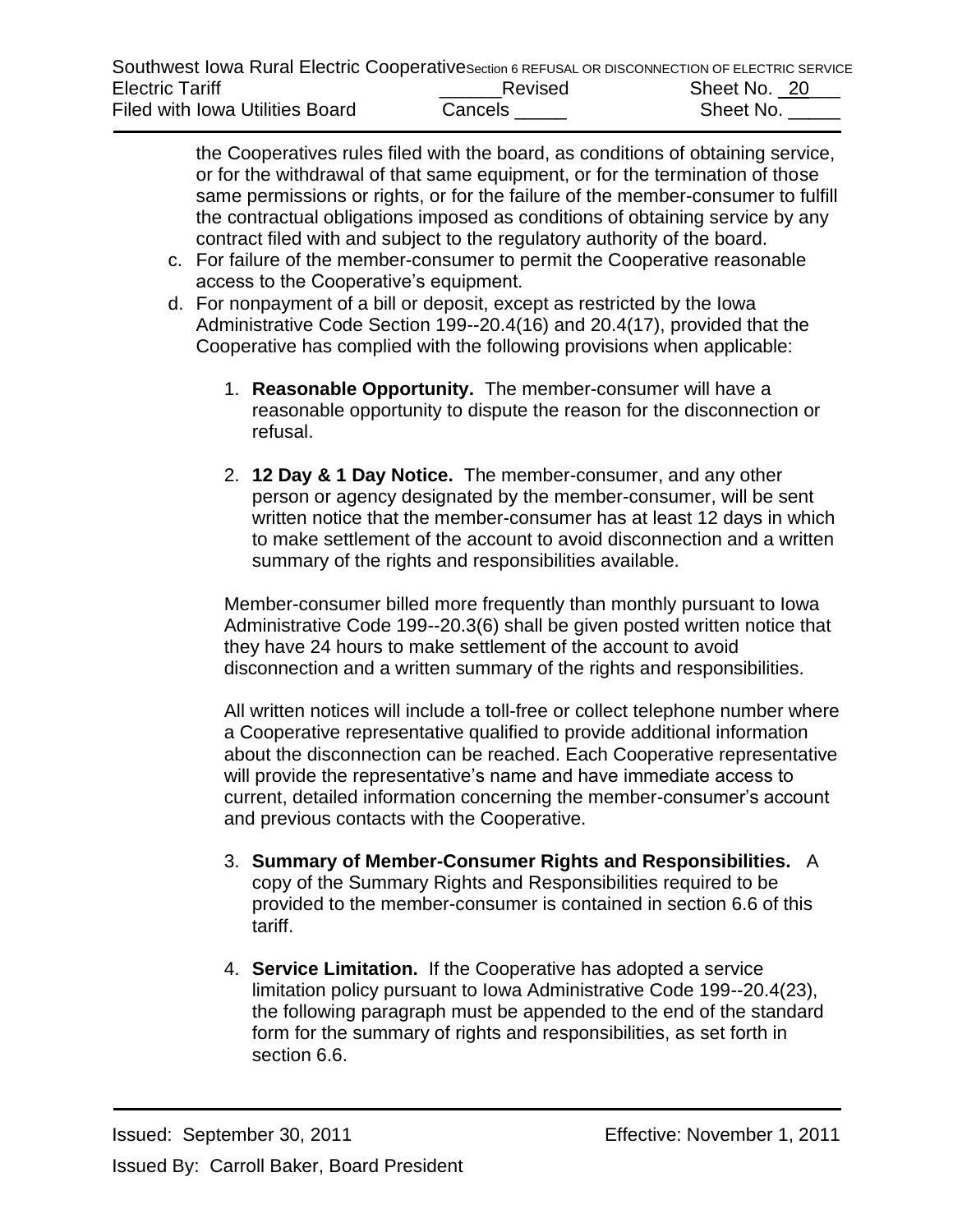"Service limitation: We have adopted a policy of service limitation before disconnection. You may be qualified for service limitation rather than disconnection. To see if you qualify, contact our business office."

The Cooperative may disconnect electric service without the written 12 day notice for failure of a residential member-consumer who has had service limited in accordance with Iowa Administrative Code 199--20.4(23) to pay the full amount due for past service or to enter into a reasonable payment agreement, provided that:

- a. The minimum time period, as specified in the Cooperative's tariff, for the service limiter to remain in place prior to initiation of the disconnection procedure has elapsed;
- b. The requirements of paragraph Iowa Administrative Code 199-- 20.4(15)"f," relating to in-person, telephone or posted notice, have been satisfied;
- c. The requirements of Iowa Administrative Code 199-- 20.4(15)"d"(7) and (8), relating to time and temperature restrictions on disconnection are satisfied, to the extent applicable; and
- d. The requirements of Iowa Administrative Code 199--20.4(15) "d" (9), relating to health restrictions on disconnection are satisfied, to the extent applicable.
- 5. **Diligent Attempt to Contact.** The Cooperative, when disconnecting service to a residence, will make a diligent attempt to contact, by telephone or in person, the member-consumer responsible for payment for service to the residence to inform the member-consumer of the pending disconnection and the member-consumer's rights and responsibilities. During the period from November 1 through April 1, if the attempt at member-consumer contact fails, the premises shall be posted at least one day prior to disconnection with a notice informing the member-consumer of the pending disconnection and rights and responsibilities available to avoid disconnection.

If an attempt at personal or telephone contact of a member-consumer occupying a rental unit has been unsuccessful, the landlord of the rental unit, if known, shall be contacted to determine if the member-consumer is still in occupancy and, if so, the member-consumer's present location. The landlord shall also be informed of the date when service may be disconnected.

If the disconnection will affect occupants of residential units leased from the member-consumer, the premises of any building known by the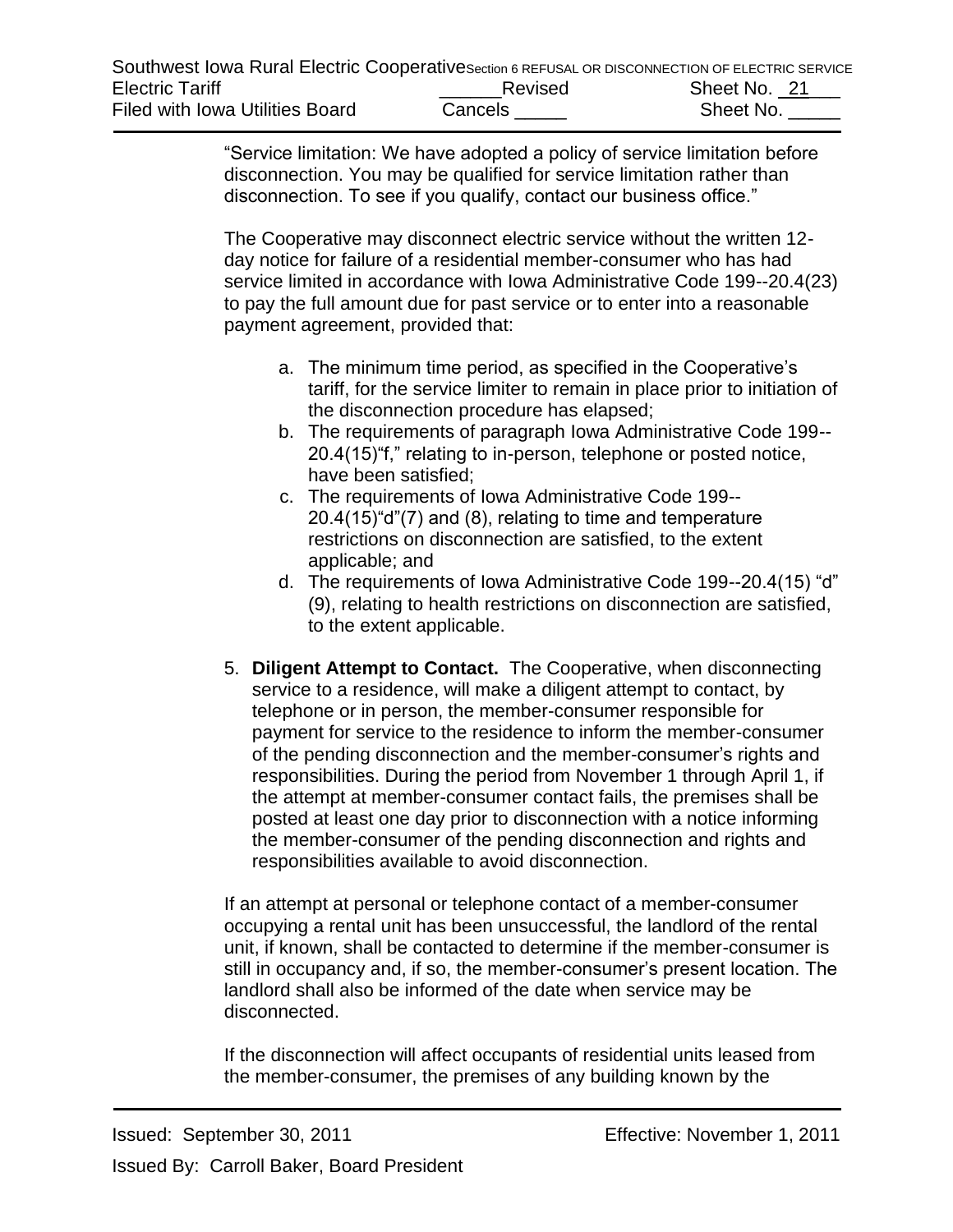Cooperative to contain residential units affected by disconnection must be posted, at least two days prior to disconnection, with a notice informing any occupants of the date when service will be disconnected and the reasons for the disconnection.

The landlord/owner of any rental unit is responsible for notifying the Cooperative of ownership.

- 6. **Disputed bill.** If the member-consumer has received notice of disconnection and has a dispute concerning a bill for electric utility service, the Cooperative may require the member-consumer to pay a sum of money equal to the amount of the undisputed portion of the bill pending settlement and thereby avoid disconnection of service. The Cooperative shall delay disconnection for nonpayment of the disputed bill for up to 45 days after the rendering of the bill if the memberconsumer pays the undisputed amount. The 45 days shall be extended by up to 60 days if requested of the Cooperative by the board in the event the member-consumer files a written complaint with the board in compliance with 199—Chapter 6.
- 7. **Special circumstances.** Disconnection of a residential memberconsumer may take place only between the hours of 6 a.m. and 2 p.m. on a weekday and not on weekends or holidays. If a disconnected member-consumer makes payment or other arrangements during normal business hours, or by 7 p.m. for utilities permitting such payment or other arrangements after normal business hours, all reasonable efforts shall be made to reconnect electric service for the member-consumer that day. If a disconnected member-consumer makes payment or other arrangements after 7 p.m., all reasonable efforts shall be made to reconnect electric service for the memberconsumer not later than 11 a.m. the next day.

Nothing in this section shall require the Cooperative to remain open after normal business hours or to accept payments after 7 p.m.

8. **Severe cold weather.** A disconnection may not take place where electricity is used as the only source of space heating or to control or operate the only space heating equipment at the residence on any day when the National Weather Service forecast for the following 24 hours covering the area in which the residence is located includes a forecast that the temperature will be 20 degrees Fahrenheit or colder. In any case where the Cooperative has posted a disconnect notice in compliance with subparagraph 20.4(15)"d"(5) but is precluded from disconnecting service because of a National Weather Service forecast,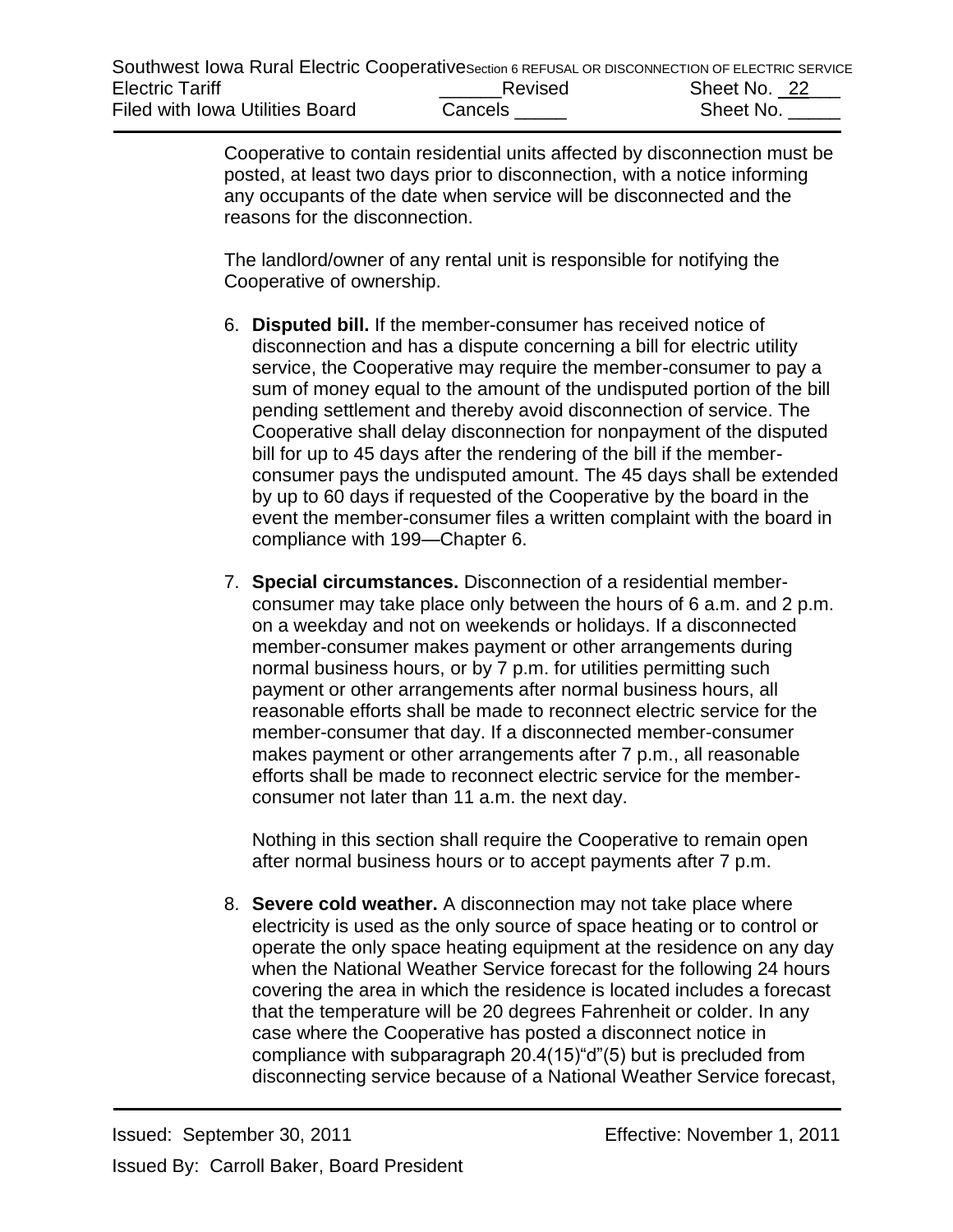| Southwest Iowa Rural Electric Cooperativesection 6 REFUSAL OR DISCONNECTION OF ELECTRIC SERVICE |         |              |
|-------------------------------------------------------------------------------------------------|---------|--------------|
| <b>Electric Tariff</b>                                                                          | Revised | Sheet No. 23 |
| Filed with Iowa Utilities Board                                                                 | Cancels | Sheet No.    |

the Cooperative may immediately proceed with appropriate disconnection procedures, without further notice, when the temperature in the area where the residence is located rises above 20 degrees Fahrenheit and is forecasted to be above 20 degrees Fahrenheit for at least 24 hours, unless the member-consumer has paid in full the past due amount or is entitled to postponement of disconnection under some other provision of paragraph 20.4(15)"d."

The Cooperative will, prior to November 1, mail member-consumers a notice describing the availability of winter energy assistance funds and the application process. The notice will be of a type size that is easily legible and conspicuous and will contain the information set out by the state agency administering the assistance program. If the Cooperative is serving fewer than 25,000 member-consumers, it may publish the notice in a member-consumer newsletter in lieu of mailing. If the Cooperative is serving fewer than 6,000 member-consumers it may publish the notice in an advertisement in a local newspaper of general circulation or shopper's guide.

9. **Health of a resident.** Disconnection of a residential memberconsumer shall be postponed if the disconnection of service would present an especial danger to the health of any permanent resident of the premises. An especial danger to health is indicated if a person appears to be seriously impaired and may, because of mental or physical problems, be unable to manage the person's own resources, to carry out activities of daily living or to be protected from neglect or hazardous situations without assistance from others. Indicators of an especial danger to health include but are not limited to: age, infirmity, or mental incapacitation; serious illness; physical disability, including blindness and limited mobility; and any other factual circumstances which indicate a severe or hazardous health situation.

The Cooperative may require written verification of the especial danger to health by a physician or a public health official, including the name of the person endangered; a statement that the person is a resident of the premises in question; the name, business address, and telephone number of the certifying party; the nature of the health danger; and approximately how long the danger will continue. Initial verification by the verifying party may be by telephone if written verification is forwarded to the Cooperative within five days.

Verification shall postpone disconnection for 30 days. In the event service is terminated within 14 days prior to verification of illness by or for a qualifying resident, service shall be restored to that residence if a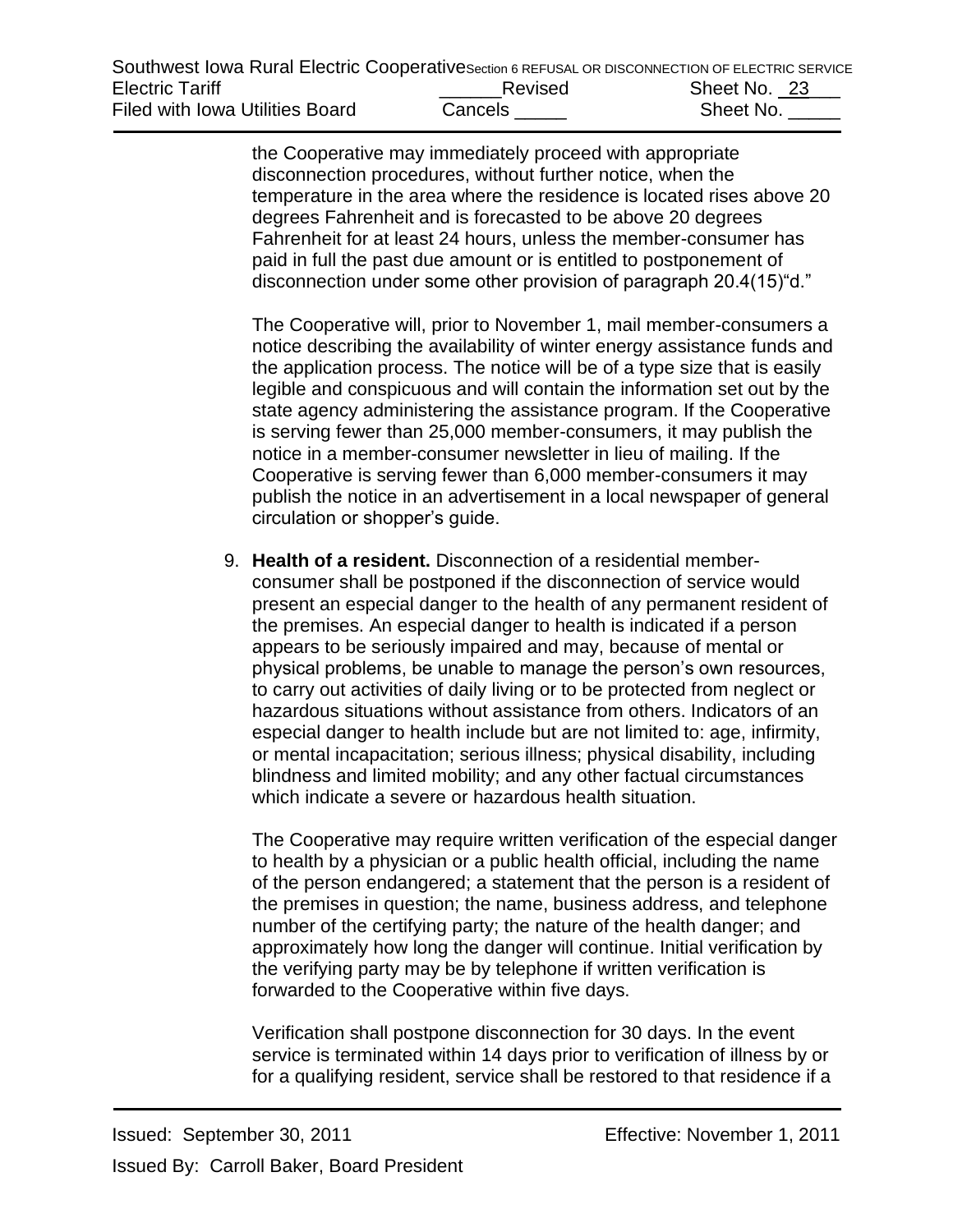| Southwest Iowa Rural Electric Cooperativesection 6 REFUSAL OR DISCONNECTION OF ELECTRIC SERVICE |         |              |
|-------------------------------------------------------------------------------------------------|---------|--------------|
| <b>Electric Tariff</b>                                                                          | Revised | Sheet No. 24 |
| <b>Filed with Iowa Utilities Board</b>                                                          | Cancels | Sheet No.    |

proper verification is thereafter made in accordance with the foregoing provisions. If the member-consumer does not enter into a reasonable payment agreement for the retirement of the unpaid balance of the account within the first 30 days and does not keep the current account paid during the period that the unpaid balance is to be retired, the member-consumer is subject to disconnection pursuant to section 6.2.2"f" below.

- 10.**Winter energy assistance (November 1 through April 1).** If the Cooperative is informed that the member-consumer's household may qualify for winter energy assistance or weatherization funds, there shall be no disconnection of service for 30 days from the date the Cooperative is notified to allow the member-consumer time to obtain assistance. Disconnection shall not take place from November 1 through April 1 for a resident who is a head of household and who has been certified to the Cooperative by the community action agency as eligible for either the low-income home energy assistance program or weatherization assistance program.
- 11.**Deployment.** If the utility is informed that one of the heads of household as defined in Iowa Code section 476.20 is a service member deployed for military service, as defined in Iowa Code section 29A.90, disconnection cannot take place at the residence during the deployment or prior to 90 days after the end of the deployment
- e. **Abnormal electric consumption.** A member-consumer who is subject to disconnection for nonpayment of an electric bill, and who has electric consumption which appears to the member-consumer to be abnormally high, may request the Cooperative to provide assistance in identifying the factors contributing to this usage pattern and to suggest remedial measures. The Cooperative shall provide assistance by discussing patterns of electric usage which may be readily identifiable, suggesting that an energy audit be conducted and identifying sources of energy conservation information and financial assistance which may be available to the member-consumer.
- f. The Cooperative may disconnect electric service without the written 12-day notice for failure of the member-consumer to comply with the terms of a payment agreement, except as provided in the Iowa Administrative Code section 199 numbered paragraph 20.4(11)"c"(1)"4," provided the Cooperative complies with the provisions of Iowa Administrative Code 199--20.4(15)"d."

### <span id="page-23-0"></span>**6.3 Insufficient Reasons for Denying Electric Service. (20.4(16))**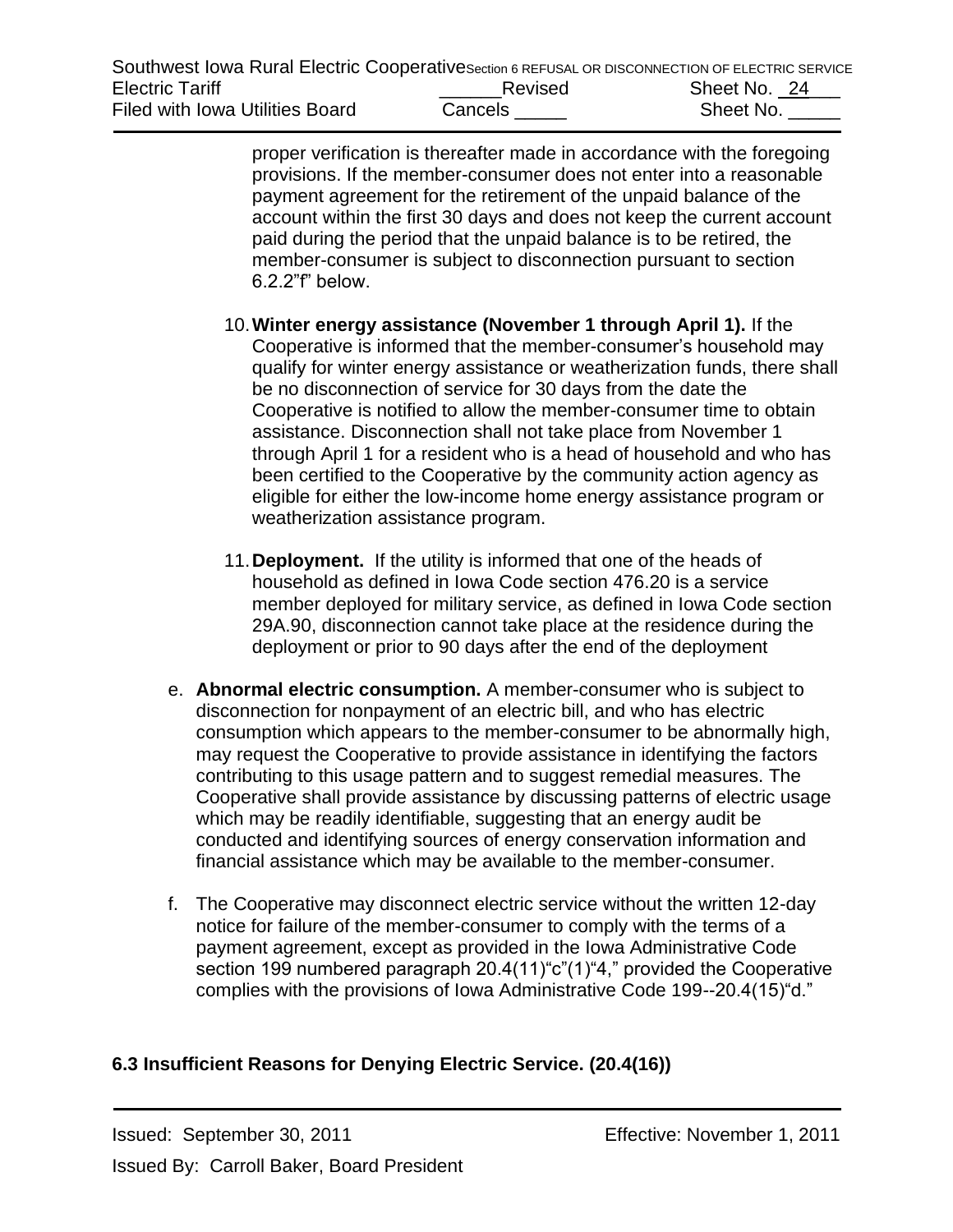| Southwest Iowa Rural Electric Cooperativesection 6 REFUSAL OR DISCONNECTION OF ELECTRIC SERVICE |         |              |
|-------------------------------------------------------------------------------------------------|---------|--------------|
| <b>Electric Tariff</b>                                                                          | Revised | Sheet No. 25 |
| <b>Filed with Iowa Utilities Board</b>                                                          | Cancels | Sheet No.    |

The following shall not constitute sufficient cause for refusal of service to a memberconsumer:

- a. Delinquency in payment for service by a previous occupant of the premises to be served.
- b. Failure to pay for merchandise purchased from the Cooperative.
- c. Failure to pay for a different type or class of public utility service.
- d. Failure to pay the bill of another customer as guarantor thereof.
- e. Failure to pay the back bill rendered in accordance with Iowa Administrative Code 199--20.4(14) "d" (slow meters).
- f. Failure to pay a bill rendered in accordance with Iowa Administrative Code 199-- 20.4(14) "f."
- g. Failure of a residential customer to pay a deposit during the period November 1 through April 1 for the location at which the customer has been receiving service.
- h. If a creditworthy applicant for service is able to satisfy any deposit requirements. An individual who permanently resided at the premise during the time a bill at the premises became delinquent shall not be considered creditworthy.

# <span id="page-24-0"></span>**6.4 Prior Indebtedness**

Cooperative shall not be required to commence supplying electric service to a memberconsumer if such member-consumer, or the member-consumer's spouse (unless they are parties to a pending divorce) is indebted to the cooperative for that same class of electric service previously supplied at any premise, until such prior indebtedness shall have been paid or arrangements have been made for the payment of said indebtedness on terms acceptable to Cooperative.

If electric service is disconnected at a premise for non-payment by a memberconsumer, service will not be reconnected at said premise in the name of the memberconsumer or any other person liable for payment of the delinquent bill or any individual or entity failing to meet the Cooperative's creditworthiness standard, until such prior indebtedness shall have been paid or arrangements have been made for the payment of said indebtedness on terms acceptable to Cooperative. An individual or entity leasing or utilizing a grain bin or other outbuilding, equipment, or facility on the premise which is not separately metered shall be deemed to occupy the premises for purposes of this paragraph, even though said individual may not reside at the premises.

# <span id="page-24-1"></span>**6.5 Resale of Energy**

The electric service furnished by the Cooperative is for the sole use of the memberconsumer. A member-consumer shall not sell or redeliver electric service to any other person or company without the written consent of the Cooperative. In case electric energy supplied by the Cooperative to the member-consumer is resold without the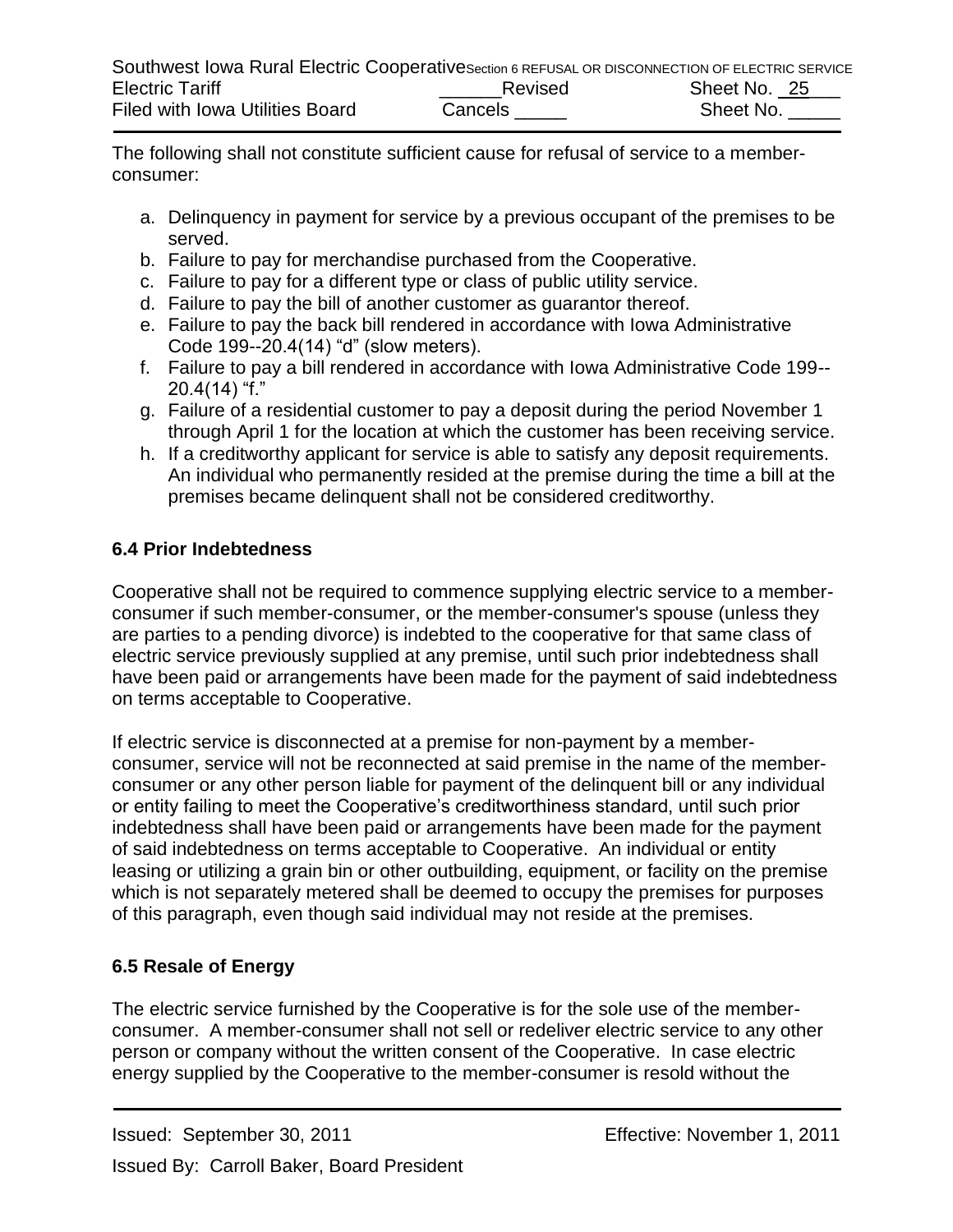| Southwest Iowa Rural Electric Cooperativesection 6 REFUSAL OR DISCONNECTION OF ELECTRIC SERVICE |                   |              |
|-------------------------------------------------------------------------------------------------|-------------------|--------------|
| <b>Electric Tariff</b>                                                                          | 1st Revised       | Sheet No. 26 |
| Filed with Iowa Utilities Board                                                                 | Cancels _Orig____ |              |

written consent of the Cooperative, service may be disconnected upon notice to the member-consumer. If service is disconnected for this cause, the reconnection charge set forth in Subsection 12.3 shall apply.

### <span id="page-25-0"></span>**6.6 Member-consumer Rights and Responsibilities to Avoid Disconnection (20.4(15) d(3))**

The following is a summary of your rights and responsibilities under the rules of the Utilities Division of the Iowa Department of Commerce to avoid disconnection of utility service.

# CUSTOMER RIGHTS AND RESPONSIBILITIES TO AVOID SHUT OFF OF ELECTRIC SERVICE FOR NONPAYMENT

#### **1. What can I do if I receive a notice from the utility that says my electric service will be shut off because I have a past due bill?**

a. Pay the bill in full; or

b. Enter into a reasonable payment plan with the utility (see #2 below); or

c. Apply for and become eligible for low-income energy assistance (see #3 below); or

d. Give the utility a written statement from a doctor or public health official stating that shutting off your electric service would pose an "especial" health danger for a person living at the residence (see #4 below); or

e. Tell the utility if you think part of the amount shown on the bill is wrong. However, you must still pay the part of the bill you agree you owe the utility (see #5 below).

#### **2. How do I go about making a reasonable payment plan? (Residential Customers Only)**

a. Contact the utility as soon as you know you cannot pay the amount you owe. If you cannot pay all the money you owe at one time, the utility may offer you a payment plan that spreads payments evenly over at least 12 months. The plan may be longer depending on your financial situation.

b. If you have not made the payments you promised in a previous payment plan with the utility and still owe money, you may qualify for a second payment agreement under certain conditions.

c. If you do not make the payments you promise, the utility may shut off your utility service on one day's notice unless all the money you owe the utility is paid or you enter into another payment agreement.

## **3. How do I apply for low-income energy assistance? (Residential Customers Only)**

a. Contact the local community action agency in your area: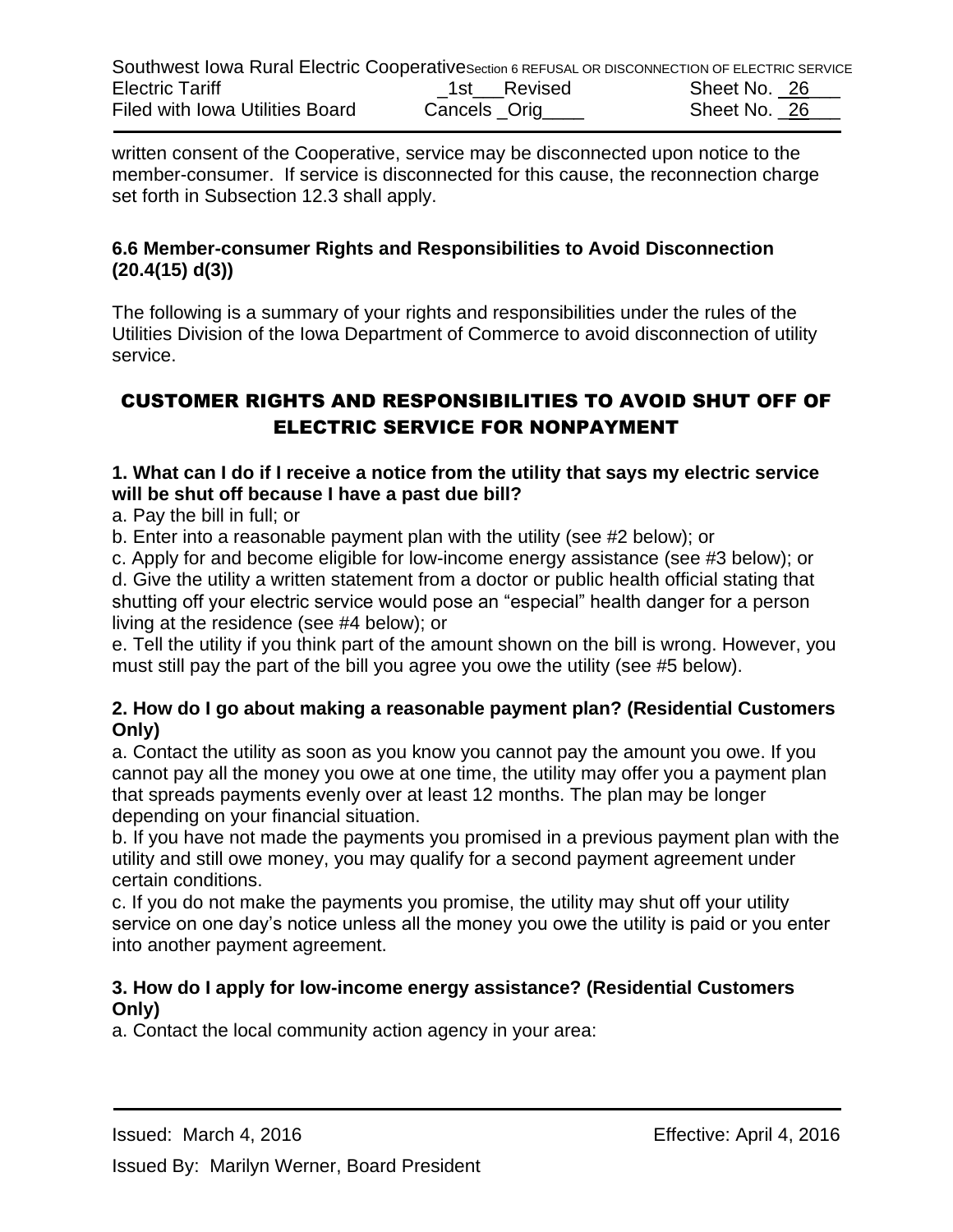| Southwest Iowa Rural Electric Cooperativesection 6 REFUSAL OR DISCONNECTION OF ELECTRIC SERVICE |                   |                  |  |
|-------------------------------------------------------------------------------------------------|-------------------|------------------|--|
| <b>Electric Tariff</b>                                                                          | 1st Revised       | Sheet No. _27_   |  |
| <b>Filed with Iowa Utilities Board</b>                                                          | Cancels _Orig____ | Sheet No. _27___ |  |

- Matura Adams County Outreach Center, 1609 Quincy St, Suite 3, Corning, IA 50841, 641-322-4096
- Matura Action Corporation, 207 B North Elm St., Creston, IA 50801, 641-782- 8431
- Ringgold County Neighborhood Center, 202 N Taylor, Mt. Ayr, IA 50854, 641- 464-2401
- South Central Iowa Community Action Program, 109 N. Main St., Leon, IA 50144, 641-446-4454
- Taylor County Outreach Center, 607 Madison Ave., Bedford, IA 50833, 712-523- 3144
- West Central Community Action, 304 Chestnut St., Atlantic, IA 50022, 712-243- 5421
- West Central Community Action, 1408 A Hwy 44, Harlan, IA 51537, 712-755- 5135
- West Central Community Action, 1109 Highland Ave., Red Oak, IA 51566, 712- 623-2339
- West Central Community Action, 500 ½ N Broad St., Shenandoah, IA 51601, 712-246-2585
- West Central Community Action, 608 Clay St., Sidney, IA 51652, 712-374-3367, or

b. Contact the Division of Community Action Agencies at the Iowa Department of Human Rights, Lucas State Office Building, Des Moines, Iowa 50319; telephone (515) 281-0859. To prevent disconnection, you must contact the utility prior to disconnection of your service.

c. To avoid disconnection, you must apply for energy assistance before your service is shut off. Notify your utility that you may be eligible and have applied for energy assistance. Once your service has been disconnected, it will not be reconnected based on approval for energy assistance.

d. Being certified eligible for energy assistance will prevent your electric service from being disconnected from November 1 through April 1.

### **4. What if someone living at the residence has a serious health condition? (Residential Customers Only)**

Contact the utility if you believe this is the case. Contact your doctor or a public health official and ask the doctor or health official to contact the utility and state that shutting off your utility service would pose an especial health danger for a person living at your residence. The doctor or public health official must provide a written statement to the utility office within 5 days of when your doctor or public health official notifies the utility of the health condition; otherwise, your utility service may be shut off. If the utility receives this written statement, your service will not be shut off for 30 days. This 30-day delay is to allow you time to arrange payment of your utility bill or find other living arrangements. After 30 days your service may be shut off if payment arrangements have not been made.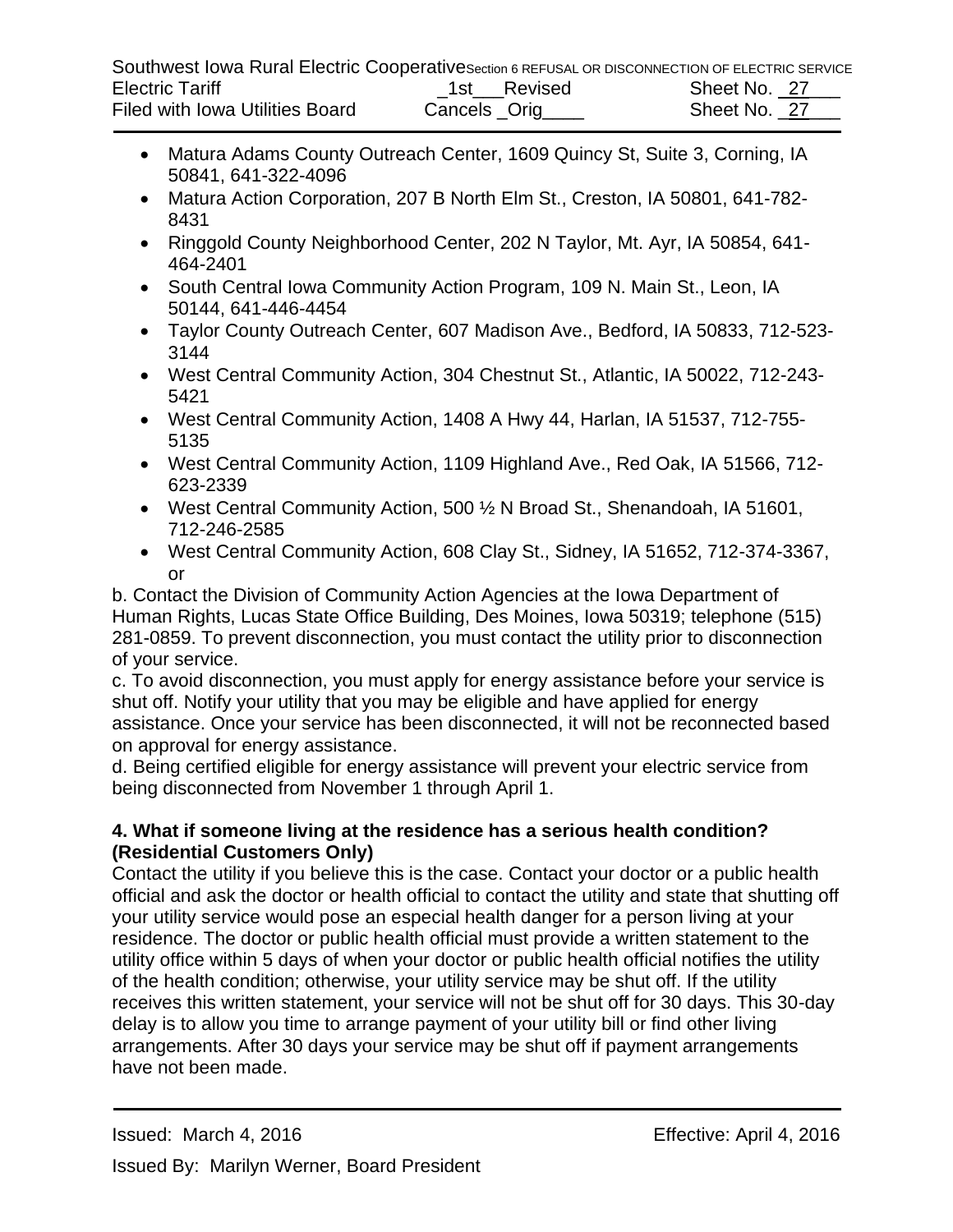## **5. What should I do if I believe my bill is not correct?**

You may dispute your utility bill. You must tell the utility that you dispute the bill. You must pay the part of the bill you think is correct. If you do this, the utility will not shut off your service for 45 days from the date the bill was mailed while you and the utility work out the dispute over the part of the bill you think is incorrect. You may ask the Iowa Utilities Board for assistance in resolving the dispute. (See #9 below)

# **6. When can the utility shut off my utility service because I have not paid my bill?**

a. Your utility can shut off service between the hours of 6 a.m. and 2 p.m., Monday through Friday.

b. The utility will not shut off your service on nights, weekends, or holidays for nonpayment of a bill.

c. The utility will not shut off your service if you enter into a reasonable payment plan to pay the overdue amount (see #2).

d. The utility will not shut off your service if the temperature is forecasted to be 20 degrees Fahrenheit or colder during the following 24-hour period, including the day your service is scheduled to be shut off.

e. If you have qualified for low-income energy assistance, the utility cannot shut off your service from November 1 through April 1. However, you will still owe the utility for the service used during this time.

f. The utility will not shut off your service if you have notified the utility that you dispute a portion of your bill and you pay the part of the bill that you agree is correct.

g. If one of the heads of household is a service member deployed for military service, utility service cannot be shut off during the deployment or within 90 days after the end of deployment. For this exception to disconnection to apply, the utility must be informed of the deployment prior to disconnection. However, you will still owe the utility for service used during this time.

### **7. How will I be told the utility is going to shut off my electric service?**

a. You must be given a written notice at least 12 days before the utility service can be shut off for nonpayment. This notice will include the reason for shutting off your service. b. If you have not made payments required by an agreed-upon payment plan, you may be disconnected with only one day notice.

c. The utility must also try to reach you by telephone or in person before it shuts off your service. From November 1 through April 1, if the utility cannot reach you by telephone or in person, the utility will put a written notice on the door (or in another conspicuous location on the premise if posting on the door is not practical) of your residence to tell you that your utility service will be shut off.

### **8. If service is shut off, when will it be turned back on?**

a. The utility will turn your service back on if you pay the whole amount you owe or agree to a reasonable payment plan (see #2).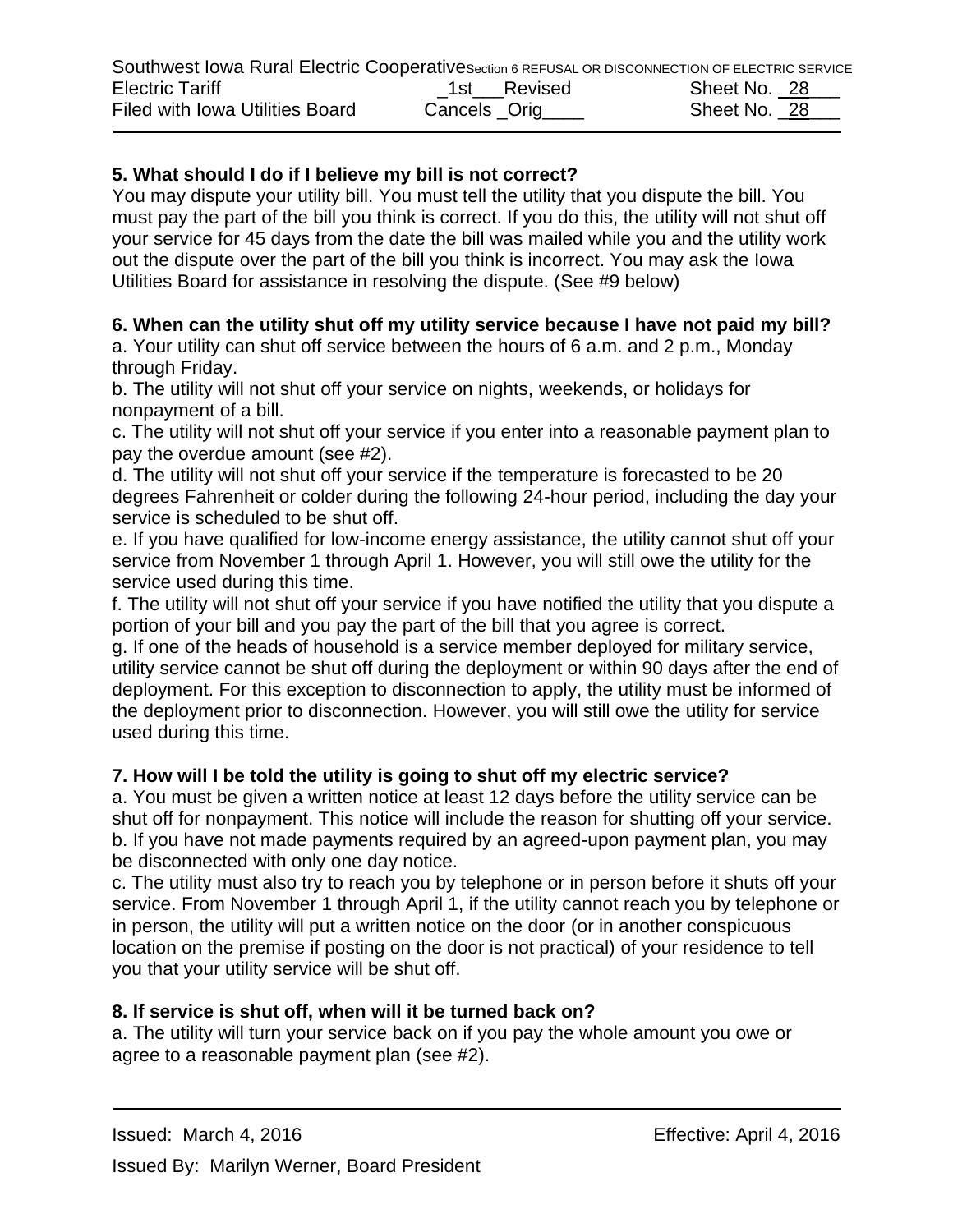| Southwest Iowa Rural Electric Cooperativesection 6 REFUSAL OR DISCONNECTION OF ELECTRIC SERVICE |                   |                  |  |
|-------------------------------------------------------------------------------------------------|-------------------|------------------|--|
| <b>Electric Tariff</b>                                                                          | 1st Revised       | Sheet No. 29     |  |
| <b>Filed with Iowa Utilities Board</b>                                                          | Cancels _Orig____ | Sheet No. _29___ |  |

b. If you make your payment during regular business hours, or by 7 p.m. for utilities permitting such payment or other arrangements after regular business hours, the utility must make a reasonable effort to turn your service back on that day. If service cannot reasonably be turned on that same day, the utility must do it by 11 a.m. the next day. c. The utility may charge you a fee to turn your service back on. Those fees may be higher in the evening or on weekends, so you may ask that your service be turned on during normal utility business hours.

### **9. Is there any other help available besides my utility?**

If the utility has not been able to help you with your problem, you may contact the Iowa Utilities Board toll free at 1-877-565-4450. You may also write the Iowa Utilities Board at 1375 E. Court Avenue, Room 69, Des Moines, Iowa 50319-0069, or by E-mail at customer@iub.iowa.gov. Low income customers may also be eligible for free legal assistance from Iowa Legal Aid and may contact Legal Aid at 1-800-532-1275.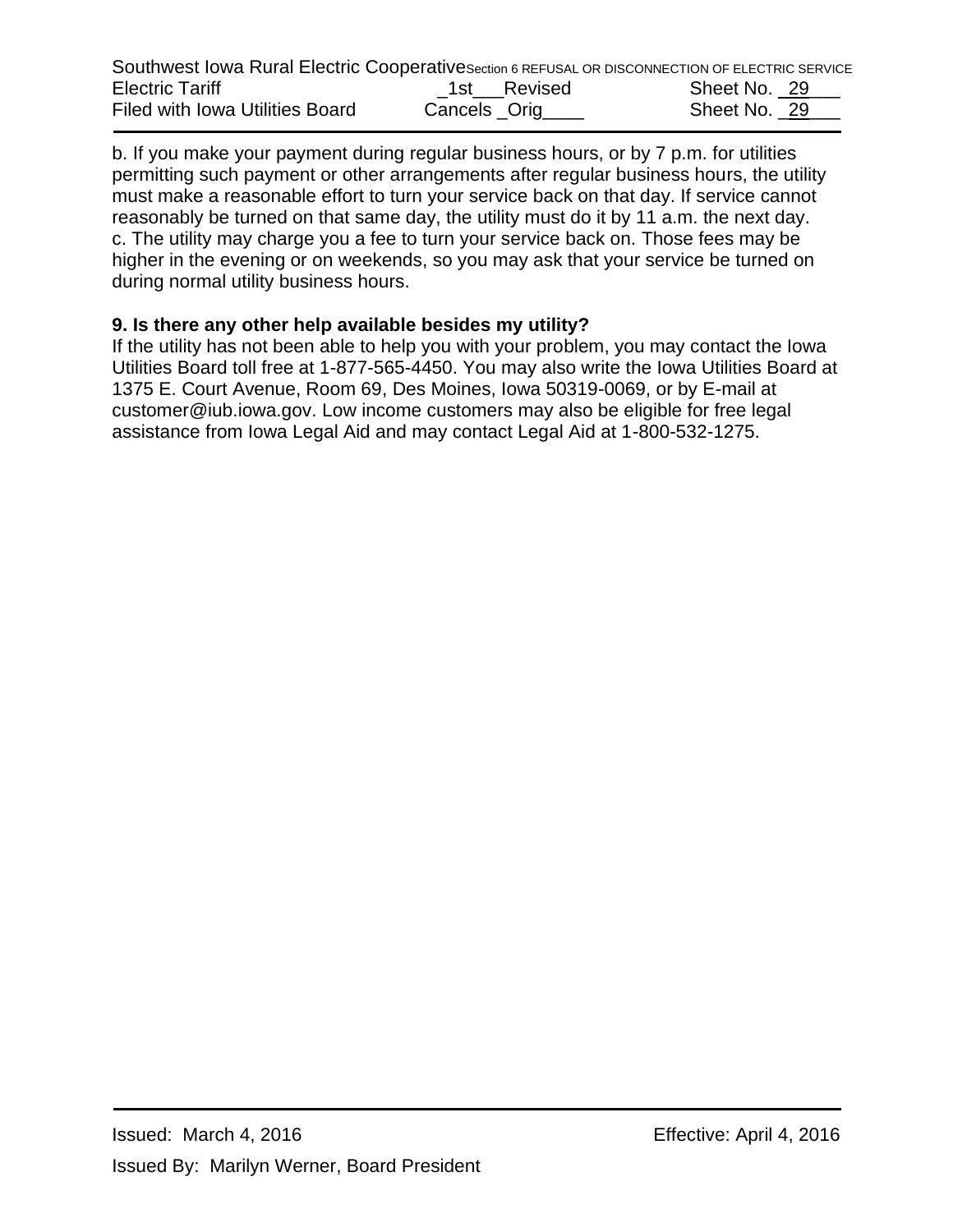## <span id="page-29-0"></span>**Section 7 METER INSTALLATIONS (20.2(4) m)**

## <span id="page-29-1"></span>**7.1 Ownership**

The Cooperative will furnish the meter socket and furnish and install the meter and will provide and install a 100 amp meter loop without a separate specific fee. All other meter loops and installation the member-consumer will pay the difference in costs between the 100 amp meter loop and the meter loop installed. The meter may include additional or special equipment that enables certain functions to be performed from a remote location, including the disconnection or reconnection of service. The Cooperative will furnish, install and maintain such equipment if it is installed. The Cooperative reserves the right to determine under what circumstances such equipment will be installed. The member-consumer will be required to furnish and install the conductor, conduit, disconnect and all other required appurtenances. On loads requiring current transformer metering, the Cooperative will install the current transformer meter loop and meter. Where local ordinances or the state electrical inspection program require inspection and approval of member-consumer's wiring by state or local authorities, such inspection shall be completed and certificate of approval obtained before the Cooperative will render service. The Cooperative reserves the right to request the member or applicable authority execute an exemption certificate if the member contends that the member-consumer's wiring is exempt from such requirements.

### **7.1.1 Meter Location**

The Cooperative will normally furnish a single meter at the point of connection to the member-consumer's premises at a location designated by the Cooperative. Any member-consumer requiring service at two or more separately metered points of connection to the Cooperative's distribution system shall be billed separately at each such metering point.

### **7.1.2 Meter Placement**

The meter must be installed outside the building at a location designated by the Cooperative and must be accessible to Cooperative personnel without interference. If the member-consumer or agent alters the building or anything else that in any way causes the meter to no longer be located outside the building, the member consumer shall notify the Cooperative and pay all the costs of having the meter moved to a location outside the building.

# **7.1.3 Multi-occupancy Premises (20.3(1))**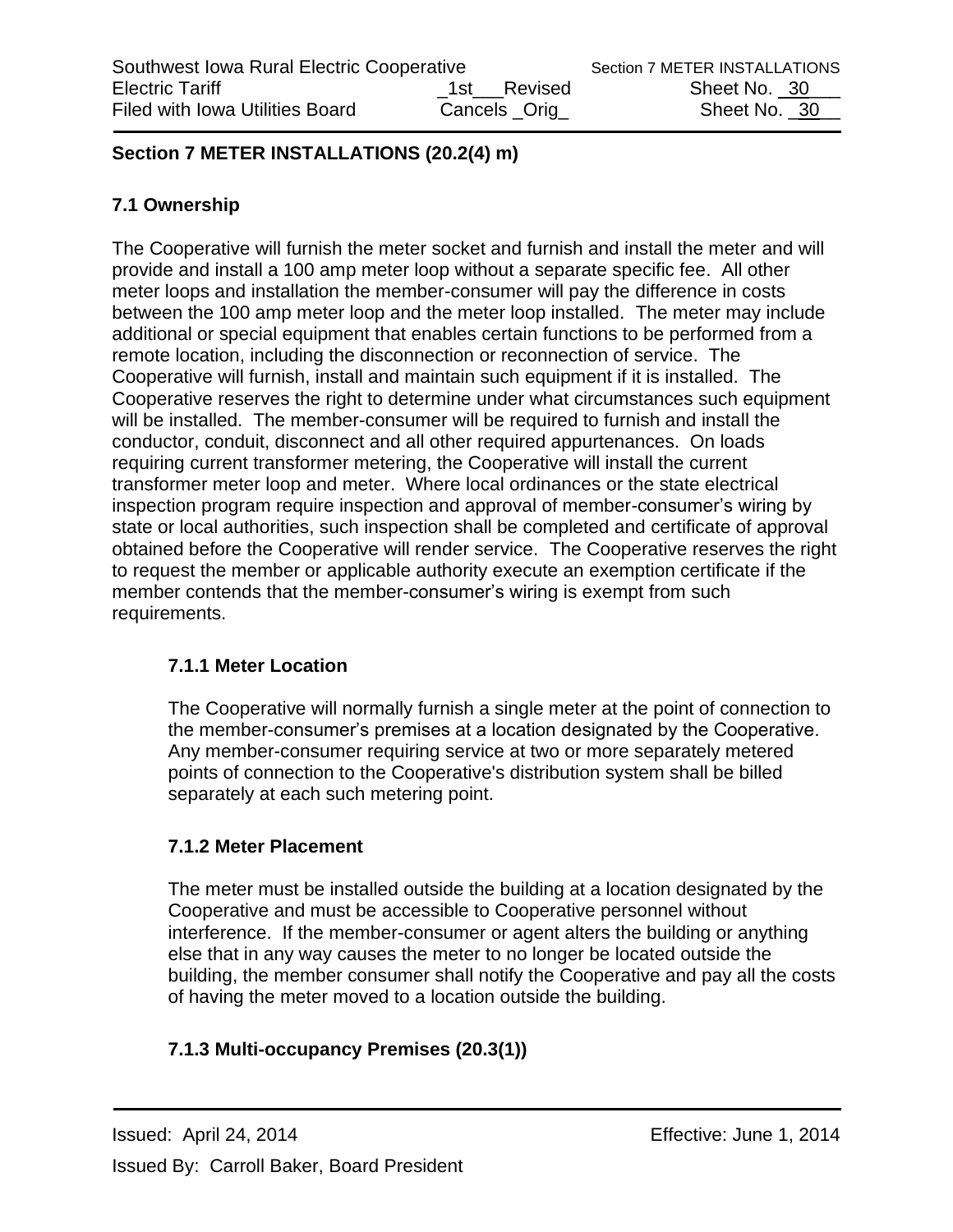Each individual unit of multi-occupancy premises will be separately metered.

Exceptions:

- Electricity used in centralized heating, cooling, water heating, ventilation or common area lighting systems.
- In a facility designated for elderly or handicapped persons where utility costs are not apportioned to individual tenants.
- Where submetering or resale of service was permitted prior to 1966.
- With the approval of the Iowa Utilities Board.
- Where impractical.

"Impractical" means: (1) where conditions or structural barriers exist in the multioccupancy building that would make individual meters unsafe or physically impossible to install; (2) where the cost of providing individual metering exceeds the long-term benefits of individual metering; or (3) where the benefits of individual metering (reduced and controlled energy consumption) are more effectively accomplished through a master meter arrangement.

This provision shall not be construed to prohibit the Cooperative from requiring more extensive individual metering than otherwise required.

Master metering to multiple buildings is prohibited, except for multiple buildings owned by the same person or entity. Multi-occupancy premises within a multiple building complex may be master metered pursuant to this paragraph only if the requirements of Iowa Administrative Code 199--20.3(1) "b" have been met.

Specific Requirements

For specifics regarding Cooperative metering equipment and installation requirements contact the Cooperative.

# <span id="page-30-0"></span>**7.2 Types of Meter Loop Installations**

The following are a number of approved installations:

# **7.2.1 Self-Contained Metering**

For loads not in excess of 100 amperes, the Cooperative will furnish the socket and the member-consumer shall provide the necessary accessories for secondary metering.

# **7.2.2 Meter Loop Construction**

Issued: April 24, 2014 Effective: June 1, 2014 Issued By: Carroll Baker, Board President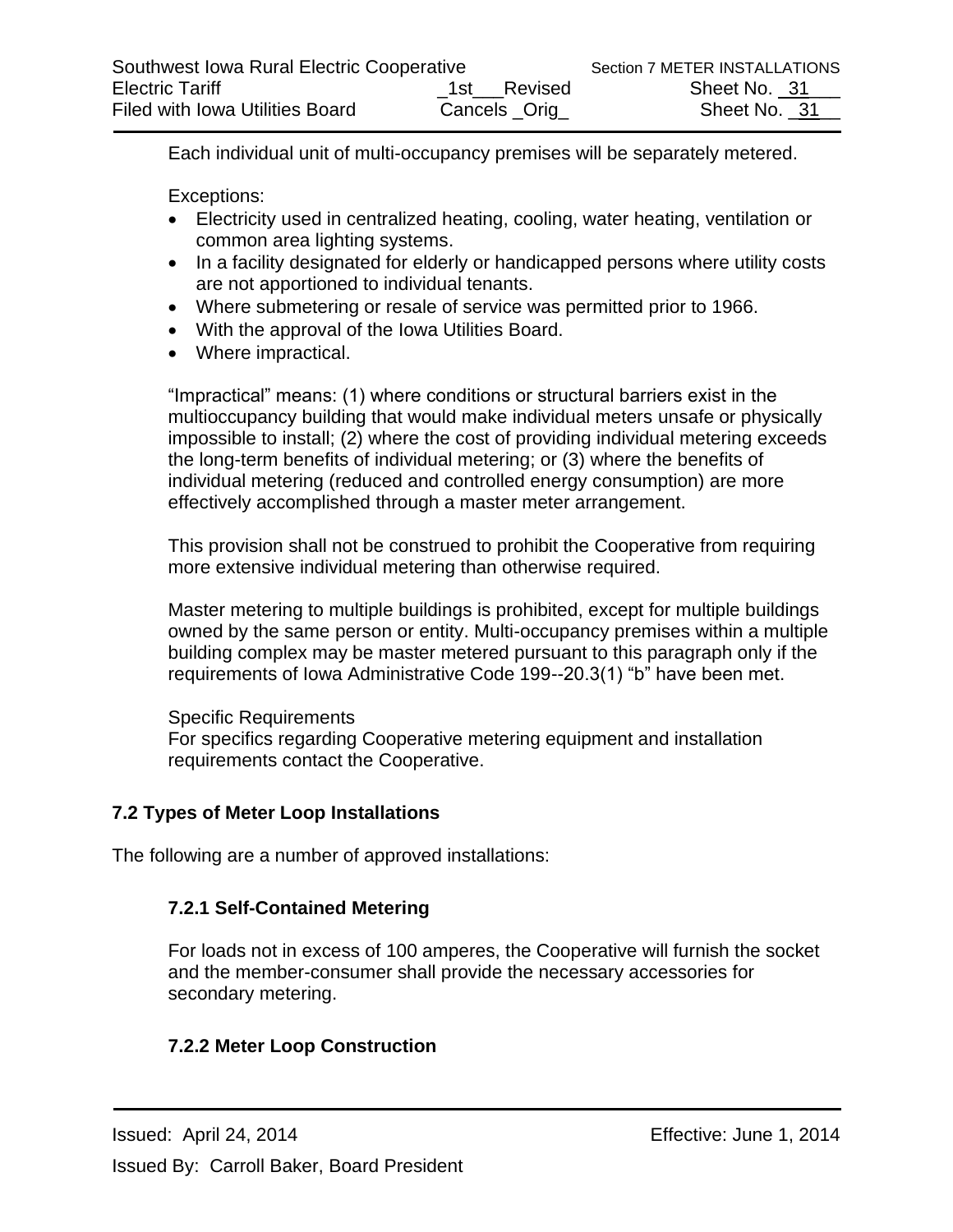The design of the meter loop will be included in the Cooperative's wiring specifications.

# **7.2.3 Current Transformer Installation**

The Cooperative will furnish and install current transformer metering on loads in excess of 200 amperes or at its determination of need for secondary service.

# <span id="page-31-0"></span>**7.3 Temporary Meter Loops (Construction Sites)**

The Cooperative will furnish and install a temporary meter loop to provide electric service for construction until a permanent meter loop is installed.

# <span id="page-31-1"></span>**7.4 Primary Metering**

The Cooperative will furnish and install primary metering when it is mutually advantageous to both parties to use this type of metering and the load warrants such metering in accord with good engineering design and practice. Charges may be reduced to reflect any savings caused by primary metering.

## <span id="page-31-2"></span>**7.5 Meter Seals**

Visible seals will be placed by the Cooperative on all meters and meter enclosures and such seals shall not be broken or disturbed by anyone other than authorized representatives of the Cooperative. Tampering with seals or any wiring between the meter and the Cooperative's service wires by anyone other than authorized Cooperative representatives may be sufficient cause for discontinuance of service.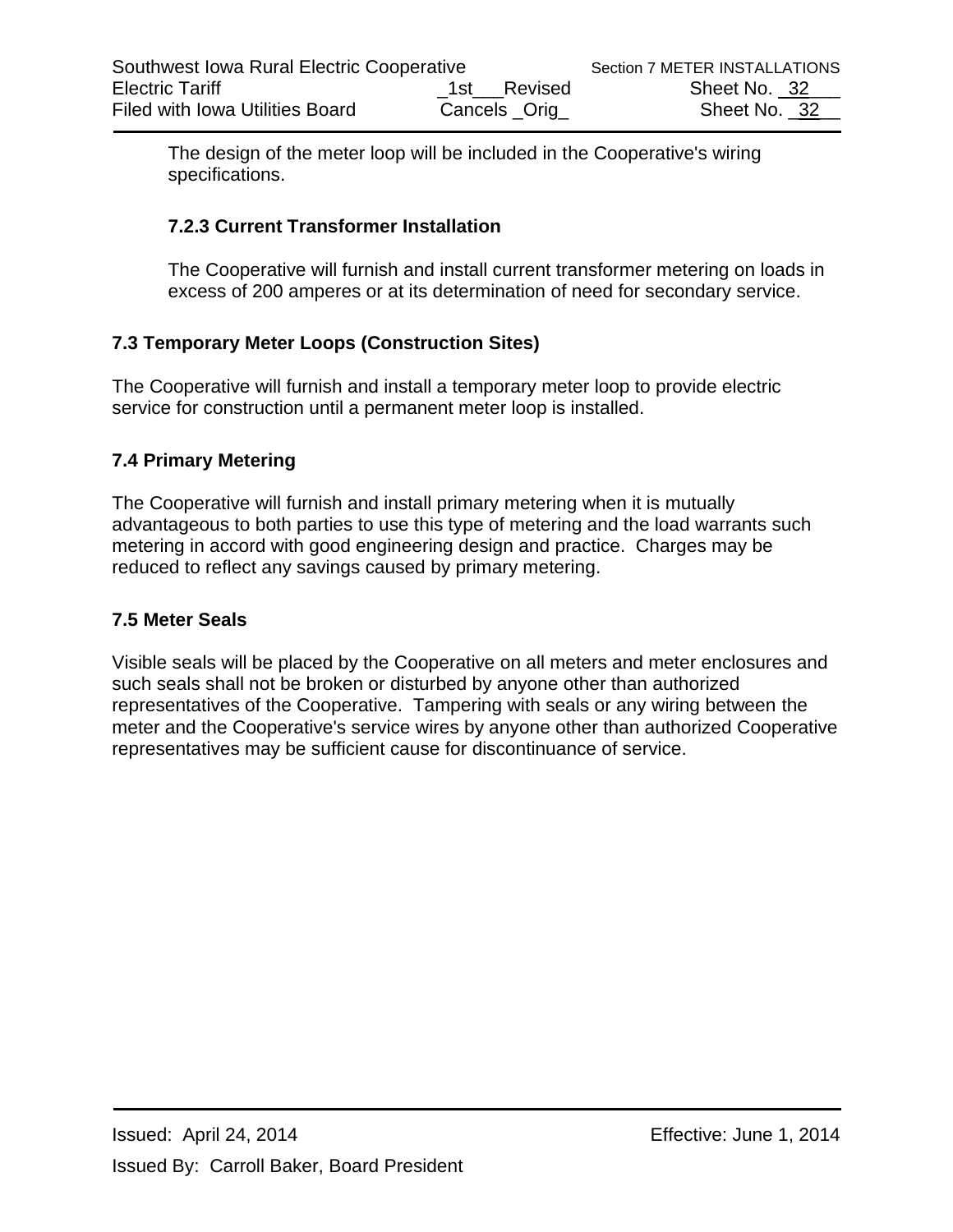### <span id="page-32-0"></span>**Section 8 UNDERGROUND ELECTRIC FACILITIES (20.2(4) n)**

### <span id="page-32-1"></span>**8.1 Ownership and/or Contributions**

The applicant shall consult with the Cooperative prior to the planning of any underground service installation. If the applicant desires new underground service, it will be provided in a situation that the Cooperative determines to be reasonable and feasible. The applicant will pay the difference between the cost of overhead installation and the cost of underground installation.

#### <span id="page-32-2"></span>**8.2 Specifications**

The Cooperative reserves the right to specify the size and type of underground service to be used, the location of the pole to which service must be run, the side of the pole on which the conduit is to be installed and the height to which it must be extended.

#### **8.2.1 Self-Contained Metering**

The conduit shall terminate in a fused disconnect, or other overload disconnecting device on the Cooperative's service pole. Refer to Section 7.

### **8.2.2 Current Transformer Metering**

If current metering is to be used, the member-consumer will terminate the conduit and cable in a fused disconnect or other disconnecting device on the Cooperative's service pole, which device will also house the Cooperative's current transformers. The member-consumer will also install the conduit leads from the device to the meter socket. The meter socket, meter and current transformers are to be supplied by the Cooperative.

#### <span id="page-32-3"></span>**8.3 New Underground Facilities – Platted Areas**

Refer to Section 5.4 of this tariff.

#### <span id="page-32-4"></span>**8.4 New Underground Facilities to Single Service**

The Cooperative will install, operate and maintain the primary underground electric facilities from its existing facilities to a new service. Refer to Section 5.2 of this Tariff for charges associated with service extension.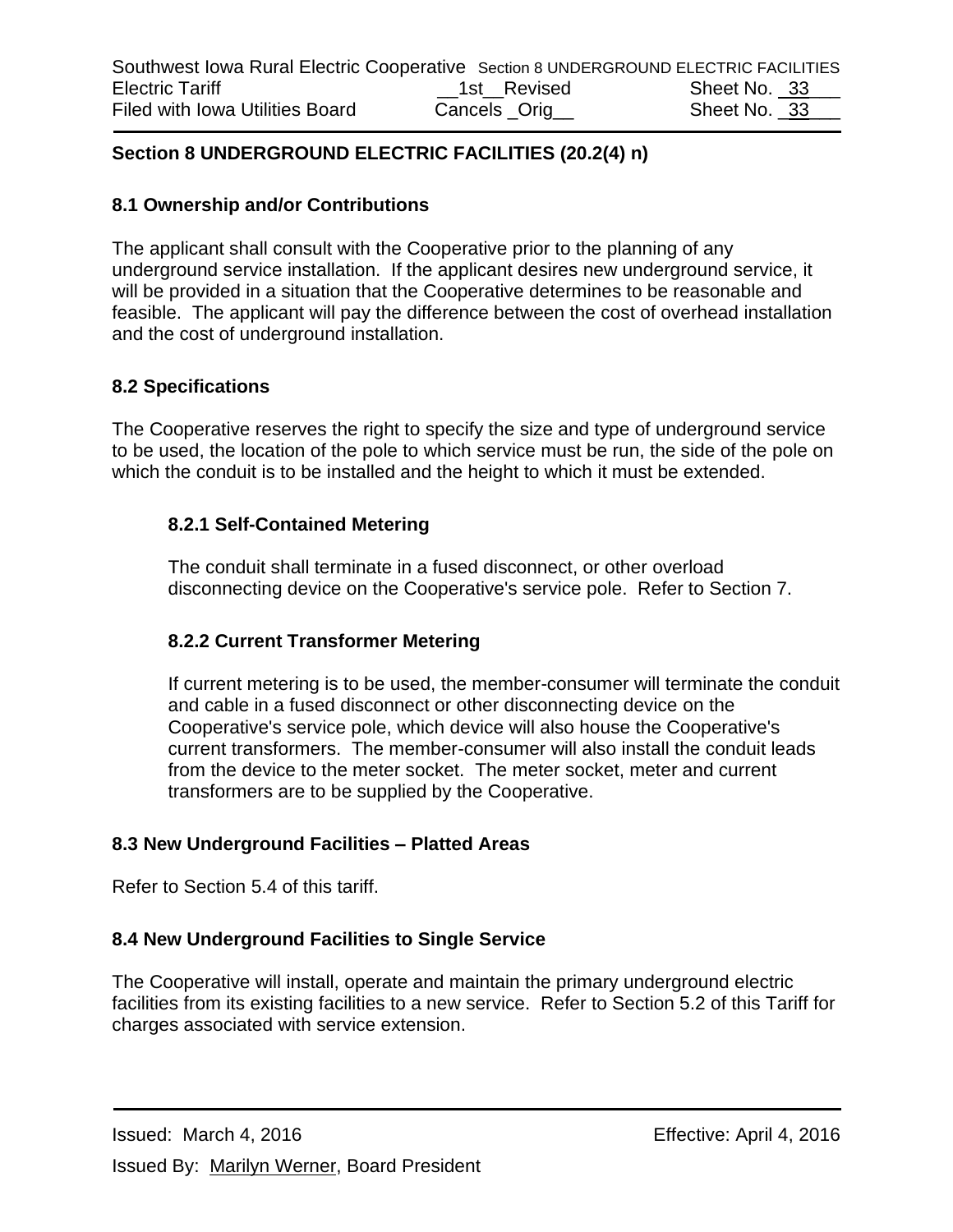## <span id="page-33-0"></span>**8.5 Replace Existing Facilities with Underground Facilities**

The Cooperative may install and maintain underground electric facilities to the existing member-consumer if the proposed conversion of existing facilities to underground is determined to be reasonable and feasible by the Cooperative. Underground service may also be installed where additional capacity is required.

The member-consumer will make an additional payment equal to the difference in cost between the underground facility to be installed and the retirement value of the overhead facility to be removed. The proposed installation will be done at such time that will not unreasonably interfere with the service to other member-consumers and the payment made in advance of the construction.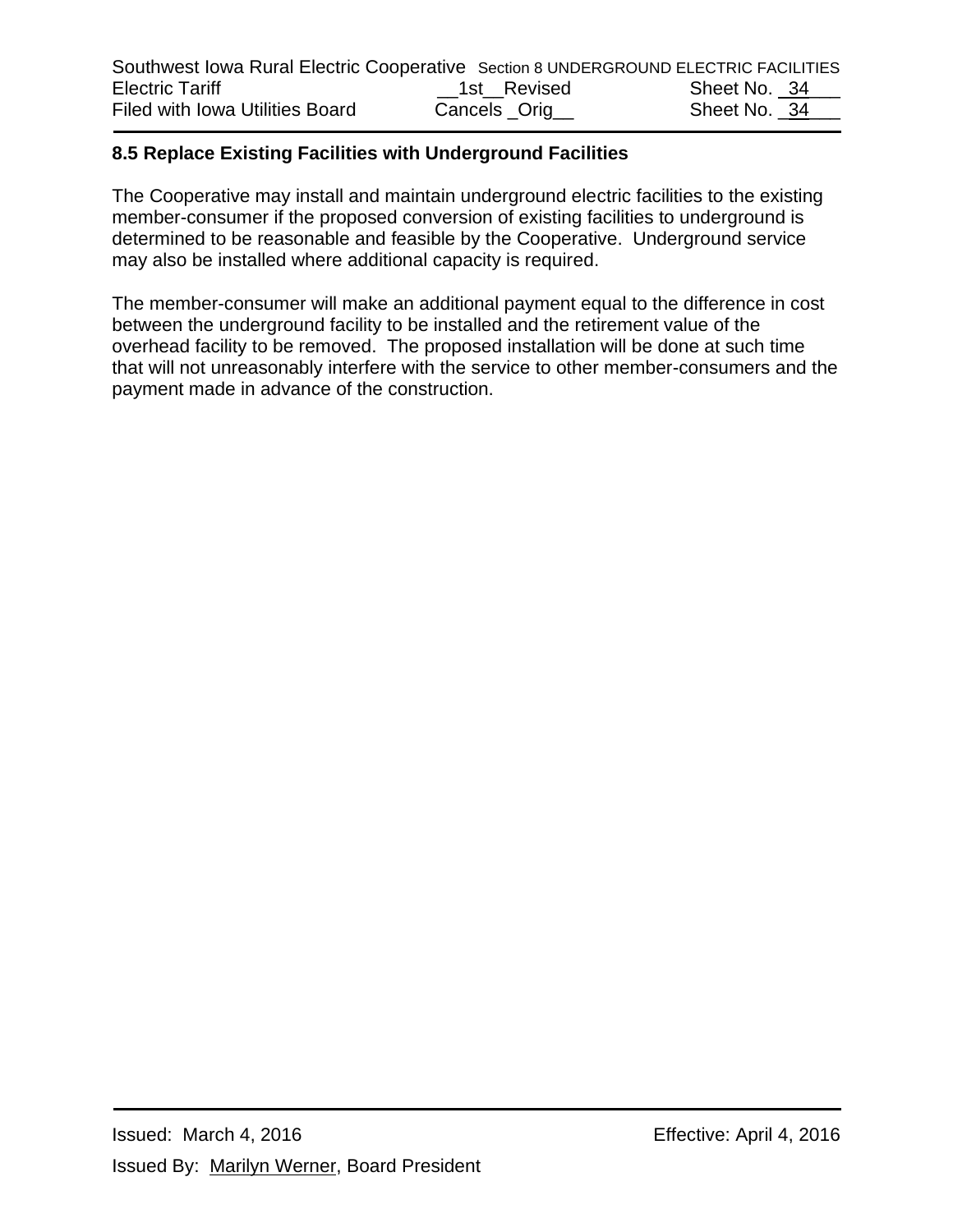#### <span id="page-34-0"></span>**Section 9 WIRING STANDARDS (20.2(4) 1)**

#### <span id="page-34-1"></span>**9.1 Cooperative's Requirements**

#### **9.1.1 Wiring Specifications**

The Cooperative requires compliance with specifications set forth in the National Electrical Code when a member-consumer or other responsible party wires or rewires buildings, premises, etc. Farm member-consumers, especially those with livestock, are encouraged to consult the Iowa Stray Voltage Guide, including the Farm Wiring Checklist and the Proper Farm Wiring Summary contained therein. A copy of said publication can be obtained by contacting the Cooperative or through: www.iowastrayvoltageguide.com.

#### **9.1.2 Inspections**

Normally the Cooperative inspects only the service entrance and meter location, but the Cooperative reserves the privilege, for protection of its facilities and safeguarding its service to others, to inspect the applicant's installation at any time and to refuse service whenever such installation, in its opinion fails to meet minimum safety and operating standards. If the Cooperative undertakes to inspect the member-consumer's facilities, either on its own initiative or at the request of the member-consumer, the Cooperative does not warrant such inspection and disclaims any and all liability arising from such inspection. In addition, the Cooperative disclaims any and all liability that may arise from either its failure to undertake an inspection or from its failure to notify the memberconsumer of a defect in the member-consumer's facilities. The memberconsumer shall be solely responsible for ensuring that its facilities are properly installed and meet all applicable electrical or building codes, rules, or regulations.

When the State or a government agency requires permits for or an inspection of new installations, the Cooperative will not make service connections until such permit is obtained and the installation passes the required inspection. If the member contends the installation is exempt from such requirement, the Cooperative reserves the right to require a certificate be executed by the member and/or the applicable regulatory authority attesting to the exempt nature of the installation.

#### <span id="page-34-2"></span>**9.2 Iowa Electrician's Licensing and Inspection Program Requirements**

When a permit and/or an inspection by the State of Iowa, a municipality or other governmental agency is required for a newly connected or reconnected installation

Issued: March 4, 2016 Effective: April 4, 2016 Issued By: Marilyn Werner, Board President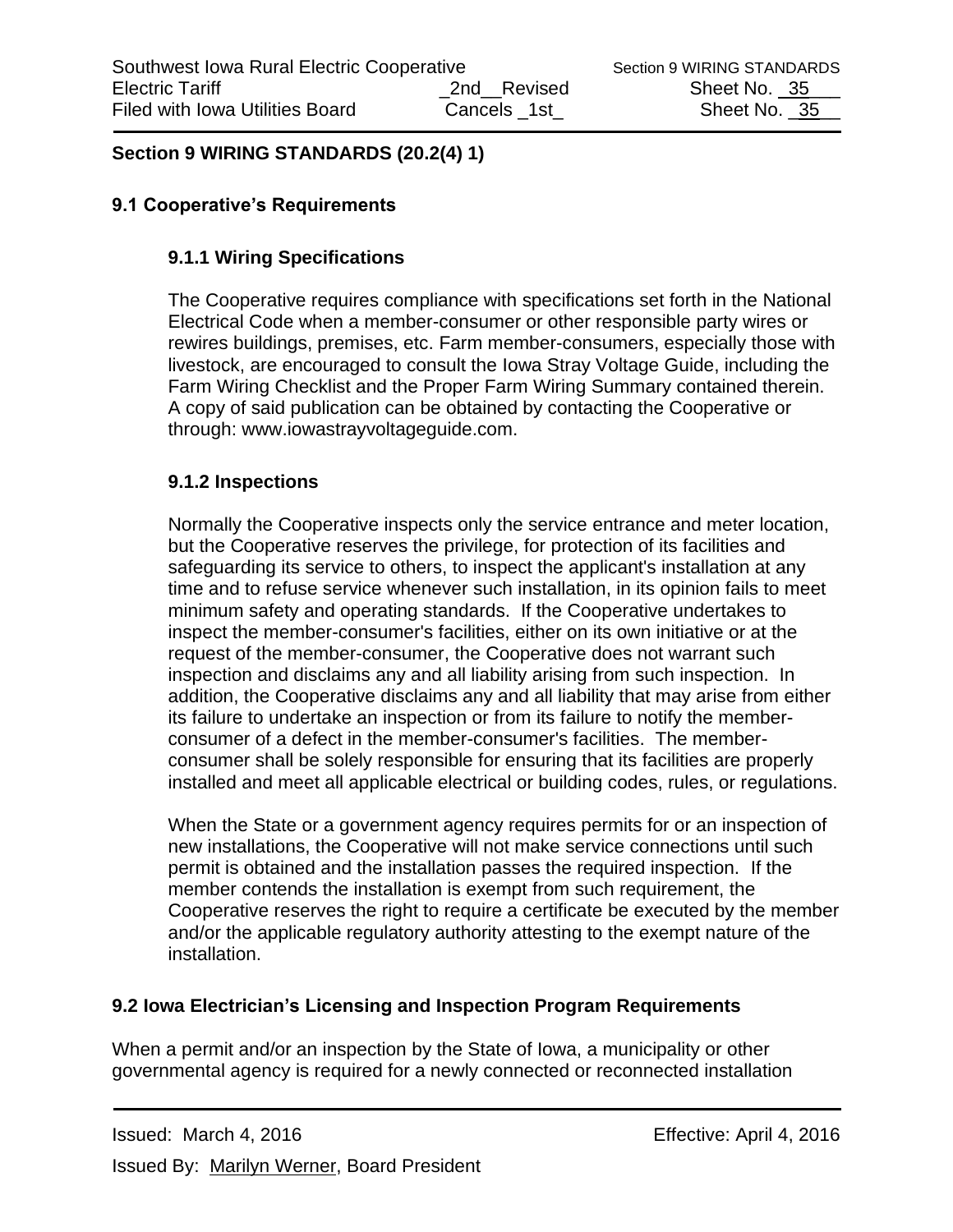| Southwest Iowa Rural Electric Cooperative |             | Section 9 WIRING STANDARDS |
|-------------------------------------------|-------------|----------------------------|
| <b>Electric Tariff</b>                    | 2nd Revised | Sheet No. 36               |
| Filed with Iowa Utilities Board           | Cancels 1st | Sheet No. $\_36$           |

which is subject to the statewide electrician's licensing and inspection program the Cooperative will not energize such service until such permit is obtained and the installation passes the required inspection. For those installations not requiring an inspection, the Cooperative reserves the right to require a certificate of exemption be executed by the member or the applicable regulatory authority attesting to the exempt nature of the installation.

## <span id="page-35-0"></span>**9.3 Member-Consumer's Responsibility**

The Cooperative may without notice disconnect the service of a member-consumer where wiring conditions on the member-consumer's premises are deemed by the Cooperative to be hazardous.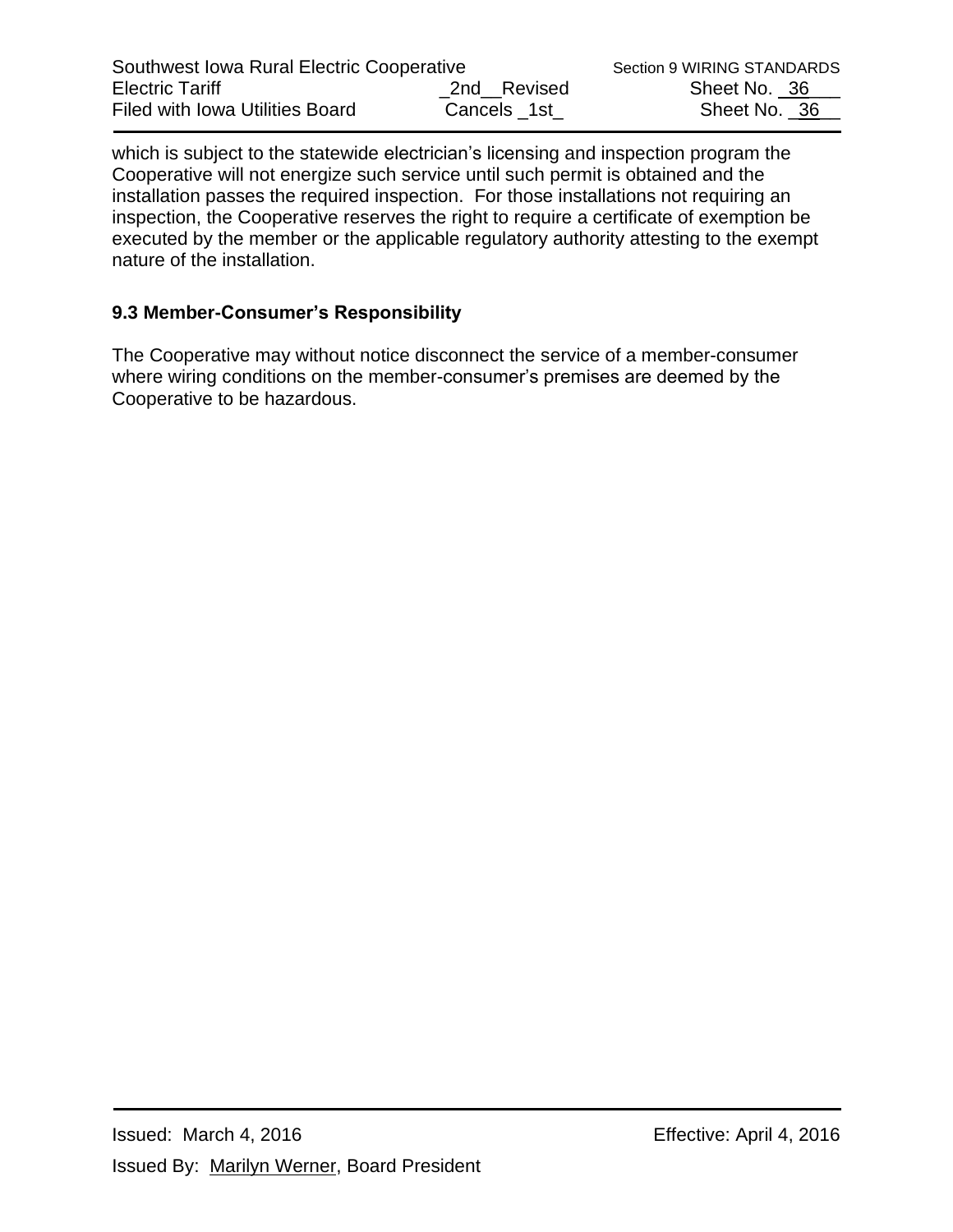| Southwest Iowa Rural Electric Cooperative |         | Section 10 METER READING |
|-------------------------------------------|---------|--------------------------|
| <b>Electric Tariff</b>                    | Revised | Sheet No. 37             |
| <b>Filed with Iowa Utilities Board</b>    | Cancels | Sheet No.                |

### **Section 10 METER READING**

The member-consumers' meters shall be read each month by a representative of the Cooperative or by an automatic meter reading (AMR) device. Meters normally shall be read on or about the last day of the month.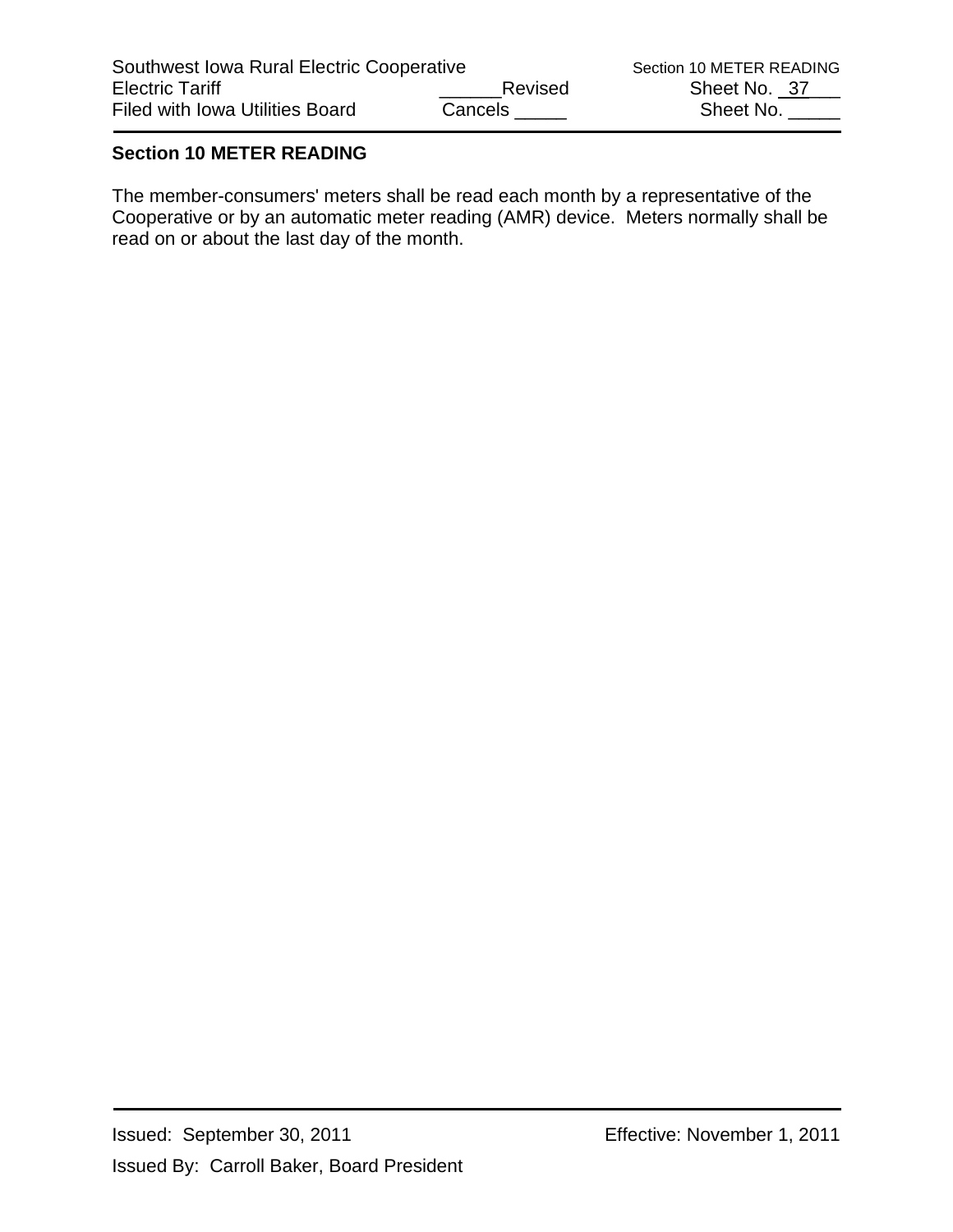## **Section 11 BILLING PROCEDURE (20.4(12)) & (20.2(4) v)**

### **11.1 Type of Billing**

A bill for electric service will be mailed to each member-consumer on or about the 10th of each month showing the present and previous meter readings, kWh consumed, energy charge, energy cost adjustment factor, previous balance, sales tax, late payment charge and the member-consumer's name and location.

### **11.2 Billing Period (20.3(6))**

Bills will be for a period of one-month ending on the last day of each month.

When the meter reading date causes a given billing period to deviate by more than 10% (counting only business days), from the normal meter reading period, such bills shall be prorated on a daily basis.

### **11.3 Due Date**

Bills are rendered on or about the 10th day of each month and are due and payable immediately. The bill becomes delinquent after twenty days and a late payment charge will be applied. If the 20<sup>th</sup> day is a Saturday, Sunday or legal holiday, an additional working day will be allowed without a late payment charge. If payment is made by check or other negotiable instrument where the funds are not immediately available, the Cooperative shall have the discretion to deem the payment as not being made until the negotiable instrument has been honored by the financial institution upon which the instrument is drawn. Generally, if the instrument is presented on or before the twentieth (20th) day after the bill is rendered and honored on or before the twenty-third (23rd) day after the bill is rendered, the payment will be deemed timely. If the instrument is not honored on or before the twenty-third (23rd) day after the bill is rendered, the payment will be deemed late and a late payment charge will be applied. Payments received by mail after the 20th day and postmarked on the 20<sup>th</sup> day or before will be accepted without a late payment charge.

### **11.3.1 Bill**

The bill shall be the amount computed by applying the applicable price to the consumption.

## **11.3.2 Late Payment Charge (20.4(12))**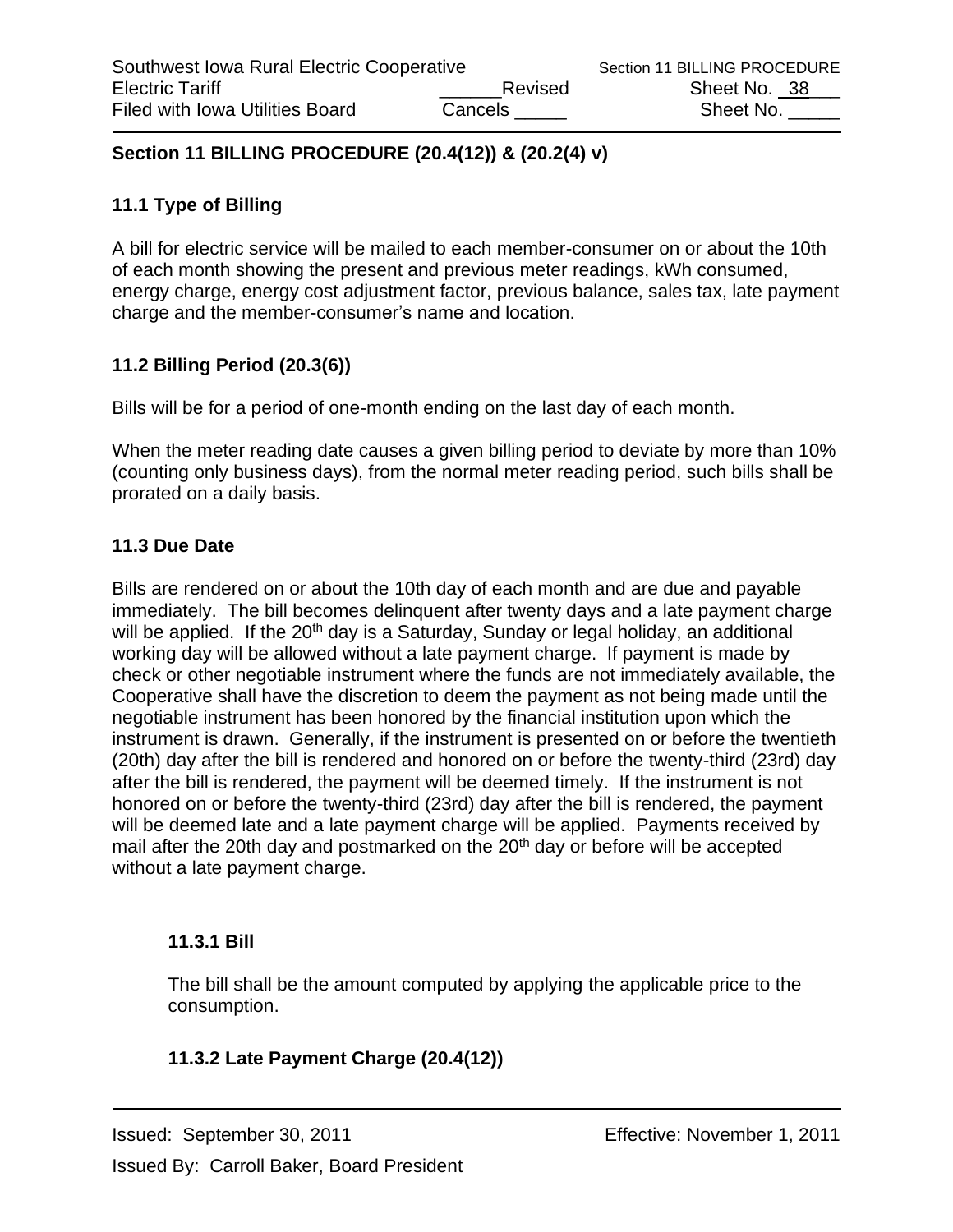When payment is made after the 20th day, a late payment charge is added. In addition, a late payment charge will be added to payments made on or before the twentieth (20th) day by negotiable instrument which is not honored on or before the twenty-third (23rd) day after the bill is rendered. The late payment charge will be calculated at 1.5% of the past-due amount.

Payments received by mail after the 20th day and postmarked on the 20th day or before will be accepted without a late payment charge.

An additional day will be allowed for payments made at the office of the Cooperative if the 20th day falls on a day when the office is not open to receive payments.

# **11.3.3 Forgiveness of One Late Payment (20.4(12))**

Each account shall be granted one complete forgiveness of a late payment charge for each calendar year.

# **11.3.4 Change of Date of Delinquency (20.4(12))**

The date of delinquency for all residential member-consumers or other memberconsumer's, whose consumption is less than 3,000 kWh per month, shall be changeable for cause in writing; such as, but not limited to, fifteen days from approximate date each month upon which income is received by the person responsible for payment. However, the delay in the date of delinquency will not be more than 30 days beyond the date of preparation of the previous bill.

# **11.4 Failure to Receive Bill**

Failure to receive a bill shall not entitle the member-consumer to remission of any charge for nonpayment within the time specified.

# **11.5 Level Payment Plan (20.4(12))**

Upon written request, the Cooperative will permit a level payment plan to all residential customers or other customers whose consumption is less than 3,000 kWh per month. The level payment plan will be designed to limit the volatility of a customer's bill and maintain reasonable account balances. The level payment plan shall include at least the following:

1. Be offered to each eligible member-consumer when the member-consumer initially requests service.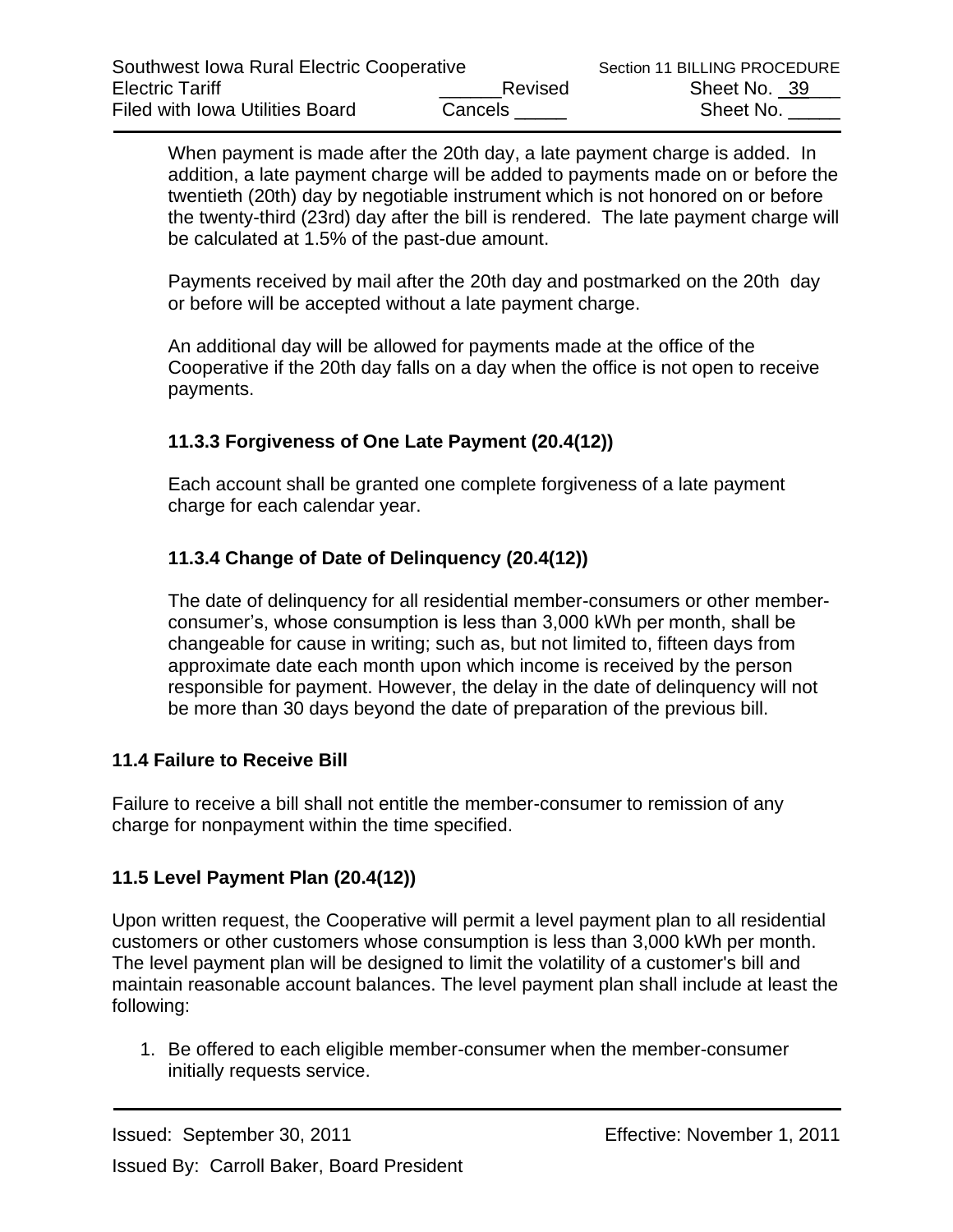- 2. Allow for entry into the level payment plan anytime during the calendar year.
- 3. Provide that a member-consumer may request termination of the plan at any time. If the account is in arrears at the time of termination, the balance shall be due and payable at the time of termination. If there is a credit balance, the member-consumer will be allowed the option of obtaining a refund or applying the credit to future charges. The Cooperative is not required to offer a new level payment plan to a member-consumer for six months after the member-consumer has terminated from a level payment plan.
- 4. The monthly level payment plan amount will be 1/12 of the projected cost for the next 12 months subject to any adjustments discussed below.

The Cooperative shall give notice to member-consumers when it changes the type of computation method in the level payment plan. The amount to be paid at each billing interval by a member-consumer on a level payment plan shall be computed at the time of entry into the plan and shall be recomputed at least annually. The level payment amount may be recomputed monthly, quarterly, when requested by the member-consumer, or whenever price, consumption, or a combination of factors results in a new estimate differing by 10 percent or more from that in use. When the level payment amount is recomputed, the level payment plan account balance shall be divided by 12, and the resulting amount shall be added to the monthly level payment amount.

The member-consumer will be given the option of applying any credit to payments of subsequent months' level payment amounts due or of obtaining a refund of any credit in excess of \$25, unless the Cooperative is recomputing the level payment plan monthly.

The member-consumer will be notified of the recomputed payment amount not less than one full billing period prior to the date of delinquency for the recomputed payment, except for Cooperatives recomputing the level payment amount on a monthly basis. The notice may accompany the bill prior to the bill that is affected by the recomputed payment amount.

5. Irrespective of the account balance, a delinquency in payment shall be subject to the same collection and disconnection procedures as other accounts, with the late payment charge applied to the level payment amount. If the account balance is a credit, the level payment plan may be terminated by the Cooperative after 30 days of delinquency.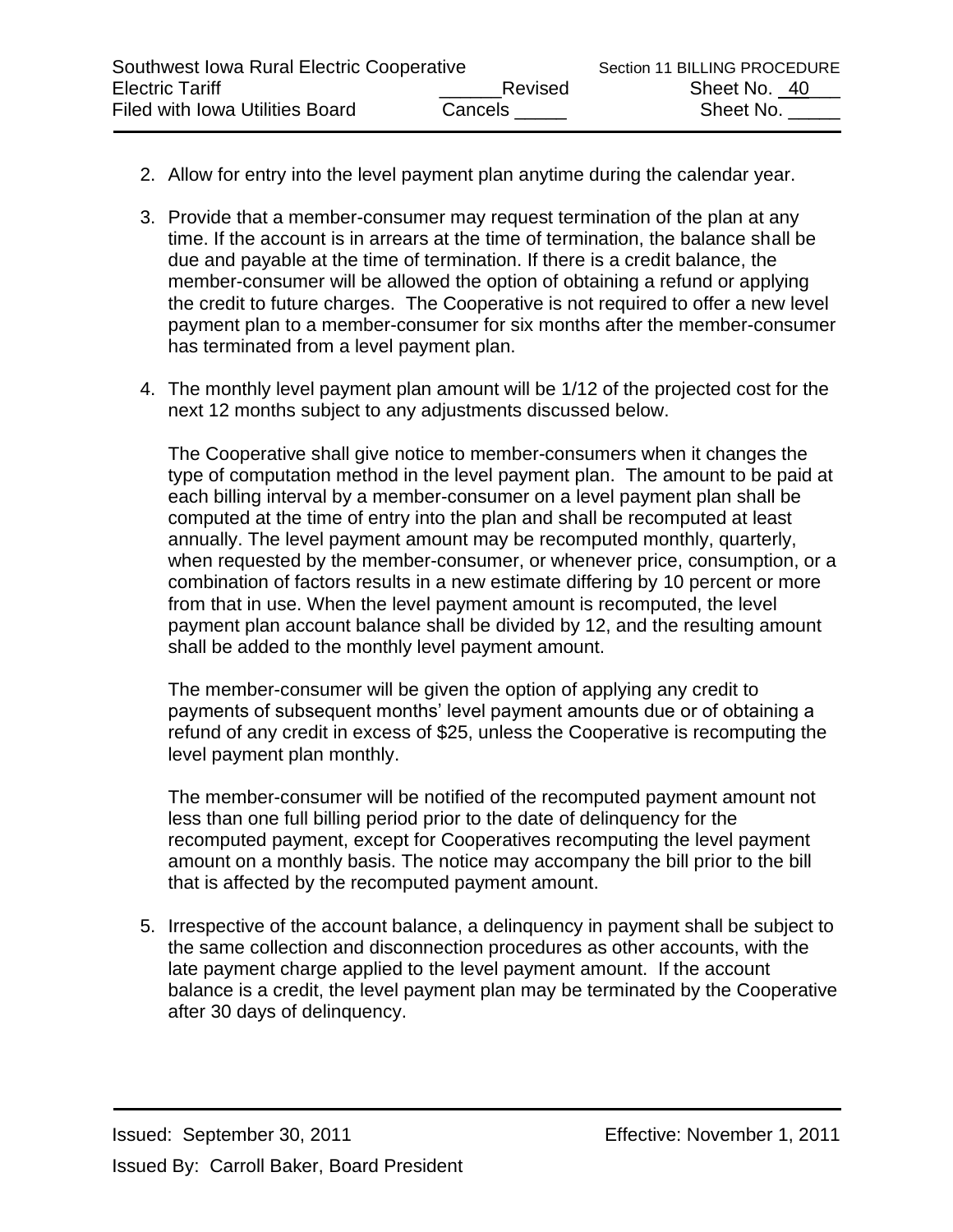## **11.6 Parties Responsible for Payment**

Any individual listed on the Membership application, which may include all adult residents of a residential premise, shall be jointly and severally liable for all bills for service at said premise. Spouses are jointly and severally liable for payment of bills, except in the case where one spouse has specifically notified the cooperative in writing that they intend to contract separately for electric service. Acceptable instances for a spouse to separately contract for residential service shall be limited to pending divorces.

## **11.7 Billing Information**

The Cooperative will provide the member-consumer with its own billing information for the prior 12-month period at no charge. Member-consumers requesting more extensive research may be charged for time and materials associated with the request.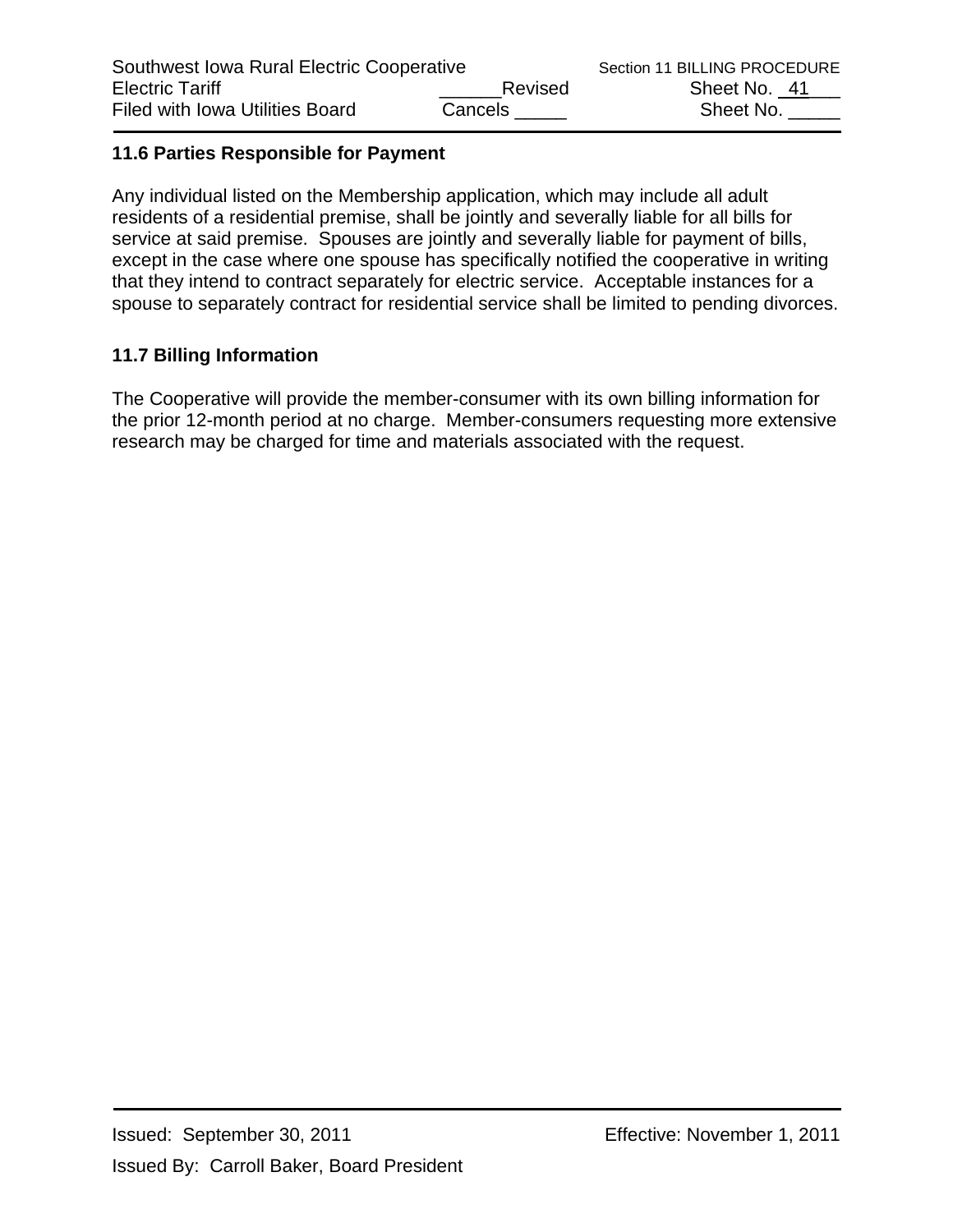### **Section 12 COLLECTIONS (20.2(4) p)**

#### **12.1 Procedure**

If the bill is not paid by the due date, a notice will be sent to the member-consumer providing notification that the bill is delinquent, late payment charge will apply, and disconnection/collection procedures will be instituted as explained in Section 6.

### **12.1.1 Payment Agreements (20.4(11) & (20.2(4) z)**

- a. **Availability of a first payment agreement.** When a residential memberconsumer cannot pay in full a delinquent bill for electric service or has an outstanding debt to the utility for residential electric service and is not in default of a payment agreement with the Cooperative, then Cooperative will offer the member-consumer an opportunity to enter into a reasonable payment agreement.
- b. **Reasonableness.** Whether a payment agreement is reasonable will be determined by considering the current household income, ability to pay, payment history including prior defaults on similar agreements, the size of the bill, the amount of time and the reasons why the bill has been outstanding, and any special circumstances creating extreme hardships within the household. The Cooperative may require the person to confirm financial difficulty with an acknowledgement from the department of human services or another agency.

### **c. Terms of Payment Agreements**

### First Payment Agreement:

The Cooperative will offer member-consumers who have received a disconnection notice or have been disconnected for 120 days or less and who are not in default of a payment agreement the option of spreading payments evenly over at least 12 months by paying specific amounts at scheduled times. The Cooperative will offer member-consumers who have been disconnected for more than 120 days and who are not in default of a payment agreement the option of spreading payments evenly over at least 6 months by paying specific amounts at scheduled times.

The agreement must also include provision for payment of the current account. The Cooperative may also require the member-consumer to enter into a level payment plan to pay the current bill.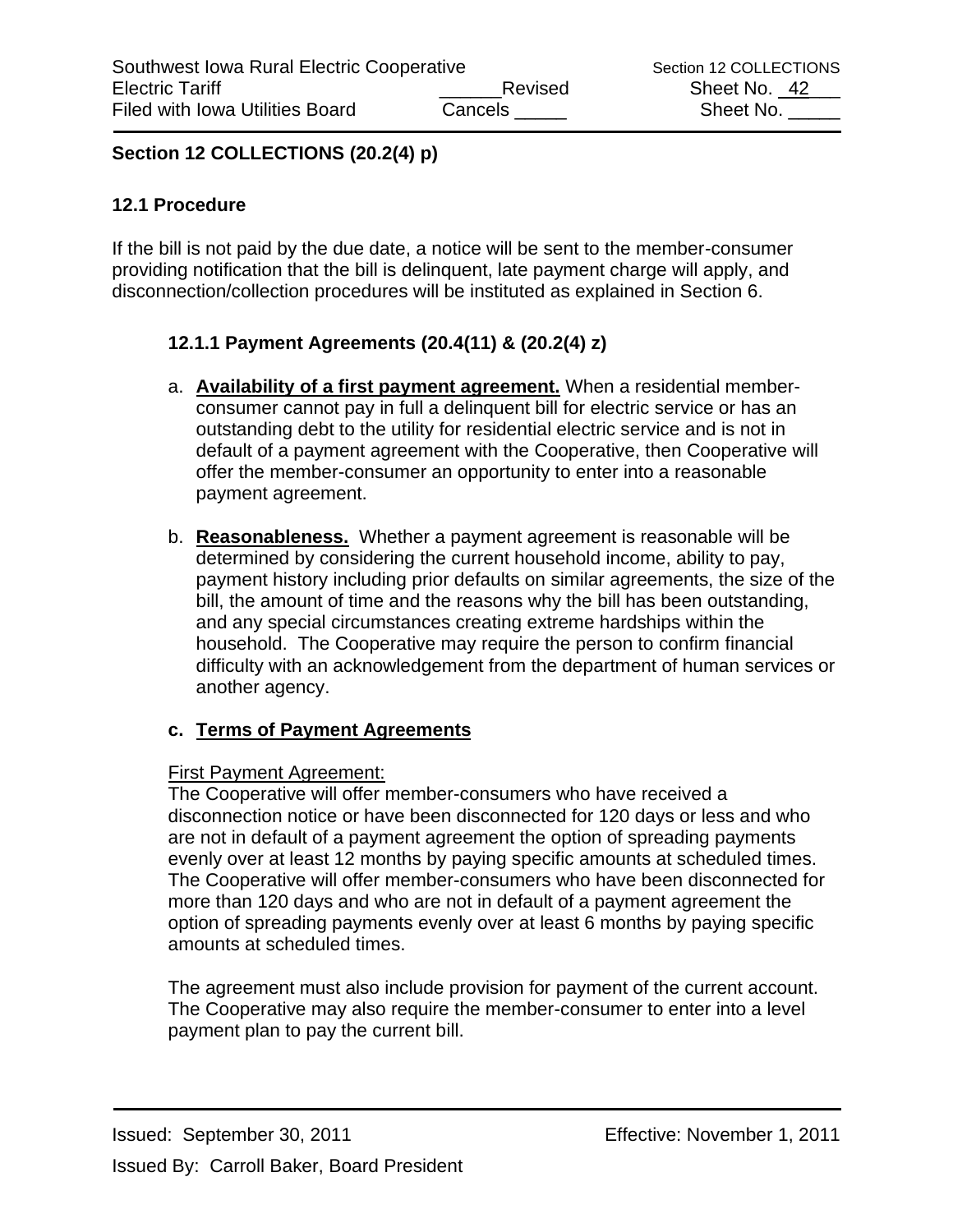When the member-consumer makes the agreement in person, a signed copy of the agreement will be provided to the member-consumer.

The Cooperative may offer the member-consumer the option of making the agreement over the telephone or through electronic transmission. When the member-consumer makes the agreement over the telephone or through electronic transmission, the utility shall render to the member-consumer a written document reflecting the terms and conditions of the agreement within three days of the date the parties entered into the oral agreement or electronic agreement. The document will be considered rendered to the member-consumer when addressed to the member-consumer's last-known address and deposited in the U.S. mail with postage prepaid. If delivery is made by other than U.S. mail, the document shall be considered rendered to the member-consumer when delivered to the last-known address of the person responsible for payment for the service. The document shall state that unless the member-consumer notifies the utility within ten days from the date the document is rendered, it will be deemed that the customer accepts the terms as reflected in the written document. The document stating the terms and agreements shall include the address and a tollfree or collect telephone number where a qualified representative can be reached. By making the first payment, the member-consumer confirms acceptance of the terms of the oral agreement or electronic agreement.

Each member-consumer entering into a first payment agreement will be granted at least one late payment that is made four days or less beyond the due date for payment and the first payment agreement shall remain in effect.

## Second Payment Agreement:

The Cooperative will offer a second payment agreement to a member-consumer who is in default of a first payment agreement if the member-consumer has made at least two consecutive full payments under the first payment agreement. The second payment agreement will be for the same term as or longer than the term of the first payment agreement. The member-consumer will be required to pay for current service in addition to the monthly payments under the second payment agreement and may be required to make the first payment up-front as a condition of entering into the second payment agreement. The Cooperative may also require the member-consumer to enter into a level payment plan to pay the current bill. The Cooperative may offer additional payment agreements to the member-consumer.

# Refusal by Cooperative:

A member consumer may offer the Cooperative a proposed payment agreement. If the Cooperative and the member-consumer do not reach an agreement, the Cooperative may refuse the offer orally, but the Cooperative must render a written refusal to the member-consumer, stating the reason for the refusal, within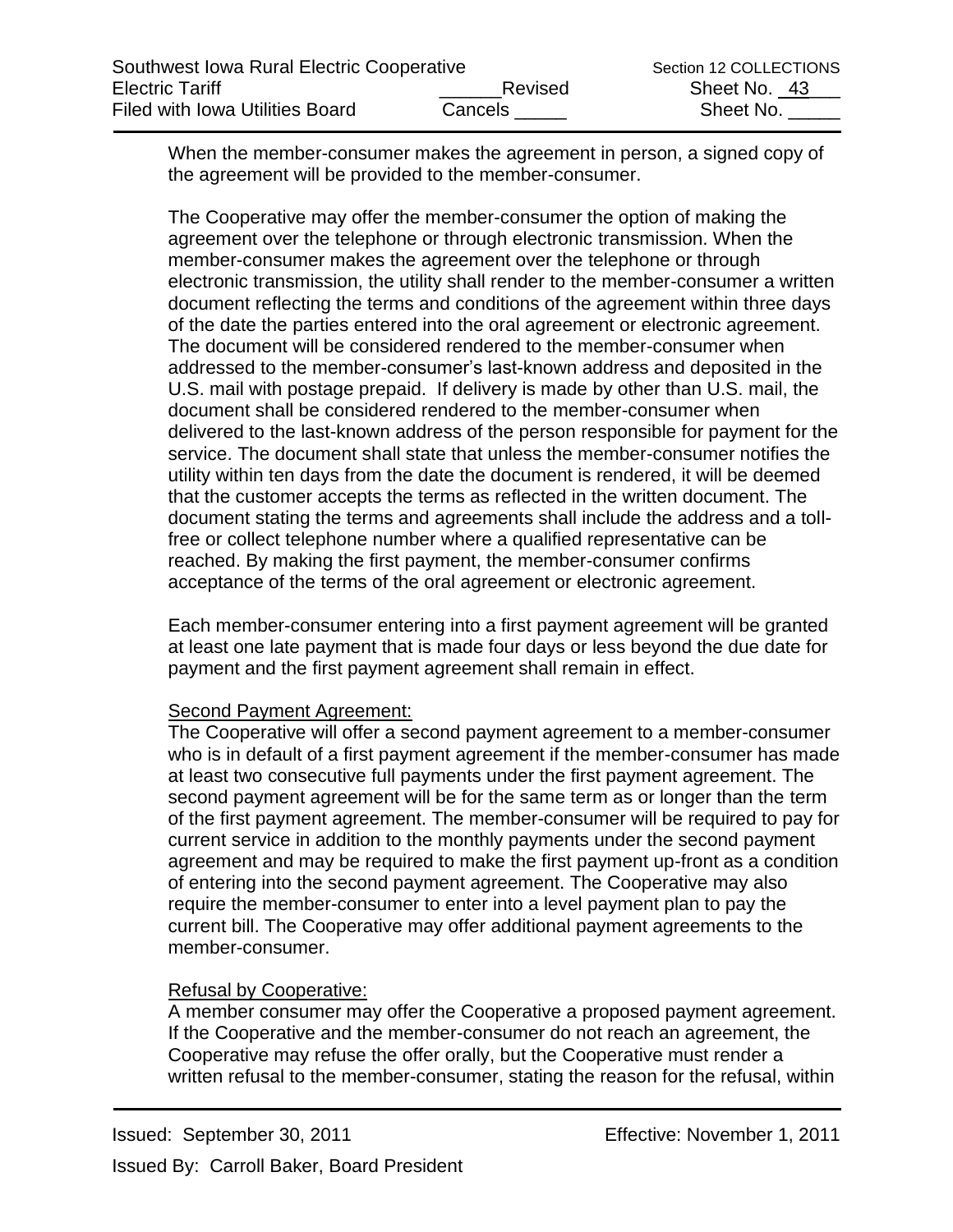three days of the oral notification. The written refusal shall be considered rendered to the member-consumer when addressed to the member-consumer's last-known address and deposited in the U.S. mail with postage prepaid. If delivery is by other than U.S. mail, the written refusal shall be considered rendered to the member-consumer when handed to the member-consumer or when delivered to the last-known address of the person responsible for the payment for the service. A member-consumer may ask the board for assistance in working out a reasonable payment agreement. The request for assistance must be made to the board within ten days after the rendering of the written refusal. During the review of this request, the Cooperative shall not disconnect the service.

# **12.2 Returned Checks, Drafts or Orders**

If a person's check, draft or order is dishonored (returned unpaid) by the bank or financial institution upon which it was drawn, the Cooperative will send the person a notice and require immediate settlement of the account. A \$ 30.00 charge for processing returned checks, drafts or orders may apply. Bills are not considered paid with such checks, drafts or orders and the late payment charge will apply.

In the event more than two checks, drafts or orders of a person are dishonored by the bank or financial institution upon which they were drawn, within a six month period, the Cooperative shall demand the future payments for service rendered must be made by cash, post office money order or other acceptable legal tender.

# **12.3 Reconnection Charge Resulting From Nonpayment of Energy Account**

In the event service is disconnected for failure to pay a delinquent account, before service will be reconnected the following rules apply and collection will proceed as in Iowa Administrative Rule 199 20.4.

- A. Payment in full of past due charges and late fees or payment in accordance with Subsection 12.1.1, if applicable, shall be made.
- B. The member-consumer shall pay a reconnection fee of \$75.00 if the trip is completed on regular time. The charge shall be \$150.00 if any part of the trip is on overtime.
- C. The member-consumer shall pay a reconnection fee of \$37.50 if the account is reconnected remotely during normal business hours. The fee shall be \$150.00 if the account is reconnected remotely during any other time. A remote reconnection is defined as a reconnection where a Cooperative representative is not physically present at the premise at the time of reconnection. In order to complete a remote reconnection, the Cooperative may require the member-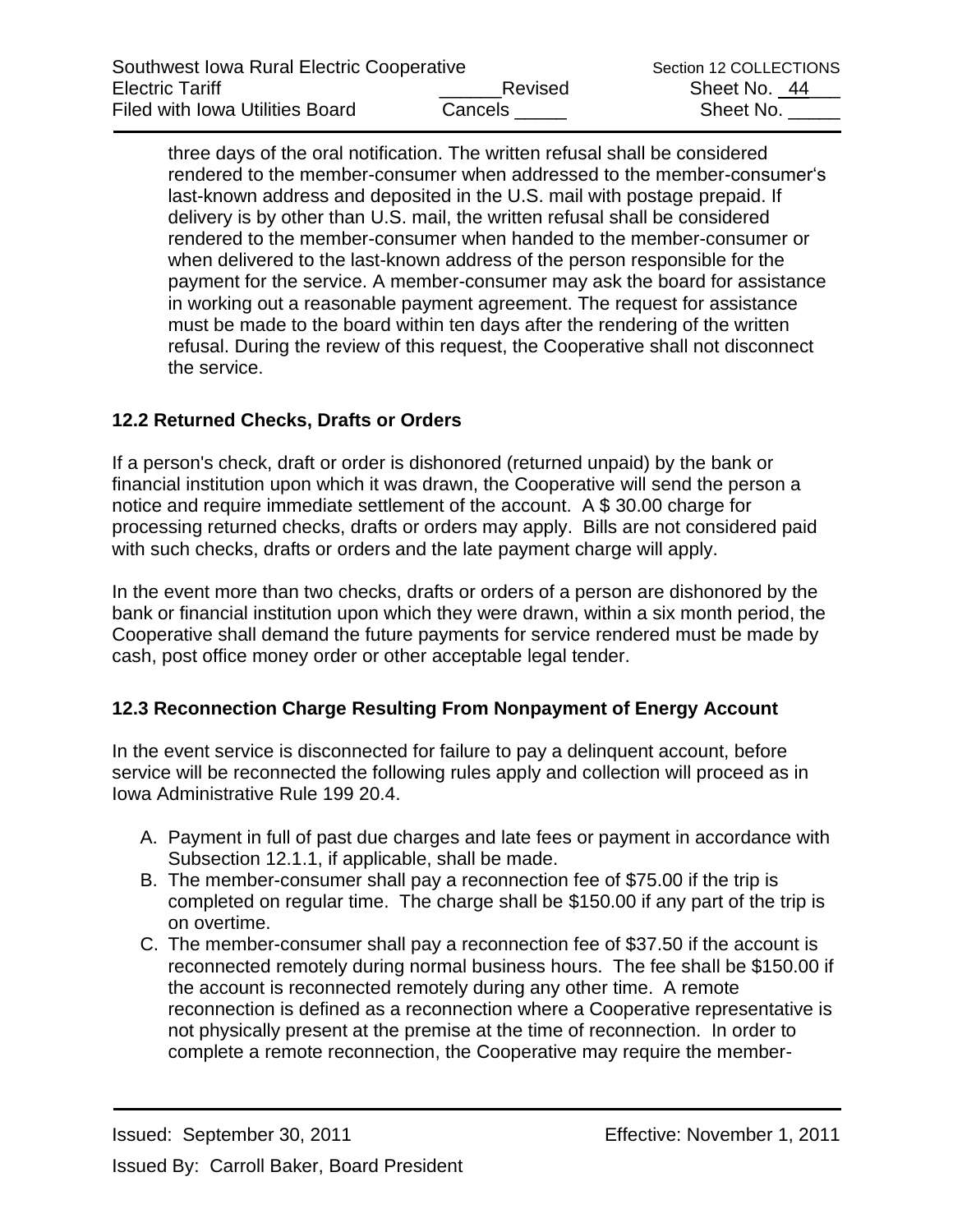| Southwest Iowa Rural Electric Cooperative |         | Section 12 COLLECTIONS |
|-------------------------------------------|---------|------------------------|
| <b>Electric Tariff</b>                    | Revised | Sheet No. 45           |
| Filed with Iowa Utilities Board           | Cancels | Sheet No.              |

consumer or other authorized adult to be physically at the premise at the time of reconnection.

D. Before service is restored, bills shall be paid and/or the member-consumer shall make satisfactory credit arrangements at the office of the Cooperative.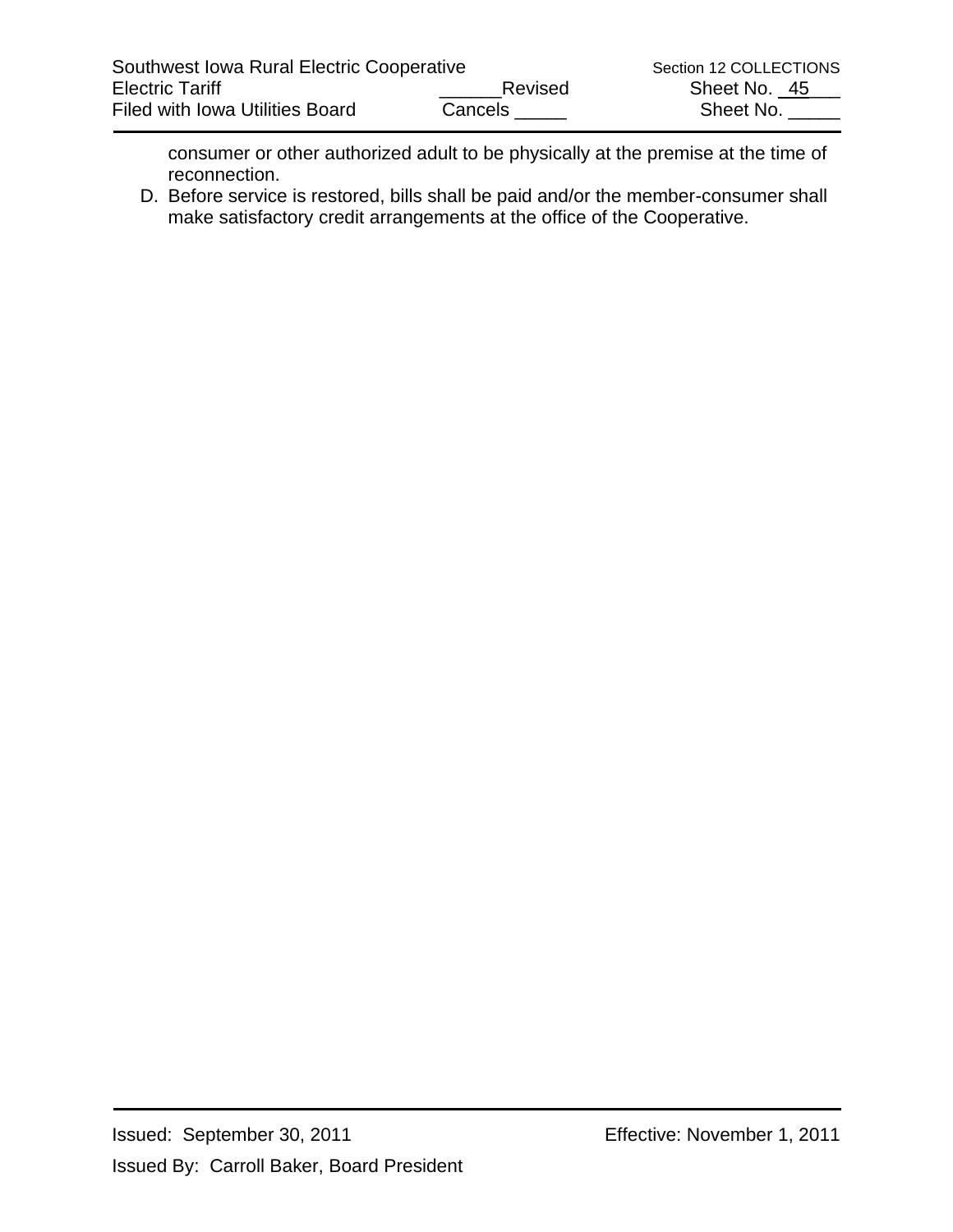#### **Section 13 METER TESTING (20.6)**

#### **13.1 Routine Testing**

The Cooperative shall test watt-hour meters for accuracy and mechanical condition, in accordance with the Iowa Utilities Board Regulations. All meters and associated devices shall be tested within 180 days after they are removed from service. Such tests shall be made before the meters and associated devices are adjusted, repaired, returned to active service or retired.

#### **13.1.1 Limits**

All watt-hour meters must be accurate to within plus or minus 2% at full and light load. Demand meters shall be accurate to within 1.5%

#### **13.1.2 New Meters**

The Cooperative will sample test new meters to ascertain if they meet the required accuracy limits.

#### **13.2 Request Test**

Upon request by a member-consumer, the Cooperative shall test the meter servicing that member-consumer, except that such tests need not be made more frequently than once in 18 months.

A written report of the test results shall be mailed to the customer within 10 days of the completed test and a record of each test shall be kept on file at the Cooperative's office. The utility shall give the member-consumer or a representative of the memberconsumer the opportunity to be present while the test is conducted.

If the test finds the meter is accurate within the limit accepted by the utility in its meter inspection and testing program, the utility may charge the customer \$25 or the cost of conducting the test, whichever is less. The customer shall be advised of any potential charge before the meter is removed for testing.

### **13.2.1 Referee Tests**

Upon written request by a member-consumer or the Cooperative, the Board will conduct a referee test of a meter except that such tests need not be made more frequently than once in eighteen months. The request shall be accompanied by a \$30.00 check or money order made payable to the Cooperative.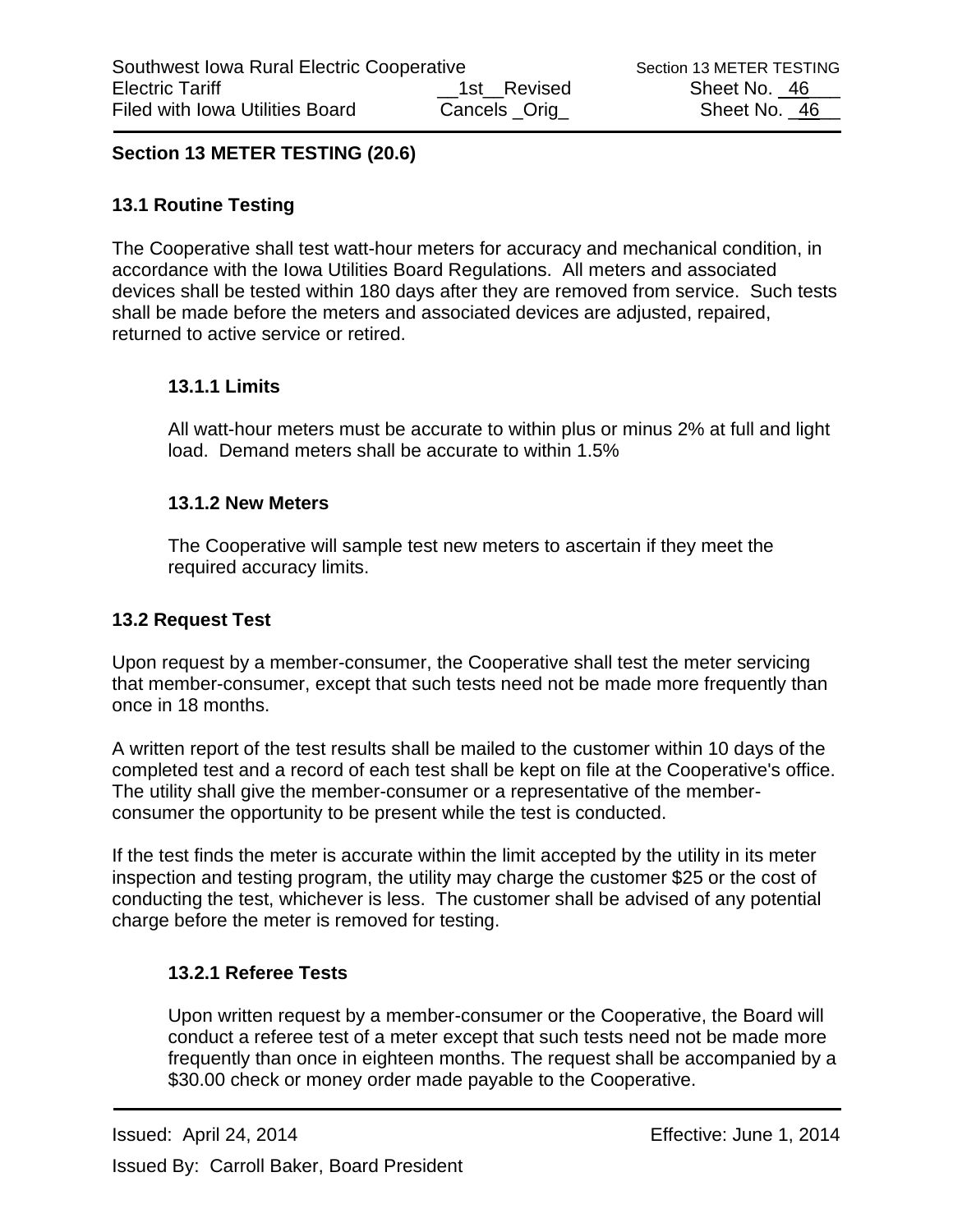Within five days of receipt of the written request and payment, the Board shall forward the deposit to the Cooperative and notify the Cooperative of the requirement for a test. The Cooperative shall, within 30 days after notification of the request, schedule the date, time and place of the test with the Board and member-consumer. The meter shall not be removed or adjusted before the test and the Cooperative shall furnish all testing equipment and facilities for the test. If the tested meter is found to be more than 2% fast or 2% slow the deposit will be returned to the party requesting the test and billing adjustments shall be made as required in subsection 13.3. The Board shall issue its report within 15 days after the test is conducted, with copy to the member-consumer and the Cooperative.

# **13.3 Adjustments of Bills (20.4 (14))**

## **13.3.1 Meter Error**

Whenever a meter creeps or whenever a metering installation is found upon any test to have an average error of more than 2% for watt hour metering; or a demand metering error of more than 1.5% in addition to the errors allowed under accuracy of demand metering; an adjustment of bills for service for the period of inaccuracy shall be made in the case of over-registration and may be made in the case of under-registration. The amount of the adjustment shall be calculated on the basis that the metering equipment should be 100% accurate with respect to the testing equipment used to make the test. For watt hour metering installations the average accuracy shall be the arithmetic average of the percent registration at 10% of rated test current and at 100% of rated test current giving the 100% of rated test current registration a weight of four and the 10% of rated test current registration a weight of one.

## **13.3.2 Determination of Adjustment**

Recalculation of bills shall be on the basis of actual monthly consumption except that if service has been measured by self-contained single-phase meters or three-wire network meters and involves no billing other than for kWhs, the recalculation of bills may be based on the average monthly consumption determined from the most recent thirty-six month's consumption data.

When average error cannot be determined by test because of failure of part or all of the metering equipment, it shall be permissible to use the registration of check metering installations, if any, or to estimate the quantity of energy consumed based on available data. The member-consumer must be advised of the failure and of the basis for the estimate of quantity billed. The periods of error shall be used as defined in immediately following Subsections A and B.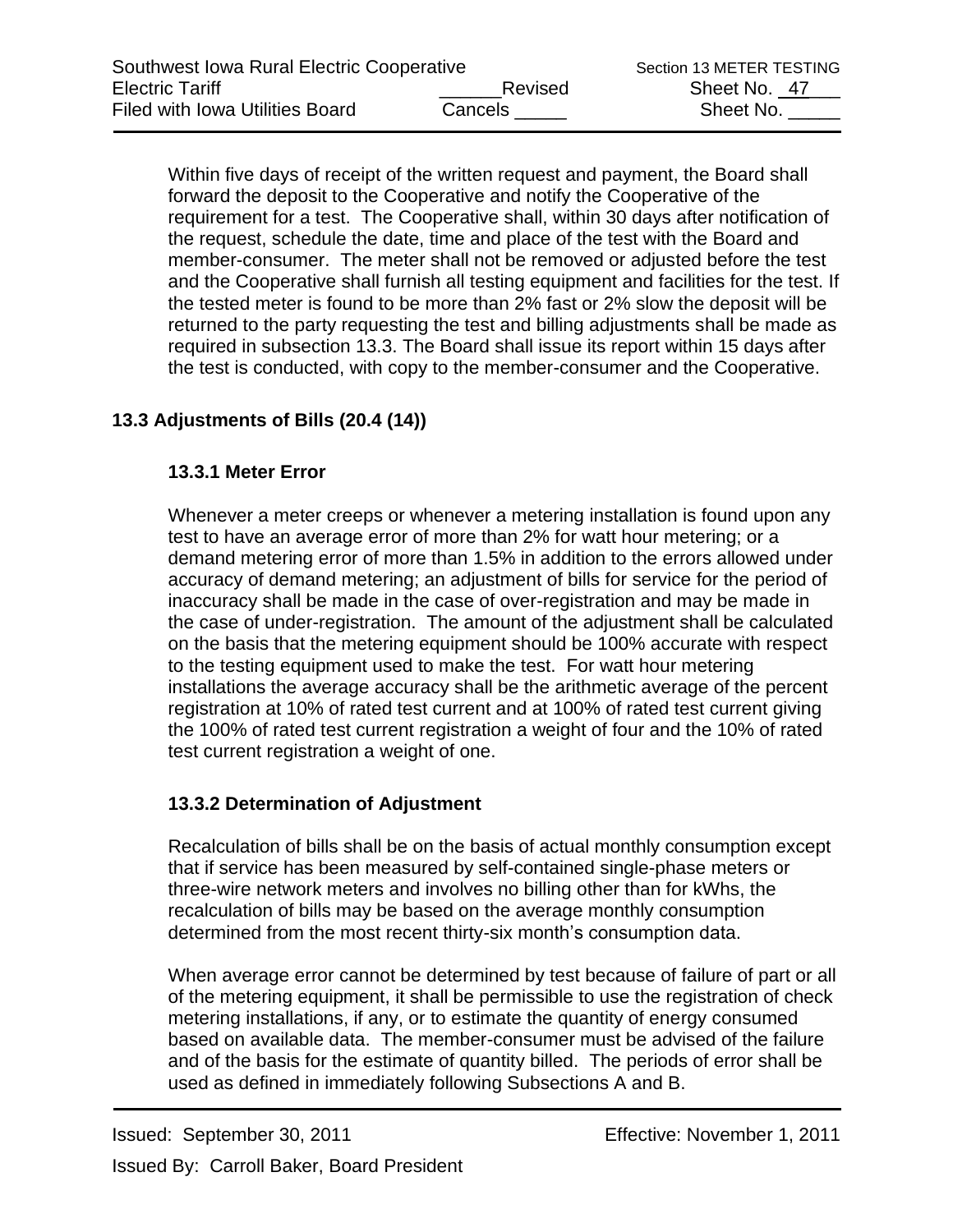A. Over-registration. If the date when over-registration began can be determined, such date shall be the starting point for determination of the amount of the adjustment. If the date when over-registration began cannot be determined it shall be assumed that the error has existed for the shortest time period calculated as one-half the time since the meter was installed, or onehalf the time elapsed since the last meter test unless otherwise ordered by the board.

The over-registration due to creep shall be calculated by timing the rate of creeping and assuming that the creeping affected the registration of the meter for 25% of the time since the more recent of either metering installation or last meter test.

B. Under-registration. If the date when under-registration began can be determined, it shall be the starting point for determination of the amount of the adjustment except that billing adjustment shall be limited to the preceding six months. If the date when under-registration began cannot be determined, it shall be assumed that the error has existed for one-half of the time elapsed since the more recent of either metering installation or the last meter test, except that billing adjustment shall be limited to the preceding six months unless otherwise ordered by the board.

The under-registration due to creep shall be calculated by timing the rate of creeping and assuming that this creeping affected the registration for 25% of the time since the more recent of either metering installation or last previous test, except that billing adjustment shall be limited to the preceding six months.

# **13.3.3 Refunds**

If the recalculated bills indicate that five dollars (\$5) or more is due an existing member-consumer or ten dollars (\$10) or more is due a person no longer a member-consumer of the Cooperative, the Cooperative shall refund the full amount of the calculated difference between the amount paid and the recalculated amount. Refunds shall be made to the two most recent memberconsumers who received service through the metering installation found to be in error. In the case of a previous member-consumer who is no longer a memberconsumer of the Cooperative, a notice of the amount subject to refund shall be mailed to such previous member-consumer at the last known address, and the Cooperative shall, upon demand, within three months thereafter refund the same. Refunds shall be completed within six months following the date of the metering installation test.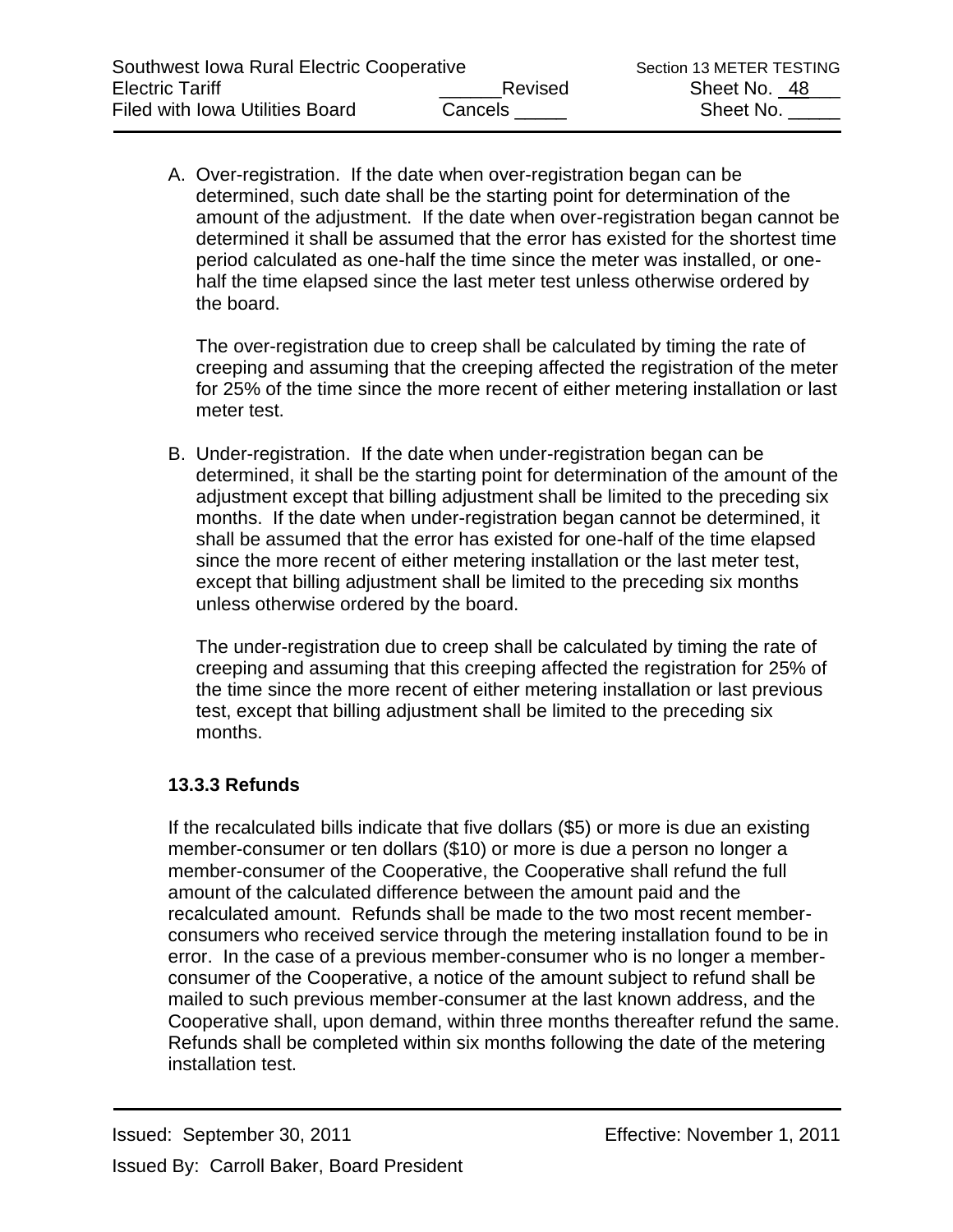### **13.3.4 Back Billing**

The Cooperative may not back bill due to under-registration unless a minimum back bill amount is specified in its tariff. The minimum amount specified for back billing shall not be less than, but may be greater than, five dollars (\$5) for an existing member-consumer or ten dollars (\$10) for a former member-consumer. All recalculations resulting in an amount due equal to or greater than the tariff specified minimum shall result in issuance of a back bill.

Back billings shall be rendered no later than six months following the date of the metering installation test.

## **13.3.5 Overcharges**

When a member-consumer has been overcharged as a result of incorrect reading of the meter, incorrect application of the price schedule, incorrect connection of the metering installation or other similar reasons, the amount of the overcharge shall be adjusted, refunded or credited to the member-consumer. The time period for which the Cooperative is required to adjust, refund, or credit the member-consumer's bill shall not exceed five years unless otherwise ordered by the board.

## **13.3.6 Undercharges (20.4(14) f.)**

When a member-consumer has been undercharged as a result of incorrect reading of the meter, incorrect application of the price schedule, incorrect connection of the metering installation or other similar reasons, the Cooperative may bill the amount of the undercharge to the member-consumer. The time period for which the Cooperative may adjust for the undercharge shall not exceed five years unless otherwise ordered by the board. The maximum back bill shall not exceed the dollar amount equivalent to the tariff rate for like charges (e.g., usage-based, fixed or service charges) in the 12 months preceding discovery of the error unless otherwise ordered by the board.

Neither section 13.3.4 nor 13.3.6 shall prevent the Cooperative from applying additional charges when the undercharge is the result of fraudulent practices of the member-consumer.

## **13.4 Grounds on Member-Consumer's Premises (20.2(4) u)**

Where an accidental ground is found on the member-consumer's equipment, and thereupon removed, the Cooperative will estimate, from comparison with previous consumption, the member-consumer's normal consumption for each regular billing

Issued: September 30, 2011 Effective: November 1, 2011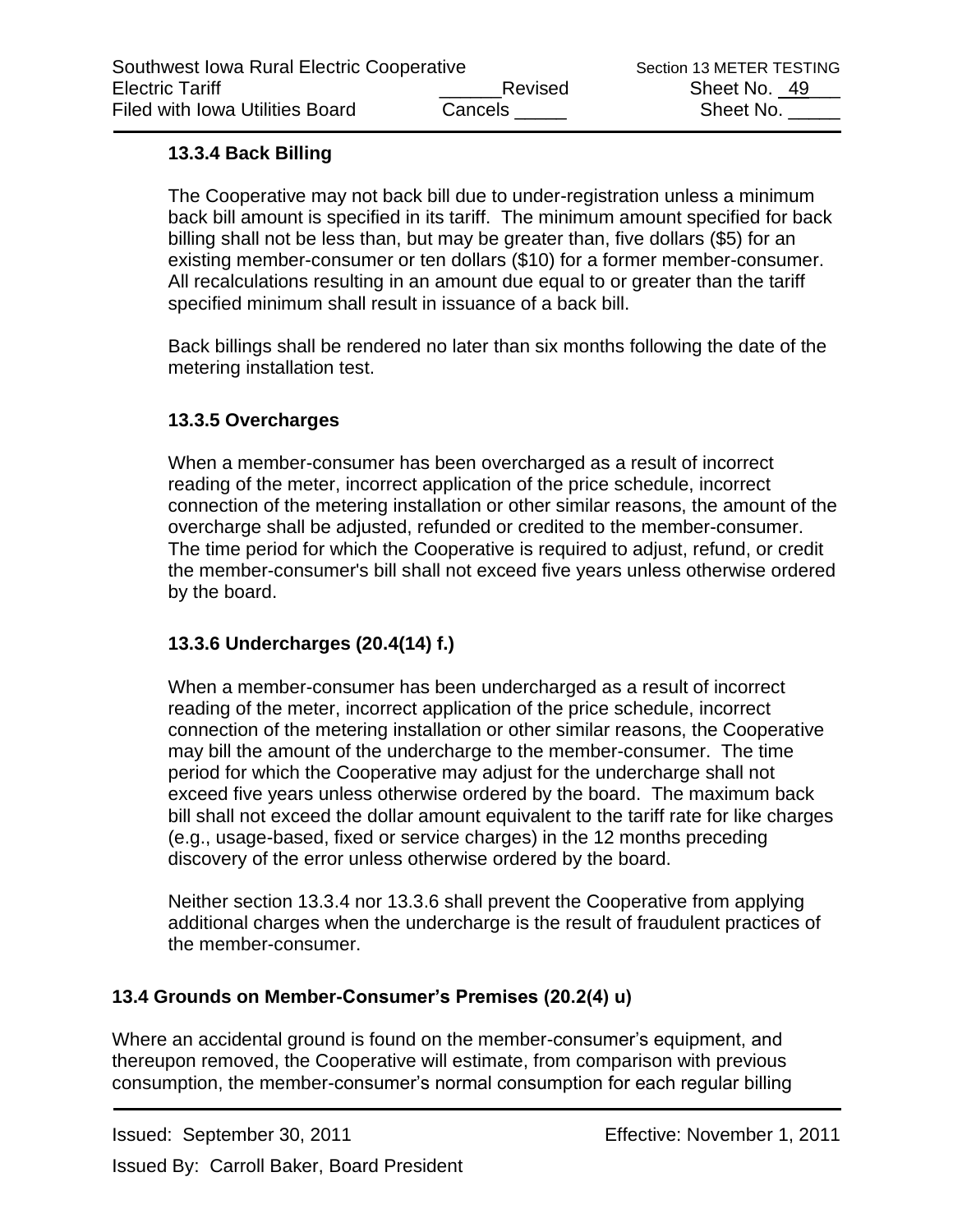| Southwest Iowa Rural Electric Cooperative |         | Section 13 METER TESTING |
|-------------------------------------------|---------|--------------------------|
| <b>Electric Tariff</b>                    | Revised | Sheet No. 50             |
| <b>Filed with Iowa Utilities Board</b>    | Cancels | Sheet No.                |

period during which the "ground" has been known to have existed, and will re-bill the member-consumer for the estimated normal consumption for each billing period at the standard price applicable to the particular installation, plus billing for the "lost energy". The "lost energy" due to the ground is assumed to be the difference between the measured consumption for any period and the estimated normal total consumption for that period as determined above. The member-consumer will be billed for such "lost energy" at the lowest price schedule applicable to the particular installation.

No adjustments will be made for a greater period than six months immediately preceding the detection of the ground on the member-consumer's equipment, regardless of evidence that such ground existed for a longer time, and no adjustment will be made unless the Cooperative has sufficient proof that the ground has existed and that the extra amount of energy was not used in some way by the memberconsumer.

## **13.5 Special Metering Installation**

The Cooperative shall have the right, at its option and at its expense, to place special meters or instruments on the premises of a member-consumer for the purpose of special tests of all, or part of the member-consumer's load. As described in Section 7.1, the Cooperative shall also have the right to install such equipment as may be necessary to perform certain functions from a remote location, such as disconnection and reconnection.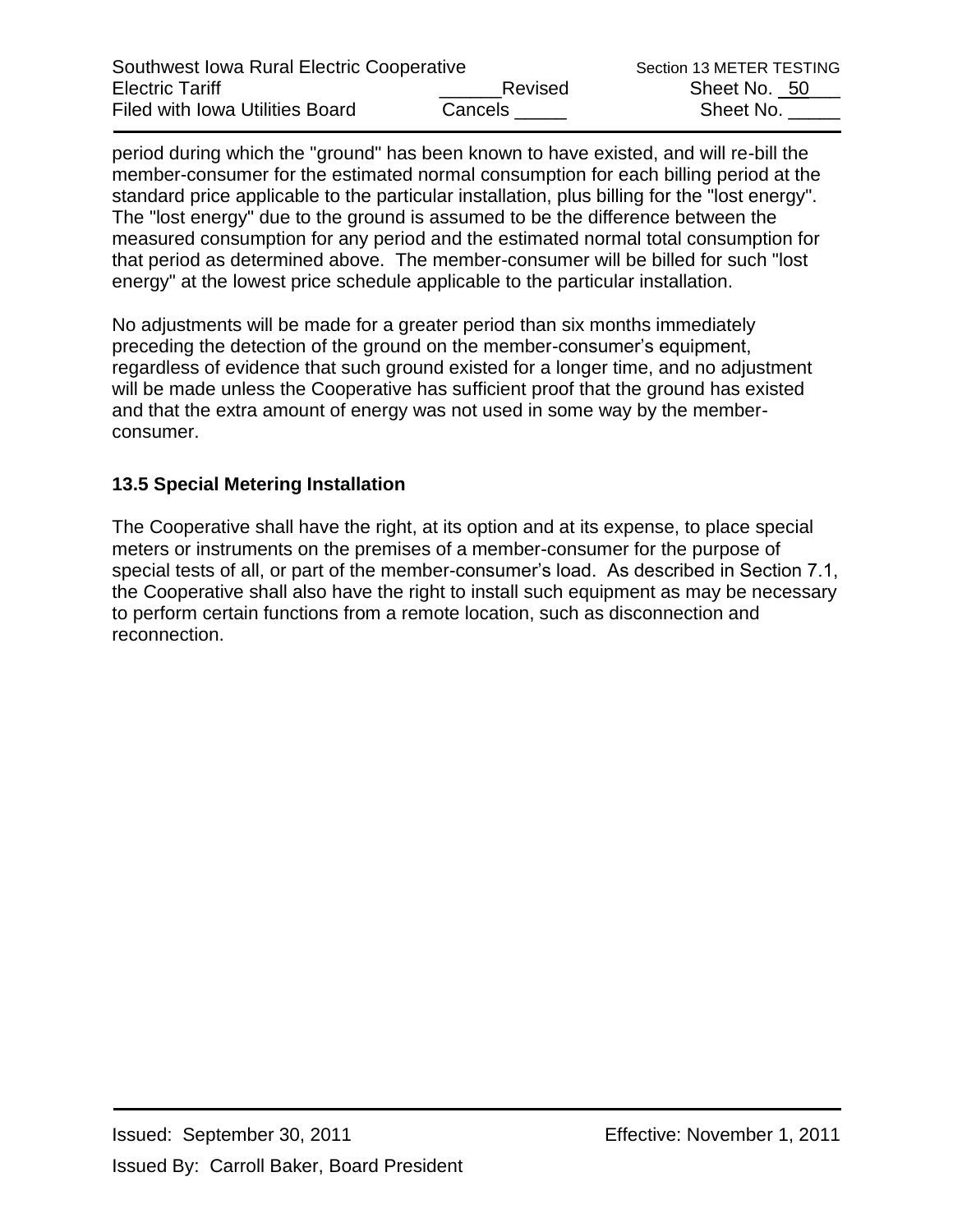# **Section 14 UNCOLLECTED ACCOUNTS (20.2(4) p)**

The Cooperative will maintain a list of all accounts unpaid by the member-consumers who have previously obtained electric service from the Cooperative.

# **14.1 Service Reconnection**

Prior to the reconnection of any member-consumer who owes the Cooperative for any past electric service, the member-consumer shall pay the past due account for electric service, plus a deposit for service as per Section 3.3.1, or as may reasonably be required for service for short periods or special occasions, unless an agreement has been made as applies in Section 6.

## **14.2 Collection Agency**

The Cooperative reserves the right to use any process of law, including collection agents, to collect uncollected accounts from any member-consumer.

## **14.3 Right of Off-Set**

The Cooperative reserves the right to off-set or deduct any amounts owed by the member-consumer to the Cooperative against amounts owed by the Cooperative to the member-consumer, including but not limited to patronage dividends.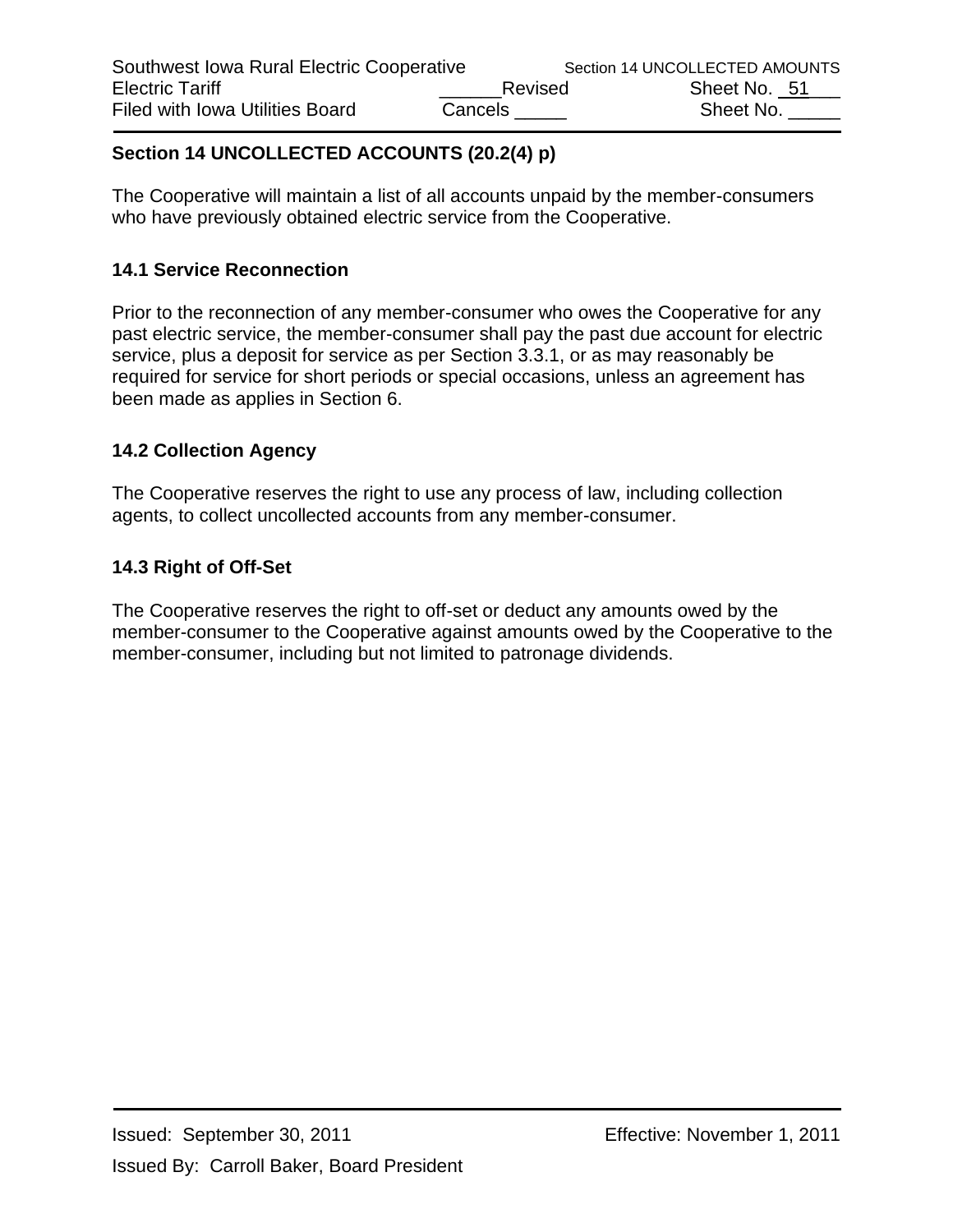### **Section 15 TEMPORARY DISCONNECTS**

### **15.1 Definitions**

Temporary disconnection refers to a specified period of time during which service is not required by a member-consumer. This may be due to sickness, vacation, seasonal use or any other reason deemed to be adequate by the Cooperative for discontinuance of service.

## **15.2 Availability**

Temporary disconnection of service for reasons stated in Subsection 15.1 may be obtained by written request to the Cooperative office. Requests are subject to all rules and charges pertaining to temporary disconnection. A member-consumer will not be eligible for temporary disconnection until the initial duration of time specified in the service contract has expired.

### **15.3 Iowa Electrician's Licensing and Inspection Program Requirements**

A temporarily disconnected service which has been disconnected for 12 months or longer shall not be reconnected or energized until the installation passes an inspection conducted by the State of Iowa, a municipality or other governmental agency under the authority of the Iowa statewide electrician's licensing and inspection program.

### **15.4 Charges**

If a member-consumer requests service disconnected temporarily and the Cooperative deems him/her to be eligible for such temporary disconnection, the following charges and rules will apply:

- A. The temporary disconnection shall not be for a period longer than 12 months. If longer than 12 months, the member-consumer shall be deemed to have voluntarily withdrawn from membership; the membership shall be canceled and any reconnection shall be considered as a new service. The member-consumer shall pay a disconnection fee of \$75.00.
- B. The member-consumer shall pay a reconnection fee of \$75.00 if trip is completed on regular time. The charge shall be \$150.00 if any part of the trip is on overtime.
- C. All amounts, due or past due, which the member-consumer owes the Cooperative, shall have been paid in full.
- D. The membership of the member making such request shall remain in good standing during the period of temporary disconnection.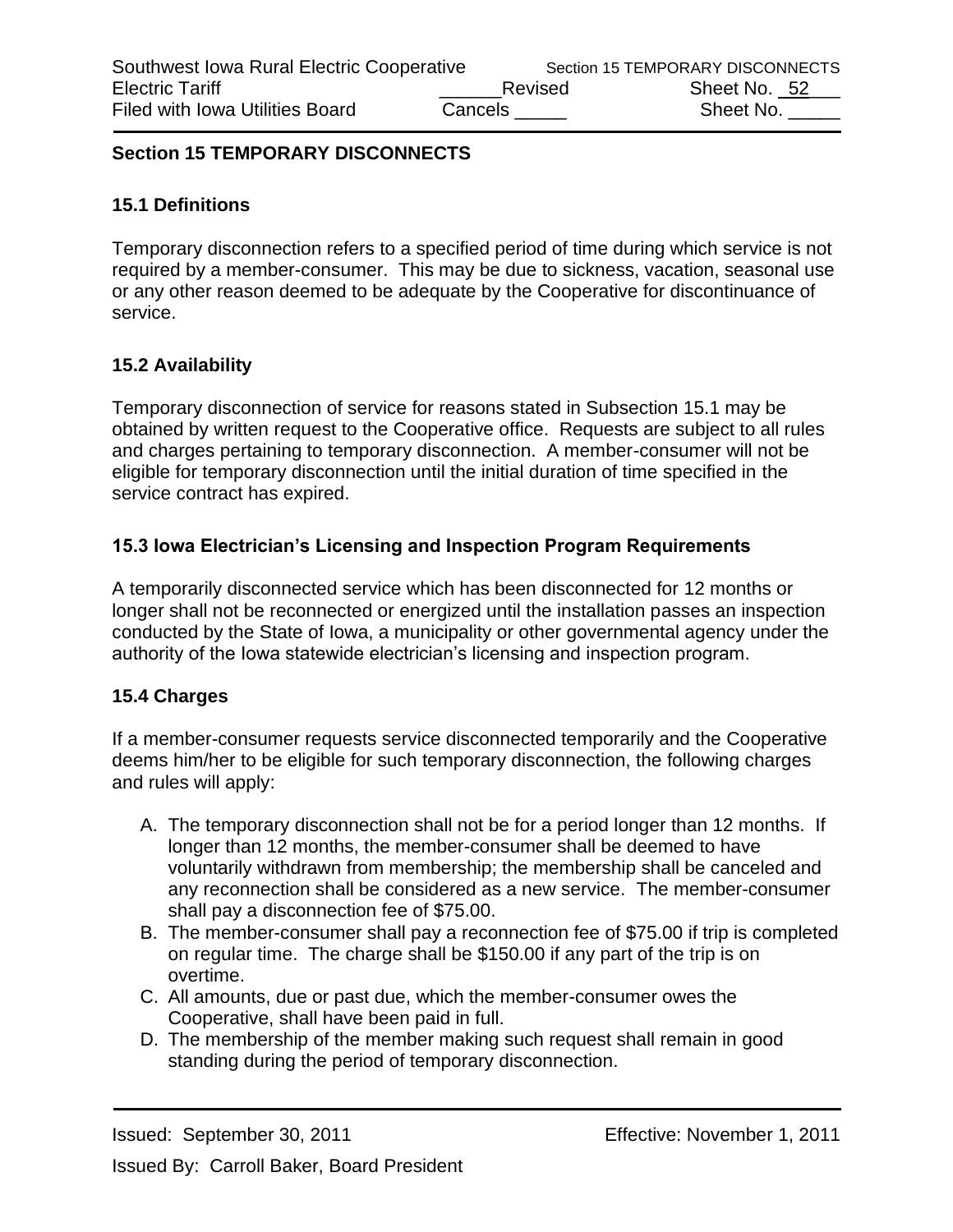E. No bills for electric service shall be rendered to the member-consumer during the period of the temporary disconnection.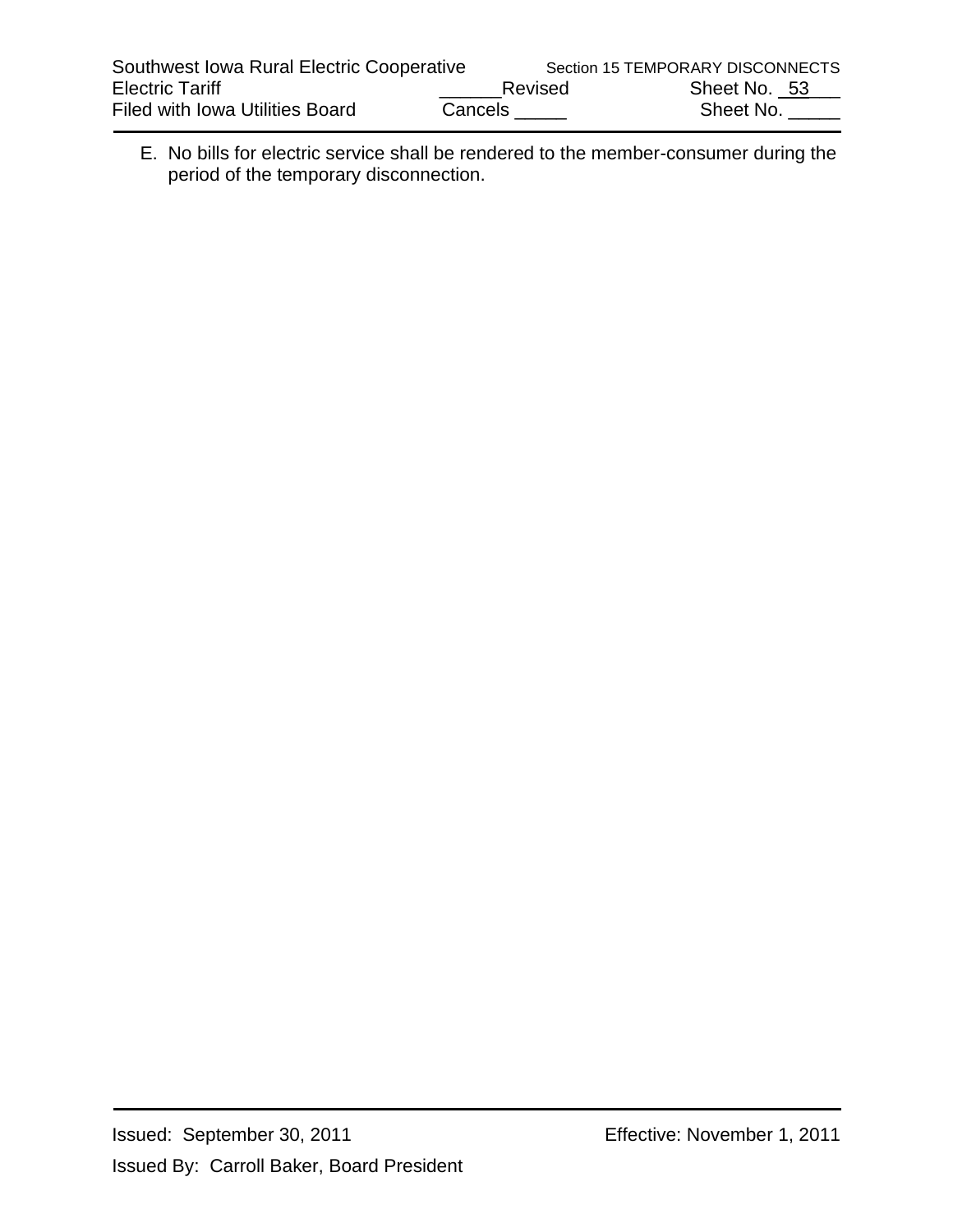### **Section 16 IDLE SERVICES**

### **16.1 Definitions**

An idle service charge will be applicable where the Cooperative, pursuant to an application for service to a given premise, has installed the necessary facilities to provide said electric service, but where the member-consumer or owner fails to accept and use said service within a reasonable time; or if such member-consumer or owner, after having taken service at the given premises, thereafter discontinues service for 12 consecutive months. In either event, the Cooperative will, after due notice to the member-consumer or owner, by registered or certified mail, require the memberconsumer or owner to pay an idle service charge in order to retain the Cooperative's facilities in readiness so that the said service may be available upon re-occupancy of the given premises.

### **16.2 Charges**

The member-consumer or owner may retain the Cooperative's facilities in readiness for service for a twelve (12) month period by making a payment of \$180.00 within thirty (30) days of the date of the notice. The \$180.00 payment will be applied to the carrying cost of the Cooperative's investment in the facilities at the price of \$15.00 per month for the months that service is not taken.

If service is again taken during the twelve (12) month period, \$15.00 per month of the remaining balance of the \$180.00 payment will be applied to the monthly bills for the time during which service is taken, or refunded in the event a party other than the one making the payment is reconnected.

So long as the idle service charge is paid by the member-consumer or owner, the Cooperative's facilities shall remain in place. However, any time the member-consumer or owner refuses to pay the idle service charge, the member-consumer or owner shall be notified that the facilities may be removed from the given premises by the Cooperative whenever the Cooperative determines it is economical to do so.

### **16.3 Rebuilding**

If the member-consumer or owner applies for restoration of service at the location after the facilities have thus been removed, the member-consumer will be required to pay in advance, an amount equal to the actual removal cost, plus the estimated replacement cost of the necessary facilities. This will not apply, however, if in the meantime, ownership of the premises has changed.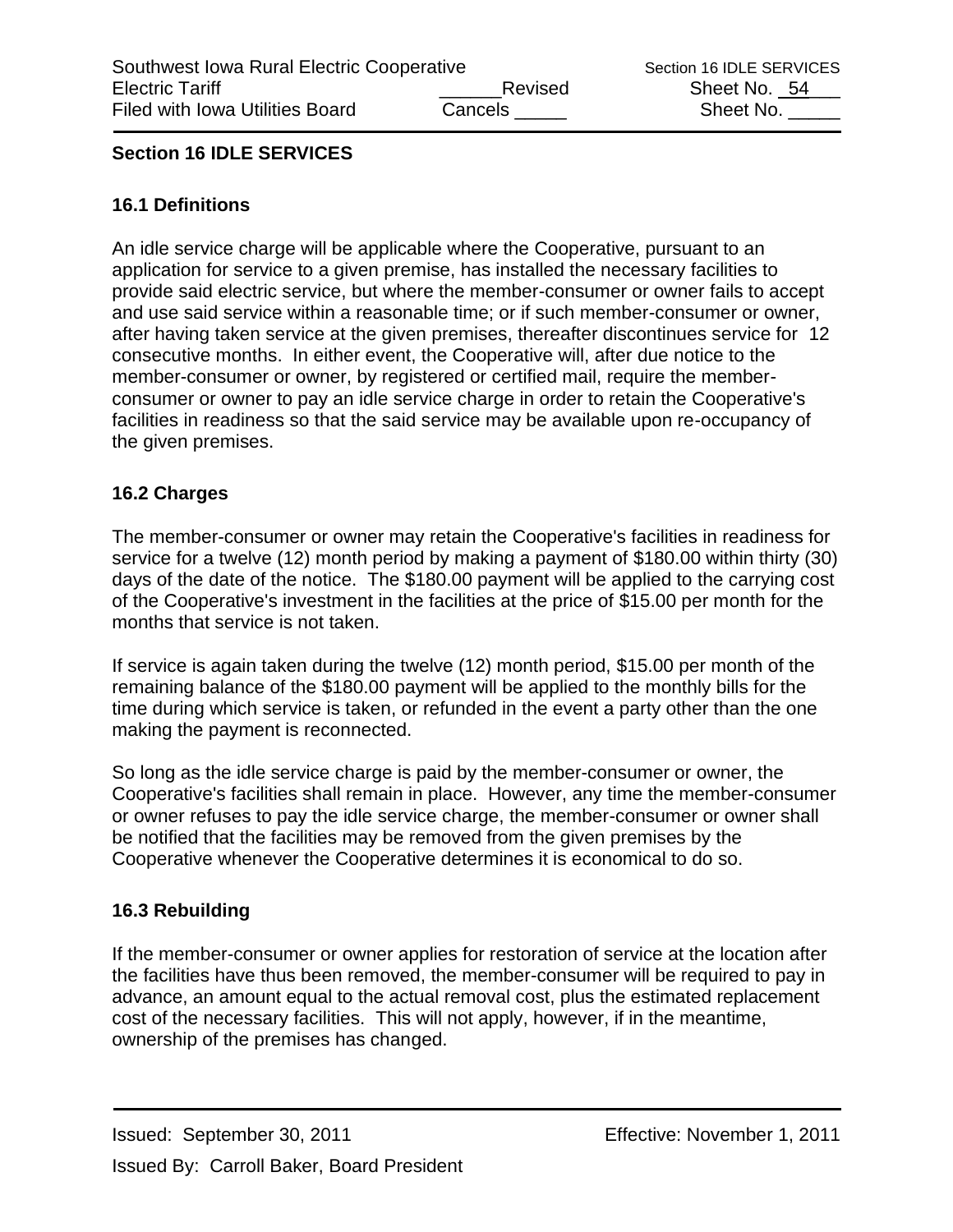### **Section 17 SERVICE CALLS**

## **17.1 Cooperative's Responsibility**

The Cooperative will make every reasonable effort to provide continuity of electric service, but the Cooperative does not guarantee continuity of electric service and shall not be held liable for interruption of electric service, shortage or insufficiency of service or irregularities of service. In no event shall the Cooperative be liable for consequential or punitive damages.

The Cooperative is responsible for servicing and maintaining all facilities up to the point of delivery, including the meter. Any damage to any lines or equipment, or any interruptions to electric service up to the point of delivery, will be restored as quickly as possible by the Cooperative's personnel and at the Cooperative's expense.

If the Cooperative deems it necessary, the Cooperative may interrupt the electric service to any member-consumer or group of member-consumers for the purpose of making repairs, changes, or improvements upon any part of the Cooperative's system. The Cooperative will make an effort to furnish reasonable notice of such interruption of electric service to member-consumers affected, when practicable.

## **17.2 Member-Consumer's Responsibility**

It will be the member-consumer's responsibility to give prompt notice to the Cooperative any interruption, irregularity, or unsatisfactory electric service, or any damage or defect to the Cooperative's facilities known to the member-consumer. All wiring and equipment on the load side of the meter belongs to the member-consumer and is the member-consumer's responsibility to maintain. Member-consumers should call on independent electricians to make any necessary repairs or improvements to their wiring or equipment.

## **17.3 Charges**

The Cooperative reserves the right to charge the member-consumer for the cost of the service trip including labor and materials if the member-consumer calls out the Cooperative's personnel to correct an interruption to service and the cause is found to be in the member-consumer's wiring or equipment.

### **17.4 Other Charges**

Whenever the Cooperative is required to go to the member's place of service, due to the actions or lack of actions of the consumer, the Cooperative may collect a \$75.00 trip

Issued: September 30, 2011 Effective: November 1, 2011 Issued By: Carroll Baker, Board President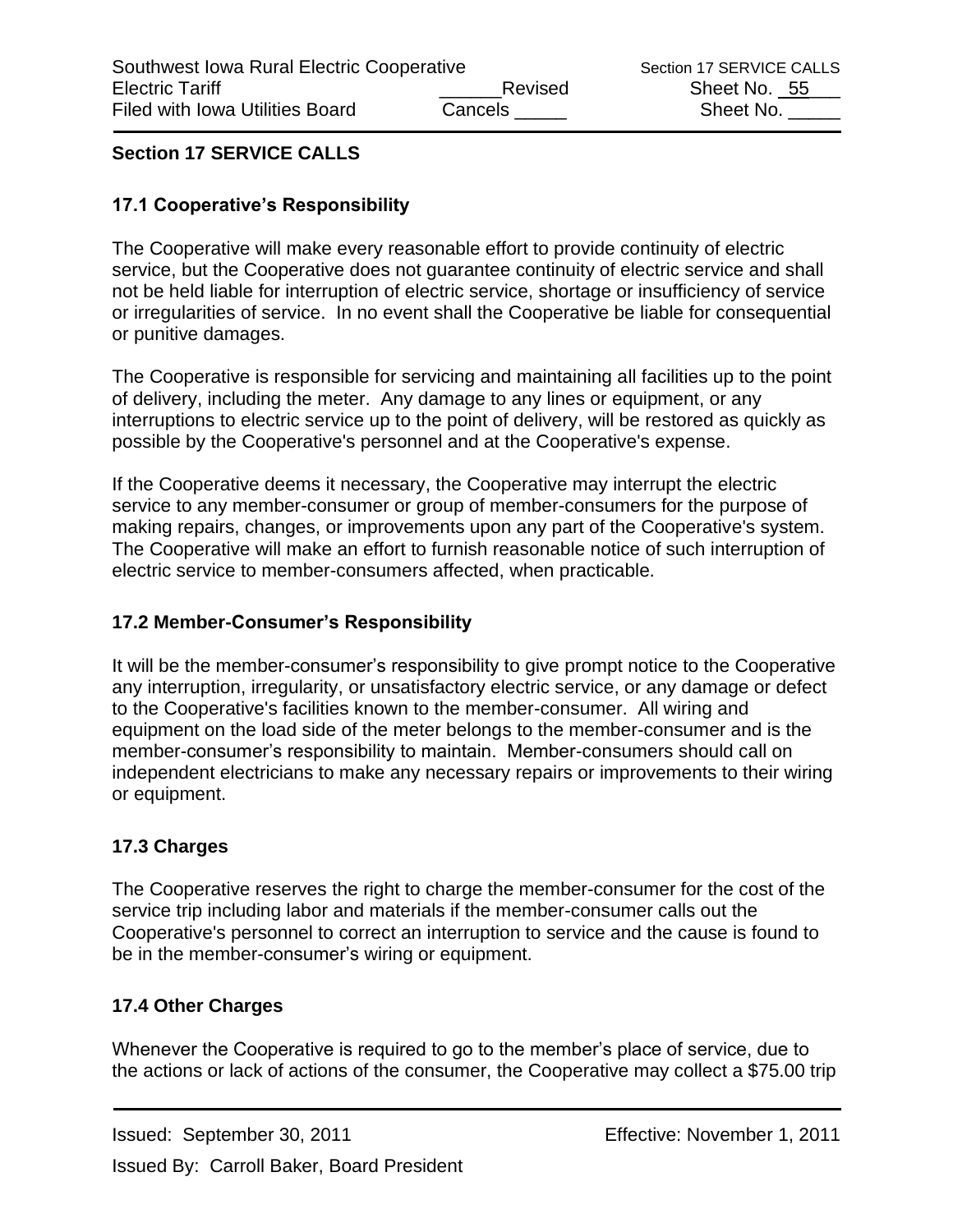| Southwest Iowa Rural Electric Cooperative |         | Section 17 SERVICE CALLS |
|-------------------------------------------|---------|--------------------------|
| <b>Electric Tariff</b>                    | Revised | Sheet No. 56             |
| Filed with Iowa Utilities Board           | Cancels | Sheet No.                |

charge if the trip is completed on regular time. If any portion of the trip is on overtime, the Cooperative may collect a \$150.00 trip charge.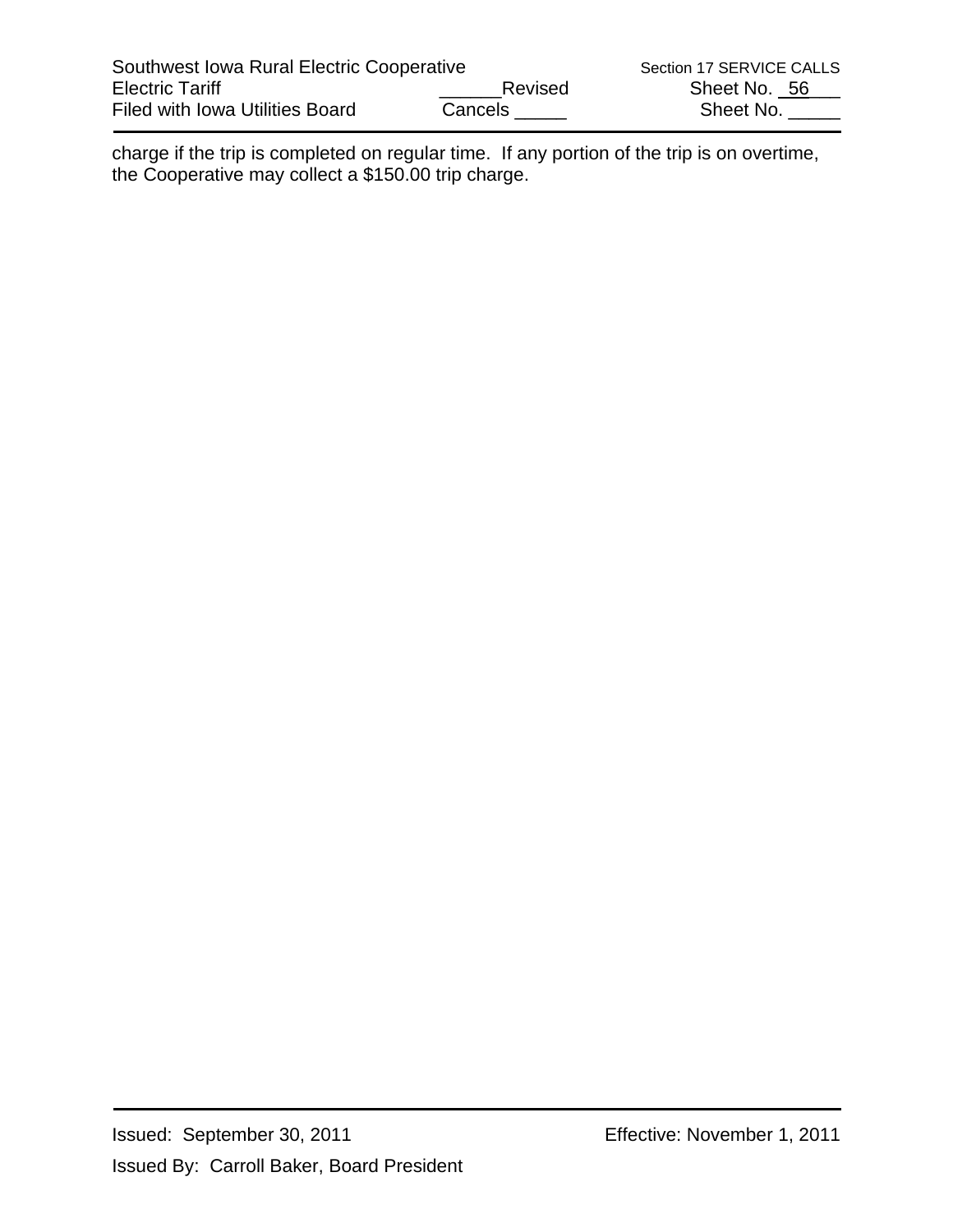## **Section 18 RELOCATION OF FACILITIES**

## **18.1 Cooperative's Facilities**

Should a member-consumer who is receiving adequate service request the Cooperative to move poles, wires, anchors, or guys or other facilities belonging to the Cooperative and such move will benefit only the member-consumer, then said move will be made only upon the condition that the member-consumer shall agree to pay all actual costs, including overhead charges, incidental to said move. A payment equal to the estimated costs shall be made in advance by said member-consumer. When the advance exceeds the actual costs incurred, including time, transportation, overhead and materials used, a refund will be made to the member-consumer. When the advance is less than the actual costs incurred, the member-consumer will be sent a bill for the difference.

## **18.2 Member-Consumer's Facilities**

All facilities on the load side of the meter belong to the member-consumer and are the member-consumer's responsibility to maintain. Member-consumers should call on independent electricians to make necessary relocations or improvements to the member-consumer's facilities.

Should a member-consumer request the Cooperative to move poles, wires, anchors, or guys or other facilities belonging to the member-consumer, said move will be made only when the work load of the Cooperative will permit it and upon the condition that the member-consumer shall agree to pay all actual costs, including overhead charges, incidental to said move. A payment equal to the estimated costs shall be made in advance by said member-consumer. When the advance exceeds the actual costs incurred, including time, transportation, overhead and materials used, a refund will be made to the member-consumer. When the advance is less than the actual costs incurred, the person will be sent a bill for the difference.

## **18.3 Moving of Buildings**

All persons moving houses, buildings, or other large objects along or through the Cooperative's distribution, secondary, or service lines, which move will require the assistance of the Cooperative's personnel, shall notify the Cooperative in advance of said move.

All costs incidental to the said move for the use of the Cooperative's personnel and equipment shall be paid for by the party responsible for the said move.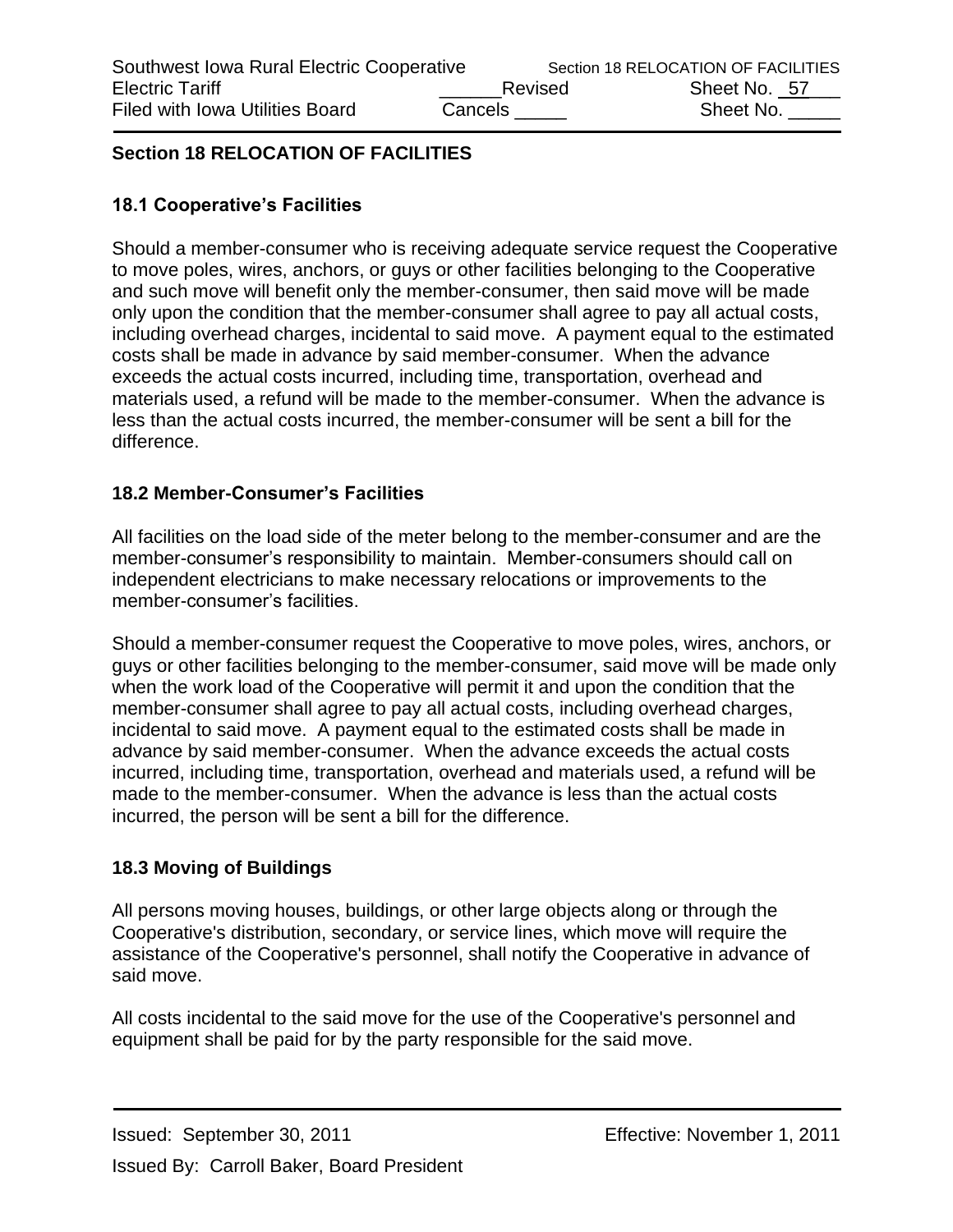The Cooperative reserves the right to require an advance payment to cover the estimated cost of the said move prior to the actual move.

When the advance exceeds the actual costs incurred, including time, transportation, overhead and materials used, a refund will be made to the person.

When the advance is less than the actual costs incurred, the person will be sent a bill for the difference.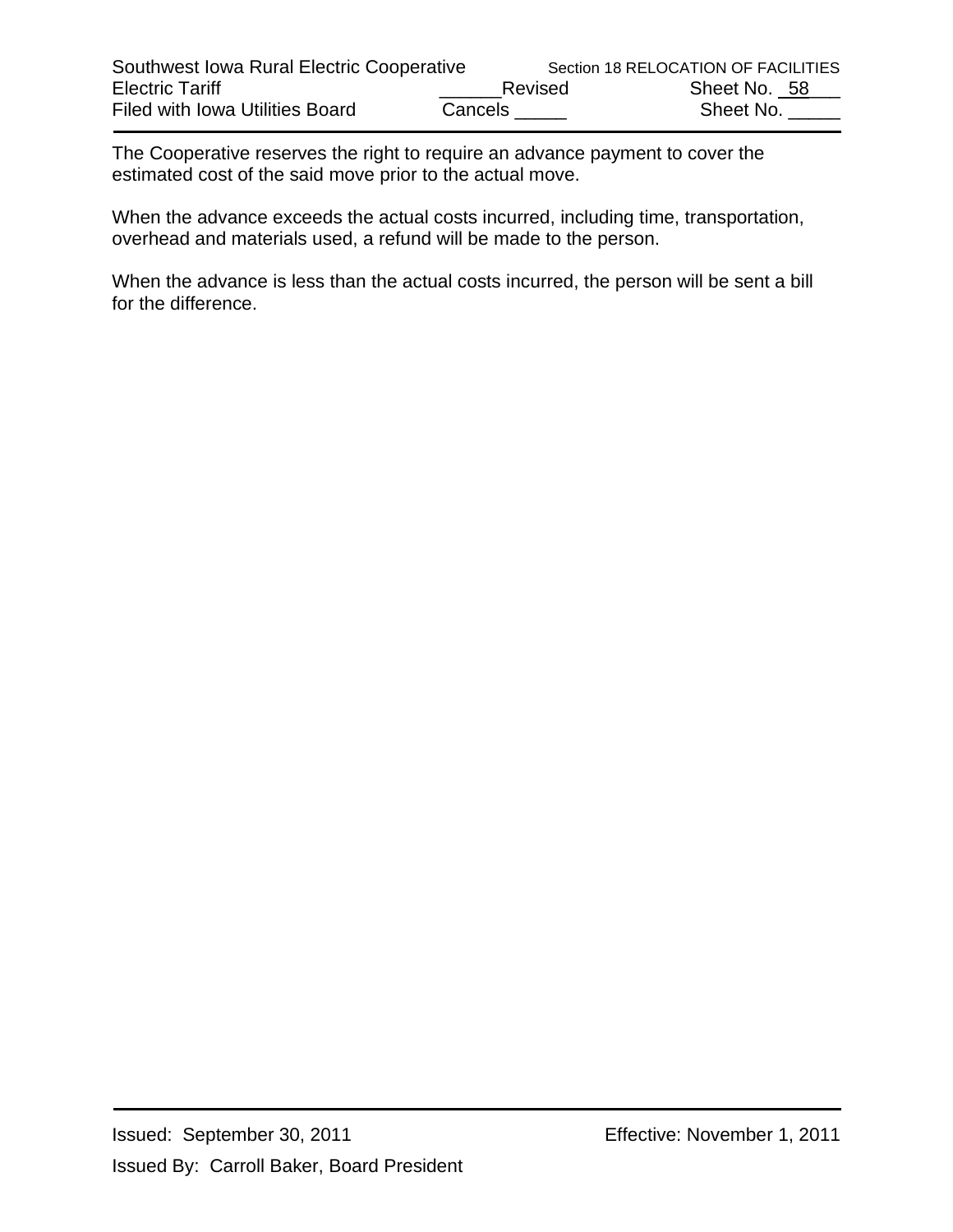### **Section 19 USE OF COOPERATIVE'S FACILITIES BY MEMBER-CONSUMER AND OTHERS**

## **19.1 Cooperative Facilities**

The member-consumer or an agent shall not, without written consent of the Cooperative, use any of the poles, structures or other facilities of the Cooperative or wholesale service supplier of the Cooperative for fastening thereto, support or for any other purpose whatsoever, nor shall the member-consumer locate anything in such proximity to the aforesaid facilities of the Cooperative or wholesale service supplier of the Cooperative so as to cause, or be likely to cause, interference with the supply of electric service, or a dangerous condition in connection therewith.

### **19.2 Meter Pole**

The Cooperative will furnish, install, and maintain a meter pole at the point of delivery of electric service where same is necessary. The member-consumer or an agent may install on the said meter pole such wiring or appurtenance thereto as are required to provide the necessary electric service to the premises, provided that the installation is in accordance with these rules and regulations.

## **19.3 Poles Owned by Cooperative Other Than Meter Poles**

The member-consumer or an agent shall not be permitted to install any wiring or equipment on any pole of the Cooperative, other than the meter pole, except by special written agreement with the Cooperative.

## **19.4 Non-Liability of Cooperative**

The Cooperative assumes no liability for unauthorized attachments, equipment or appurtenances whether attached by individuals or companies and upon becoming aware of such attachments will remove same after sixty (60) days notification. In case the Cooperative personnel become aware of illegally attached lines, equipment or appurtenances which are of a hazardous nature to life, limb or property, such attachments can be removed immediately by the Cooperative without notification.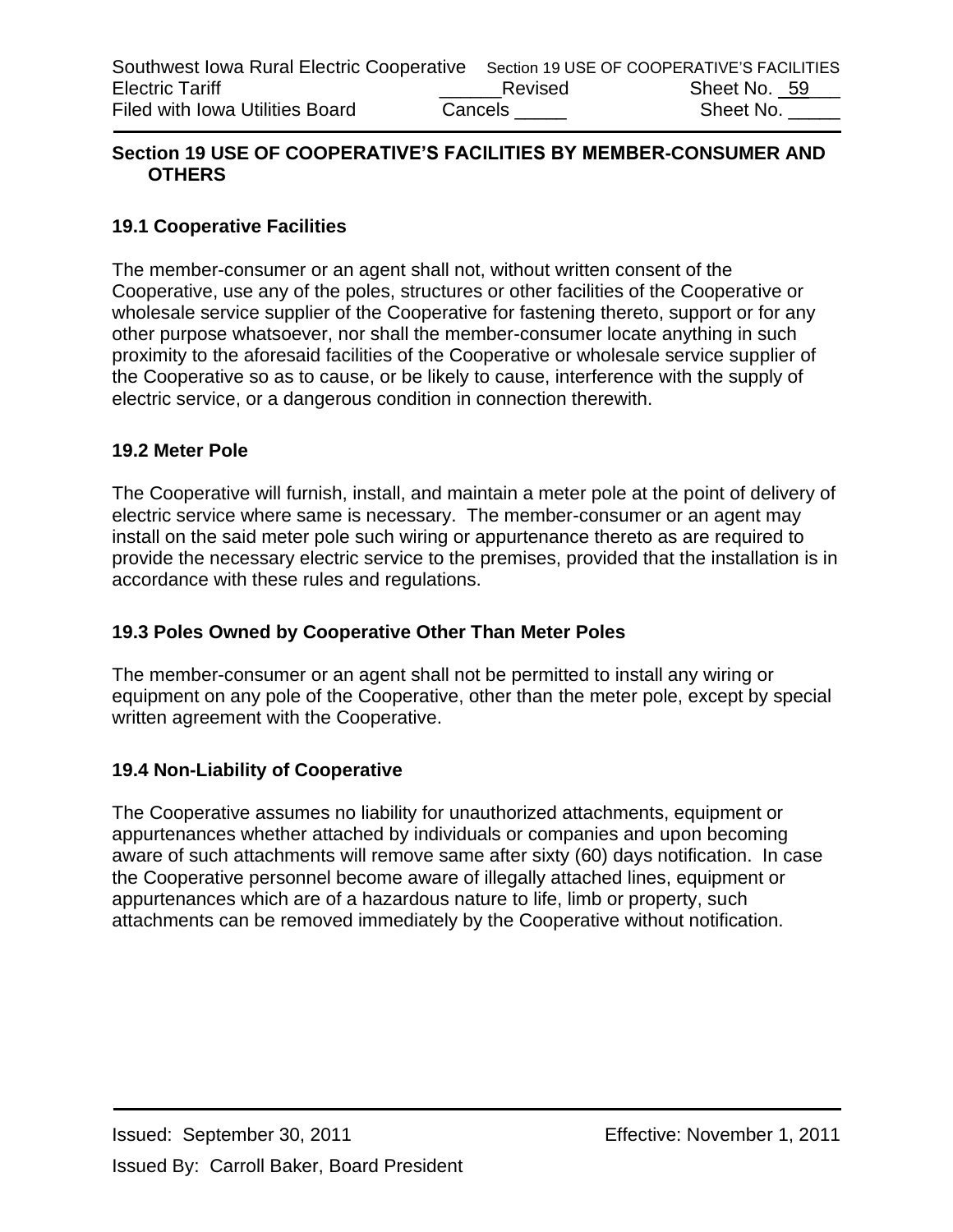## **Section 20 DAMAGE TO COOPERATIVE'S FACILITIES**

## **20.1 Member-Consumer's Responsibility**

The member-consumer shall be held responsible for all damage to or loss of property of the Cooperative located upon the premises unless occasioned by causes beyond control. This includes, but is not limited to, such things as:

- A. Damage caused by overloading of transformers.
- B. Damage caused by improper or faulty wiring.
- C. Damage to poles, guys, meters, or other equipment caused by vehicles that are considered to be the responsibility of the member-consumer.
- D. Damage caused by a member-consumer or an agent by cutting trees, which fall into a line owned by the Cooperative.

### **20.2 Protection of Cooperative's Facilities on Member-Consumer's Premises**

All meters, transformers, wires and other equipment installed by the Cooperative at its own expense are the facilities of the Cooperative and the member-consumer shall protect said facilities of the Cooperative on the member-consumer's premises and shall not interfere with or alter, or permit interference with or alteration of the Cooperative's facilities except by duly authorized representatives of the Cooperative.

Under no circumstances or conditions shall any person not a representative of the Cooperative connect or disconnect any meter, connect to a meter, or disturb any wiring between the meter and the service wires from the Cooperative's distribution system after the meter has been installed. Any infraction of this rule shall be considered sufficient cause for immediate discontinuance of electric service without further notice.

The electric service shall be connected only by an authorized representative of the Cooperative after the member-consumer's installation and wiring has met the wiring standards as set forth by these rules and regulations.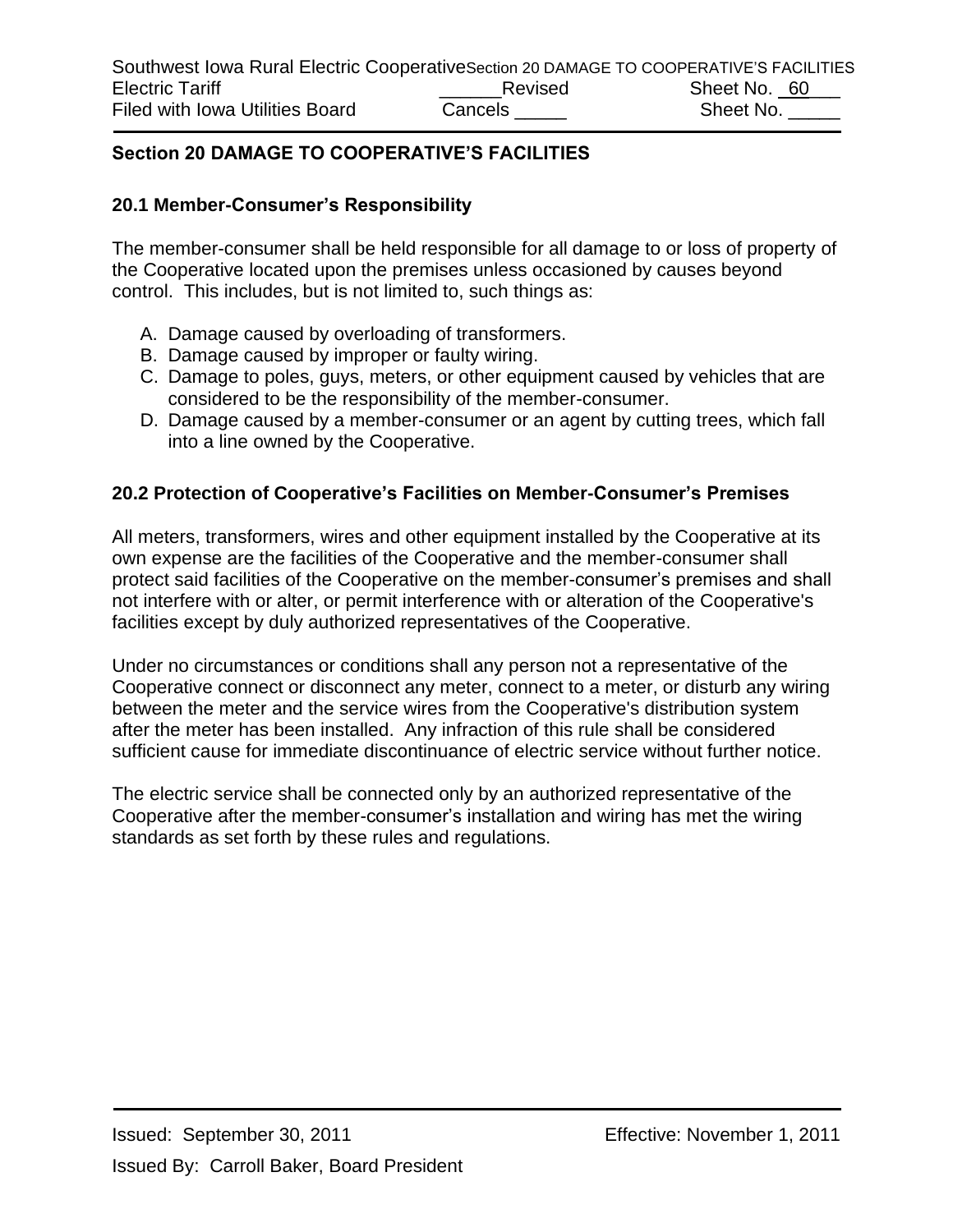### **Section 21 LIGHTING SERVICE**

### **21.1 Definitions**

Private Outdoor Lighting Service shall be defined as dusk-to-dawn outdoor lighting service, including a photo-electrically controlled vapor-type lighting unit, available to any classification of electric service in close proximity to existing secondary lines of the Cooperative or to the member-consumer's wiring system.

Public Street and Highway Lighting Service shall be defined as electric service, including photo-electrically controlled vapor-type lighting unit to a single point of connection for dusk-to-dawn outdoor lighting of highway intersections, railroad crossings, highway curves, highway roadside parks, public parks, and other public places: or, for traffic, railroad crossings or other signal system devices and outdoor and roadside advertising signs.

### **21.2 Availability**

Private Outdoor Lighting Service is available to all member-consumers.

The Cooperative shall own, furnish, install, operate and maintain the outdoor lighting equipment, including: lamp, luminary, bracket attachment, and control device on an existing meter pole or on a pole provided for by the member-consumer on the premises. Under no circumstances shall the lighting equipment be mounted on a building, windmill tower, or somewhere other than a pole, so that the lighting equipment can be readily serviced and maintained by the Cooperative's personnel.

In the case of Public Lighting Service, the pole and lighting equipment may be owned or furnished by the member-consumer.

The light must be controlled automatically and be located within two feet (2') of the Cooperative's or the member-consumer's existing 120 volt facilities. If not, the cost of any additional wiring, poles and labor shall be paid for by the member-consumer.

The lighting equipment shall remain the property of the Cooperative and the memberconsumer shall protect the lighting equipment from deliberate or malicious damage.

### **21.3 Maintenance of Outdoor Lighting Equipment**

The Cooperative shall maintain the said lighting equipment, including the lamp replacement, at no cost to the member-consumer as promptly as practicable during regular working hours after the member-consumer has notified the Cooperative of the need for maintenance of the lighting equipment.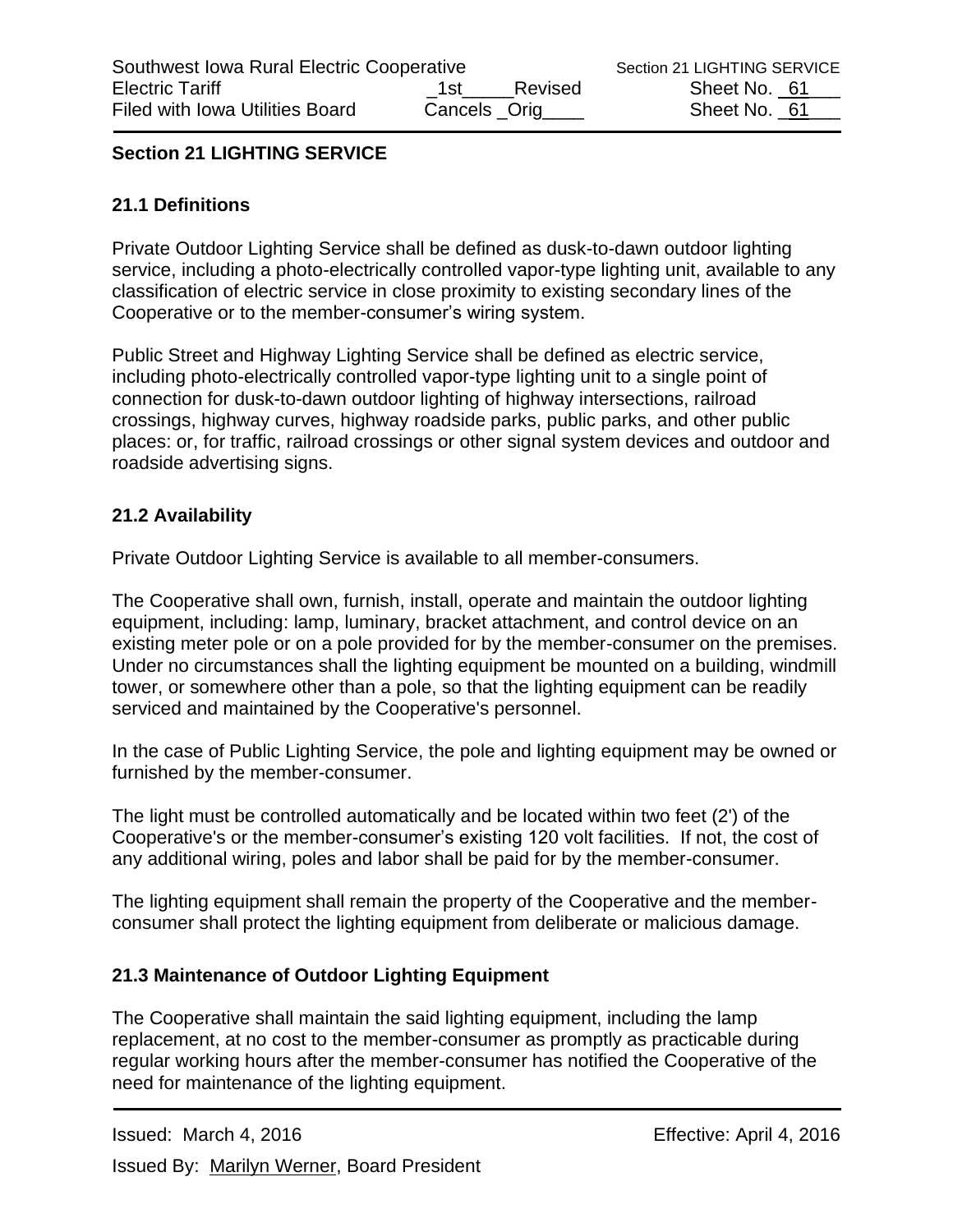| Southwest Iowa Rural Electric Cooperative |                  | Section 21 LIGHTING SERVICE |
|-------------------------------------------|------------------|-----------------------------|
| <b>Electric Tariff</b>                    | 1st Revised      | Sheet No. 62                |
| <b>Filed with Iowa Utilities Board</b>    | Cancels _Orig___ | Sheet No. 62                |

Any damage to the lighting equipment resulting from deliberate, malicious causes from vandalism shall be paid for by the member-consumer.

## **21.4 Charges**

## **21.4.1 Metered Lighting Service**

The Cooperative will own the lighting equipment as set forth by these rules and regulations and will connect the said lighting equipment on the memberconsumer's side of the meter. The electrical energy consumed by the said lighting equipment will be registered on the meter, and the member-consumer shall pay for same under the applicable price schedule as for the rest of the electrical energy consumed by the member-consumer on the given premises. In addition, the member-consumer shall pay a monthly rental charge for the use of said lighting equipment as set forth under the applicable price schedule. If the member-consumer desires the said lighting equipment to be removed or fails to pay the monthly rental charge, the Cooperative shall remove said lighting equipment.

## **21.4.2 Unmetered Lighting Service**

The Cooperative will maintain an unmetered lighting equipment rental program for equipment installed prior to August 1, 2011 and for those member-consumers transferred from Alliant Energy in 2021. The Cooperative will own and maintain the lighting equipment which has been connected to the Cooperative's side of the meter. The member-consumer shall pay the applicable fees and charges for such service. Rates are available by contacting the Cooperative.

When a member-consumer requests a disconnection of the lighting equipment or a service has been requested to be disconnected, the lighting equipment shall no longer qualify for the rental program for unmetered lighting equipment unless determined otherwise by the Cooperative. The member-consumer can request at any time to have the present lighting equipment connected to the memberconsumer's side of the meter, if feasible, and at the time of the change the member-consumer will not be charged the rental fee.

## **21.5 Member-Consumer Permission**

The member-consumer shall allow authorized representatives of the Cooperative to enter upon the member-consumer's given premises to install said lighting equipment, for the maintenance of said lighting equipment, and to trim trees and/or shrubbery as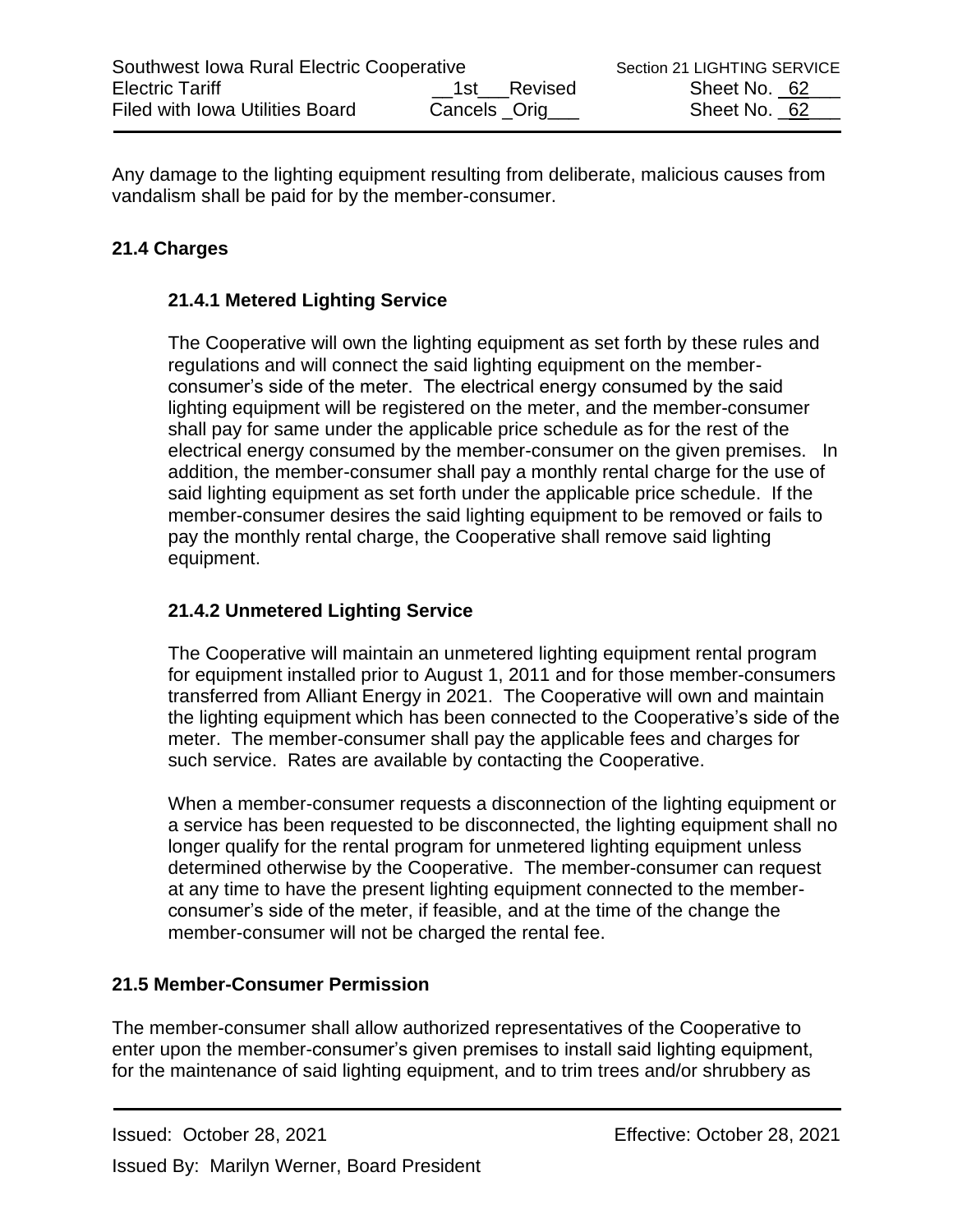| Southwest Iowa Rural Electric Cooperative |                   | Section 21 LIGHTING SERVICE |
|-------------------------------------------|-------------------|-----------------------------|
| <b>Electric Tariff</b>                    | 1st Revised       | Sheet No. 63                |
| <b>Filed with Iowa Utilities Board</b>    | Cancels _Orig____ | Sheet No. 63                |

necessary for an adequate lighting pattern, and for the removal of said lighting equipment upon request of the member-consumer or upon termination of the service.

# **21.6 Disclaimer of Liability/Limitation of Liability**

Although the Cooperative has agreed, pursuant to this tariff, to provide certain maintenance for Private Outdoor and Public Street and Highway Lighting Service equipment, the Cooperative does not have the ability to continuously monitor the equipment and disclaims any and all liability from such maintenance activities or the failure to perform such activities, whether the lighting equipment is owned by the Cooperative or the member-consumer. The Cooperative makes no guarantees or assurances as to the availability, adequacy, or operation of the Lighting equipment provided pursuant to this tariff. The member-consumer is encouraged to notify the Cooperative if the member-consumer believes the Lighting equipment needs maintenance or is inadequate for the member-consumer's needs.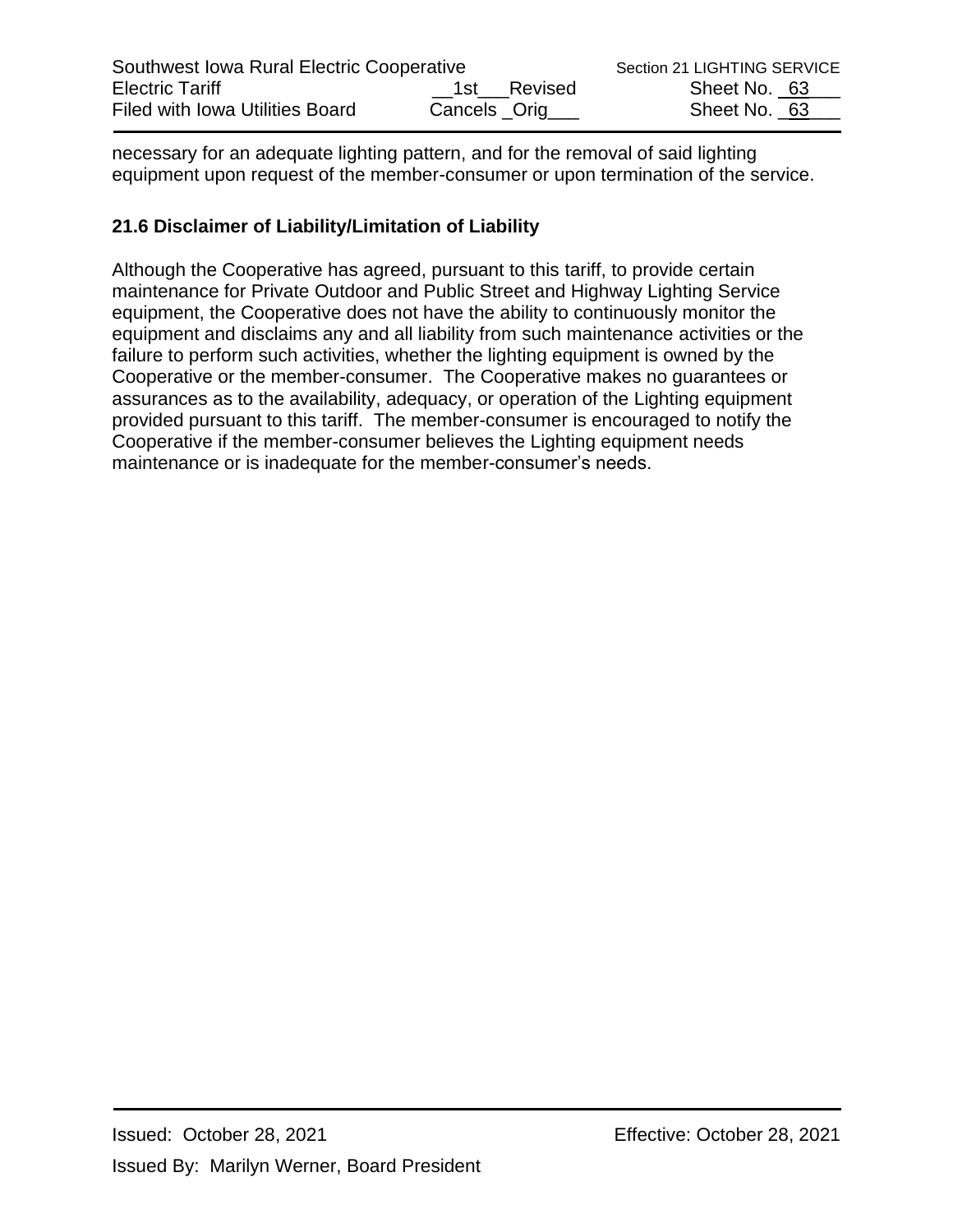## **Section 22 SPECIAL CONDITIONS OF SERVICE**

## **22.1 Corrective Equipment**

Welders, hoists, grain dryers, and other equipment, where the use of electricity is intermittent, or the load fluctuates rapidly, shall be installed and used in such a manner as to not adversely affect voltage regulation or impair the Cooperative's service to other member-consumers. When such equipment creates fluctuating voltage or power factor conditions, or any other disturbance detrimental to service to other member-consumers or to the Cooperative's use of its own equipment, the member-consumer shall be required to install and maintain, at the member-consumer's expense, suitable corrective equipment to eliminate said detrimental effects.

### **22.2 Arc Welding Installations**

The Cooperative recommends, for small intermittent use, only those welders meeting NEMA standards, with power factor correction, operating at 230 volts, and a maximum of 180 amperes output current. Larger welders will be considered by the Cooperative upon application by the member-consumer.

### **22.3 Requirements for Electric Motors**

## **22.3.1 Safety Requirements**

All installations of power loads on the Cooperative's system shall conform to the safety rules and regulations set forth in the National Electrical Code and such other codes and specifications as may be applicable, and to any other requirements of the Cooperative.

### **22.3.2 Protective Devices**

The member-consumer shall be required to provide suitable protective devices so that the motors and equipment to which they are connected will be protected from injury and from improper or dangerous operation in case of overload, loss of voltage, low voltage, single-phasing of poly-phase motors, reversal of phase rotation of poly-phase motors, or the reestablishment of normal service after any of the above. The Cooperative is not responsible for motor damage caused by any of the above conditions.

## **22.3.3 Large Motor Applications**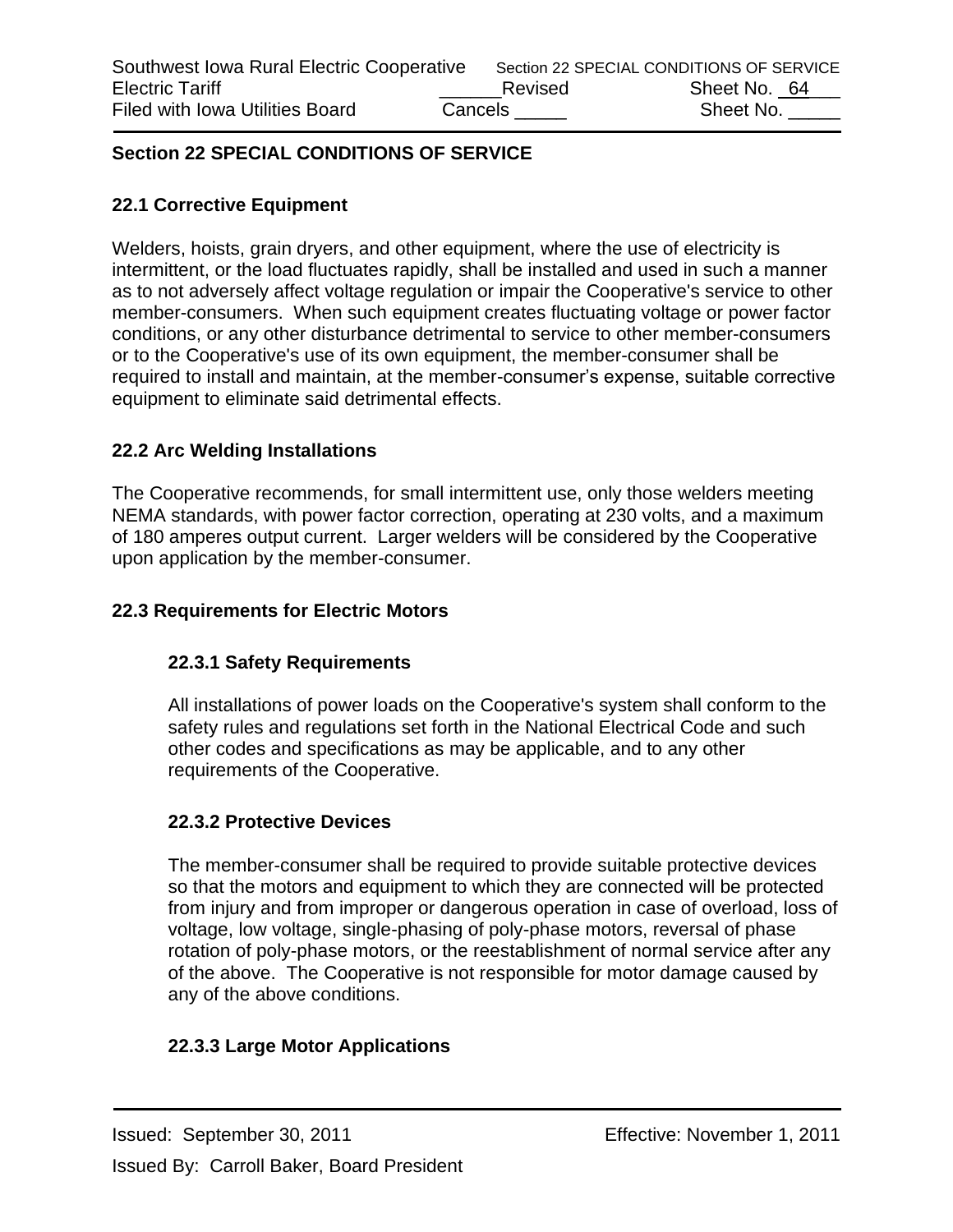| Southwest Iowa Rural Electric Cooperative |         | Section 22 SPECIAL CONDITIONS OF SERVICE |
|-------------------------------------------|---------|------------------------------------------|
| <b>Electric Tariff</b>                    | Revised | Sheet No. 65                             |
| Filed with Iowa Utilities Board           | Cancels | Sheet No.                                |

No 230-volt motor with inrush current in excess of 260 amperes shall be installed without application by the member-consumer and the express approval of the Cooperative. The Cooperative reserves the right to limit the number and size of motors installed on a single-phase service.

# **22.3.4 Starting Equipment**

The member-consumer and/or an agent shall contact the Cooperative regarding requirements for motor starting equipment, protective equipment, wiring, and other motor specifications.

## **22.3.5 Maximum Single-Phase Loads**

In each case where the simultaneous single-phase load is about to exceed the capability of the installed transformer, it shall be the responsibility of the memberconsumer to make arrangements with the Cooperative for the installation of a suitable transformer before such simultaneous load exceeds the capability of the presently installed transformer. The Cooperative reserves the right to limit the capacity of any single-phase service when, in its judgment, such service will impair the service to other member-consumers or such service shall exceed the capacity of the Cooperative facilities.

## **22.4 Standby Generators**

No other source of supply of electricity shall be introduced or used by any memberconsumer in conjunction with electric service supplied by the Cooperative without prior approval of the Cooperative.

If standby facilities are to be employed, a single-change-over switch or relay of adequate capacity shall be provided and so connected that the Cooperative lines cannot become energized by a standby power under any conditions.

# **22.5 New Structure Energy Conservation Standards (36.7)**

The Cooperative shall not provide electric service to any structure completed after April 1, 1984, unless the owner or builder of the structure has certified to the Cooperative that the building conforms to the energy conservation requirements adopted under Iowa Administrative Code 661-303. If this compliance is already being certified to a state or local agency, a copy of that certification shall be provided to the utility. If no state or local agency is monitoring compliance with these energy conservation standards, the owner or builder shall certify that the structure complies with the standards by signing a form provided by the Cooperative. No certification will be required for structures that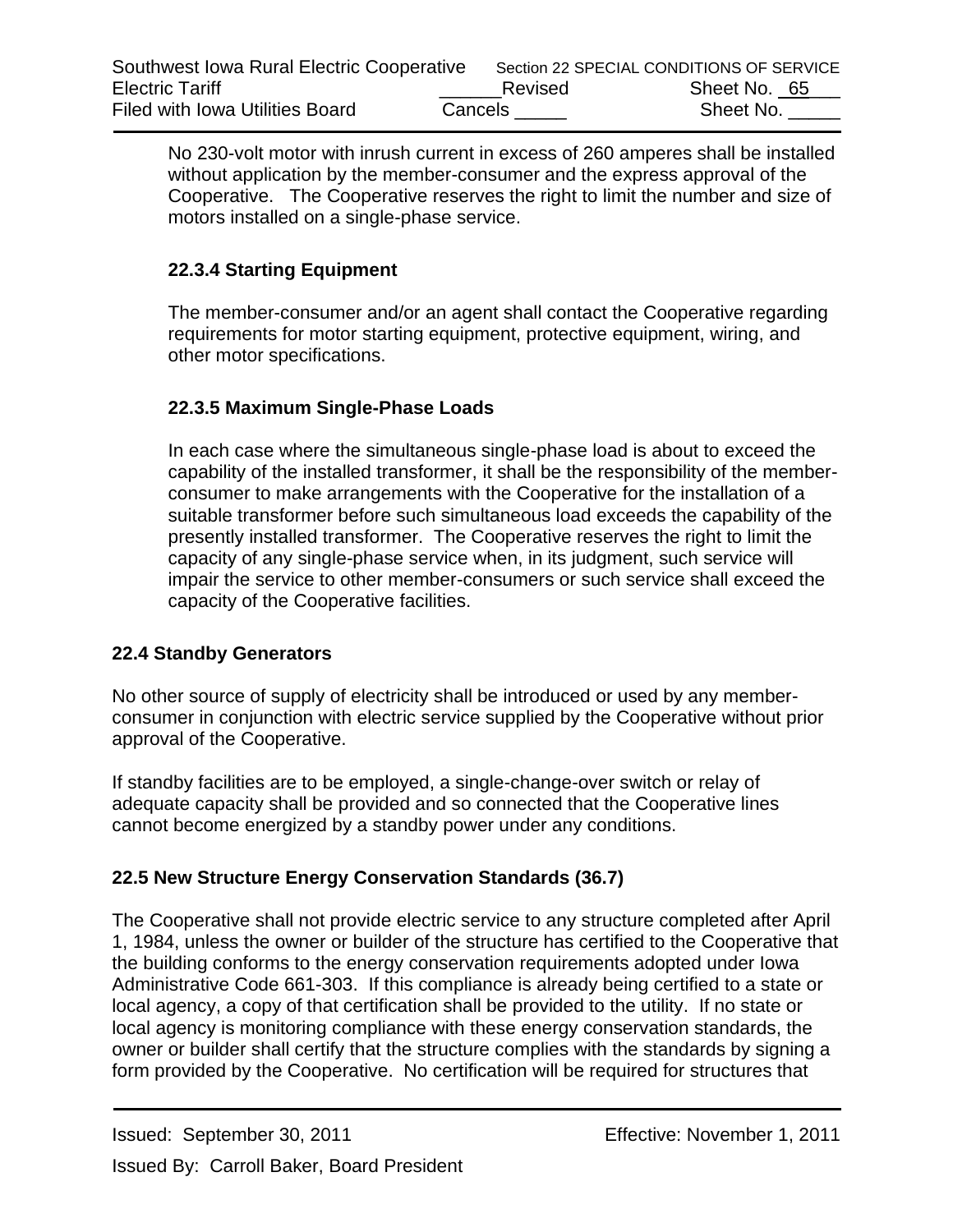| Southwest Iowa Rural Electric Cooperative |         | Section 22 SPECIAL CONDITIONS OF SERVICE |
|-------------------------------------------|---------|------------------------------------------|
| <b>Electric Tariff</b>                    | Revised | Sheet No. 66                             |
| Filed with Iowa Utilities Board           | Cancels | Sheet No.                                |

are not heated or cooled by electric service, or are not intended primarily for human occupancy.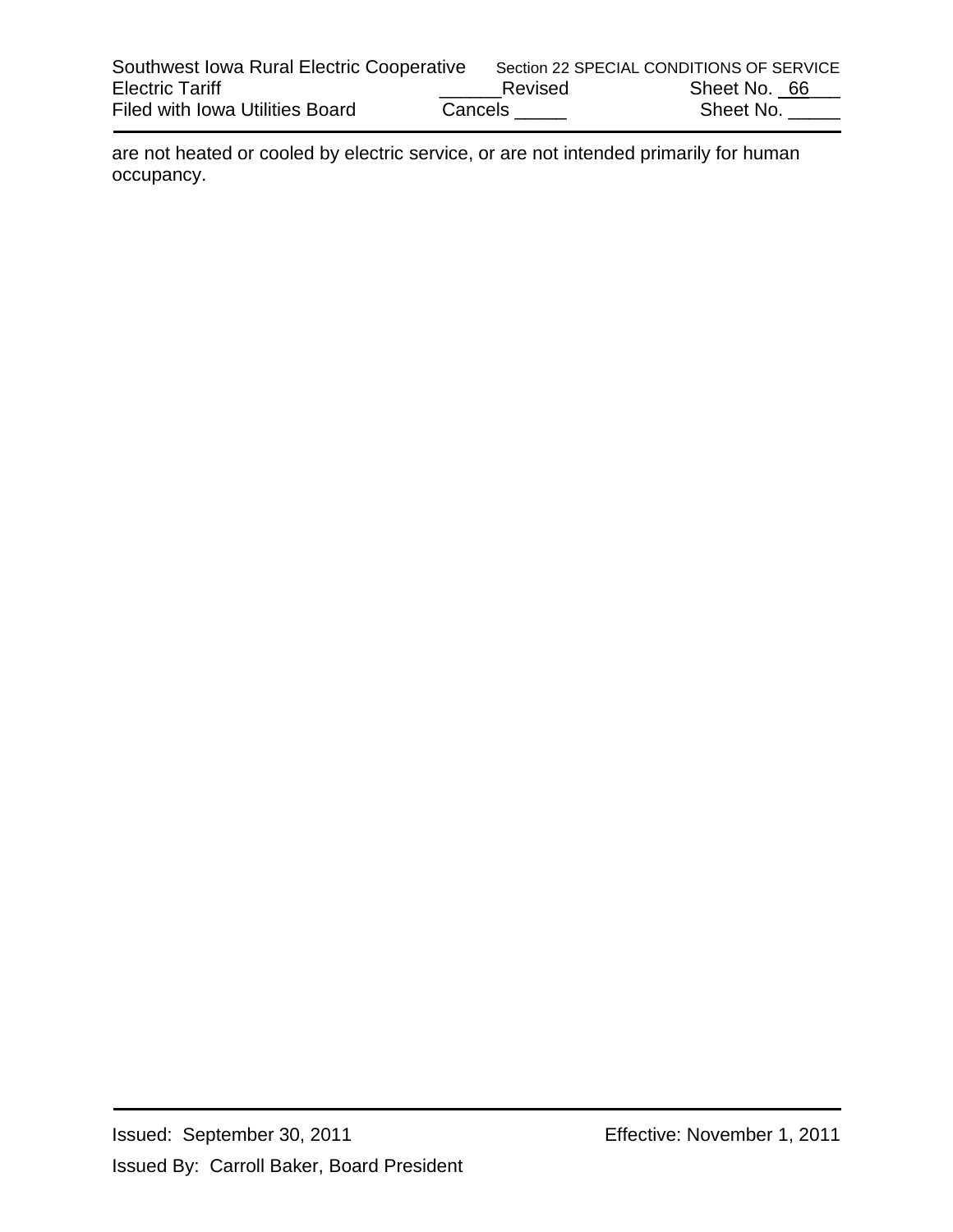### **Section 23 COMPLAINTS (20.2(4) y)**

### **23.1 Member-Consumer Complaints**

Member-Consumer complaints received by mail, telephone or in person shall be acted upon promptly. Telephone number 1-888-220-4869 is answered continuously for the handling of problems or complaints of an emergency nature.

The telephone number listed above are answered Monday through Friday, to handle routine business complaints and other communications.

Upon receipt of a complaint, it shall be promptly transmitted to the department assigned to handle complaints of such nature. Such action as necessary to resolve the problem shall be made promptly by mail, telephone or personal contact. Any complaints or concerns regarding stray voltage will be addressed as set forth in the Iowa Stray Voltage Guide, which can be obtained by contacting the Cooperative or through: www.iowastrayvoltageguide.com.

Member-consumers unable to travel will not be denied the right to be heard. Provision is made for Cooperative personnel to contact member-consumers at their residence in the assigned service area during regular working hours.

### **23.2 Records**

Records concerning resolution of routine service problems and complaints shall be filed in the member-consumer's personal file at the Cooperative Headquarters Office.

Records concerning resolution of complaints of major consequences shall be filed in a complaint file maintained at the Cooperative Headquarters Office.

In case the complaint cannot be resolved, the member-consumer or the Cooperative can refer the problem to the Iowa Utilities Board for resolution of the issues.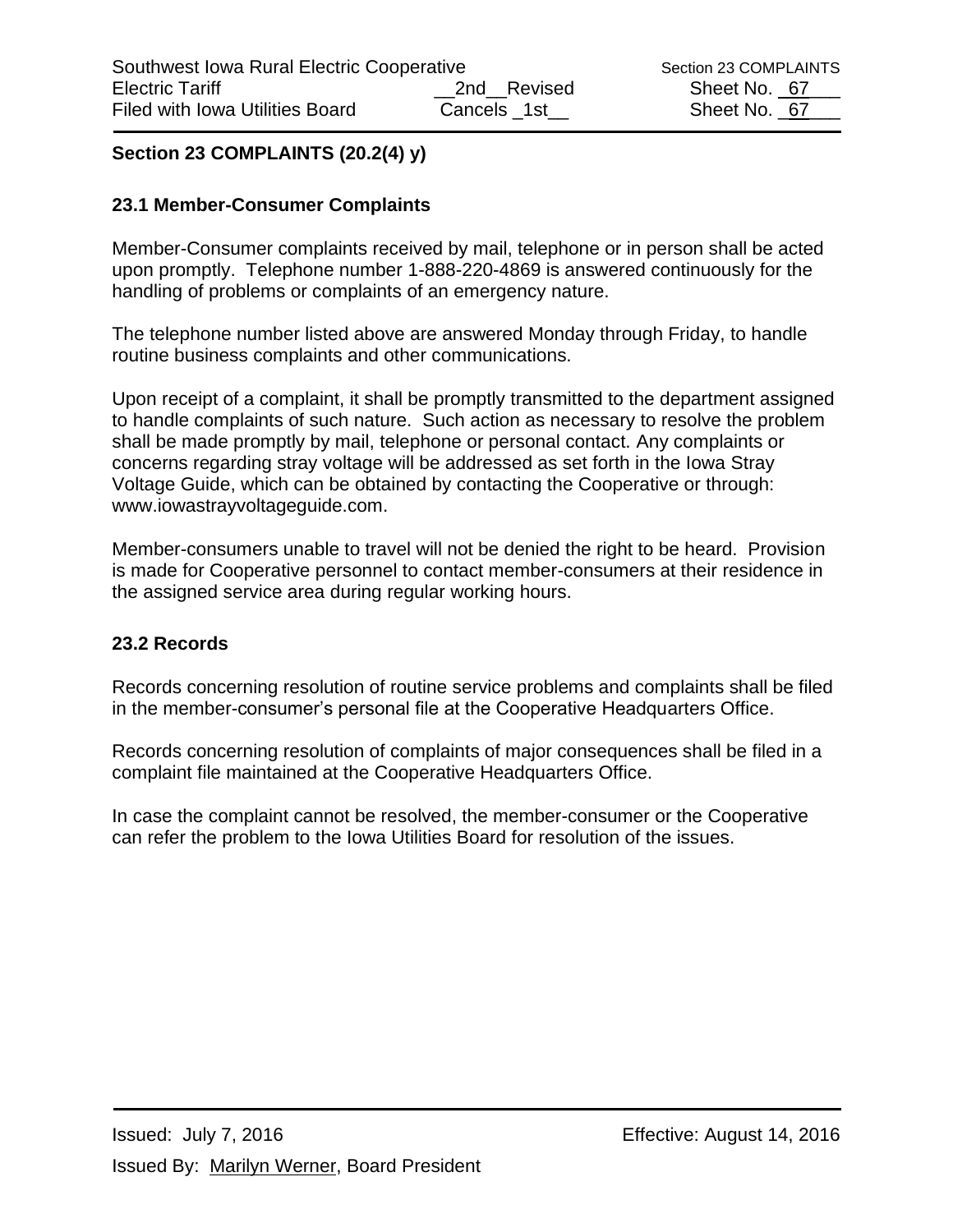## **Section 24 INSPECTION OF ELECTRICAL PLANT (25.3)**

### **24.1 Periodic Inspection**

The Cooperative will periodically inspect all of its electric plant in accordance with the IAC 199--25.3 in order to determine the necessity of replacement and repair. The Cooperative or a representative engaged by the Cooperative shall investigate any stray voltage complaints as set forth in the Iowa Stray Voltage Guide, including conducting the testing described therein. The Guide can be obtained by contacting the Cooperative or through: www.iowastrayvoltageguide.com.

### **24.2 Inspection forms**

In addition to other inspection procedures, each vehicle operated by the Cooperative shall have as standard equipment a memorandum record, whereby representatives of the Cooperative shall record any deficiencies requiring replacement and repair.

## **24.3 Filing**

Such memorandums of deficiency shall be regularly filed at the office of the Cooperative, and maintained as a record, including the corrective action taken.

### **24.4 Construction and Maintenance**

The Cooperative will construct and maintain its electric plant in accordance with good engineering practice and applicable regulations of the Iowa Utilities Board and the laws of Iowa.

Proper maintenance of the Cooperative's facilities may necessitate the clearing or trimming of trees, shrubbery and other vegetation within the vicinity of said facilities. Member-consumer shall grant to the Cooperative the right to trim and clear trees, shrubbery and other vegetation which may be located on the premises of the memberconsumer in accordance with the applicable industry standards adopted by the Cooperative.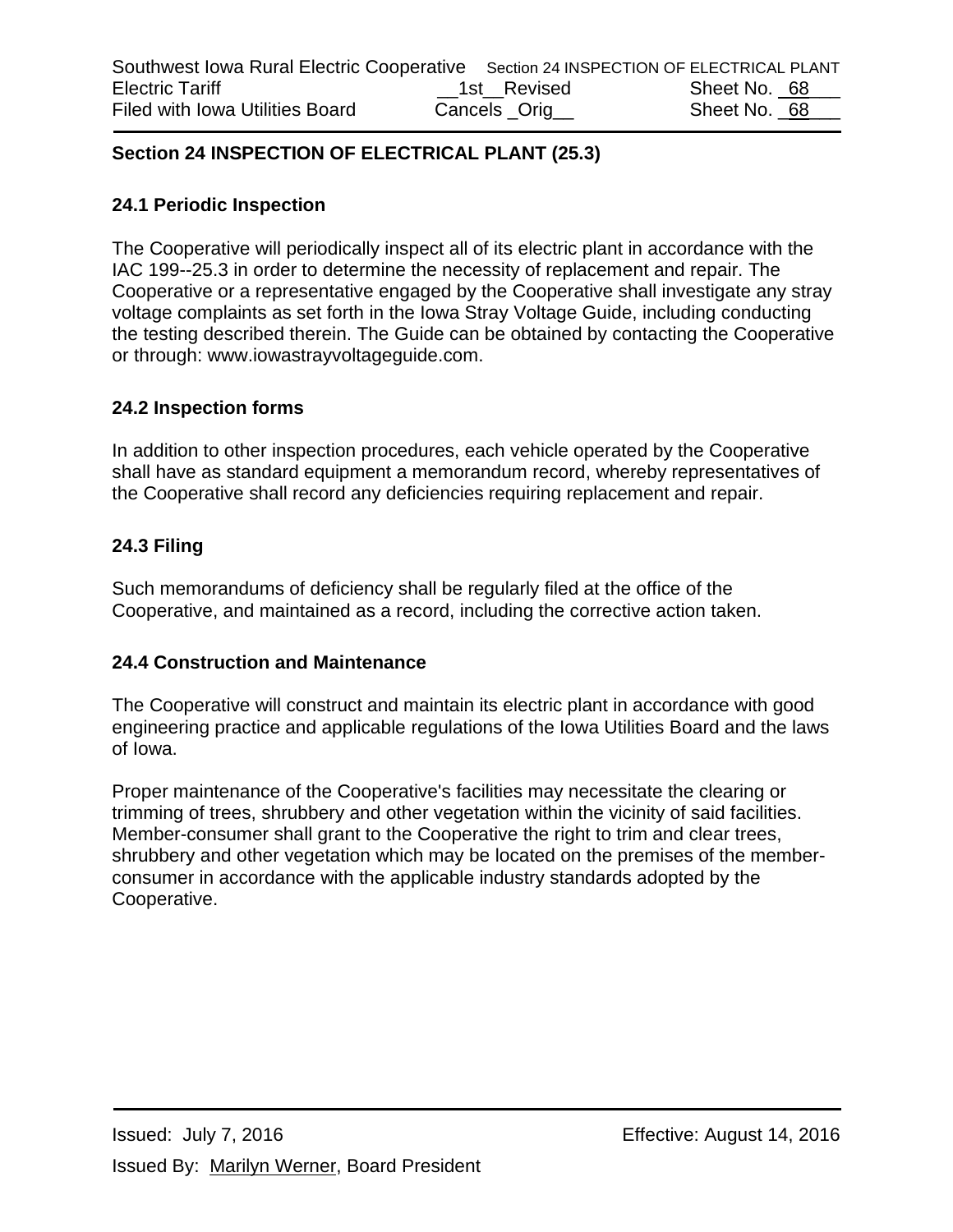| Southwest Iowa Rural Electric Cooperativesection 25 COGENERATION AND SMALL POWER PRODUCTION |                 |              |
|---------------------------------------------------------------------------------------------|-----------------|--------------|
| <b>Electric Tariff</b>                                                                      | 1st Revised     | Sheet No. 69 |
| <b>Filed with Iowa Utilities Board</b>                                                      | Cancels _Orig__ | Sheet No. 69 |

### **Section 25 COGENERATION AND SMALL POWER PRODUCTION**

Cooperative is a member of Central Iowa Power Cooperative, a generation and transmission cooperative ("G&T") and obtains all of its wholesale power from G&T. Accordingly, any qualifying facility seeking services pursuant to this tariff should coordinate their efforts with the Cooperative, which will then coordinate with G&T if necessary.

### **25.1 Availability**

This section shall apply to any member-consumer within the Cooperative's assigned service area owning or leasing a qualifying facility who meets the definitions under the rules of the Public Utility Regulatory Policies Act of 1978, as a qualifying alternate energy production facility, or a qualifying small hydro facility ("QF" or "qualifying Facility"). A member-consumer owning or leasing electric generating equipment shall not connect it in parallel with the Cooperative or G&T's system without the prior written consent of the Cooperative or G&T. Any third-party wishing to locate a qualifying facility on the member-consumer's premise who wishes to sell the output of said facility to the member-consumer, shall not operate the facility in parallel with the Cooperative or G&T's system without the prior written consent of the Cooperative or G&T. Failure of the member-consumer or third-party to comply with the Cooperative or G&T's requirements for parallel generation shall be justification for discontinuance of such parallel operation in such a manner as to least inconvenience the member-consumer until such time as full compliance has been accomplished. Each of these types of facilities shall comply with all of the Cooperative or G&T requirements and general rules for electric service, as well as the specific provisions of this section. For purposes of interconnecting a qualifying facility owned by a third-party to the Cooperative or G&T's system, the third-party shall be responsible for complying with the interconnection requirements and shall submit an application to the Cooperative on the applicable forms. Said third-party shall be deemed the interconnection member-consumer for the purpose of this tariff.

### **25.2 Definitions**

Unless otherwise defined herein, terms used shall have the same meaning as defined in 199 IAC 45.1.

**"Avoided Costs"** means the incremental costs to the Cooperative/G&T of electric energy or capacity or both which, but for the purchase from the qualifying facility or qualifying facilities, the Cooperative/G&T would generate itself or purchase from another source. The Cooperative purchases all of its power requirements from its wholesale power supplier, G&T. Cooperative's avoided costs shall equal those of G&T and G&T shall be responsible for calculating the Cooperative's Avoided Costs.

Issued: March 4, 2016 Effective: April 4, 2016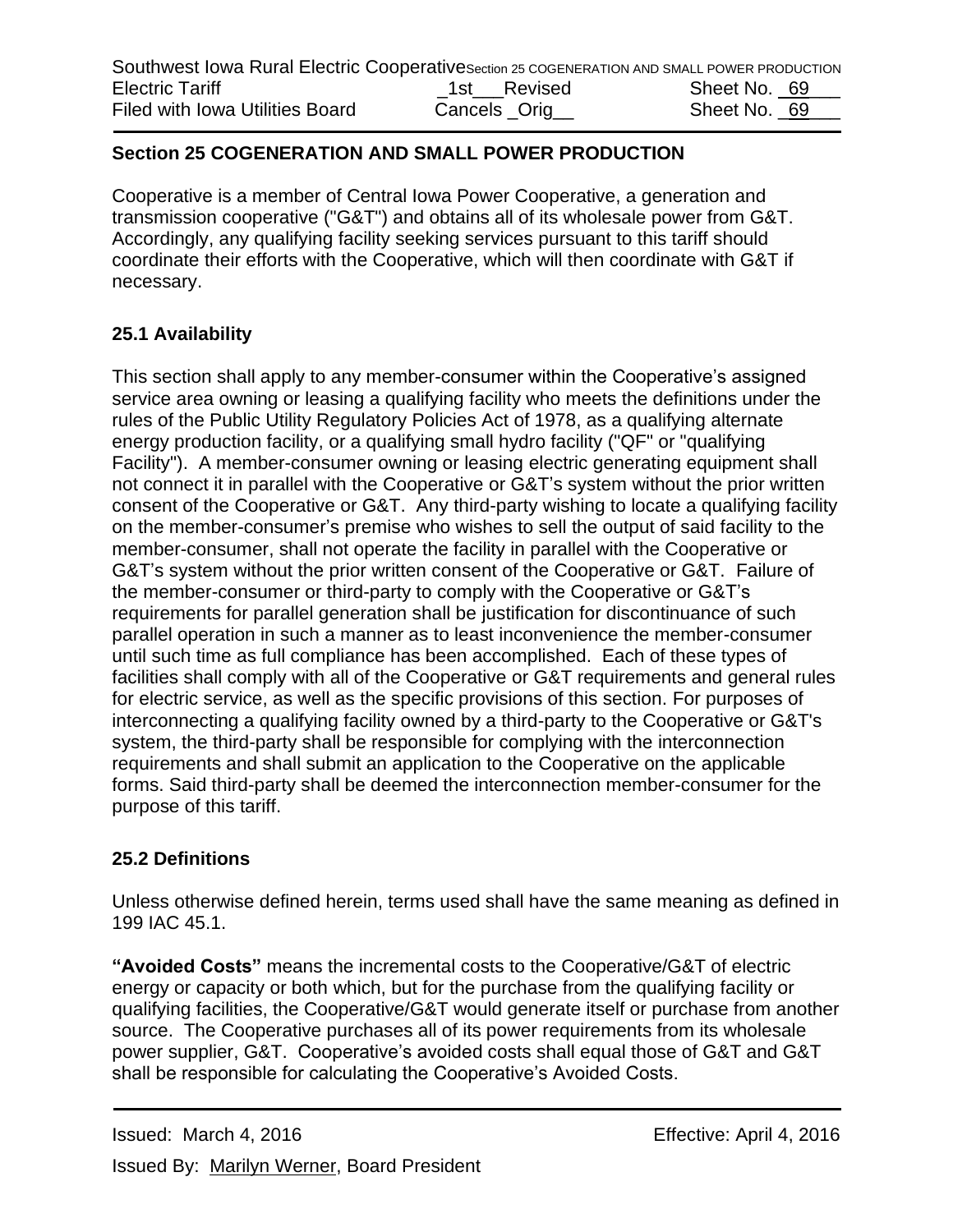### **25.3 Requirements for Interconnection**

All facilities shall meet certain requirements to be eligible for interconnection pursuant to the terms and conditions of this section. The Cooperative shall assist the applicant in determining the appropriate level of review process required for the interconnection. The Cooperative has developed 4 levels of review process. The appropriate level generally depends upon the size and type of generator and the type of interconnection requested. The levels of review are described in Section 25.5 of this tariff.

## **25.3.1 Application for Interconnection**

The applicant shall submit an application and any associated fees to the Cooperative, using the application form provided by the Cooperative (Level 1 or Level 2-4). The applicant shall contact the Cooperative with any questions regarding interconnection.

## **25.3.2 Acceptable Interconnection Standards**

Permission to interconnect with the Cooperative or G&T electric system is contingent upon the following conditions:

- A. The member-consumer shall comply with acceptable standards for interconnection, safety, and operating reliability. Acceptable standards include the most current revisions of the following, as adopted in the Iowa Administrative Code section 199-15.10(1) in order to be eligible for interconnection to the Cooperative or G&T electric system:
	- 1. Standards for Interconnecting Distributed Resources with Electric Power Systems, ANSI/IEEE Standard 1547-2003. For guidance in applying IEEE Standard 1547, the Cooperative may refer to: 1) IEEE Recommended Practices and Requirements for Harmonic Control in Electrical Power Systems - IEEE Standard 519-2014; and,

2) IEC/TR3 61000-3-7 Assessment of emission limits for fluctuating loads in MV and HV power systems.

- 2. Iowa Electrical Safety Code, as defined in 199—Chapter 25.
- 3. National Electrical Code, ANSI/NFPA 70-2014.
- B. The member-consumer facility shall meet the standards for interconnection as set forth in the Cooperative's Interconnection Agreements and the attachments thereto. Said Agreements are available by contacting the Cooperative.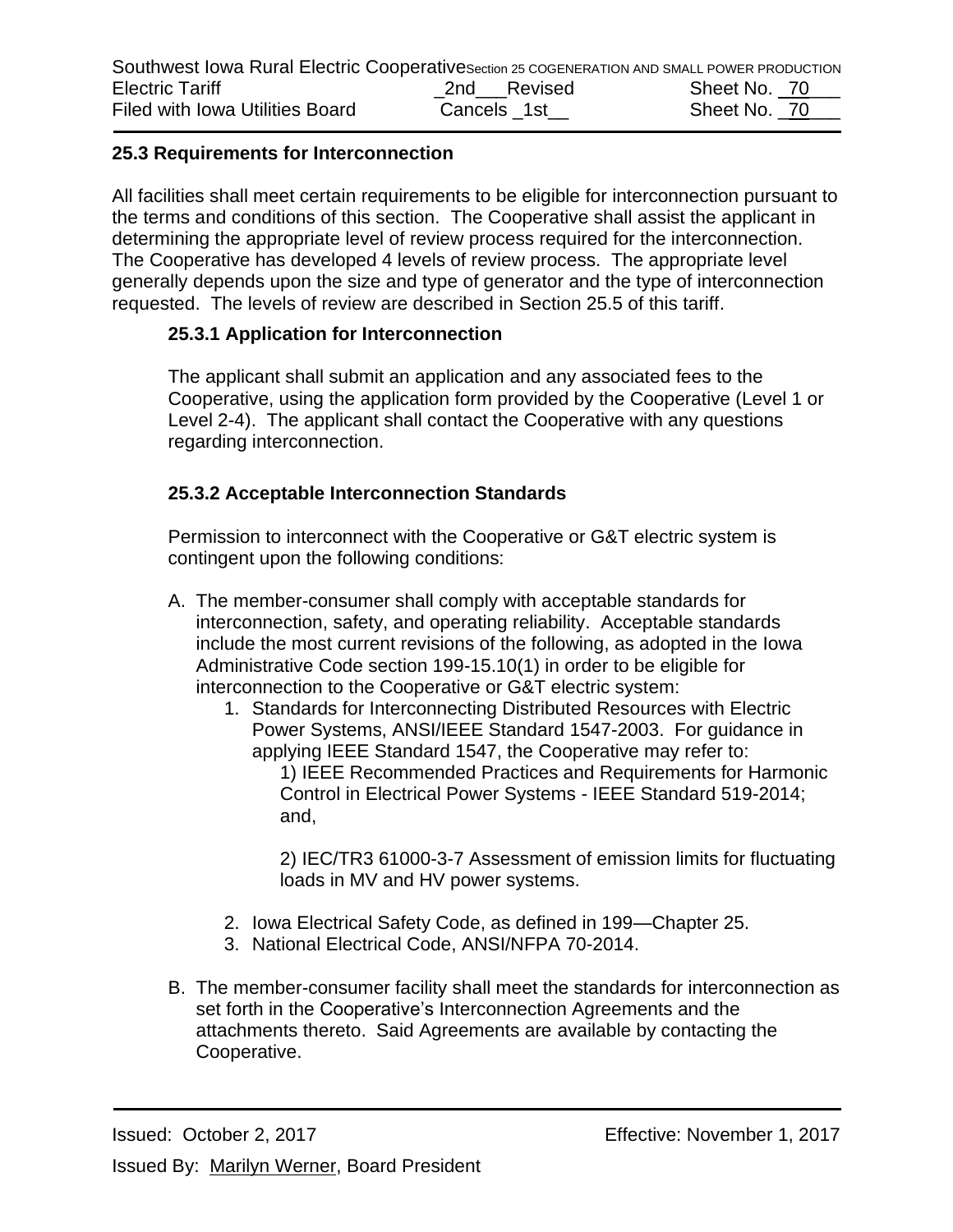| Southwest Iowa Rural Electric Cooperativesection 25 COGENERATION AND SMALL POWER PRODUCTION |             |                                |
|---------------------------------------------------------------------------------------------|-------------|--------------------------------|
| <b>Electric Tariff</b>                                                                      | 2nd Revised | Sheet No. 71                   |
| Filed with Iowa Utilities Board                                                             | Cancels 1st | Sheet No. $71$ <sub>____</sub> |

- C. The member-consumer shall agree to indemnify and defend the Cooperative and G&T and their representatives against liability for any injuries or damages caused by the operation of the member-consumer's equipment or by any failure of the member-consumer to maintain such equipment in satisfactory or safe operating condition. The member-consumer will arrange for and maintain liability insurance with limits of not less than those set forth in the Interconnection Agreements, with the insurance requirements varying depending upon the size of the interconnecting generator. Failure to maintain required insurance or proof of financial responsibility shall be cause for disconnection. The Cooperative and G&T shall be named as additional insureds, to the extent specified in the Interconnection Agreements.
- D. The member-consumer shall reimburse the Cooperative or G&T for costs incurred by the Cooperative or G&T for all costs of connection, switching, metering, transmission, distribution, safety provisions and administrative costs incurred by the Cooperative or G&T directly related to the installation and maintenance of the physical facilities necessary to permit interconnected operations with a qualifying facility (or qualifying alternate energy production facilities, or qualifying small hydro facilities), to the extent the costs are in excess of the corresponding costs which the Cooperative or G&T would have incurred if it had not engaged in interconnected operations, but instead generated an equivalent amount of electric energy itself or purchased an equivalent amount of electric energy or capacity from other sources. Interconnection costs do not include any costs included in the calculation of avoided costs.
- E. The member-consumer shall agree to discontinue sales to Cooperative/G&T when, due to operational circumstances, purchases from the memberconsumer will result in G&T costs greater than those which G&T would incur if it did not make such purchases, but instead generated an equivalent amount of energy, provided, however, that G&T shall notify the member-consumer within a reasonable amount of time to allow the member-consumer to cease the delivery of energy.
- F. The applicant and the Cooperative shall execute the applicable Interconnection Agreement prior to interconnection. In the event the applicant desires to sell any excess output from its facility to the Cooperative and/or G&T, a separate power purchase agreement shall be required for all interconnections except Level 1. For Level 1 interconnections, the terms of purchase are set out on Attachment 2 to the Level 1 Application Form and Interconnection Agreement.
- G. The member-consumer shall permit Cooperative or G&T representatives to enter upon member-consumer's property at any reasonable time for the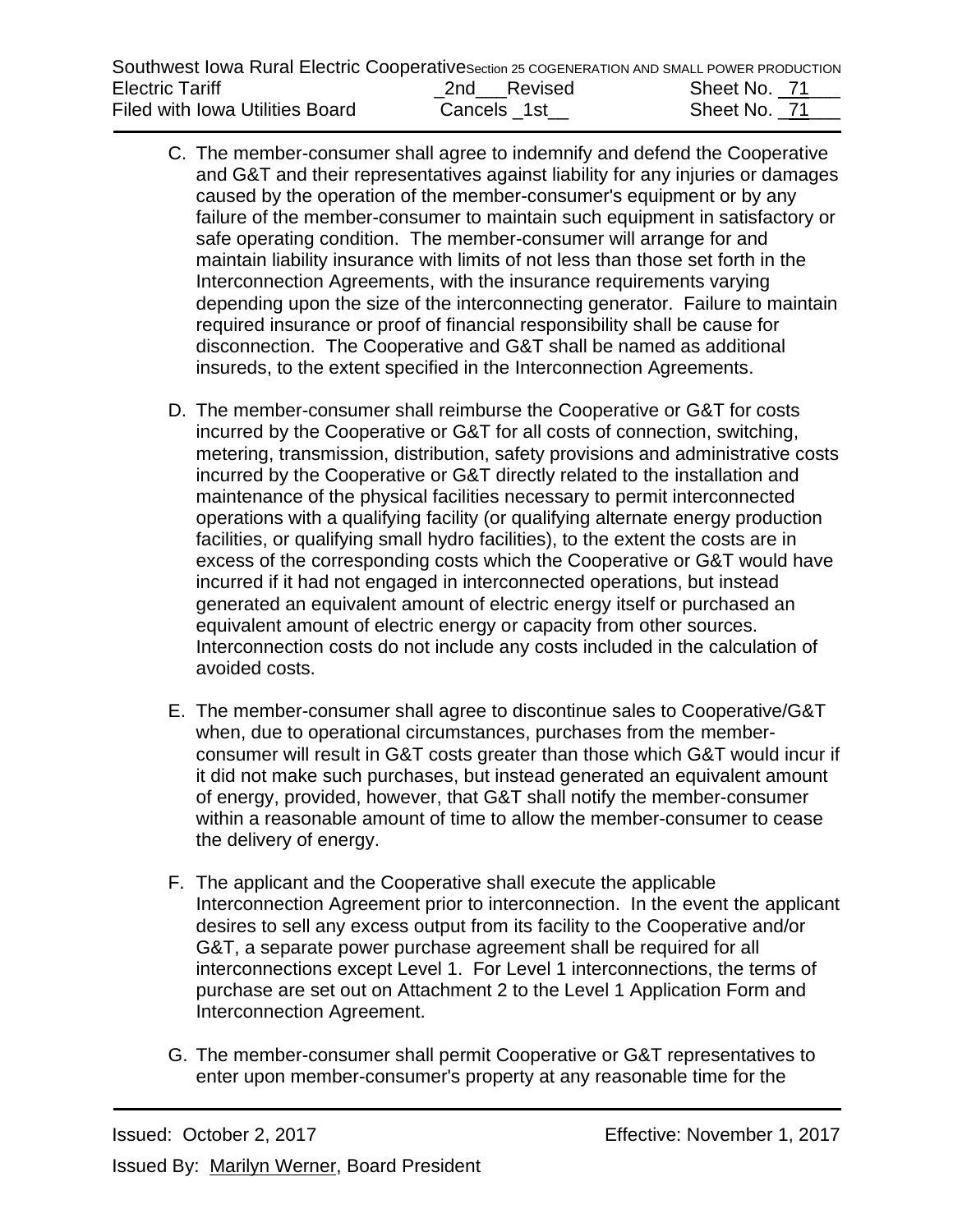| Southwest Iowa Rural Electric Cooperativesection 25 COGENERATION AND SMALL POWER PRODUCTION |             |              |
|---------------------------------------------------------------------------------------------|-------------|--------------|
| <b>Electric Tariff</b>                                                                      | 2nd Revised | Sheet No. 72 |
| <b>Filed with Iowa Utilities Board</b>                                                      | Cancels 1st | Sheet No. 72 |

purpose of inspecting or testing member-consumer's equipment, facilities or apparatus and the accuracy of the Cooperative or G&T's metering equipment, but such inspections shall not relieve the member-consumer of the obligation to maintain the member-consumer's facilities in satisfactory operating conditions. The Cooperative or G&T may charge the direct expense of such inspecting or testing of the member-consumer's equipment, facilities, or apparatus to the member-consumer, unless the member-consumer can demonstrate the inspecting and testing was not necessary. The memberconsumer shall adopt a program of inspection of the generator and its appurtenances and the interconnection equipment in order to determine necessity for replacement and repair.

- H. The member-consumer shall be responsible for the costs of installation and maintenance of any necessary power factor correction capacitors. Memberconsumers with a distributed generation facility larger than or equal to 1 MVA shall design their distributed generation facilities to maintain a power factor at the point of interconnection between .95 lagging and .95 leading at all times. Member-consumers with a distributed generation facility smaller than 1 MVA shall design their distributed generation facility to maintain a power factor at the point of interconnection between .90 lagging and .90 leading at all times.
- I. The member-consumer's electric generating equipment shall be designed; operated and maintained in such a manner that it does not adversely affect the Cooperative's or G&T's system or their service to their other members.
- J. A distributed generation facility placed in service after July 1, 2015, is required to have installed a disconnection device. The disconnection device shall be installed, owned, and maintained by the owner of the distributed generation facility and shall be easily visible and adjacent to an interconnection member-consumer's electric meter at the facility. Disconnection devices are considered easily visible and adjacent: for a home or business, up to ten feet away from the meter and within the line of sight of the meter, at a height of 30 inches to 72 inches above final grade; or for large areas with multiple buildings that require electric service, up to 30 feet away from the meter and within the line of sight of the meter, at a height of 30 inches to 72 inches above final grade. The disconnection device shall be labeled with a permanently attached sign with clearly visible letters that give procedures/directions for disconnecting the distributed generation facility.
	- 1. If an interconnection member-consumer with distributed generation facilities installed prior to July 1, 2015, adds generation capacity to its existing system that does not require upgrades to the electric meter or electrical service, a disconnection device (is/is not) required. The member-consumer must notify the Cooperative before the generation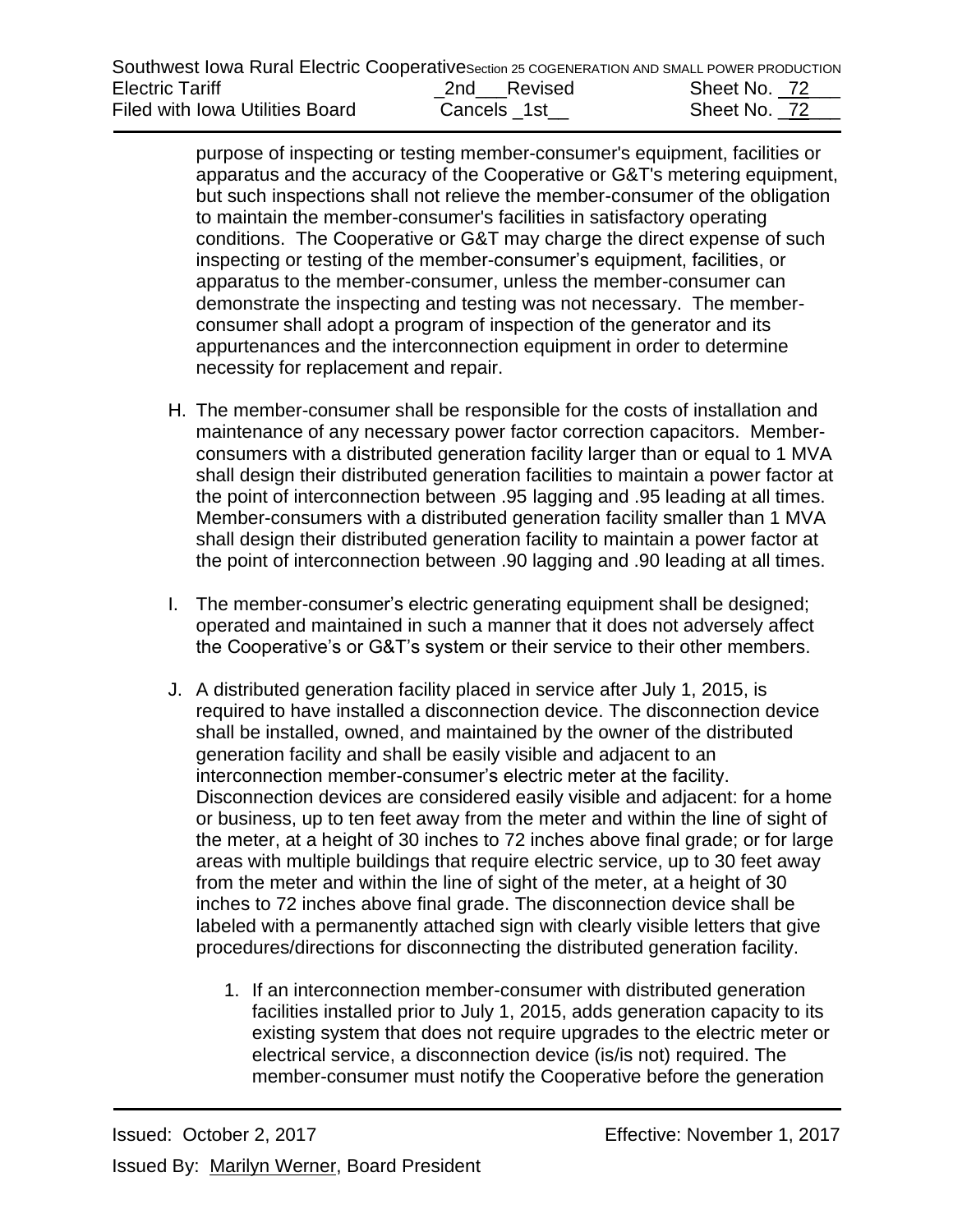| Southwest Iowa Rural Electric Cooperativesection 25 COGENERATION AND SMALL POWER PRODUCTION |             |             |                |  |
|---------------------------------------------------------------------------------------------|-------------|-------------|----------------|--|
| <b>Electric Tariff</b>                                                                      |             | 2nd Revised | Sheet No. 73   |  |
| Filed with Iowa Utilities Board                                                             | Cancels 1st |             | Sheet No. _73_ |  |

capacity is added to the existing system, which may require a new/amended application form and interconnection agreement.

- 2. If an interconnection member-consumer with distributed generation facilities installed prior to July 1, 2015, upgrades or changes its electric service, the new or modified electric service must meet all current Cooperative service rule requirements.
- K. For all distributed generation installations, the member-consumer shall be required to provide and place a permanent placard no more than ten feet away from the electric meter. The placard must be visible from the electric meter. The placard must clearly identify the presence and location of the disconnection device for the distributed generation facilities on the property. The placard must be made of material that is suitable for the environment and must be designed to last for the duration of the anticipated operating life of the distributed generation facility. If no disconnection device is present, the placard shall state "no disconnection device". If the distributed generation facility is not installed near the electric meter, an additional placard must be placed at the electric meter to provide specific information regarding the distributed generation facility and the disconnection device.
- L. The interconnection shall include overcurrent devices on the facility to automatically disconnect the facility at all currents that exceed the full-load current rating of the facility.
- M. Distributed generation facilities with a design capacity of 100 kVA or less must be equipped with automatic disconnection upon loss of Cooperativesupplied voltage.
- N. Distributed generation facilities that produce a terminal voltage prior to the closure of the interconnection shall be provided with synchronism-check devices to prevent closure of the interconnection under conditions other than a reasonable degree of synchronization between the voltages on each side of the interconnection switch.
- O. The operator of the distributed generation facility shall adopt a program of inspection and testing of the generator and its appurtenances and the interconnection facilities in order to determine necessity for replacement and repair. Such a program shall include all periodic tests and maintenance prescribed by the manufacturer. If the periodic testing of interconnectionrelated protective functions is not specified by the manufacturer, periodic testing shall occur at least once every five years. All interconnection-related protective functions shall be periodically tested, and a system that depends upon a battery for trip power shall be checked and logged. The operator shall maintain test reports and shall make them available upon request by the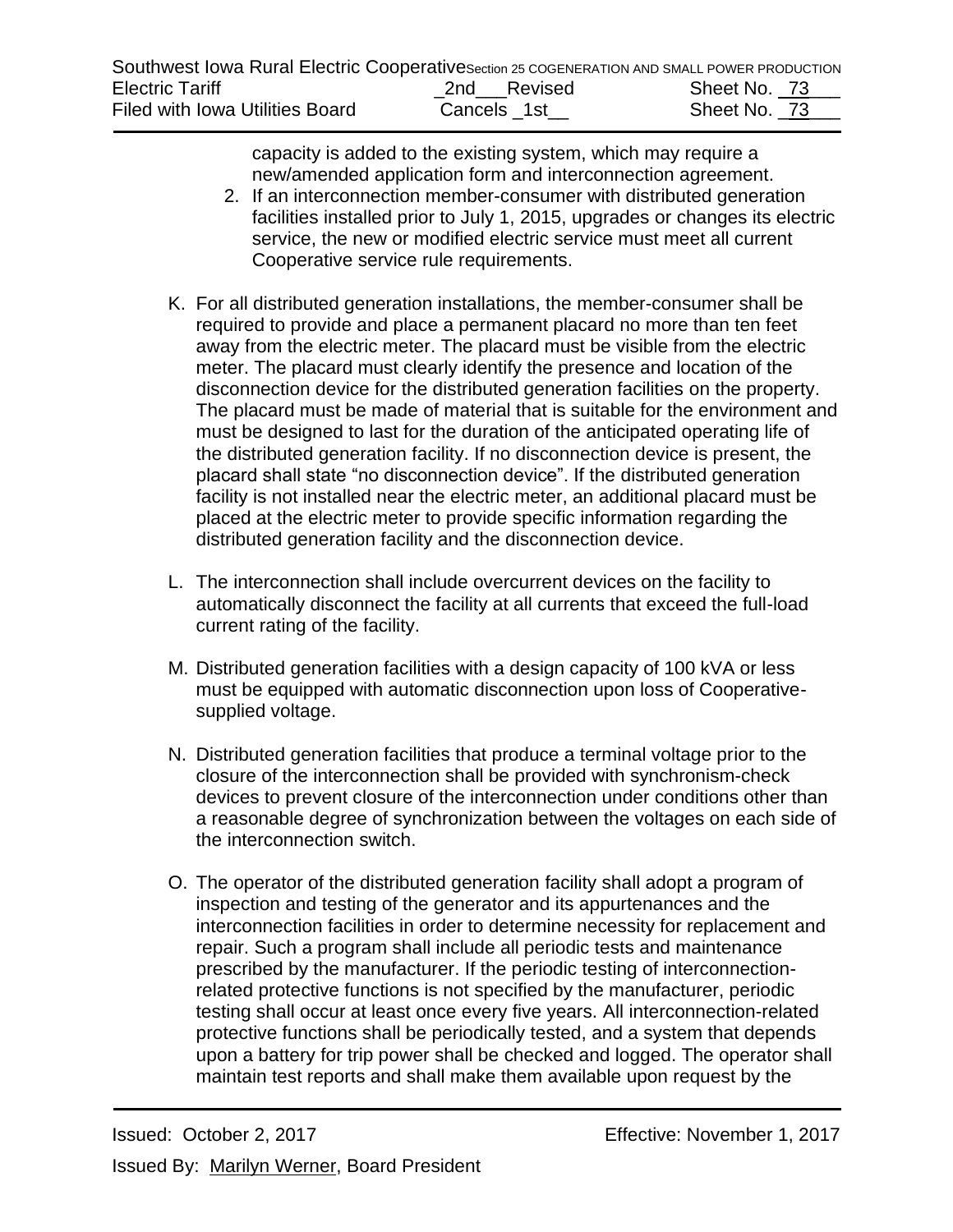Cooperative. Representatives of the Cooperative shall have access at all reasonable hours to the interconnection equipment specified in 199 IAC 45.3(2) for inspection and testing with reasonable prior notice to the applicant.

- P. P. When the distributed generation facility is placed in service, owners of interconnected distributed generation facilities are required to notify local fire departments via U.S. mail of the location of distributed generation facilities and the associated disconnection device(s). The owner is required to provide any information related to the distributed generation facility as reasonably required by that local fire department including but not limited to:
	- 1. A site map showing property address; service point from the Cooperative; distributed generation facility and disconnect location(s); location of rapid shutdown and battery disconnect(s), if applicable; property owner's or owner's representative's emergency contact information; Cooperative's emergency telephone number; and size of the distributed generation facility.
	- 2. Information to access the disconnection device.
	- 3. A statement from the owner verifying that the distributed generation facility was installed in accordance with the current state-adopted National Electrical Code.

# **25.4 Rates for Purchased Power**

# **25.4.1 Rates for purchases by the member-consumer from the Cooperative**

The member-consumer shall purchase electric power and energy from the Cooperative at the Cooperative's applicable price or rate, depending upon the member-consumer's operations and requirements. The Cooperative does not currently have a separate price or rate schedule for co-generators and small power producers, but reserves the right to create a separate price or rate based upon the unique characteristics of such member-consumers.

# **25.4.2 Rates for purchases from member-consumer**

### *QFs with design capacity of 100 kW or less*

Payment for purchases from the member-consumer pursuant to this tariff provision shall be as follows:

The rate(s) for purchases from qualifying facility (as defined above) and with a design capacity of 100 kilowatts or less are available by contacting the Cooperative. These rates will be consistent with 18 CFR 292.304.

# *QFs greater than 100 kW*

Issued: October 2, 2017 Effective: November 1, 2017 Issued By: Marilyn Werner, Board President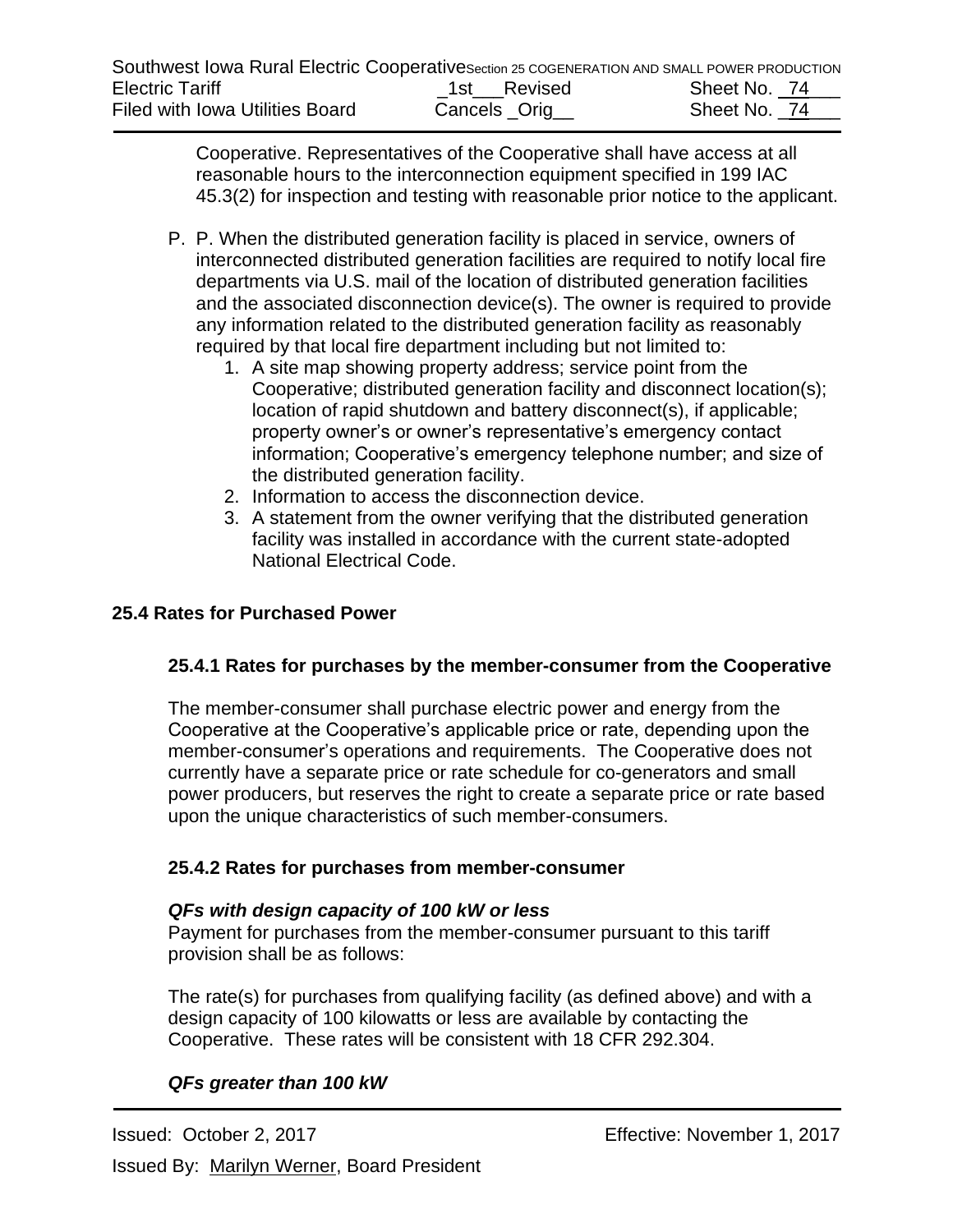| Southwest Iowa Rural Electric Cooperativesection 25 COGENERATION AND SMALL POWER PRODUCTION |                 |              |
|---------------------------------------------------------------------------------------------|-----------------|--------------|
| <b>Electric Tariff</b>                                                                      | 1st Revised     | Sheet No. 75 |
| Filed with Iowa Utilities Board                                                             | Cancels _Orig__ | Sheet No. 75 |

The rate(s) for purchases from qualifying facilities (as defined above) and with a design capacity above 100 kilowatts are available on a negotiated case-by-case basis with the Cooperative/G&T.

# **25.4.3 Wheeling Charges**

Cooperative/G&T may provide a wheeling service to a facility interconnected to its electric delivery system. Any charges for the wheeling of power will be determined by the Cooperative/G&T and in accordance with any applicable regulations. In addition, Cooperative/G&T reserve(s) the right to refuse to wheel power where its existing facilities do not have adequate capacity and the member-consumer refuses to pay the costs to upgrade those facilities. If a qualifying facility agrees, the Cooperative/G&T which would otherwise be obligated to purchase electricity from such facility may transmit the electricity to any other electric utility. Any electric utility to which such electricity is transmitted shall purchase such electricity as if the facility were supplying electricity directly to such electric utility. The rate for purchase by the electric utility to which such electricity is transmitted shall be adjusted downward according to the mutual agreement of the transmitting and receiving utilities, to reflect any wheeling line losses and shall not include any charges for transmission.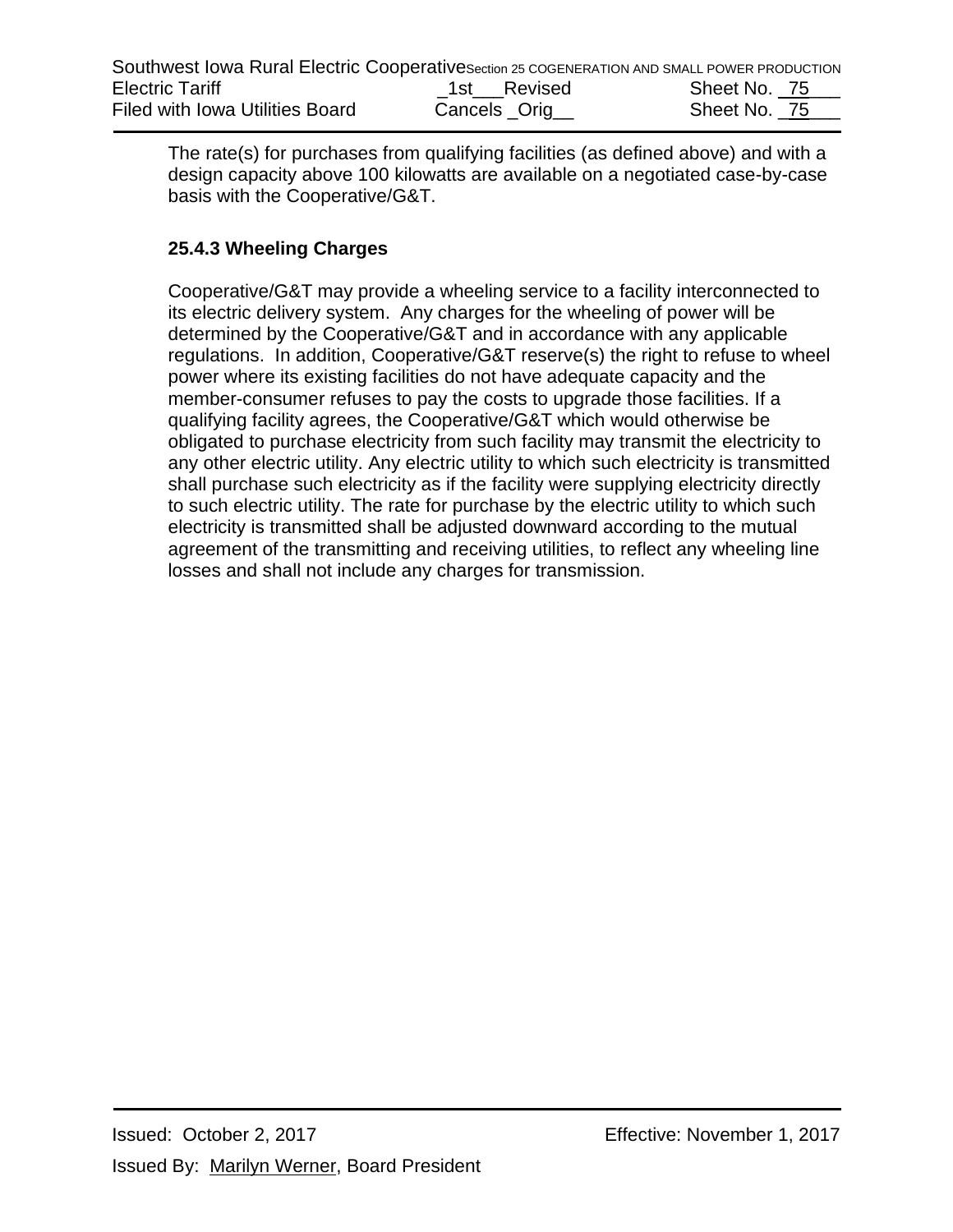# **25.5 Levels of Review**

# **Level 1**

Level 1 Application and Agreement shall be used for all interconnection requests to connect a distributed generation facility when:

- a. The applicant has filed a Level 1 application; and
- b. The distributed generation facility has a nameplate capacity rating of 20 kVA or less; and
- c. The distributed generation facility is inverter-based; and
- d. The member-consumer interconnection equipment proposed for the distributed generation facility is lab-certified; and
- e. No construction of facilities by the cooperative or G&T shall be required to accommodate the distributed generation facility.

To remain in Level 1, the following screens must be met:

- For interconnection to a radial distribution circuit, the total of all DG connected may not exceed 15% of the maximum load normally supplied by the circuit.
- For interconnection on a single-phase shared secondary line, the aggregate generation capacity on the line will not exceed 20 kVA.
- When the DG facility is single-phase and proposes to interconnect on a center tap neutral of a 240-volt service, its addition may not create an imbalance between the 2 sides of the 240-volt service of more than 20% of nameplate rating of the service transformer.
- Utility shall not be required to construct any facilities on its own system to accommodate the DG facility's interconnection.
- For interconnection to a spot network, DG will use protective equipment to ensure power imported from utility to the network will remain above 1% of the network's maximum load over the last year.

# **Level 2**

Level 2 Application and Agreement shall be used for evaluating interconnection requests when:

- a. The applicant has filed a Level 2 application; and
- b. The nameplate capacity rating is 150 kVA or less; and
- c. The interconnection equipment proposed for the distributed generation facility is lab-certified; and
- d. The proposed interconnection is to a radial distribution circuit or a spot network limited to serving one member-consumer; and
- e. No construction of facilities by the cooperative or G&T shall be required to accommodate the distributed generation facility, other than minor modifications permitted by the Cooperative.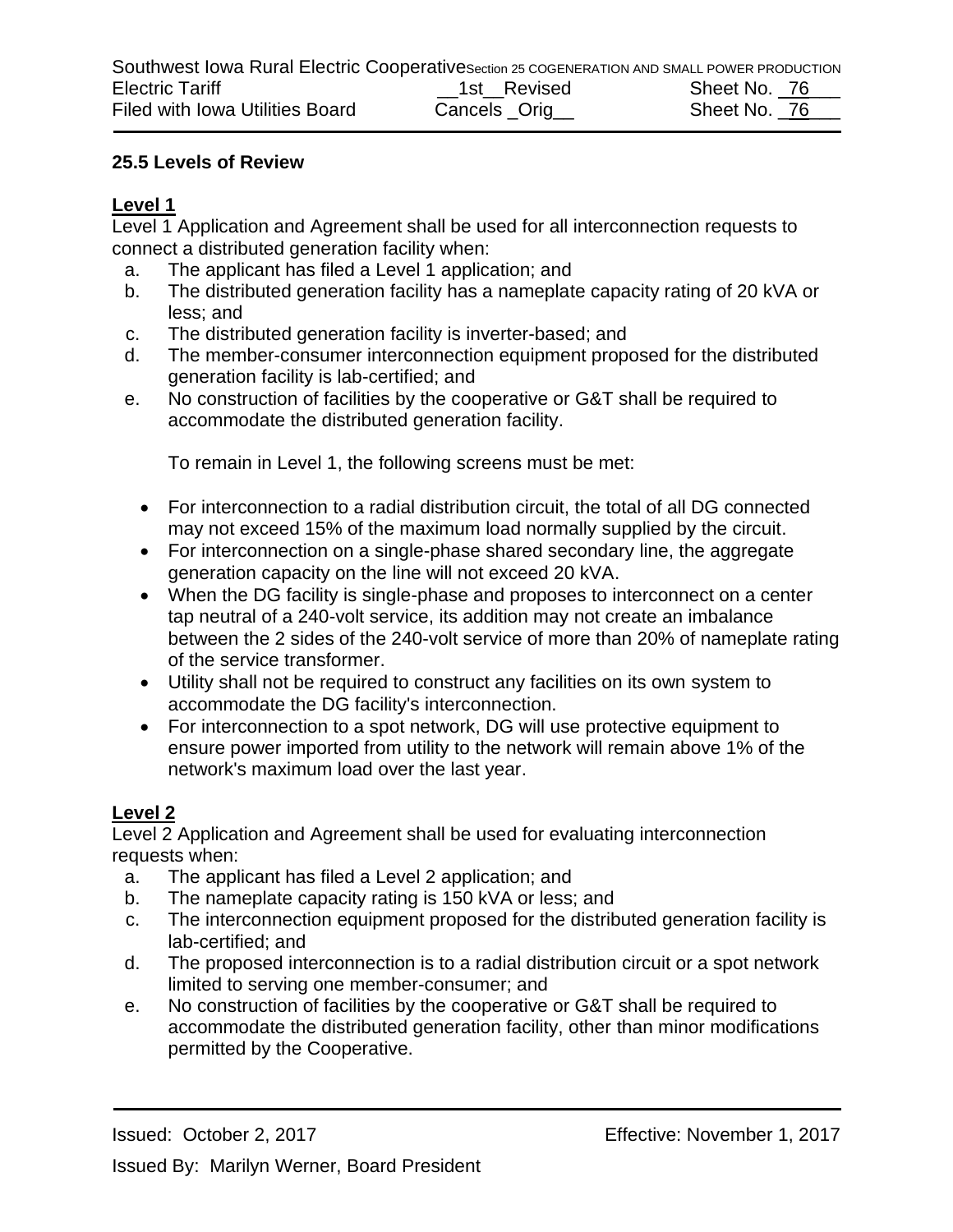To remain in Level 2, the following screens must be met:

- For interconnection to a radial distribution circuit, the total of all DG connected may not exceed 15% of the maximum load normally supplied by the circuit.
- The proposed DG, in aggregation with other DG on the distribution circuit, may not contribute more than 10% to the circuit's maximum fault current at the point on the primary line nearest the point of interconnection.
- The proposed DG, in aggregation with other DG on the circuit, shall not cause any electric utility distribution devices to be exposed to fault currents exceeding 90% of their short-circuit interrupting capability.
- When a DG facility is to be connected to a 3-phase, 3 wire primary line, a 3 phase or single-phase generator shall be connected phase-to-phase.
- When a DG facility is to be connected to a 3-phase, 4 wire primary line, a 3 phase or single-phase generator shall be connected line-to-neutral and shall be grounded.
- For interconnection on a single-phase shared secondary line, the aggregate generation capacity on the line will not exceed 20 kVA.
- When the DG facility is single-phase and proposes to interconnect on a center tap neutral of a 240-volt service, its addition may not create an imbalance between the 2 sides of the 240-volt service of more than 20% of nameplate rating of the service transformer.
- A DG facility, in aggregate with other DG facilities interconnected to the distribution side of a substation transformer feeding the circuit where the facility proposed to interconnect, may not exceed 10 MVA in an area where there are transient stability limitations.
- Utility shall not be required to construct any facilities on its own system to accommodate the DG facility's interconnection, except minor modifications following agreed upon additional review.
- For interconnection to a spot network, DG will use protective equipment to ensure power imported from utility to the network will remain above 1% of the network's maximum load over the last year.

# **Level 3**

Level 3 Application and Agreement shall be used for evaluating interconnection requests to area networks and radial distribution circuits where power will not be exported based on the following criteria.

- a. For interconnection requests to the load side of an area network, the following criteria shall be satisfied to qualify for a Level 3 expedited review:
	- (1) The applicant has filed a Level 3 application; and
	- (2) The nameplate capacity rating of the distributed generation facility is 50 kVA or less; and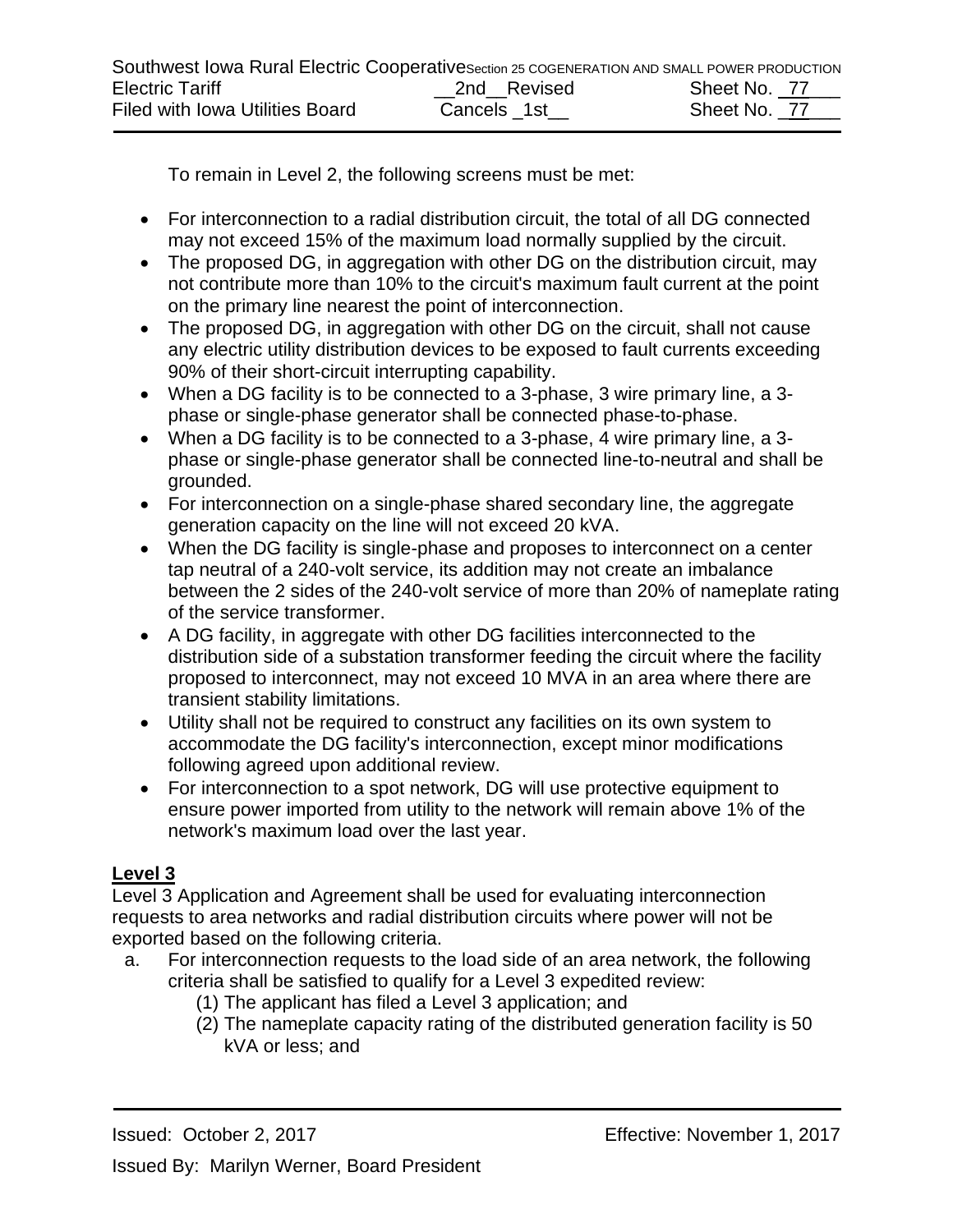| Southwest Iowa Rural Electric Cooperativesection 25 COGENERATION AND SMALL POWER PRODUCTION |             |                 |
|---------------------------------------------------------------------------------------------|-------------|-----------------|
| <b>Electric Tariff</b>                                                                      | 2nd Revised | Sheet No. 78    |
| Filed with Iowa Utilities Board                                                             | Cancels 1st | Sheet No. $-78$ |

- (3) The proposed distributed generation facility uses a lab-certified inverterbased equipment package; and
- (4) The distributed generation facility will use reverse power relays or other protection functions that prevent the export of power into the area network; and
- (5) The aggregate of all generation on the area network does not exceed the lower of 5 percent of an area network's maximum load or 50 kVA; and
- (6) No construction of facilities by the cooperative or G&T shall be required to accommodate the distributed generation facility.
- b. For interconnection requests to a radial distribution circuit, the following criteria shall be satisfied to qualify for a Level 3 expedited review:
	- (1) The applicant has filed a Level 3 application; and
	- (2) The aggregated total of the nameplate capacity ratings of all of the generators on the circuit, including the proposed distributed generation facility, is less than 150 kVA; and
	- (3) The distributed generation facility will use reverse power relays or other protection functions that prevent power flow onto the electric distribution system; and
	- (4) The distributed generation facility is not served by a shared transformer; and
	- (5) No construction of facilities by the cooperative or G&T on their own systems shall be required to accommodate the distributed generation facility.

To remain in Level 3, the following screens must be met:

• Utilize the same screens as are applicable for level 2 interconnections; except for the one prohibiting the total DG connected to a radial distribution circuit from exceeding 15% of the maximum load normally supplied by the circuit.

# **Level 4**

Level 4 Application and Agreement shall be used for evaluating interconnection requests when:

- a. The applicant has filed a Level 4 application; and
- b. The nameplate capacity rating of the small generation facility is 10 MVA or less; and
- c. Not all of the interconnection equipment or distributed generation facilities being used for the application are lab-certified, or
- d. Applicant is unable to comply with level 1 through 3 screens.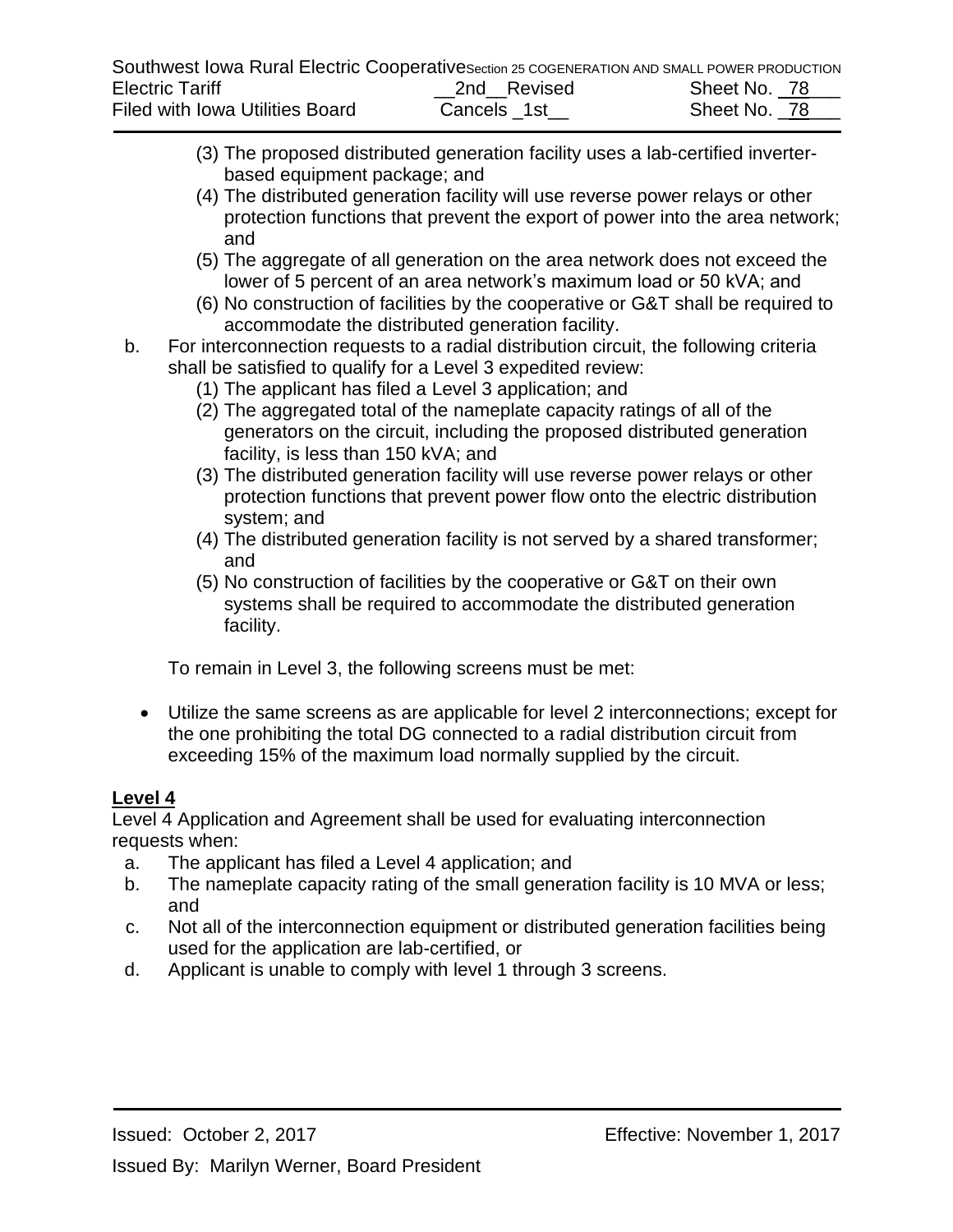| Southwest Iowa Rural Electric Cooperativesection 25 COGENERATION AND SMALL POWER PRODUCTION |                    |                    |                      |
|---------------------------------------------------------------------------------------------|--------------------|--------------------|----------------------|
| <b>Electric Tariff</b>                                                                      | 2nd Revised        | Sheet No. 78.1-135 |                      |
| <b>Filed with Iowa Utilities Board</b>                                                      | Cancels _Orig/1st_ |                    | Sheet No. _78.1-135_ |

*This page is left intentionally blank*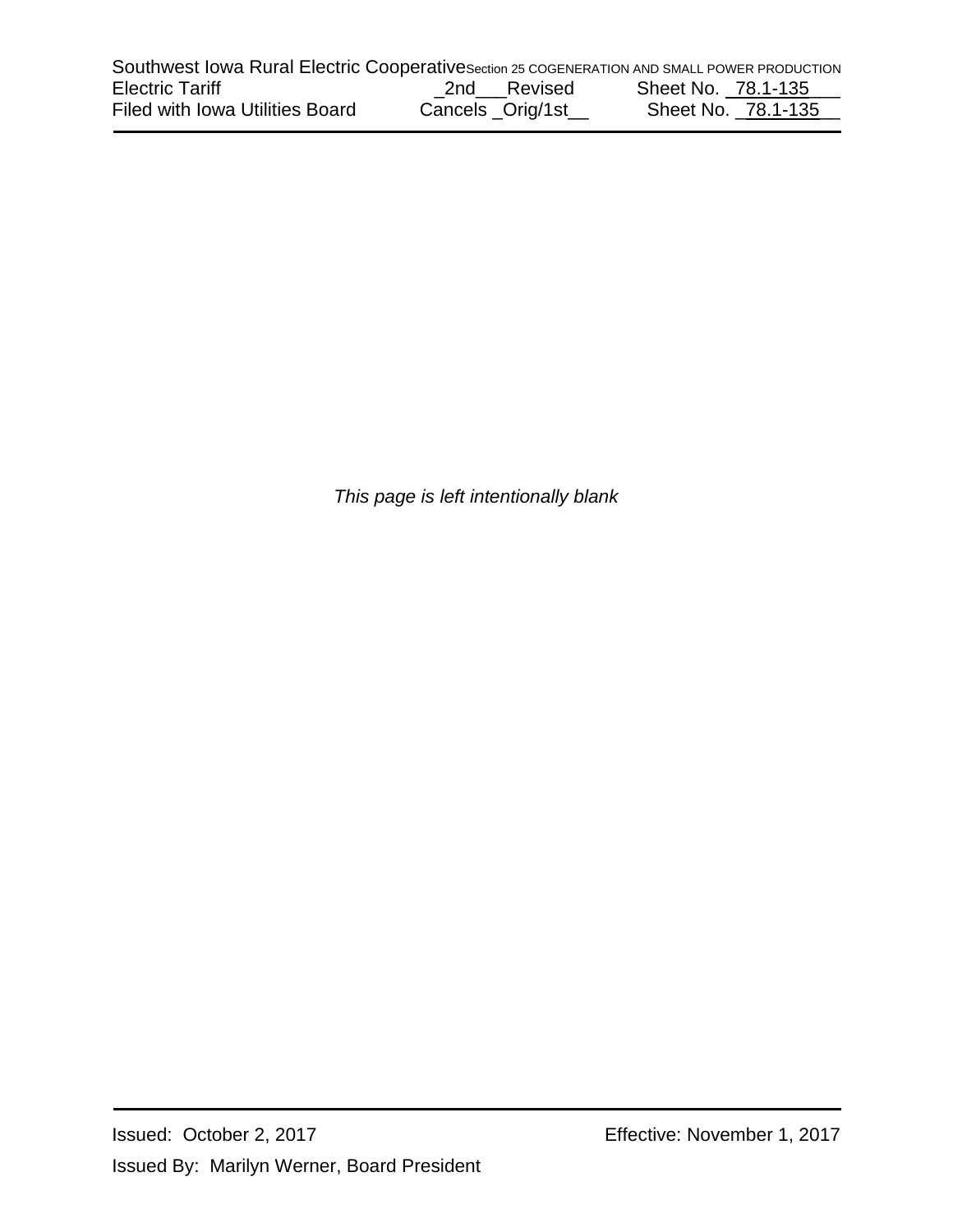# **Section 26 ELECTRIC TAX ADJUSTMENT RIDER #1**

**Applicable:** To All Electric Prices, Charges and Fees

**Adjustment:** When any franchise, occupation, sales, license, excise, privilege or similar tax or fee of any kind is imposed upon the Cooperative by any governmental authority based upon (I) the sale of electric service to customers, (II) the amounts of electric energy sold to customers, (III) the gross receipts, net receipts, or revenues to the Cooperative therefrom, or when the Cooperative is required pursuant to pre-existing agreements to provide service without charge, such tax or fee or value of service shall, insofar as practical, be charged on a pro rate basis to all customers receiving electric service from the Cooperative within the boundaries of such taxing authority. Any such charge shall continue in effect only for the duration of such tax, assessment, or service period.

**Iowa Sales Tax:** A state sales tax, as set forth in Section 423.2 of the Iowa Code, shall be applied to all billings for electric service, unless exempted under the provisions of Section 423.3, Iowa Code, and regulations applicable thereto.

**Local Option Sales Tax:** Where a local option tax, as set forth in Section 422B of the Iowa Code, has been imposed in a county, it shall be applied to all billings for electric service to customers within the designated area(s) of application, except where such billings are subject to a franchise or user fee and therefore exempt under Rule 701-107.9 of the Iowa Administrative Code.

**Franchise Requirements:** A franchise tax, as set forth in any franchise documents, shall be applied to all billings for electric service in the applicable jurisdictions.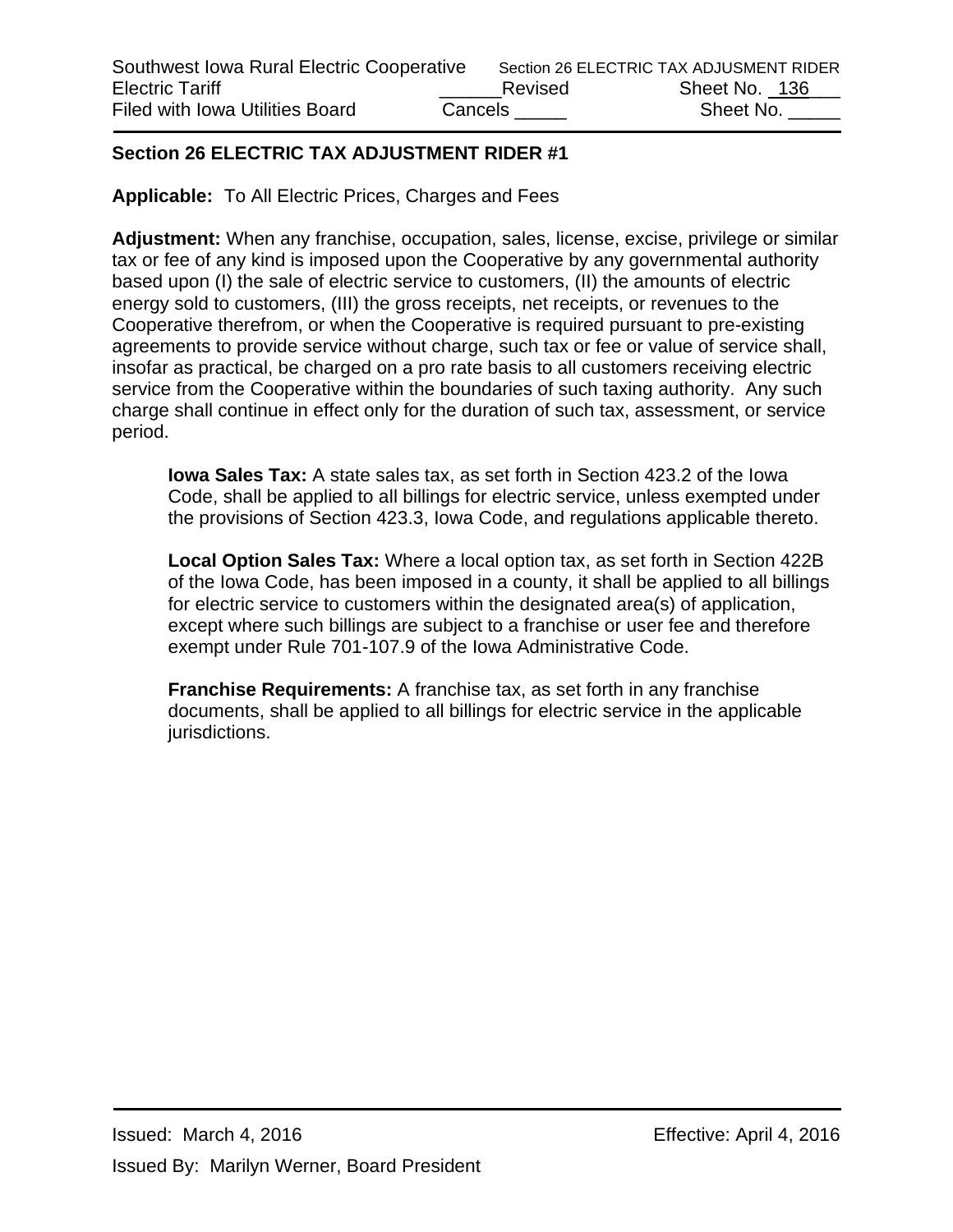# **Section 27 FORMS AND CONTRACTS (20.2(4) e, f, g)**

Copies of applicable forms and contracts are available for customer-owner review by contacting the Cooperative.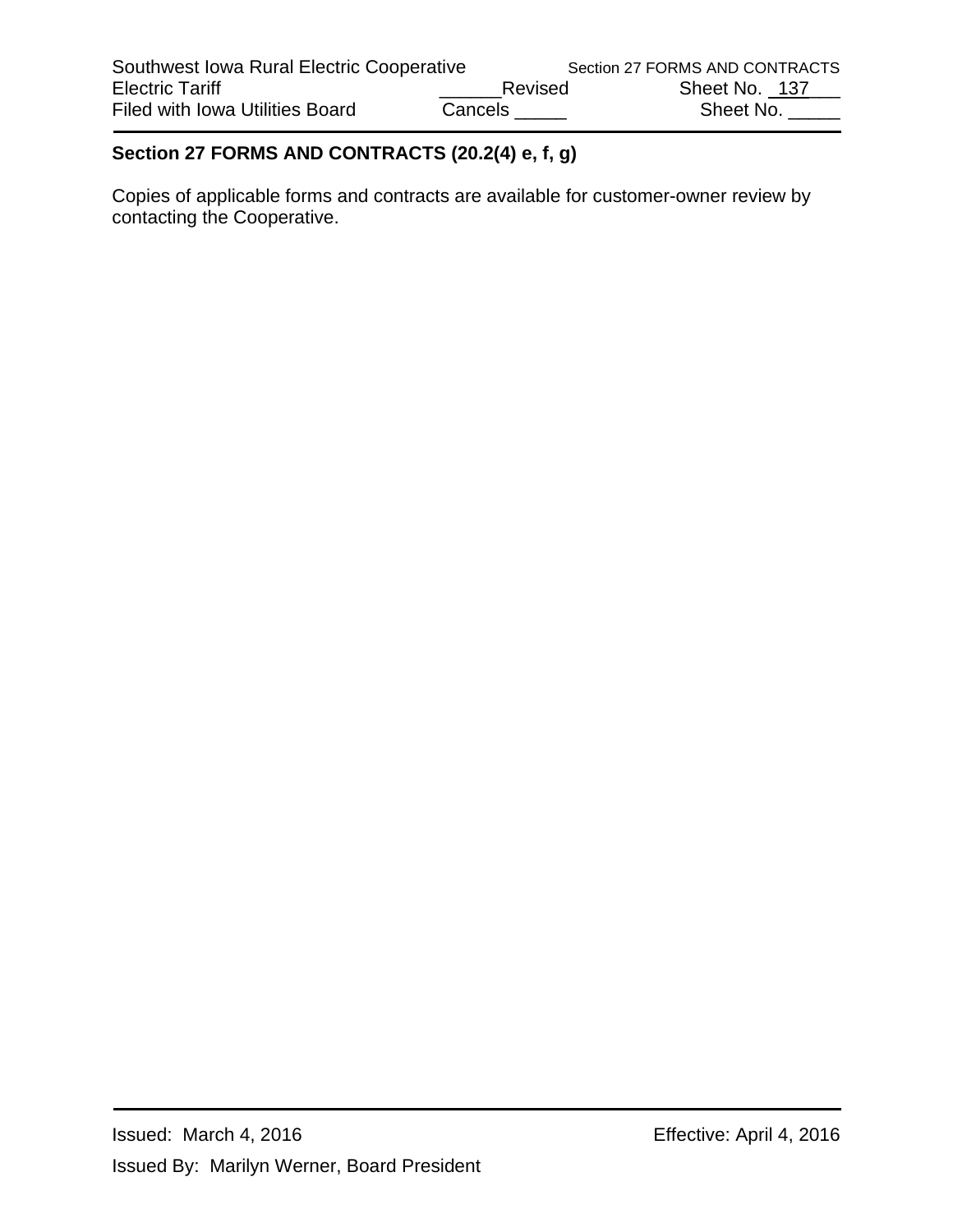## **Section 28 ALTERNATE ENERGY PURCHASE PROGRAM**

#### Statement of Purpose

Iowa Code §476.47 requires electric utilities to offer an alternate energy purchase program to member-consumers beginning January 1, 2004. By Order issued August 29, 2003 in Docket No. RMU-03-8, the Iowa Utilities Board ("Board") adopted rules regarding said Alternate Energy Purchase Programs. Said rules require each electric utility, whether or not subject to rate regulation by the Board, to offer an alternate energy purchase program that allows member-consumers to contribute voluntarily to the development of alternate energy in Iowa. An alternate energy purchase program is defined in the rules as a program that allows member-consumers to contribute voluntarily to the development of alternate energy in Iowa. This Tariff offering is designed to comply with said rules and to permit the member-consumers of Southwest Iowa REC to make contributions that will be utilized to assist in the development of alternate energy in Iowa.

#### Program Description

Southwest Iowa REC obtains all of its wholesale power from Central Iowa Power Cooperative ("CIPCO"). Purchases from CIPCO are made pursuant to a wholesale power contract requiring Southwest Iowa REC to purchase all of its power supply needs from CIPCO. Southwest Iowa REC has designed this program to allow its memberconsumers to make voluntary contributions, which will be accumulated and utilized to promote the development of alternate energy in Iowa. This may include a coordinated effort with CIPCO and other Members of CIPCO to make investments in or purchases from alternate energy facilities, or may involve making grants to individuals or entities involved with the development of alternate energy in Iowa. Southwest Iowa REC will make reports available to its members, detailing the manner in which contributions have been spent or are proposed to be spent.

This program will allow individual member-consumers the ability to voluntarily contribute to a fund. All of the money collected from member-consumers will be used for the development of alternate energy production facilities in Iowa. Alternate energy production facilities may include wind energy, biomass, solar and other nontraditional generation technologies.

Contributions may be retained until they reach a sufficient level to pursue a particular development, make a grant to another entity pursuing alternate energy development in Iowa, or arrange for purchases from alternate energy production facilities.

Member-consumers can contribute a one-time dollar amount or can be billed monthly as a line item on their monthly statement in increments of \$1.00, or may purchase blocks of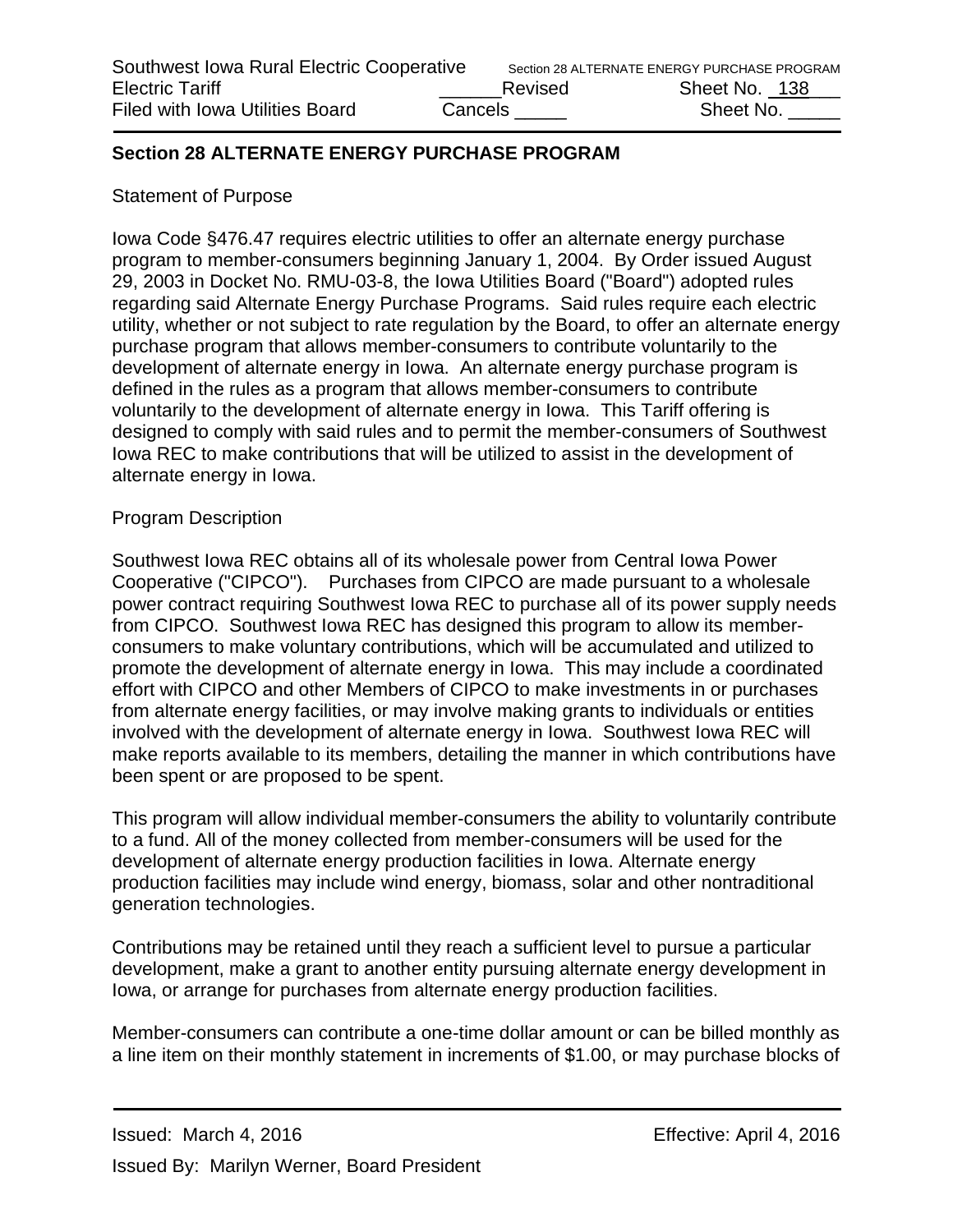| Southwest Iowa Rural Electric Cooperative |         | Section 28 ALTERNATE ENERGY PURCHASE PROGRAM |
|-------------------------------------------|---------|----------------------------------------------|
| <b>Electric Tariff</b>                    | Revised | Sheet No. 139                                |
| Filed with Iowa Utilities Board           | Cancels | Sheet No.                                    |

100 kWh of alternative energy for \$2.50 per block. Member-consumers may enter or leave the program at any time.

The member-consumer bill forms will have a space on them to allow the memberconsumer to indicate their interest in participating and the amount they wish to contribute. Member-consumers may contribute each month or on a less frequent basis. Member-consumers who contribute will not be guaranteed that renewable energy will be delivered to their premises for use; but rather their contribution will assist in the development of alternate energy in Iowa.

## **Eligibility**

All member-consumers in all member-consumer classes shall be eligible to participate in this program.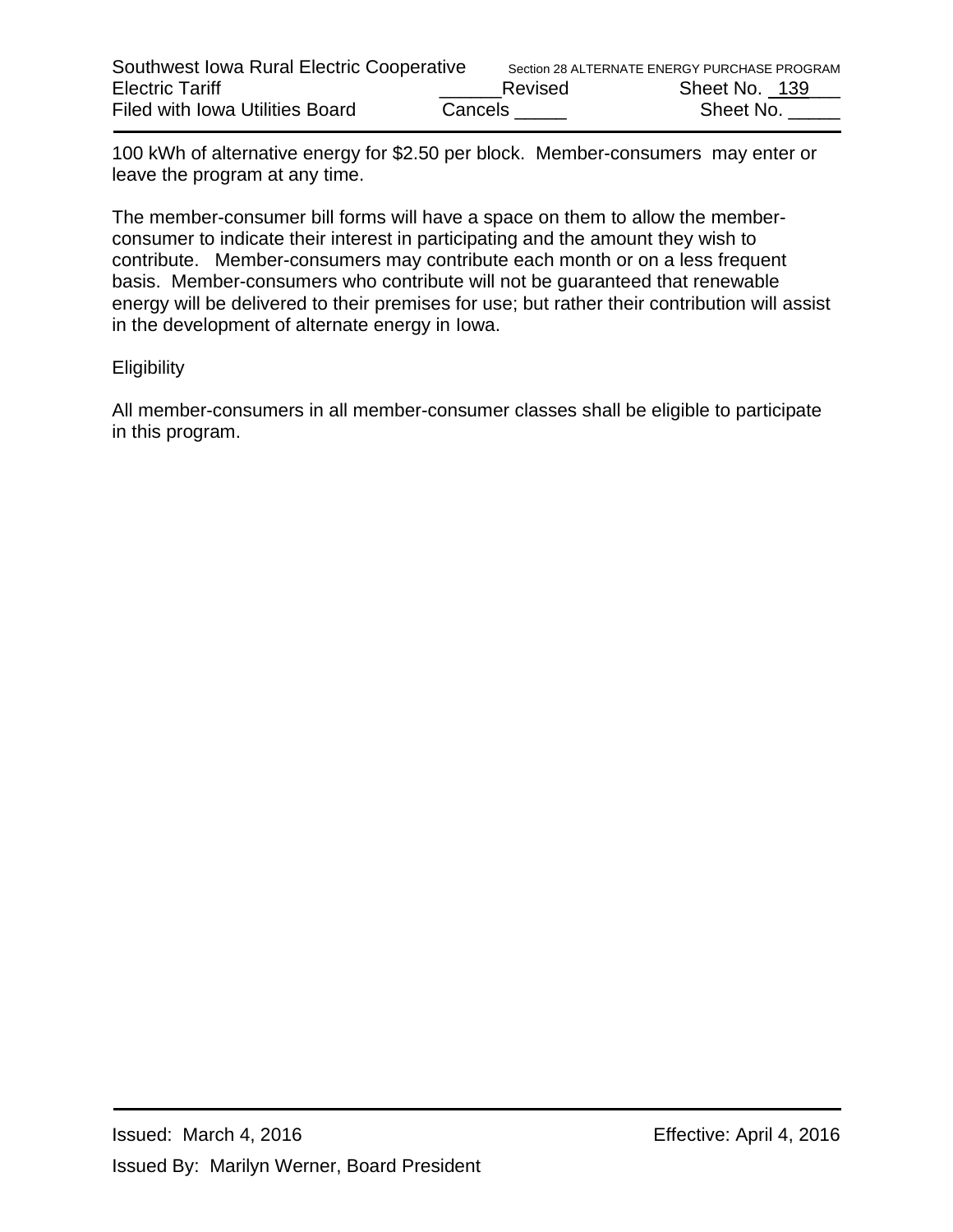## **Section 29 LOCAL GOVERNMENT COMPLIANCE**

## **29.1 Applicability**

This rider is applicable to member-consumers located within the boundaries of a Local Government Unit that enacts an ordinance or otherwise utilizes its constitutional or statutory powers to compel the Cooperative, directly or indirectly, to perform any combination of the items described in the Overview section of this rider.

### **29.2 Purpose**

The purpose of this rider is to allow the Cooperative to recover the costs it incurs to provide the services or install, remove, replace, modify, or maintain the facilities described in the Overview section of this rider.

## **29.3 Overview**

In the event that a Local Government Unit enacts an ordinance or otherwise utilizes its constitutional or statutory powers to compel the Cooperative, directly or indirectly, to perform any combination of the following:

- a. provide a service in addition to, different from, or instead of a service which the Cooperative would otherwise be required to provide;
- b. install facilities in addition to, different from, or instead of facilities which the Cooperative would otherwise be required to install;
- c. remove existing facilities and replace them with facilities different from facilities which the Cooperative would otherwise be required to provide in such replacement;
- d. remove existing facilities and replace them with facilities at a different time than the Cooperative would otherwise be required to provide such replacement;
- e. modify facilities which the Cooperative would otherwise not be required to modify, or modify facilities in a manner different from the manner in which the Cooperative would otherwise be required to perform the modification;
- f. maintain its facilities in a manner that imposes additional requirements on, or is different from the manner in which the Cooperative would otherwise be required to maintain its facilities;

The costs of providing such service, or installing, removing, replacing, modifying or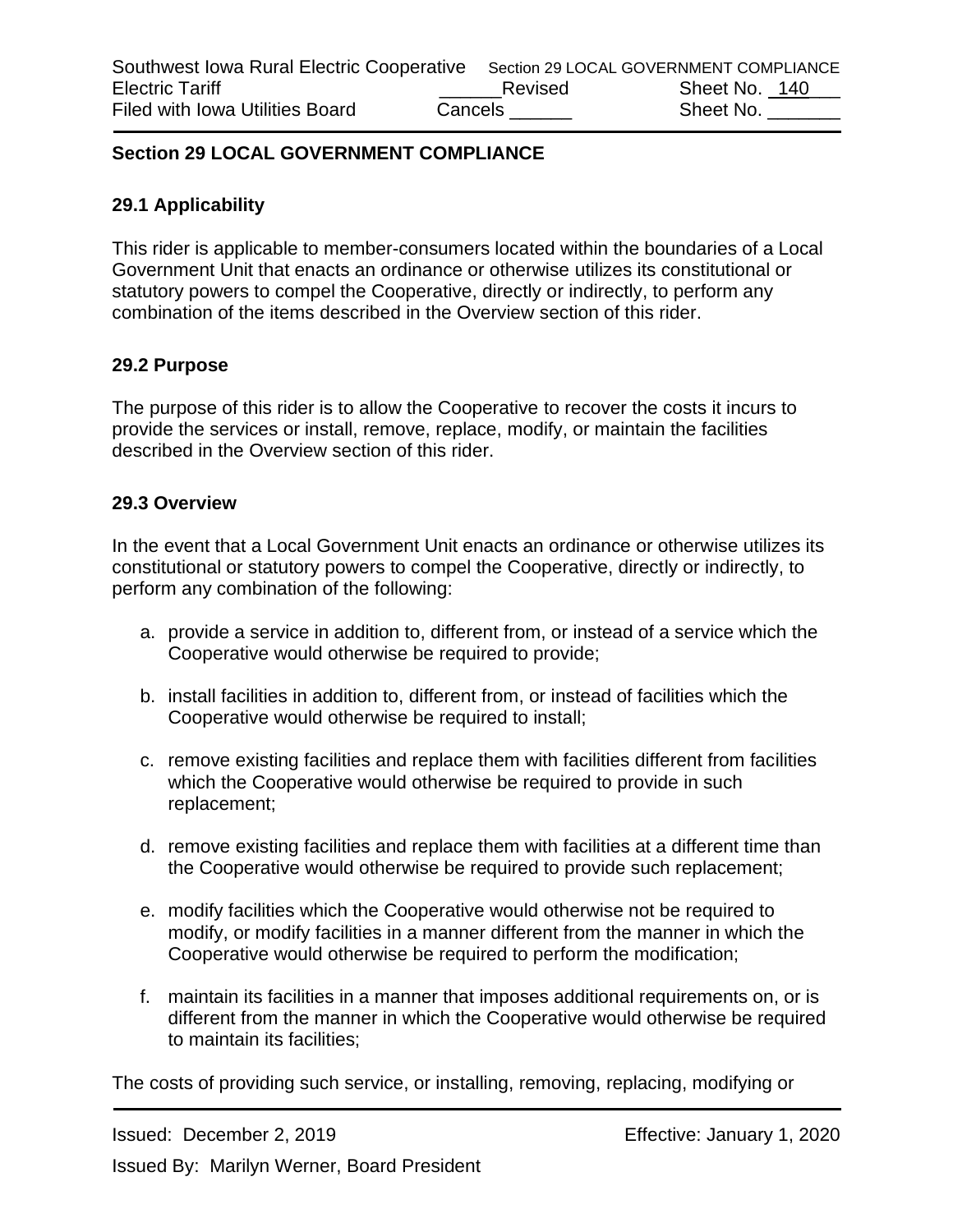| Southwest Iowa Rural Electric Cooperative |         | Section 29 LOCAL GOVERNMENT COMPLIANCE |
|-------------------------------------------|---------|----------------------------------------|
| <b>Electric Tariff</b>                    | Revised | Sheet No. 141                          |
| Filed with Iowa Utilities Board           | Cancels | Sheet No.                              |

maintaining such facilities shall be recovered from the Cooperative's memberconsumers located within the boundaries of such Local Government Unit in accordance with the provisions of the Adjustment Computation and Application section of this rider. As described in such Adjustment Computation and Application section, if the Cooperative recovers amounts in excess of such costs, such excess amounts are credited to such member-consumers.

All facilities the Cooperative is compelled to install in accordance with the provisions of this rider shall remain the property of the Cooperative.

For the purposes of this rider, the Cooperative is otherwise required to provide a service, or install, remove, replace, modify, or maintain facilities in a particular manner only if it is obliged to do so (a) under a state or federal statute, (b) under a state or federal regulation, or (c) in accordance with the provisions for providing standard service and facilities in the Cooperative's then current Tariff filed with the Iowa Utilities Board.

## **29.4 Definitions**

The following definitions are for use in this rider.

Costs: Costs mean the expenditures incurred by the Cooperative in undertaking a project that it was directly or indirectly compelled to undertake by the Local Government Unit as described in the Overview section of this rider. Such Costs include the entire amount so recorded on the Cooperative's books of account. Such Costs may be estimated, subject to adjustment to actual Costs as they become available.

Local Government Unit: Local Government Unit means any county, municipality, township, special district, or unit designated as a unit of local government by law and which exercises limited governmental powers or powers in respect to limited governmental subjects.

Revenues: Revenues mean cumulative amounts charged to member-consumers located within the boundaries of the Local Government Unit for a project under this rider, less cumulative amounts credited to such member-consumers for such project.

# **29.5 Adjustment Computation and Application**

The Cooperative's Board of Directors shall determine the manner and method of recovering the Costs from the member-consumers located within the boundaries of the applicable Local Government Unit. Such Costs may be recovered on a per kilowatt hour basis, or as a fixed monthly fee; provided, however, such Costs shall be separately identified and labelled on the member-consumer's bills for service.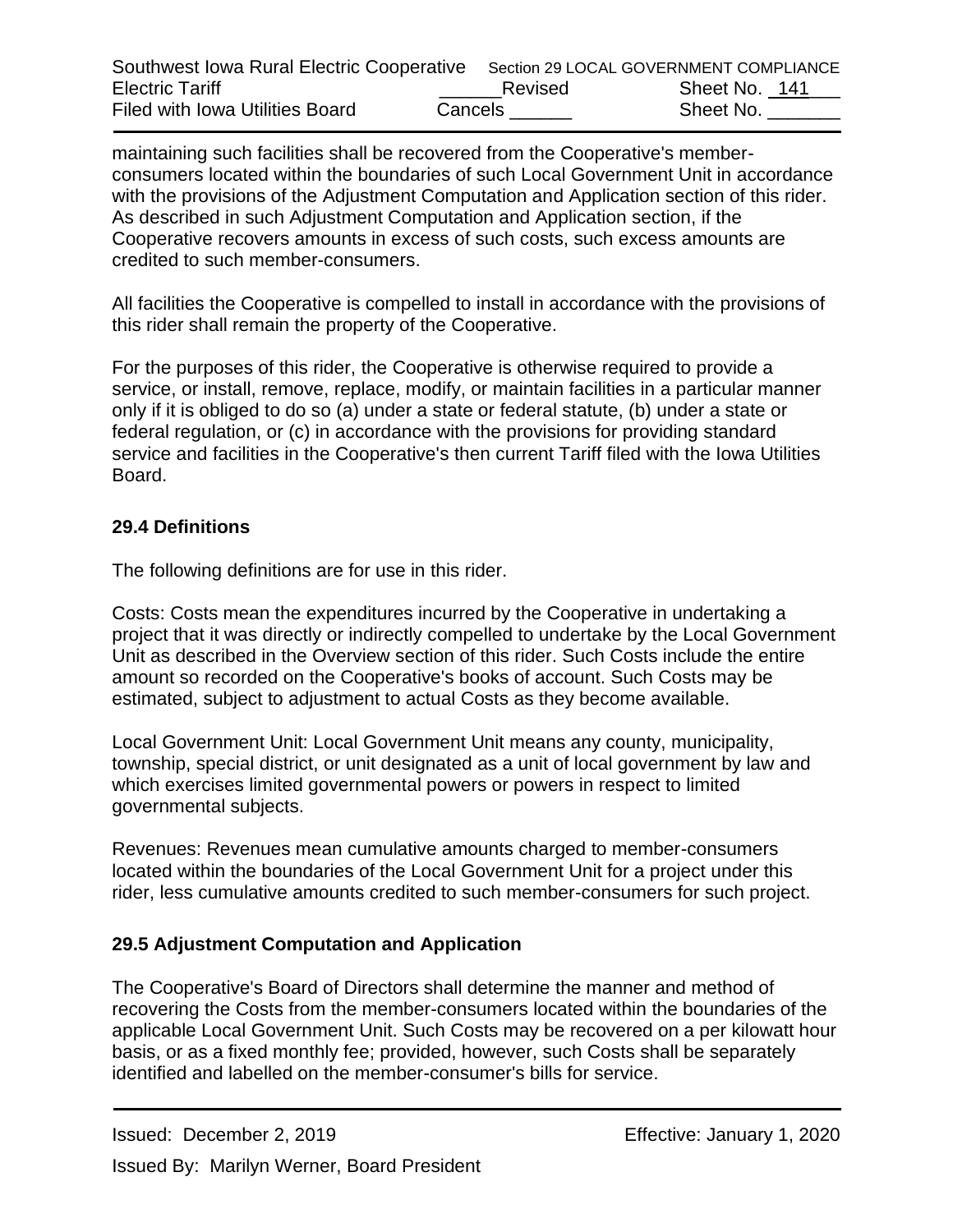If the Revenues exceed the Costs, the member-consumers will be provided credits equal to the excess.

If the Costs exceed the Revenues, then the Cooperative reserves the right to adjust the charge or fee to recover the shortfall.

Notice of the imposition of such fee will be provided to the affected member-consumers at least thirty (30) days prior to the imposition of the same.

This Rider shall apply to all retail rate schedules of the Cooperative.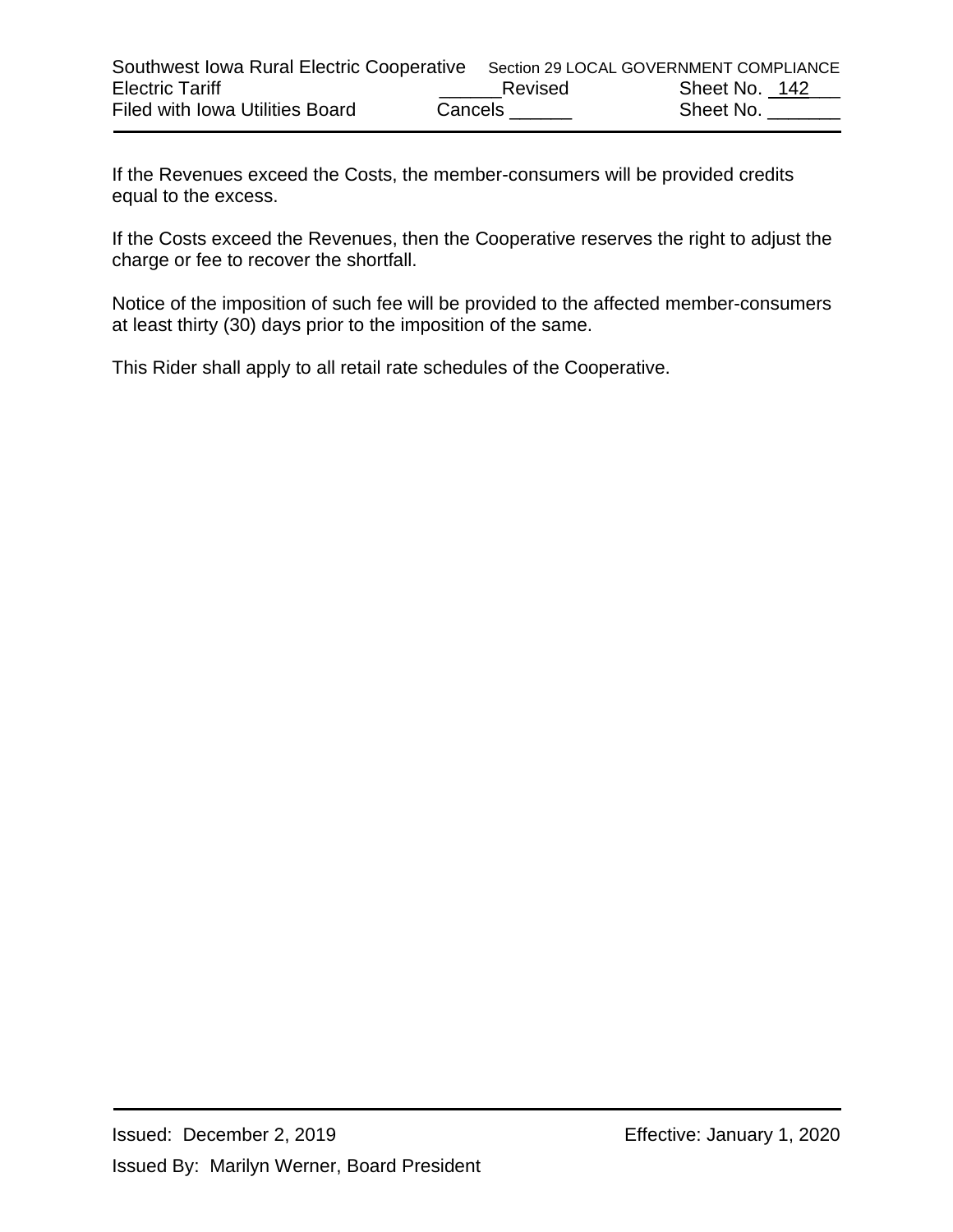### **Section 30 PRICES**

Price Designation: "A1" Single Phase Service 0-50 KVA

Class of Service: 120/240-volt, single phase alternating current, farm and non-farm residences, and small commercial establishments 50 kva installed transformer capacity and under.

- Service Area: All areas
- Availability: Available to customers located in the assigned service territory of the Cooperative. Applicable for single phase service through a single meter to a member consumer using the Cooperative's standard service as described in Section 4 of the Electric Tariff; all subject to the terms of the service contract and membership application approved by the Board of Directors. Service hereunder is subject to the provisions of the Cooperative Electric Service Standards.

| <b>Monthly Price:</b> | Availability Charge (No KWh) | \$29.00           |
|-----------------------|------------------------------|-------------------|
|                       | First 100 KWh per month      | \$0.1481 each kWh |
|                       | Next 800 KWh per month       | \$0.1299 each kWh |
|                       | <b>Balance</b>               | \$0.0808 each kWh |

#### Minimum:

- 1. The minimum monthly charge, under the above prices, shall be \$ 29.00 per month net where 10 KVA or less of transformer capacity is required.
- 2. Whenever a transformer of greater capacity than 10 KVA is required to provide adequate service to a member consumer, a monthly service charge of \$ 1.00 per KVA in excess of 10 KVA shall be added to the monthly availability charge, for which service charge no KWh will be furnished. This charge will only apply if the monthly bill is less than the minimum charge.

In the case where line extension installments are applicable, the amount of the monthly line extension installment is to be considered as a minimum power bill, when the line extension installment is greater than the regular minimum as applied in this rate schedule.

3. If the monthly calculated bill is less than the monthly minimum charge, the monthly minimum charge will apply.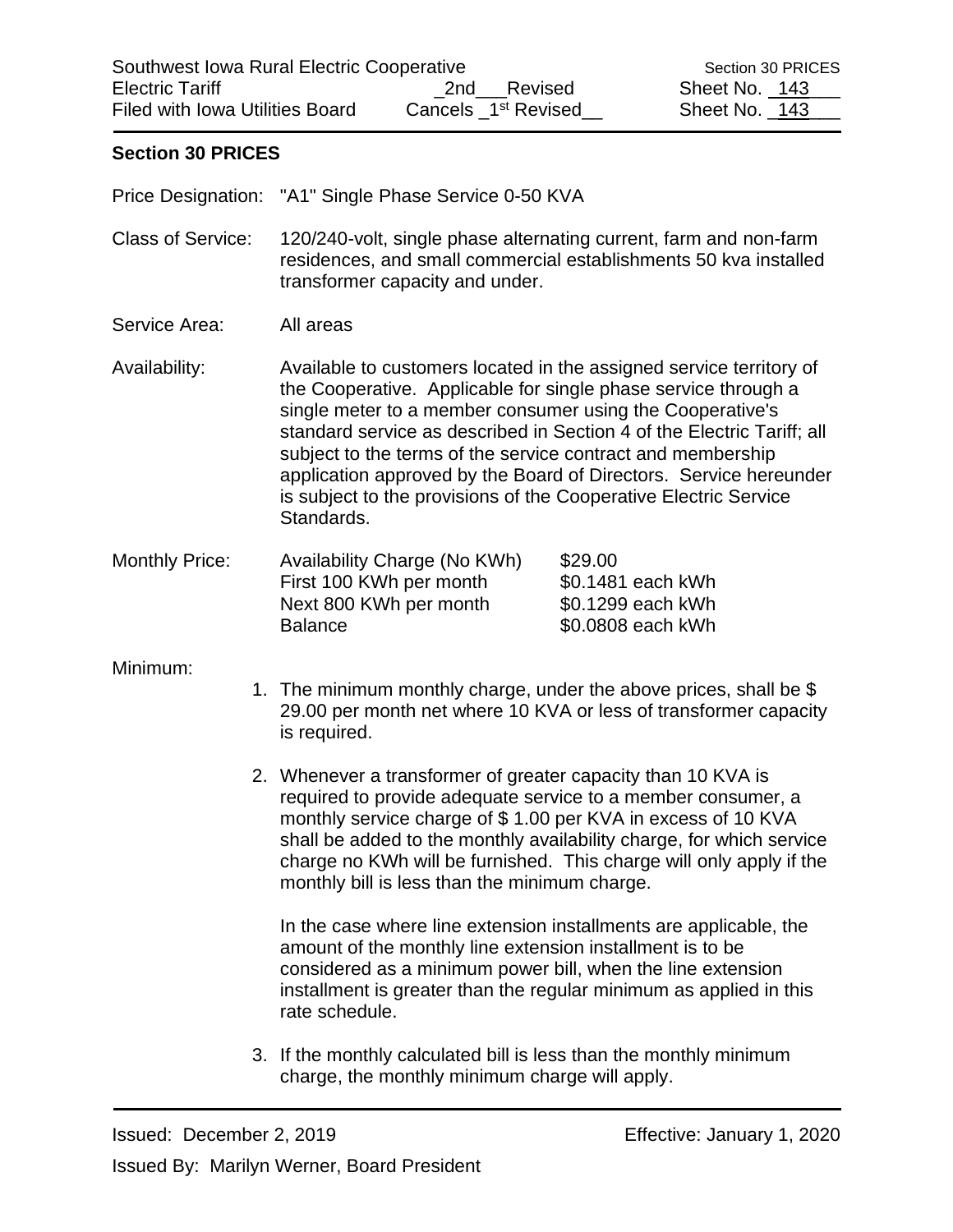Billing: The bill is the amount computed when applying the transformer service charge, the energy cost adjustment and the above price to the number of KWh consumed. Bills are rendered on or about the 10th day of each month and the bill is due on or about the 30th of each month. The bill becomes delinquent if not paid within 20 days of the billing date and late payment charge shall apply after that date.

> When payment is made after 20 days from the billing date, a late payment charge is added. The late payment charge will be 1.5 percent of the unpaid balance.

Payments received by mail after the due date and postmarked on or before the due date will be accepted without a late payment charge.

An additional day will be allowed for payments made at the office of the Cooperative if the delinquent date falls on a day when the office is not open to receive payments. Each member consumer shall be granted one complete forgiveness of a late payment charge per calendar year.

#### Restrictions: No 230-volt single phase motor with inrush current in excess of 260 amperes shall be installed without application by the member consumer and the express approval of the Cooperative. The Cooperative reserves the right to limit the number and size of motors installed on a single-phase service.

In each case where the simultaneous single phase load is about to exceed the capability of the installed transformer, it shall be the responsibility of the member consumer to make arrangements with the Cooperative for the installation of suitable transformers before such simultaneous load exceeds the capability of the presently installed transformers.

The Cooperative reserves the right to limit the capacity of any single-phase service when, in its judgment, such service will impair the service to other member-consumers or such service shall exceed the capacity of the Cooperatives facilities.

Energy Cost Adjustment: See Rider No. 1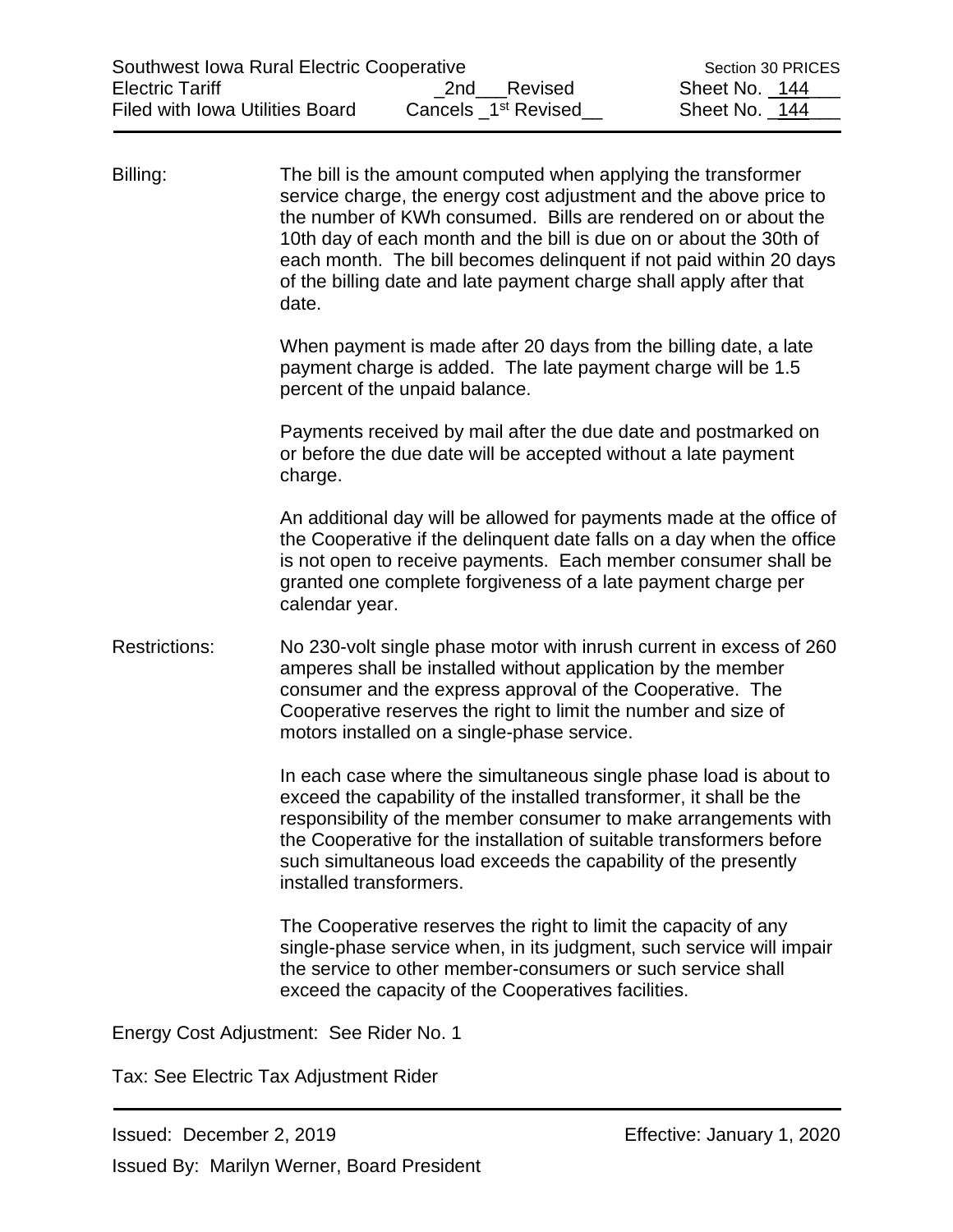| Southwest Iowa Rural Electric Cooperative |                                 | Section 30 PRICES |
|-------------------------------------------|---------------------------------|-------------------|
| <b>Electric Tariff</b>                    | 2nd Revised                     | Sheet No. 145     |
| Filed with Iowa Utilities Board           | Cancels 1 <sup>st</sup> Revised | Sheet No. _145    |

Price Designation: "A2" Single Phase Service > 50 KVA

Class of Service: 120/240-volt, single phase alternating current, farm and non-farm residences, and small commercial establishments over 50 kva installed transformer capacity.

Service Area: All areas

Availability: Available to customers located in the assigned service territory of the Cooperative. Applicable for single phase service through a single meter to a member consumer using the Cooperative's standard service as described in Section 4 of the Electric Tariff; all subject to the terms of the service contract and membership application approved by the Board of Directors. Service hereunder is subject to the provisions of the Cooperative Electric Service Standards.

| Monthly Price: | Availability Charge (No KWh)<br>Demand Charge | \$61.00<br>\$8.75 each kW              |
|----------------|-----------------------------------------------|----------------------------------------|
|                | Energy Charge:                                |                                        |
|                | First 25,000 kWh<br>Balance kWh               | \$0.0566 each kWh<br>\$0.0549 each kWh |

The billing demand shall be recorded by a demand meter with a reading recorded every 15 minutes.

The billing demand shall be the highest recorded 15-minute kW demand during the billing period.

Minimum:

1. The minimum monthly charge, under the above prices, shall be \$1.00 per kva of installed capacity but not less than the Availability Charge. This charge will only apply if the monthly bill is less than the minimum charge.

In the case where line extension installments are applicable, the amount of the monthly line extension installment is to be considered as a minimum power bill, when the line extension installment is greater than the regular minimum as applied in this rate schedule.

2. If the monthly calculated bill is less than the monthly minimum charge, the monthly minimum charge will apply.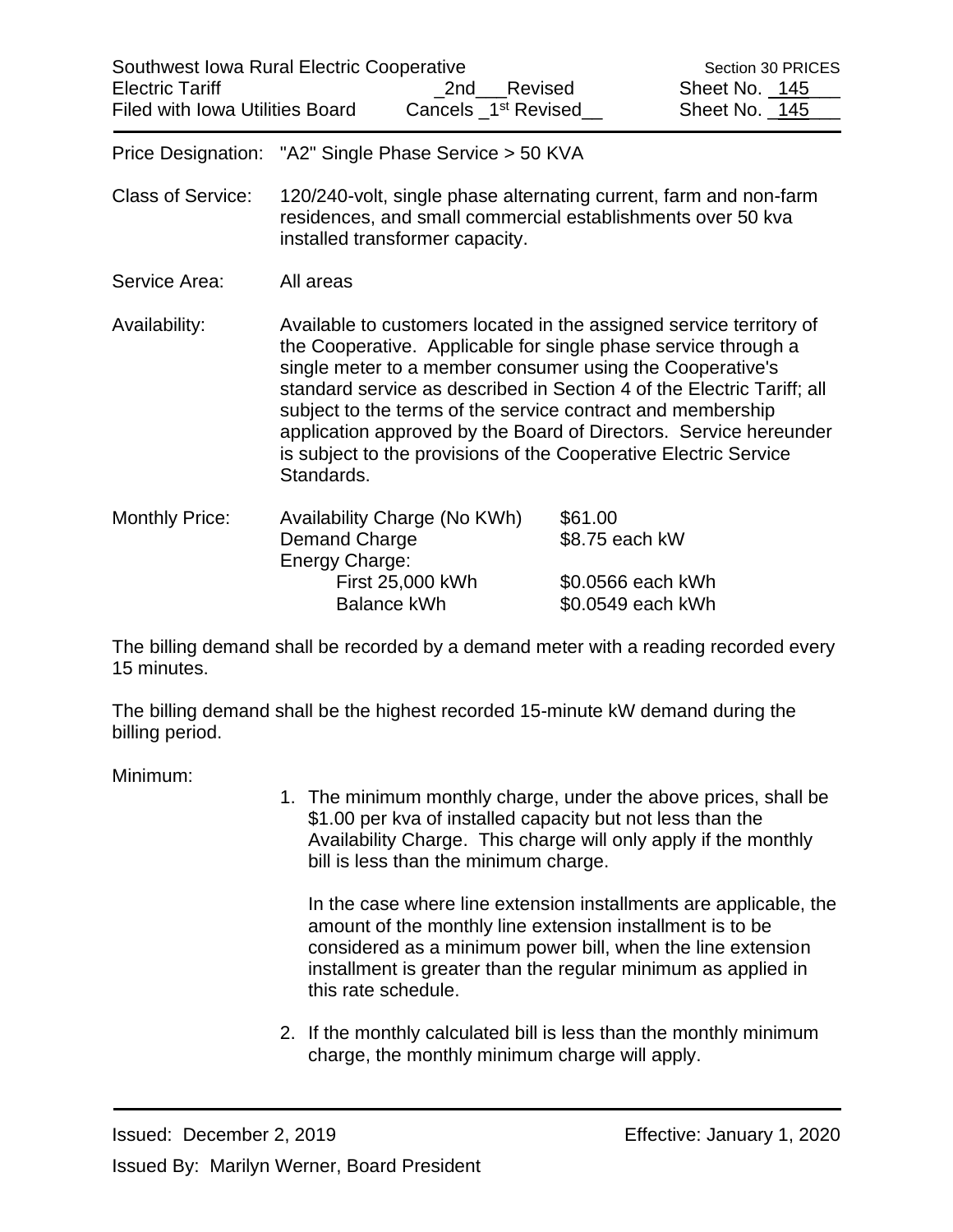| Southwest Iowa Rural Electric Cooperative |                                 | Section 30 PRICES |
|-------------------------------------------|---------------------------------|-------------------|
| <b>Electric Tariff</b>                    | 2nd Revised                     | Sheet No. 146     |
| Filed with Iowa Utilities Board           | Cancels 1 <sup>st</sup> Revised | Sheet No. _146_   |

| Billing:             | The bill is the amount computed when applying the transformer<br>service charge, the energy cost adjustment and the above price to<br>the number of KWh consumed. Bills are rendered on or about the<br>10th day of each month and the bill is due on or about the 30th of<br>each month. The bill becomes delinguent if not paid within 20 days<br>of the billing date and late payment charge shall apply after that<br>date. |
|----------------------|---------------------------------------------------------------------------------------------------------------------------------------------------------------------------------------------------------------------------------------------------------------------------------------------------------------------------------------------------------------------------------------------------------------------------------|
|                      | When payment is made after 20 days from the billing date, a late<br>payment charge is added. The late payment charge will be 1.5<br>percent of the unpaid balance.                                                                                                                                                                                                                                                              |
|                      | Payments received by mail after the due date and postmarked on<br>or before the due date will be accepted without a late payment<br>charge.                                                                                                                                                                                                                                                                                     |
|                      | An additional day will be allowed for payments made at the office of<br>the Cooperative if the delinquent date falls on a day when the office<br>is not open to receive payments. Each member consumer shall be<br>granted one complete forgiveness of a late payment charge per<br>calendar year.                                                                                                                              |
| <b>Restrictions:</b> | No 230-volt single phase motor with inrush current in excess of 260<br>amperes shall be installed without application by the member<br>consumer and the express approval of the Cooperative. The<br>Cooperative reserves the right to limit the number and size of<br>motors installed on a single-phase service.                                                                                                               |
|                      | In each case where the simultaneous single phase load is about to<br>exceed the capability of the installed transformer, it shall be the<br>responsibility of the member consumer to make arrangements with<br>the Cooperative for the installation of suitable transformers before<br>such simultaneous load exceeds the capability of the presently<br>installed transformers.                                                |
|                      | The Cooperative reserves the right to limit the capacity of any<br>single-phase service when, in its judgment, such service will impair<br>the service to other member-consumers or such service shall<br>exceed the capacity of the Cooperatives facilities.                                                                                                                                                                   |
|                      | Energy Cost Adjustment: See Rider No. 1                                                                                                                                                                                                                                                                                                                                                                                         |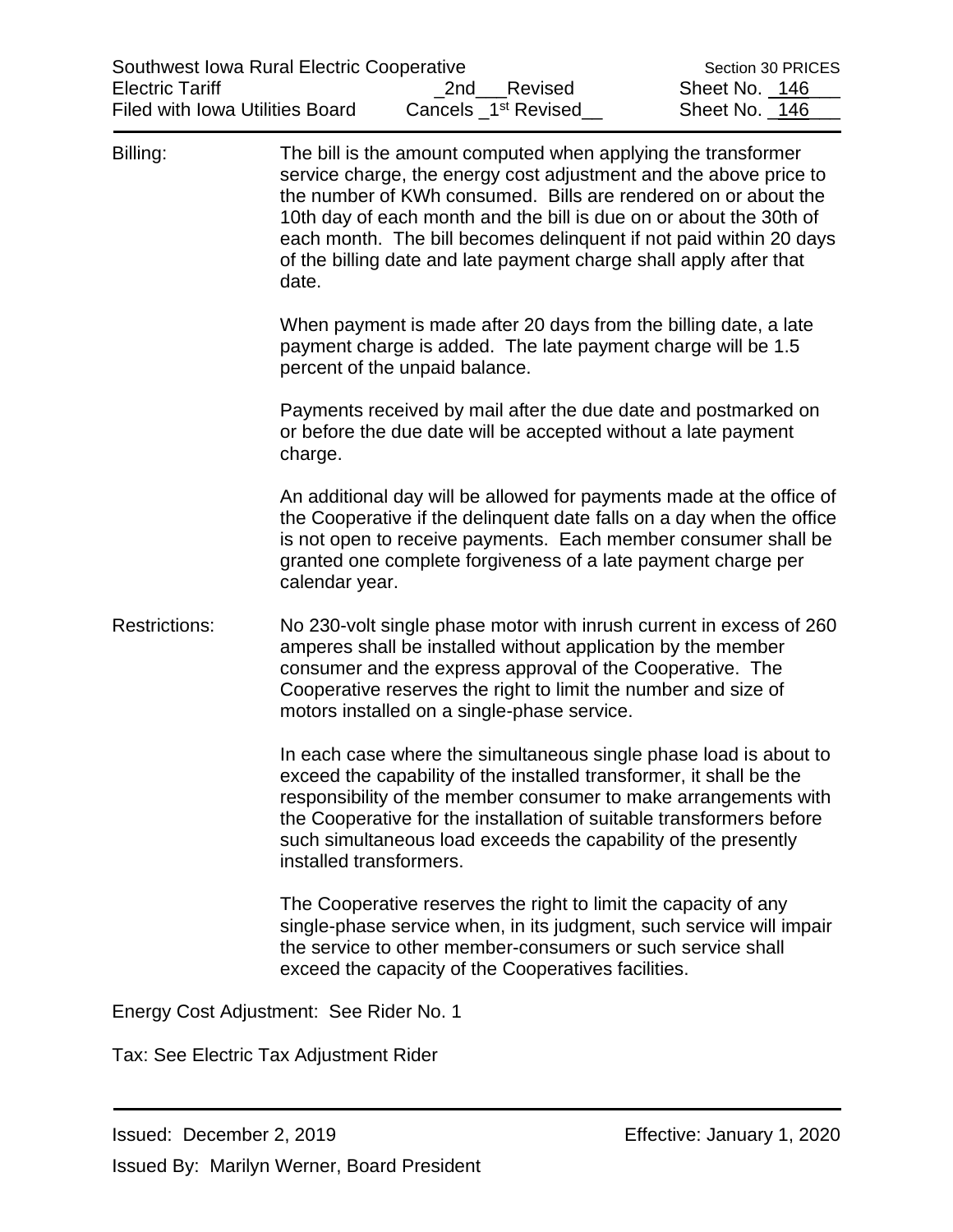| Southwest Iowa Rural Electric Cooperative |                                 | Section 30 PRICES |
|-------------------------------------------|---------------------------------|-------------------|
| Electric Tariff                           | 2nd Revised                     | Sheet No. 147     |
| Filed with Iowa Utilities Board           | Cancels 1 <sup>st</sup> Revised | Sheet No. 147     |
|                                           |                                 |                   |

Price Designation: "A3" Heat Plus Electric Space Heating

Class of Service: 120/240-volt, single-phase, multi-phase delta, 138/240 multiphase wye, 120/208 multiphase wye, and other available secondary voltages, 60 cycles, alternating current, farm and non-farm residences, and small commercial establishments.

Service Area: All areas

Availability: Available to all member-consumers with cooperative approved space heating equipment.

> Service will be provided by the Cooperative pursuant to the provisions above and to the following specific conditions.

- A. Service will be available for all approved separately metered electric space heating installations meeting the Cooperative's space heating equipment, building insulation and wiring specifications. The member-consumer shall make provisions in their electrical wiring for the installation of a separate meter.
- B. The primary electric heating source must operate first, with any backup system operating only when the primary system is unable to satisfy the indoor thermostat setting. The space heated by the primary electric system must be an area of 400 square feet or more.
- C. A Premium electric water heater must be installed and provide 100% of the domestic water heating for the home (except for energy supplied from an electric heat pump de-superheater).
- D. The member shall agree not to hold the Cooperative liable for any damages resulting from participation in the Rate.
- E. The member must receive all of their electric power requirements from the Cooperative to be eligible for this service offering (approved by Board of Directors 3/27/14).
- Monthly Price: All kWh per month \$.06 for each kWh
- Billing: The bill is the amount computed when applying the transformer service charge, the energy cost adjustment and the above price to the number of kWh consumed. Bills are rendered on or about the 10th day of each month and the bill is due on or about the 30th of each month. The bill becomes delinquent if not paid within 20 days of the billing date and late payment charge shall apply after that date.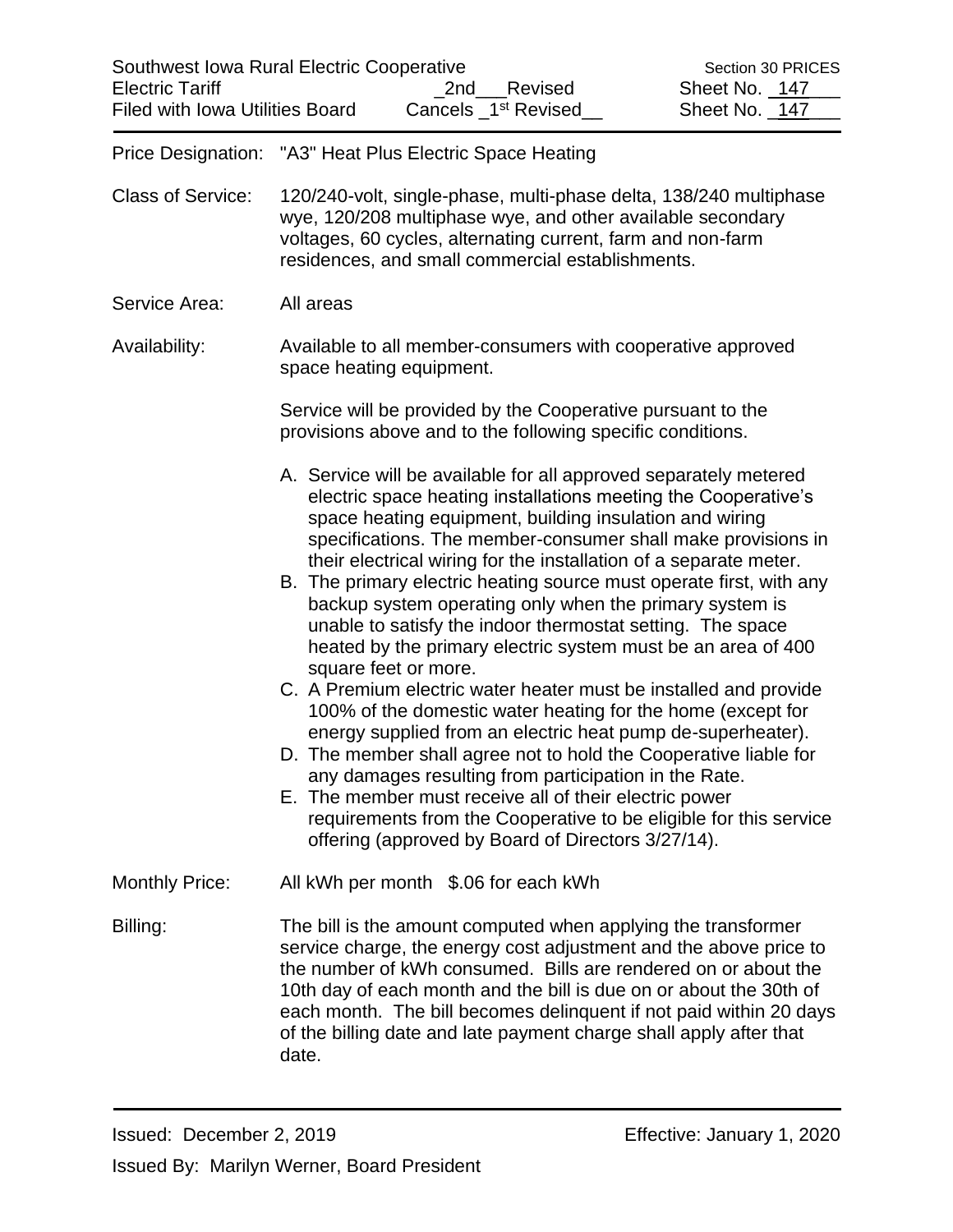| Southwest Iowa Rural Electric Cooperative | Section 30 PRICES               |                 |
|-------------------------------------------|---------------------------------|-----------------|
| <b>Electric Tariff</b>                    | 2nd Revised                     | Sheet No. 148   |
| <b>Filed with Iowa Utilities Board</b>    | Cancels 1 <sup>st</sup> Revised | Sheet No. _148_ |

When payment is made after 20 days from the billing date, a late payment charge is added. The late payment charge will be 1.5 percent of the unpaid balance.

Payments received by mail after the due date and postmarked on or before the due date will be accepted without a late payment charge.

An additional day will be allowed for payments made at the office of the Cooperative if the delinquent date falls on a day when the office is not open to receive payments. Each member consumer shall be granted one complete forgiveness of a late payment charge per calendar year.

Restrictions: The rate is in effect from October – May annually.

Energy Cost Adjustment: See Rider No. 2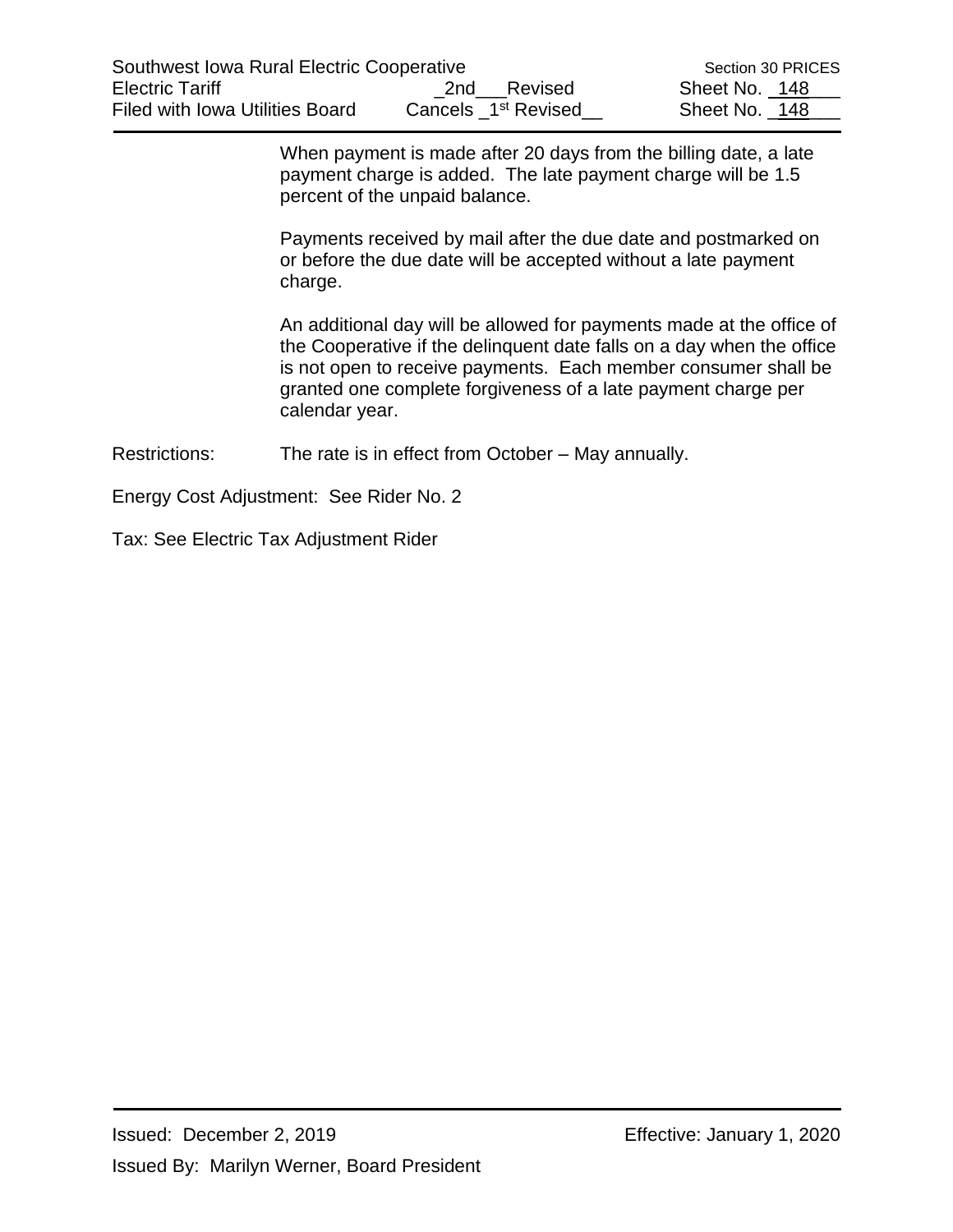| Southwest Iowa Rural Electric Cooperative<br><b>Electric Tariff</b><br><b>Filed with Iowa Utilities Board</b> |                                                                                                                                                                                                                                                                                                                                                                                                                                 | 2nd<br>Cancels _1 <sup>st</sup> Revised | Revised                                                                                                                                                                                                                                                                                                                                                                                         | Sheet No. 149<br>Sheet No. 149 | Section 30 PRICES |
|---------------------------------------------------------------------------------------------------------------|---------------------------------------------------------------------------------------------------------------------------------------------------------------------------------------------------------------------------------------------------------------------------------------------------------------------------------------------------------------------------------------------------------------------------------|-----------------------------------------|-------------------------------------------------------------------------------------------------------------------------------------------------------------------------------------------------------------------------------------------------------------------------------------------------------------------------------------------------------------------------------------------------|--------------------------------|-------------------|
| Price Designation: "A4" Multi-Phase Service 0-50 KVA                                                          |                                                                                                                                                                                                                                                                                                                                                                                                                                 |                                         |                                                                                                                                                                                                                                                                                                                                                                                                 |                                |                   |
| <b>Class of Service:</b>                                                                                      | 120/240-volt, multi-phase delta, 138/240 multiphase wye, 120/208<br>multiphase wye, and other available secondary voltages,<br>alternating current, farm and non-farm residences, and small<br>commercial establishments 50 kva installed transformer capacity<br>and under.                                                                                                                                                    |                                         |                                                                                                                                                                                                                                                                                                                                                                                                 |                                |                   |
| Service Area:                                                                                                 | All areas                                                                                                                                                                                                                                                                                                                                                                                                                       |                                         |                                                                                                                                                                                                                                                                                                                                                                                                 |                                |                   |
| Availability:                                                                                                 | Applicable for multi-phase service through a single meter to a<br>member consumer using the Cooperative's standard service as<br>described in Section 4 of the Electric Tariff; all subject to the terms<br>of the service contract and membership application approved by<br>the Board of Directors. Service hereunder is subject to the<br>provisions of the Cooperative Electric Service Standards.                          |                                         |                                                                                                                                                                                                                                                                                                                                                                                                 |                                |                   |
| <b>Monthly Price:</b>                                                                                         | Availability Charge (No KWh)<br><b>Energy Charge:</b><br>First 2,000 kWh<br><b>Balance kWh</b>                                                                                                                                                                                                                                                                                                                                  |                                         | \$81.00<br>\$0.1106 each kWh<br>\$0.0788 each kWh                                                                                                                                                                                                                                                                                                                                               |                                |                   |
| Minimum:                                                                                                      | 1. The minimum monthly charge, under the above prices, shall be<br>bill is less than the minimum charge.<br>this rate schedule.<br>2. If the monthly calculated bill is less than the monthly minimum                                                                                                                                                                                                                           |                                         | \$1.00 per kva of installed capacity but not less than the<br>Availability Charge. This charge will only apply if the monthly<br>In the case where line extension installments are applicable, the<br>amount of the monthly line extension installment is to be<br>considered as a minimum power bill, when the line extension<br>installment is greater than the regular minimum as applied in |                                |                   |
|                                                                                                               |                                                                                                                                                                                                                                                                                                                                                                                                                                 |                                         | charge, the monthly minimum charge will apply.                                                                                                                                                                                                                                                                                                                                                  |                                |                   |
| Billing:                                                                                                      | The bill is the amount computed when applying the transformer<br>service charge, the energy cost adjustment and the above price to<br>the number of KWh consumed. Bills are rendered on or about the<br>10th day of each month and the bill is due on or about the 30th of<br>each month. The bill becomes delinquent if not paid within 20 days<br>of the billing date and late payment charge shall apply after that<br>date. |                                         |                                                                                                                                                                                                                                                                                                                                                                                                 |                                |                   |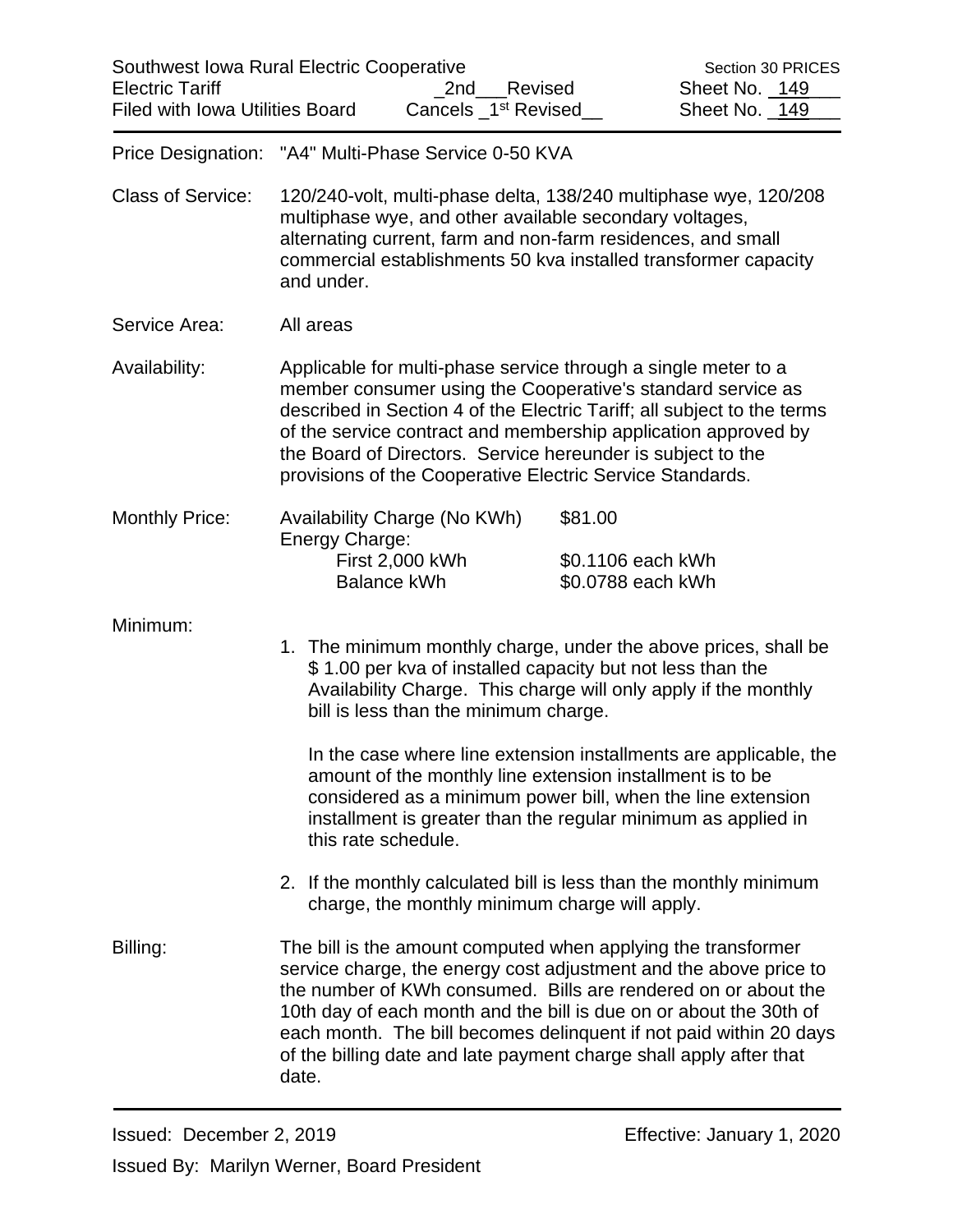| Southwest Iowa Rural Electric Cooperative | Section 30 PRICES               |               |
|-------------------------------------------|---------------------------------|---------------|
| <b>Electric Tariff</b>                    | 2nd Revised                     | Sheet No. 150 |
| <b>Filed with Iowa Utilities Board</b>    | Cancels 1 <sup>st</sup> Revised | Sheet No. 150 |

When payment is made after 20 days from the billing date, a late payment charge is added. The late payment charge will be 1.5 percent of the unpaid balance.

Payments received by mail after the due date and postmarked on or before the due date will be accepted without a late payment charge.

An additional day will be allowed for payments made at the office of the Cooperative if the delinquent date falls on a day when the office is not open to receive payments. Each member consumer shall be granted one complete forgiveness of a late payment charge per calendar year.

Restrictions: The member agrees to maintain unity power factor as nearly as practical. The Cooperative reserves the right to measure such power factor at any time. Should such measurements indicate that the power factor at the time of maximum demand is less than ninety percent (90%), the demand for billing purpose shall be adjusted by increasing the measured demand one percent ( 1%) for each one percent (1%) by which the average power factor is less than ninety percent ( 90%) lagging.

> In which case where the simultaneous multi-phase load is about to exceed the capability of the installed transformer, it shall be the responsibility of the member to make arrangements with the Cooperative for the installation of suitable transformers before such simultaneous load exceed the capability of the presently installed transformers.

> The Cooperative reserves the right to limit the capacity of any multiphase service when, in its judgment, such service will impair the service to other members or such service shall exceed the capacity of the Cooperatives facilities.

Energy Cost Adjustment: See Rider No. 1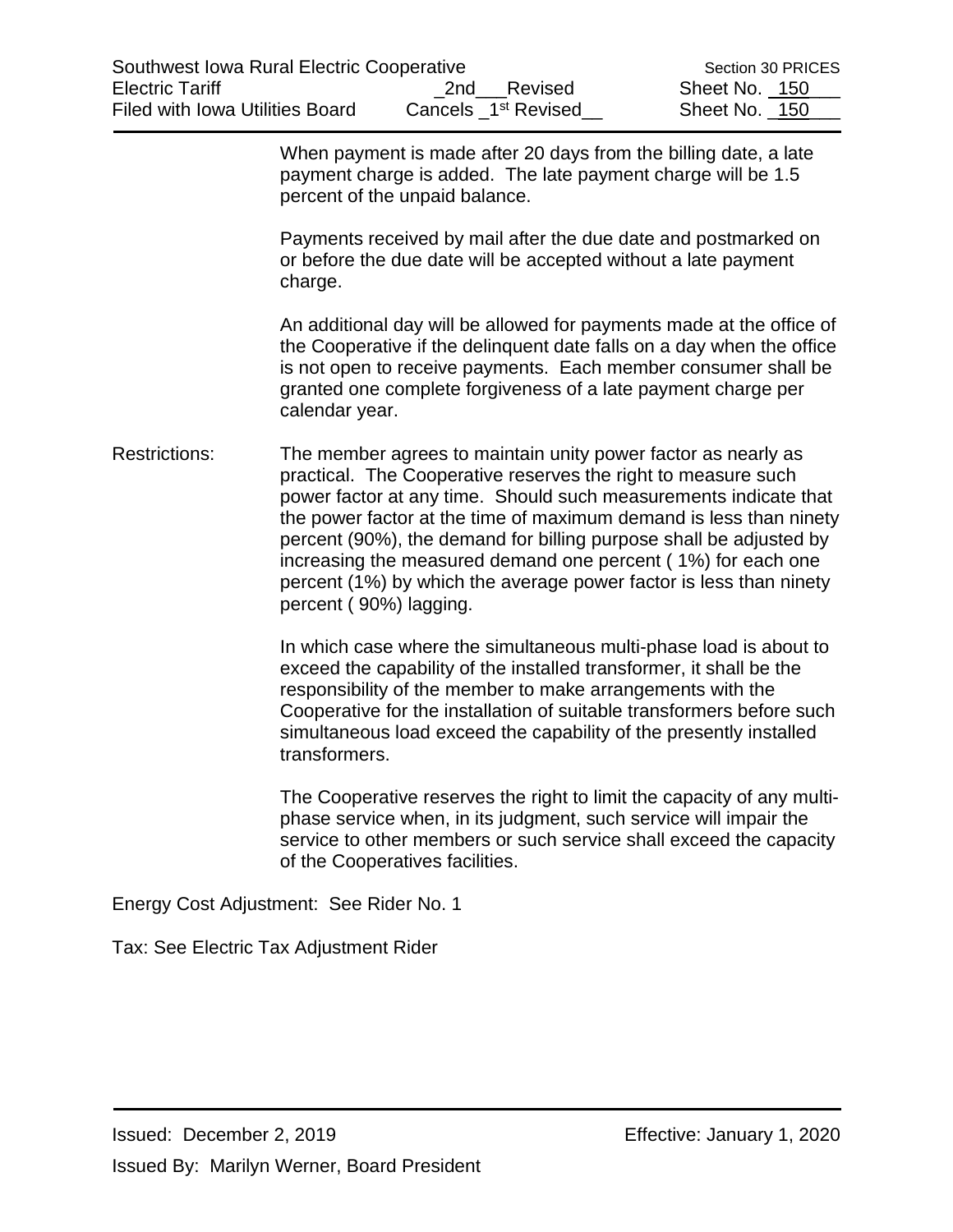| Southwest Iowa Rural Electric Cooperative<br><b>Electric Tariff</b><br><b>Filed with Iowa Utilities Board</b> |                                                                                                                                                                                                                                                                                                                                                                                                                                                                                                                                                                                                          | 2nd              | Revised<br>Cancels 1 <sup>st</sup> Revised                                                                                                                                                                                                                | Section 30 PRICES<br>Sheet No. 151<br>Sheet No. 151                                                                                       |
|---------------------------------------------------------------------------------------------------------------|----------------------------------------------------------------------------------------------------------------------------------------------------------------------------------------------------------------------------------------------------------------------------------------------------------------------------------------------------------------------------------------------------------------------------------------------------------------------------------------------------------------------------------------------------------------------------------------------------------|------------------|-----------------------------------------------------------------------------------------------------------------------------------------------------------------------------------------------------------------------------------------------------------|-------------------------------------------------------------------------------------------------------------------------------------------|
| Price Designation: "A5" Multi-Phase Service > 50 KVA                                                          |                                                                                                                                                                                                                                                                                                                                                                                                                                                                                                                                                                                                          |                  |                                                                                                                                                                                                                                                           |                                                                                                                                           |
| <b>Class of Service:</b>                                                                                      | capacity.                                                                                                                                                                                                                                                                                                                                                                                                                                                                                                                                                                                                |                  | multiphase wye, and other available secondary voltages,<br>alternating current, farm and non-farm residences, and small<br>commercial establishments over 50 kva installed transformer                                                                    | 120/240-volt, multi-phase delta, 138/240 multiphase wye, 120/208                                                                          |
| Service Area:                                                                                                 | All areas                                                                                                                                                                                                                                                                                                                                                                                                                                                                                                                                                                                                |                  |                                                                                                                                                                                                                                                           |                                                                                                                                           |
| Availability:                                                                                                 |                                                                                                                                                                                                                                                                                                                                                                                                                                                                                                                                                                                                          |                  | Applicable for multi-phase service through a demand meter to a<br>member consumer using the Cooperative's standard service as<br>the Board of Directors. Service hereunder is subject to the<br>provisions of the Cooperative Electric Service Standards. | described in Section 4 of the Electric Tariff; all subject to the terms<br>of the service contract and membership application approved by |
| <b>Monthly Price:</b>                                                                                         | Availability Charge (No KWh)<br><b>Demand Charge</b><br>Energy Charge:<br>Balance kWh                                                                                                                                                                                                                                                                                                                                                                                                                                                                                                                    | First 24,000 kWh | \$81.00<br>\$10.25 each kW<br>\$0.0615 each kWh<br>\$0.0575 each kWh                                                                                                                                                                                      |                                                                                                                                           |
|                                                                                                               | reading recorded every 15 minutes.                                                                                                                                                                                                                                                                                                                                                                                                                                                                                                                                                                       |                  | The billing demand shall be recorded by a demand meter with a                                                                                                                                                                                             |                                                                                                                                           |
|                                                                                                               | demand during the billing period.                                                                                                                                                                                                                                                                                                                                                                                                                                                                                                                                                                        |                  | The billing demand shall be the highest recorded 15-minute kW                                                                                                                                                                                             |                                                                                                                                           |
| Minimum:                                                                                                      | 1. The minimum monthly charge, under the above prices, shall be<br>\$1.00 per kva of installed capacity but not less than the<br>Availability Charge. This charge will only apply if the monthly<br>bill is less than the minimum charge.<br>In the case where line extension installments are applicable, the<br>amount of the monthly line extension installment is to be<br>considered as a minimum power bill, when the line extension<br>installment is greater than the regular minimum as applied in<br>this rate schedule.<br>2. If the monthly calculated bill is less than the monthly minimum |                  |                                                                                                                                                                                                                                                           |                                                                                                                                           |
|                                                                                                               |                                                                                                                                                                                                                                                                                                                                                                                                                                                                                                                                                                                                          |                  | charge, the monthly minimum charge will apply.                                                                                                                                                                                                            |                                                                                                                                           |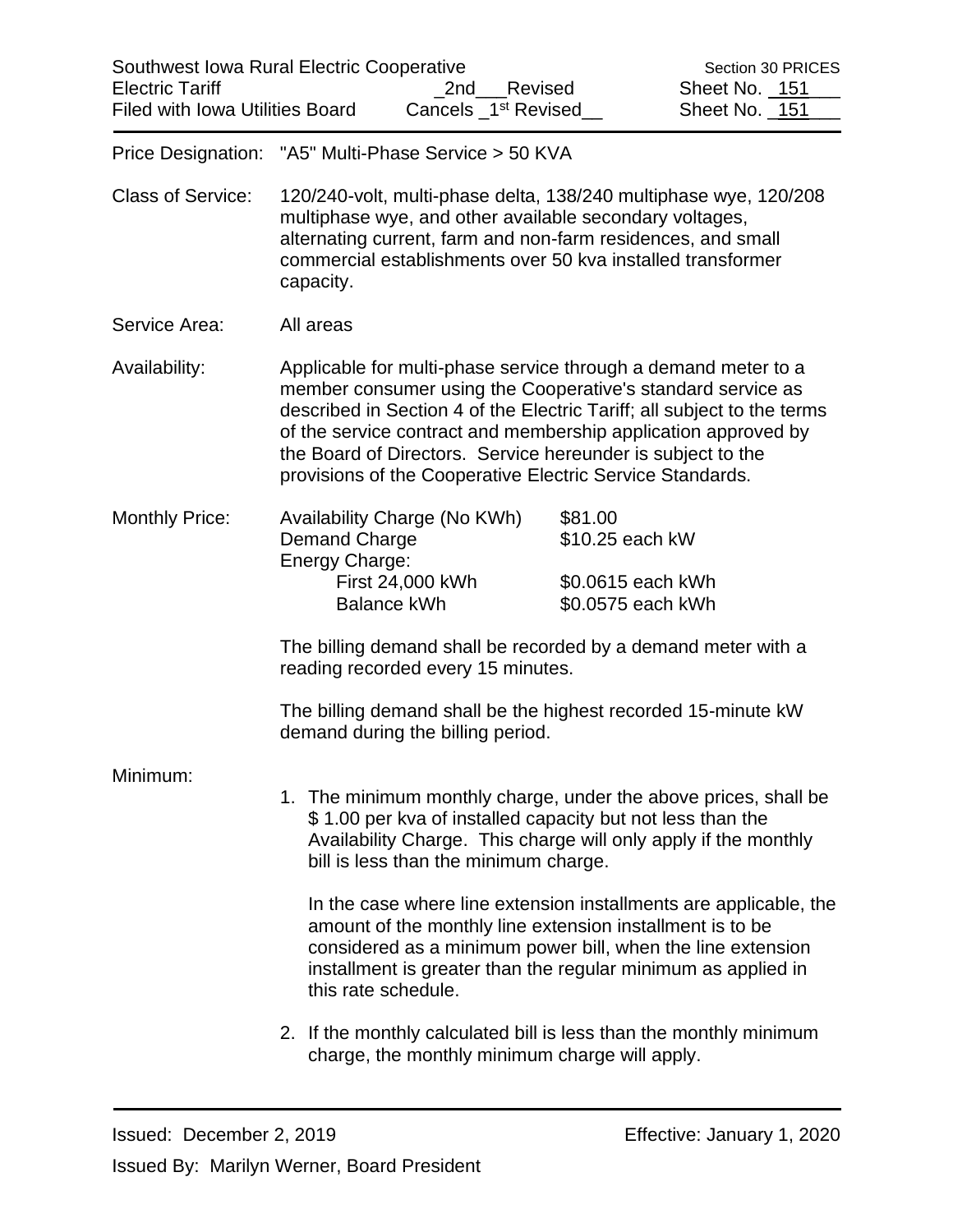| Southwest Iowa Rural Electric Cooperative | Section 30 PRICES               |                 |
|-------------------------------------------|---------------------------------|-----------------|
| <b>Electric Tariff</b>                    | 2nd Revised                     | Sheet No. 152   |
| Filed with Iowa Utilities Board           | Cancels 1 <sup>st</sup> Revised | Sheet No. _152_ |

| Billing:             | The bill is the amount computed when applying the transformer<br>service charge, the energy cost adjustment and the above price to<br>the number of KWh consumed. Bills are rendered on or about the<br>10th day of each month and the bill is due on or about the 30th of<br>each month. The bill becomes delinquent if not paid within 20 days<br>of the billing date and late payment charge shall apply after that<br>date.                                                                                |
|----------------------|----------------------------------------------------------------------------------------------------------------------------------------------------------------------------------------------------------------------------------------------------------------------------------------------------------------------------------------------------------------------------------------------------------------------------------------------------------------------------------------------------------------|
|                      | When payment is made after 20 days from the billing date, a late<br>payment charge is added. The late payment charge will be 1.5<br>percent of the unpaid balance.                                                                                                                                                                                                                                                                                                                                             |
|                      | Payments received by mail after the due date and postmarked on<br>or before the due date will be accepted without a late payment<br>charge.                                                                                                                                                                                                                                                                                                                                                                    |
|                      | An additional day will be allowed for payments made at the office of<br>the Cooperative if the delinquent date falls on a day when the office<br>is not open to receive payments. Each member consumer shall be<br>granted one complete forgiveness of a late payment charge per<br>calendar year.                                                                                                                                                                                                             |
| <b>Restrictions:</b> | The member agrees to maintain unity power factor as nearly as<br>practical. The Cooperative reserves the right to measure such<br>power factor at any time. Should such measurements indicate that<br>the power factor at the time of maximum demand is less than ninety<br>percent (90%), the demand for billing purpose shall be adjusted by<br>increasing the measured demand one percent (1%) for each one<br>percent (1%) by which the average power factor is less than ninety<br>percent (90%) lagging. |
|                      | In which case where the simultaneous multi-phase load is about to<br>exceed the capability of the installed transformer, it shall be the<br>responsibility of the member to make arrangements with the<br>Cooperative for the installation of suitable transformers before such<br>simultaneous load exceed the capability of the presently installed<br>transformers.                                                                                                                                         |
|                      | The Cooperative reserves the right to limit the capacity of any multi-<br>phase service when, in its judgment, such service will impair the<br>service to other members or such service shall exceed the capacity<br>of the Cooperatives facilities.                                                                                                                                                                                                                                                           |

Energy Cost Adjustment: See Rider No. 1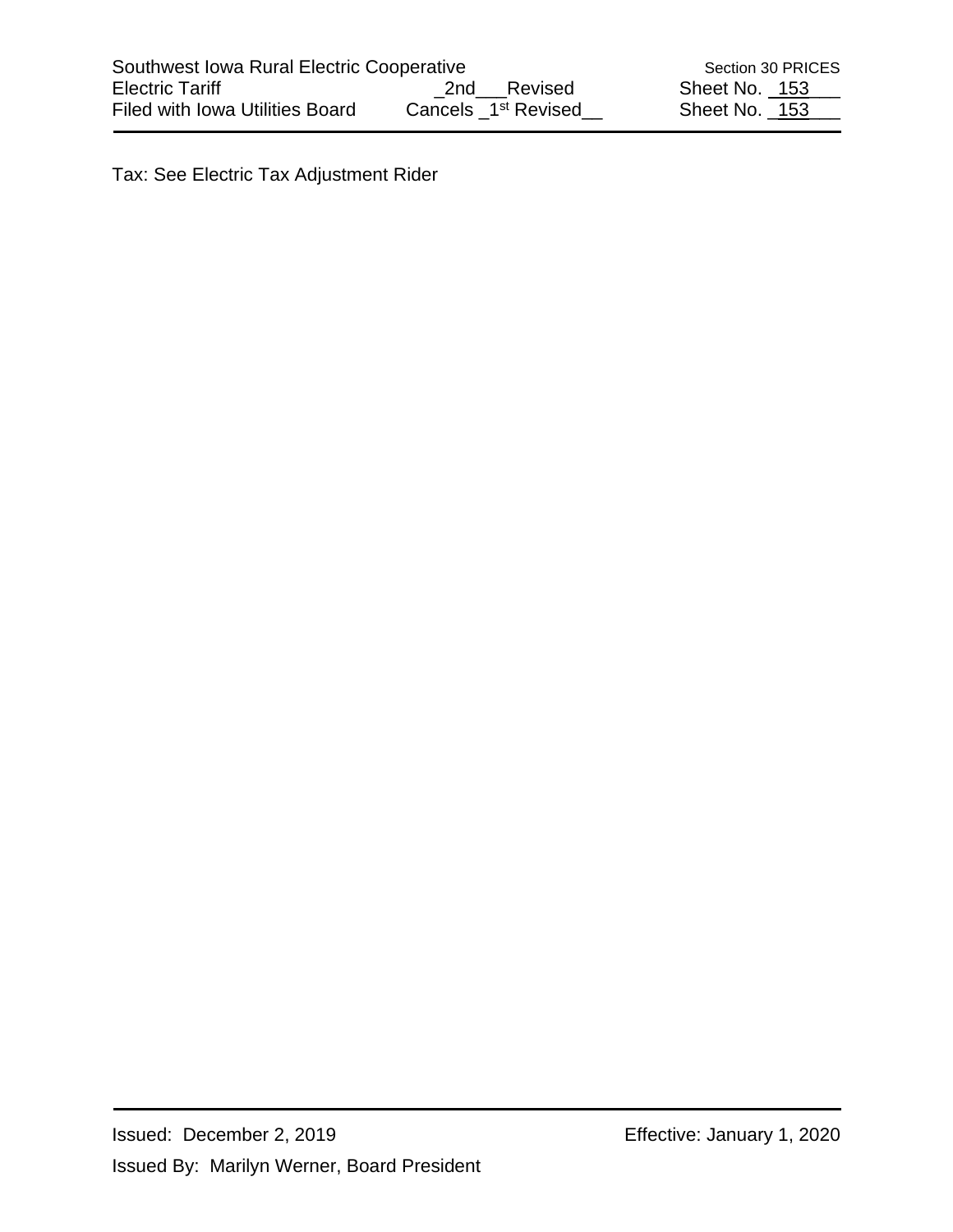| <b>Electric Tariff</b><br><b>Filed with Iowa Utilities Board</b> | Southwest Iowa Rural Electric Cooperative<br>Revised<br>2nd<br>Cancels _1 <sup>st</sup> Revised___                                                                                                                                                                                                                                                                                                                                                                                                                                                                                                                                                                                                                                                                                                                                                                                                                                                                                                                                                                                    | Section 30 PRICES<br>Sheet No. 154<br>Sheet No. _154                                   |  |  |  |
|------------------------------------------------------------------|---------------------------------------------------------------------------------------------------------------------------------------------------------------------------------------------------------------------------------------------------------------------------------------------------------------------------------------------------------------------------------------------------------------------------------------------------------------------------------------------------------------------------------------------------------------------------------------------------------------------------------------------------------------------------------------------------------------------------------------------------------------------------------------------------------------------------------------------------------------------------------------------------------------------------------------------------------------------------------------------------------------------------------------------------------------------------------------|----------------------------------------------------------------------------------------|--|--|--|
|                                                                  | Price Designation: "A6" Large Power Service – Industrial                                                                                                                                                                                                                                                                                                                                                                                                                                                                                                                                                                                                                                                                                                                                                                                                                                                                                                                                                                                                                              |                                                                                        |  |  |  |
| <b>Class of Service:</b>                                         | Multi-phase large industrial at available secondary voltages.                                                                                                                                                                                                                                                                                                                                                                                                                                                                                                                                                                                                                                                                                                                                                                                                                                                                                                                                                                                                                         |                                                                                        |  |  |  |
| Service Area:                                                    | All areas                                                                                                                                                                                                                                                                                                                                                                                                                                                                                                                                                                                                                                                                                                                                                                                                                                                                                                                                                                                                                                                                             |                                                                                        |  |  |  |
| Availability:                                                    | Applicable for multi-phase service through a demand meter to a<br>member-consumer using the Cooperative's standard service as<br>described in Section 4 of the Electric Tariff; all subject to the terms<br>of the service contract and membership application approved by<br>the Board of Directors. Service hereunder is subject to the<br>provisions of the Cooperative Electric Service Standards.                                                                                                                                                                                                                                                                                                                                                                                                                                                                                                                                                                                                                                                                                |                                                                                        |  |  |  |
| <b>Monthly Price:</b>                                            | Availability Charge (No kWh)<br>Demand Charge:<br>Non-coincident peak kW<br>Seasonal kW- CIPCO/Alliant coincident \$9.00 each kW<br>Monthly kW - CIPCO coincident<br>Energy Charge:<br>First 350 kWh/Monthly kW<br><b>Balance kWh</b>                                                                                                                                                                                                                                                                                                                                                                                                                                                                                                                                                                                                                                                                                                                                                                                                                                                 | \$155.00<br>\$5.15 each kW<br>\$6.25 each kW<br>\$0.0461 each kWh<br>\$0.0366 each kWh |  |  |  |
| Minimum:                                                         | The billing demand shall be recorded by a demand meter with a<br>reading recorded every 15 minutes.<br>The non-coincident peak demand shall be the highest recorded 15-<br>minute Kw demand during the billing period. The six-month<br>seasonal demand shall be the average of the 60-minute demands<br>recorded during the months of January, February, June, July,<br>August and December at the time of the CIPCO/Alliant coincident<br>peak. The monthly demand shall be the 60-minute demand<br>recorded each month at the time of the CIPCO coincident peak.<br>1. The minimum monthly charge, under the above prices, shall be<br>\$1.00 per kva of installed capacity but not less than the<br>Availability Charge. This charge will only apply if the monthly<br>bill is less than the minimum charge.<br>2. In the case where line extension installments are applicable, the<br>amount of the monthly line extension installment is to be<br>considered as a minimum power bill, when the line extension<br>installment is greater than the regular minimum as applied in |                                                                                        |  |  |  |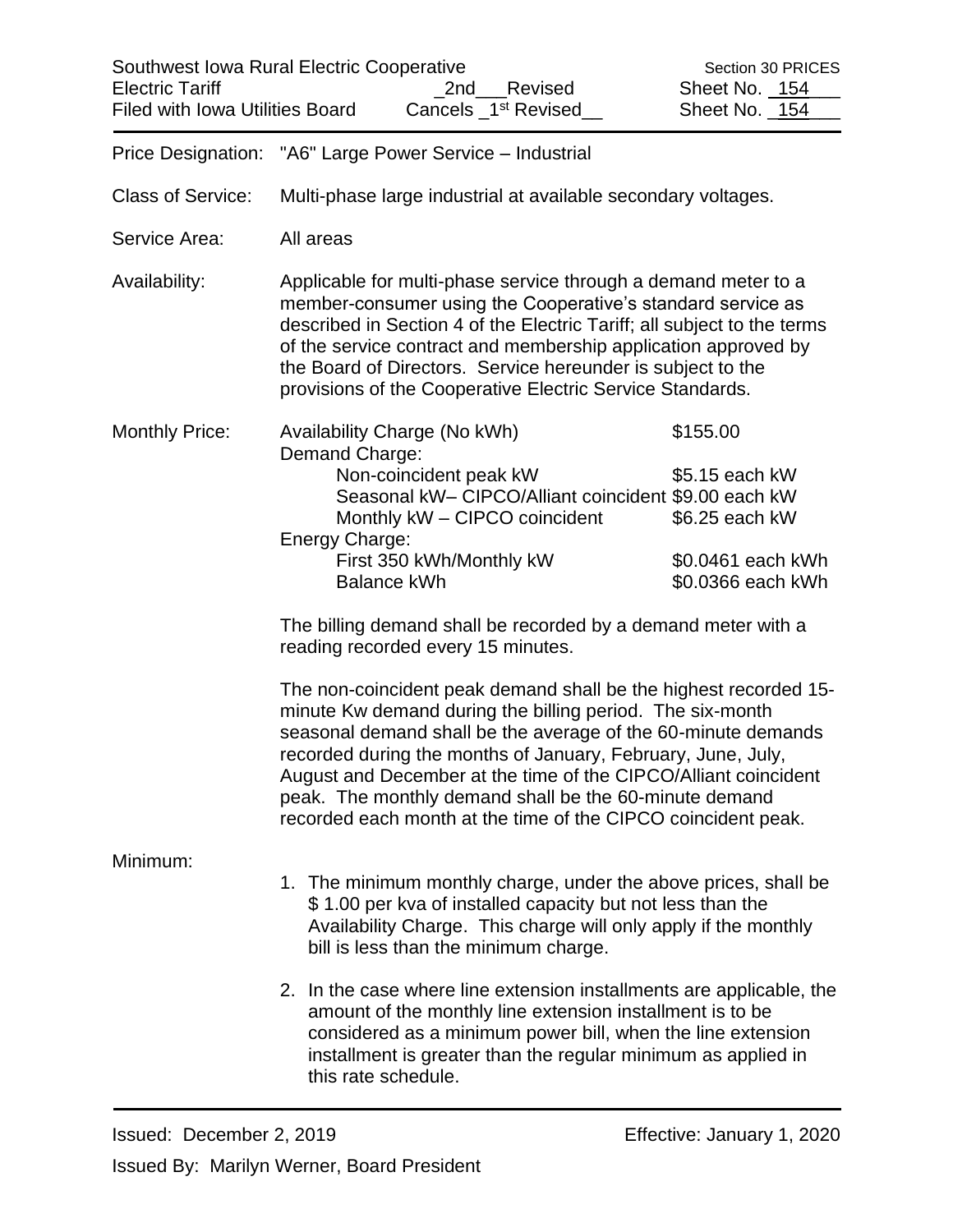- 3. If the monthly calculated bill is less than the monthly minimum charge, the monthly minimum charge will apply.
- Billing: The bill is the amount computed when applying the transformer service charge, the energy cost adjustment and the above price to the number of kWh consumed. Bills are rendered on or about the 10th day of each month and the bill is due on or about the 30th of each month. The bill becomes delinquent if not paid within 20 days of the billing date and late payment charge shall apply after that date.

When payment is made after 20 days from the billing date, a late payment charge is added. The late payment charge will be 1.5 percent of the unpaid balance.

Payments received by mail after the due date and postmarked on or before the due date will be accepted without a late payment charge.

An additional day will be allowed for payments made at the office of the Cooperative if the delinquent date falls on a day when the office is not open to receive payments. Each member consumer shall be granted one complete forgiveness of a late payment charge per calendar year.

Restrictions: The member agrees to maintain unity power factor as nearly as practical. The Cooperative reserves the right to measure such power factor at any time. Should such measurements indicate that the power factor at the time of maximum demand is less than ninety-five percent (95%), the demand for billing purpose shall be adjusted by increasing the measured demand one percent (1%) for each one percent (1%) by which the average power factor is less than ninety-five percent (95%) lagging.

> In which case where the simultaneous multi-phase load is about to exceed the capability of the installed transformer, it shall be the responsibility of the member to make arrangements with the Cooperative for the installation of suitable transformers before such simultaneous load exceed the capability of the presently installed transformers.

> The Cooperative reserves the right to limit the capacity of any multiphase service when, in its judgment, such service will impair the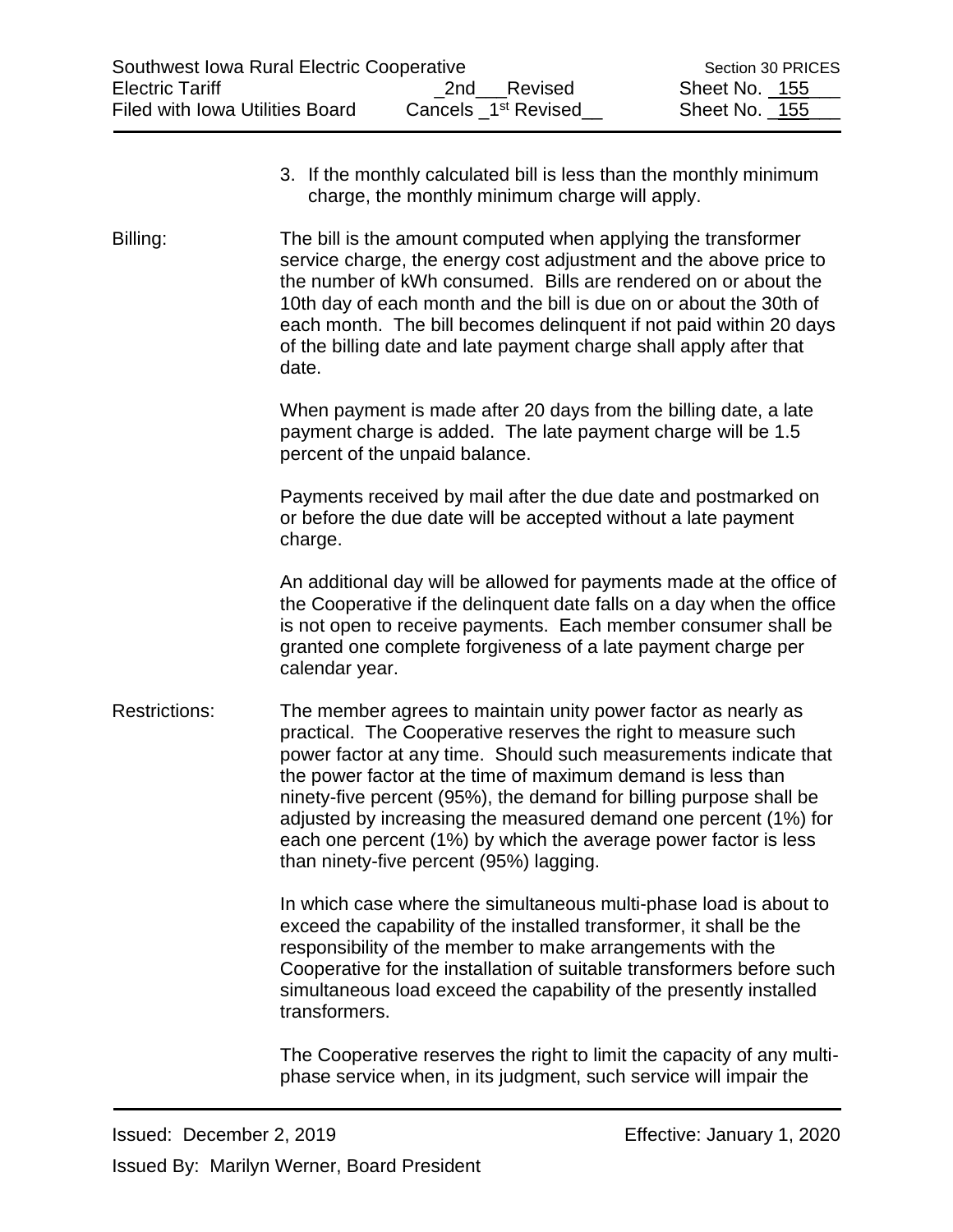service to other members or such service shall exceed the capacity of the Cooperatives facilities.

Energy Cost Adjustment: See Rider No. 1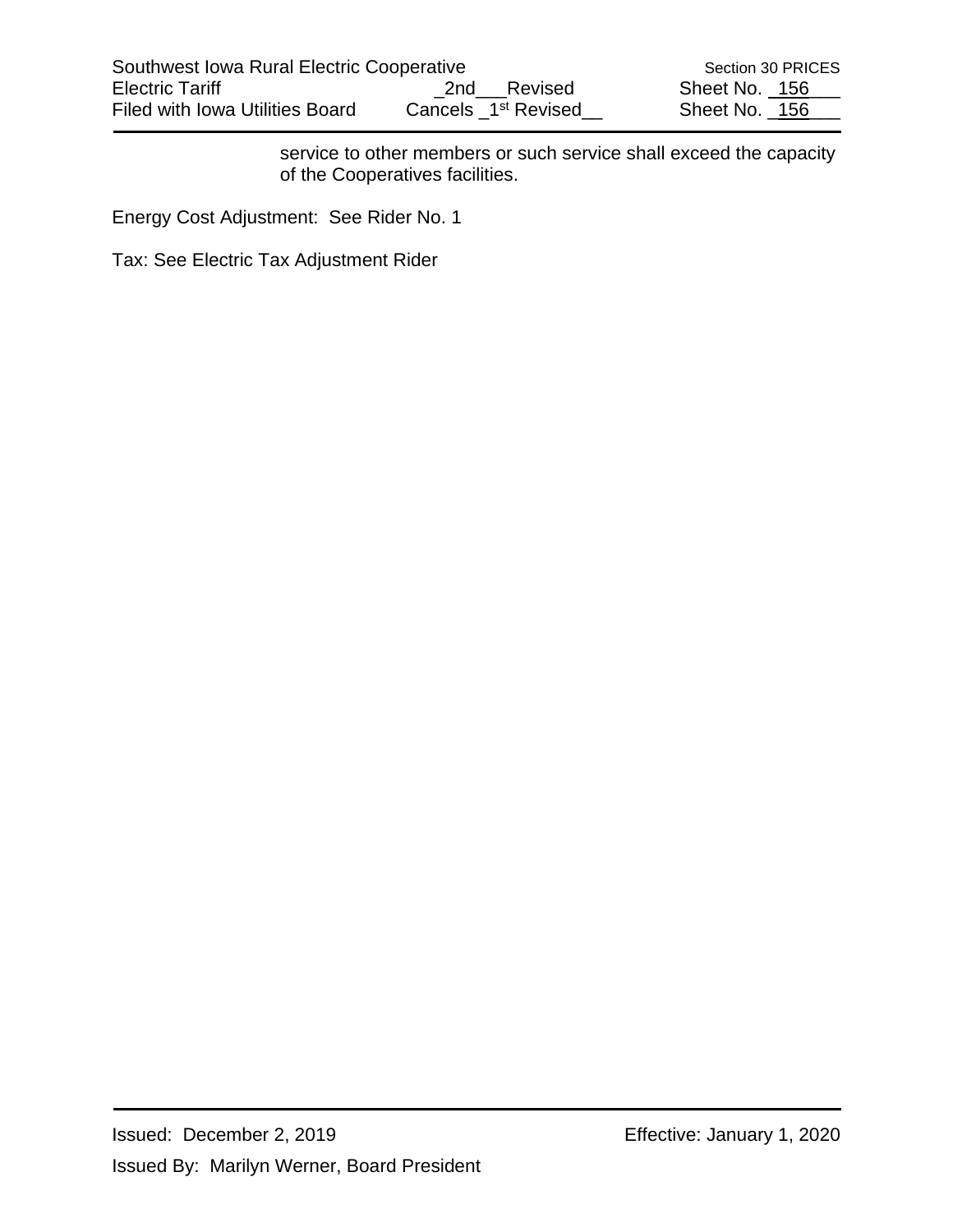| Southwest Iowa Rural Electric Cooperative                        |                                                                               |                                          |                                                                                                                                                                                                                                                                                                                                                                                                                                                                                                                               |                                 | Section 30 PRICES |
|------------------------------------------------------------------|-------------------------------------------------------------------------------|------------------------------------------|-------------------------------------------------------------------------------------------------------------------------------------------------------------------------------------------------------------------------------------------------------------------------------------------------------------------------------------------------------------------------------------------------------------------------------------------------------------------------------------------------------------------------------|---------------------------------|-------------------|
| <b>Electric Tariff</b><br><b>Filed with Iowa Utilities Board</b> |                                                                               |                                          | 2nd Revised<br>Cancels _1 <sup>st</sup> Revised_                                                                                                                                                                                                                                                                                                                                                                                                                                                                              | Sheet No. 157<br>Sheet No. _157 |                   |
|                                                                  |                                                                               |                                          |                                                                                                                                                                                                                                                                                                                                                                                                                                                                                                                               |                                 |                   |
| Price Designation: "A7" Large Power Service - Sunbest            |                                                                               |                                          |                                                                                                                                                                                                                                                                                                                                                                                                                                                                                                                               |                                 |                   |
| <b>Class of Service:</b>                                         |                                                                               |                                          | Multi-phase large industrial at available secondary voltages.                                                                                                                                                                                                                                                                                                                                                                                                                                                                 |                                 |                   |
| Service Area:                                                    | All areas                                                                     |                                          |                                                                                                                                                                                                                                                                                                                                                                                                                                                                                                                               |                                 |                   |
| Availability:                                                    | basis.                                                                        |                                          | Service availability is restricted to customers on this rate as of May<br>1, 2011. This Price Schedule is available on an individual contract                                                                                                                                                                                                                                                                                                                                                                                 |                                 |                   |
| <b>Monthly Price:</b>                                            | Pursuant to contract terms.<br>Availability Charge (No kWh)<br>Demand Charge: | Non-coincident peak kW<br>Energy Charge: | Seasonal kW- CIPCO/Alliant coincident:<br>Wholesale cost plus \$.33 per kW<br>Monthly kW - CIPCO coincident:<br>Wholesale cost plus \$.33 per kW<br>Wholesale cost plus \$.0054 per kwh                                                                                                                                                                                                                                                                                                                                       | \$191.00<br>\$3.55 each kW      |                   |
|                                                                  | reading recorded every 15 minutes.                                            |                                          | The billing demand shall be recorded by a demand meter with a<br>The non-coincident peak demand shall be the highest recorded 15-<br>minute kW demand during the billing period. The six-month<br>seasonal demand shall be the average of the 60-minute demands<br>recorded during the months of January, February, June, July,<br>August and December at the time of the CIPCO/Alliant coincident<br>peak. The monthly demand shall be the 60-minute demand<br>recorded each month at the time of the CIPCO coincident peak. |                                 |                   |
| Minimum:                                                         | this rate schedule.                                                           |                                          | 1. The minimum monthly charge, under the above prices, shall be<br>\$1.00 per kva of installed capacity but not less than the<br>Availability Charge. This charge will only apply if the monthly<br>bill is less than the minimum charge.<br>2. In the case where line extension installments are applicable, the<br>amount of the monthly line extension installment is to be<br>considered as a minimum power bill, when the line extension<br>installment is greater than the regular minimum as applied in                |                                 |                   |
|                                                                  |                                                                               |                                          |                                                                                                                                                                                                                                                                                                                                                                                                                                                                                                                               |                                 |                   |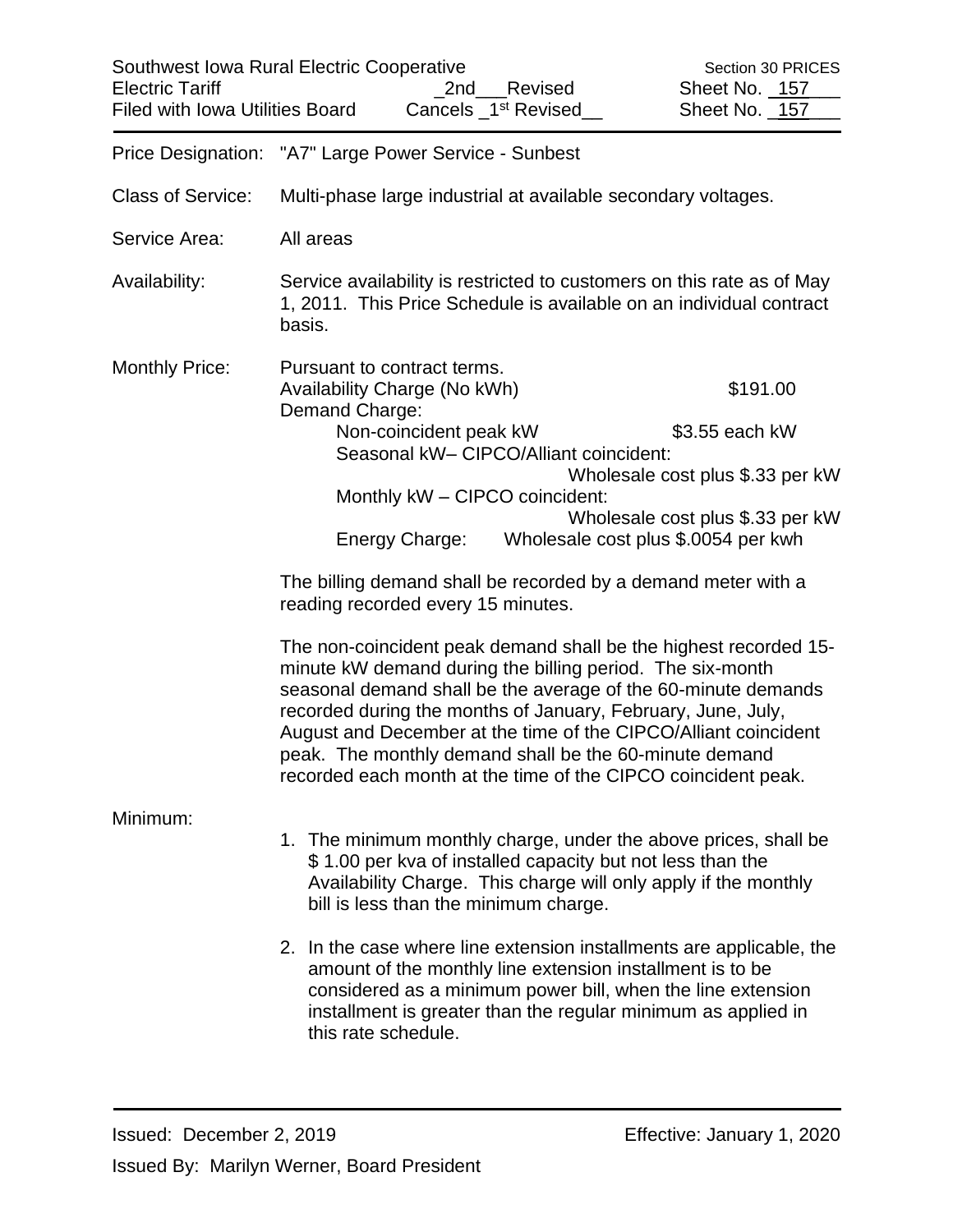| Southwest Iowa Rural Electric Cooperative | Section 30 PRICES               |                 |
|-------------------------------------------|---------------------------------|-----------------|
| <b>Electric Tariff</b>                    | 2nd Revised                     | Sheet No. 158   |
| Filed with Iowa Utilities Board           | Cancels 1 <sup>st</sup> Revised | Sheet No. _158_ |

- 3. If the monthly calculated bill is less than the monthly minimum charge, the monthly minimum charge will apply.
- Billing: The bill is the amount computed when applying the transformer service charge, the energy cost adjustment and the above price to the number of kWh consumed. Bills are rendered on or about the 10th day of each month and the bill is due on or about the 30th of each month. The bill becomes delinquent if not paid within 20 days of the billing date and late payment charge shall apply after that date.

When payment is made after 20 days from the billing date, a late payment charge is added. The late payment charge will be 1.5 percent of the unpaid balance.

Payments received by mail after the due date and postmarked on or before the due date will be accepted without a late payment charge.

An additional day will be allowed for payments made at the office of the Cooperative if the delinquent date falls on a day when the office is not open to receive payments. Each member consumer shall be granted one complete forgiveness of a late payment charge per calendar year.

Restrictions: The member agrees to maintain unity power factor as nearly as practical. The Cooperative reserves the right to measure such power factor at any time. Should such measurements indicate that the power factor at the time of maximum demand is less than ninety-five percent (95%), the demand for billing purpose shall be adjusted by increasing the measured demand one percent (1%) for each one percent (1%) by which the average power factor is less than ninety-five percent (95%) lagging.

> In which case where the simultaneous multi-phase load is about to exceed the capability of the installed transformer, it shall be the responsibility of the member to make arrangements with the Cooperative for the installation of suitable transformers before such simultaneous load exceed the capability of the presently installed transformers.

> The Cooperative reserves the right to limit the capacity of any multiphase service when, in its judgment, such service will impair the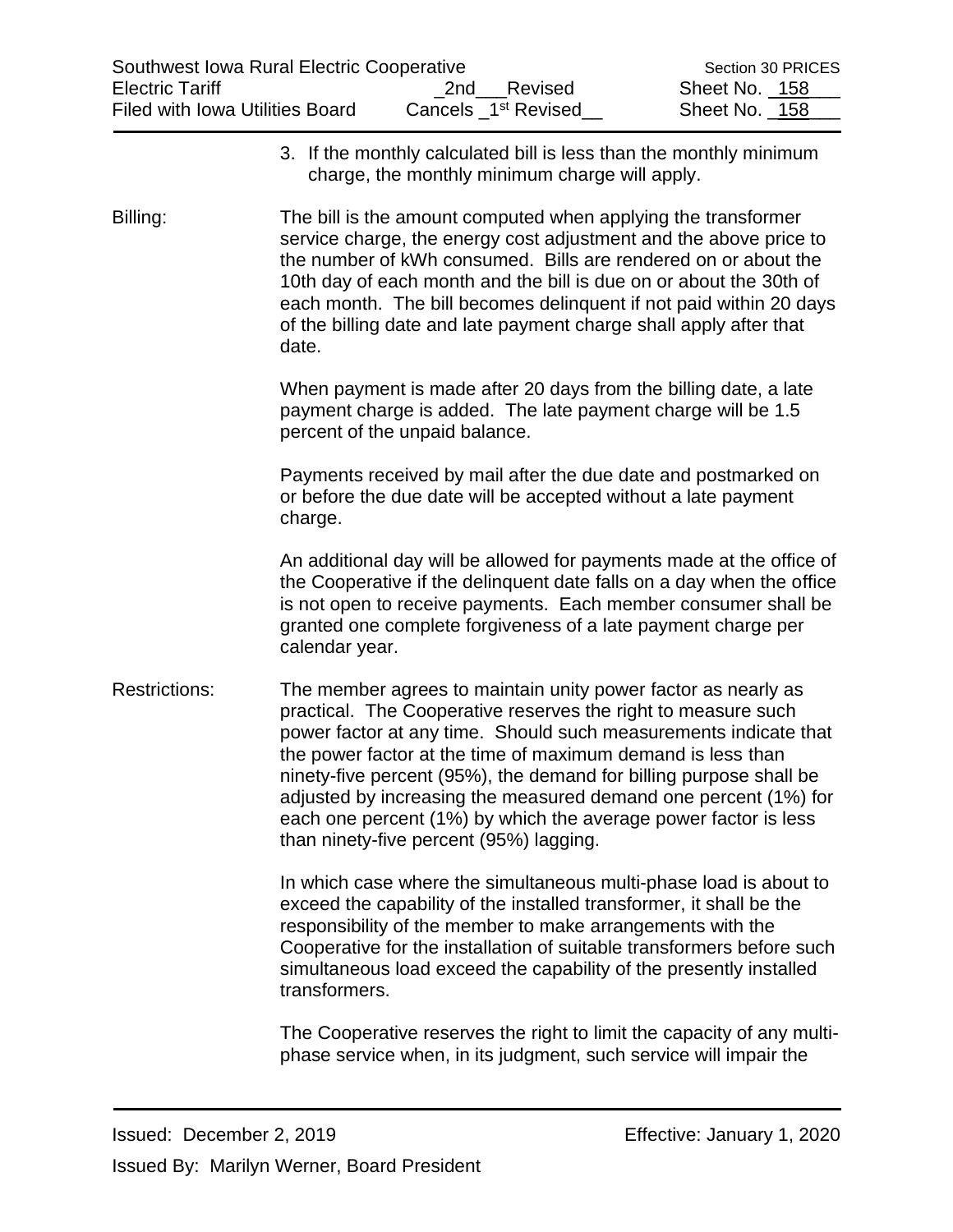| Southwest Iowa Rural Electric Cooperative | Section 30 PRICES               |                 |
|-------------------------------------------|---------------------------------|-----------------|
| <b>Electric Tariff</b>                    | 2nd Revised                     | Sheet No. 159   |
| Filed with Iowa Utilities Board           | Cancels 1 <sup>st</sup> Revised | Sheet No. _159_ |

service to other members or such service shall exceed the capacity of the Cooperative's facilities.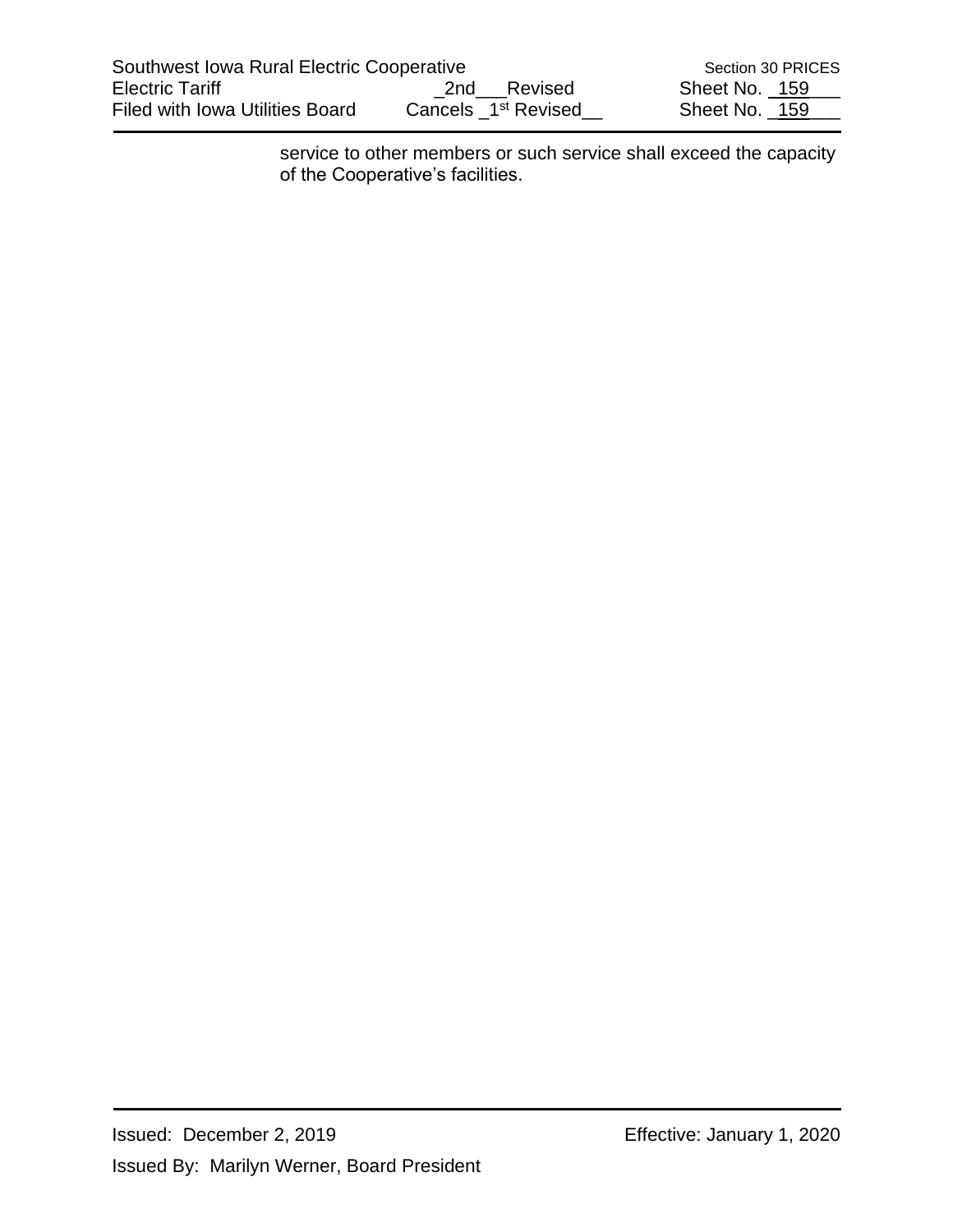| Southwest Iowa Rural Electric Cooperative | Section 30 PRICES   |                 |
|-------------------------------------------|---------------------|-----------------|
| <b>Electric Tariff</b>                    | 3rd Revised         | Sheet No. 160   |
| <b>Filed with Iowa Utilities Board</b>    | Cancels 2nd Revised | Sheet No. _160_ |

Price Designation: "A8" Unmetered Lighting Service

Class of Service: Lighting

Service Area: All areas

Availability: Service availability is restricted to customers on this rate as of August 1, 2011 and those customers transferred from Alliant Energy in 2021.

Monthly Price: \$7.95 per 175W mercury-vapor light plus applicable ECA and Taxes. Assumed energy usage of 80 kWh per light per month.

> \$29.95 per 400W High-Pressure Sodium light plus applicable ECA and Taxes. Assumed energy usage of 160 kilo-watt hours per light per month.

> \$23.95 per 250W High-Pressure Sodium light plus applicable ECA and Taxes. Assumed energy usage of 104 kilo-watt hours per light per month.

\$16.95 per 150W LED light plus applicable ECA and Taxes. Assumed energy usage of 55 kilo-watt hours per light per month.

\$8.95 per 50W LED light plus applicable ECA and Taxes. Assumed energy usage of 18 kilo-watt hours per light per month.

Energy Cost Adjustment: See Rider No. 1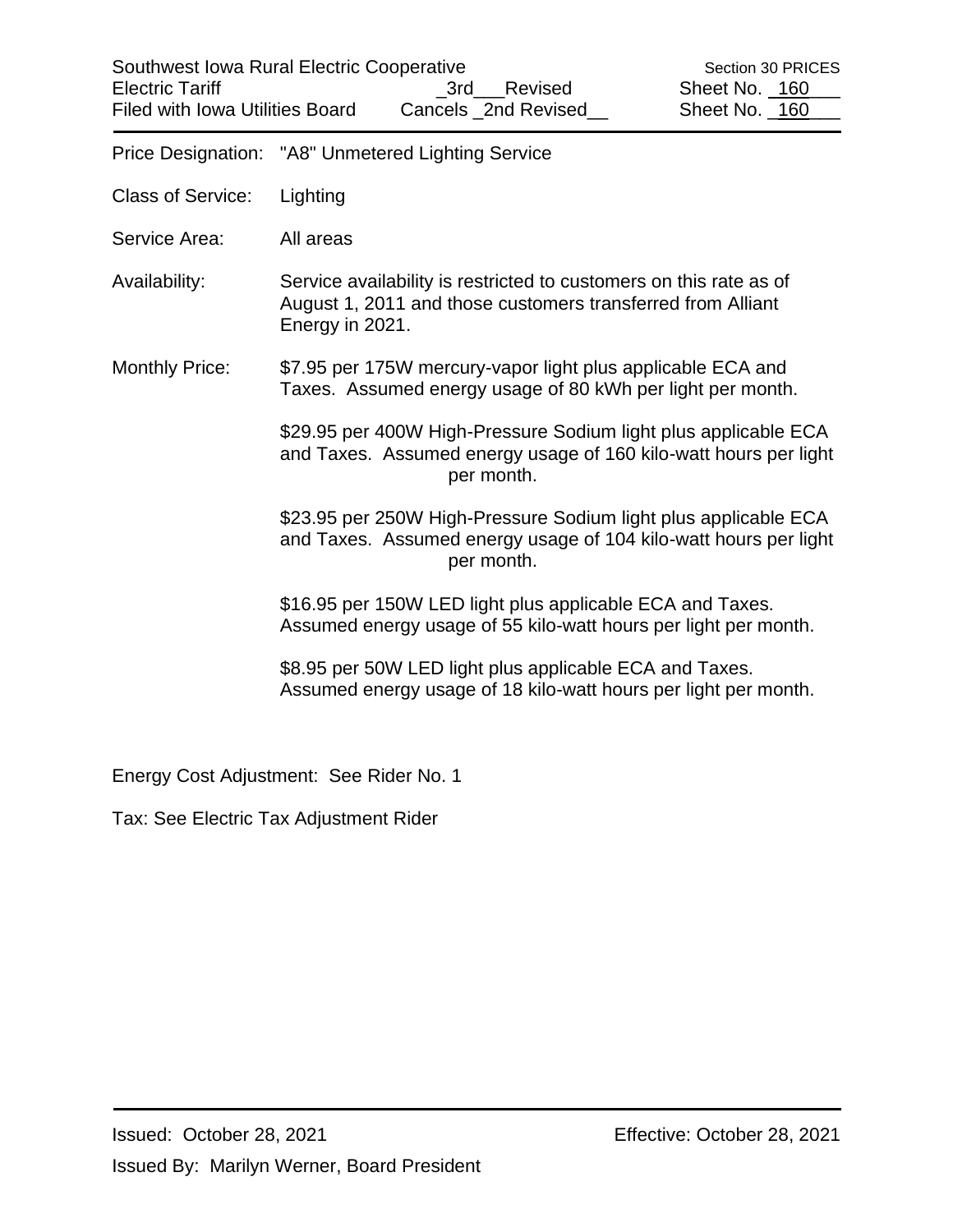Energy Adjustment Clause – Rider No. 1

Applicable to Price Schedules A1, A2, A4, A5, A6 and A8.

The energy adjustment charge shall provide for change of the price per kilowatt hour consumed to equal the average cost per kilowatt hour delivered by the utility's system. Prior to each billing cycle the Cooperative shall determine the adjustment amount to be charged for each energy unit, consumed under the rates set forth by the Cooperative. The calculation shall be:

 $E0 = CO / Q0$ 

 $E0 =$  the energy adjustment charge to be used in the next customer billing cycle rounded on a consistent basis to either the nearest \$.00001/ kWh. For deliveries at voltages higher than secondary line voltages, appropriate factors should be applied to the adjustment charge to recognize the lower losses associated with these deliveries for Price Schedules A1, A2, A4, A5, A6 and A8.

 $CO =$  the charge by the wholesale supplier as recorded in Account 555 of the Uniform System of Accounts for the month in which E0 will be used for Price Schedules A1, A2, A4, A5, A6 and A8.

 $Q0$  = the total electric energy delivered in kWhs by the Cooperative during the month in which the expense C0 is incurred for Price Schedules A1, A2, A4, A5, A6 and A8.

B = the amount of the electric energy cost included in the base rates of the Cooperatives Price Schedules A1, A2, A4, A5, A6 and A8 divided by the test year kWhs sold to members under such Price Schedules.

> B= Proforma Test Year Purchased Power Cost Test year KWh Sold

\$5,831,786 84,283,353

 $B = $.06919$  per kWh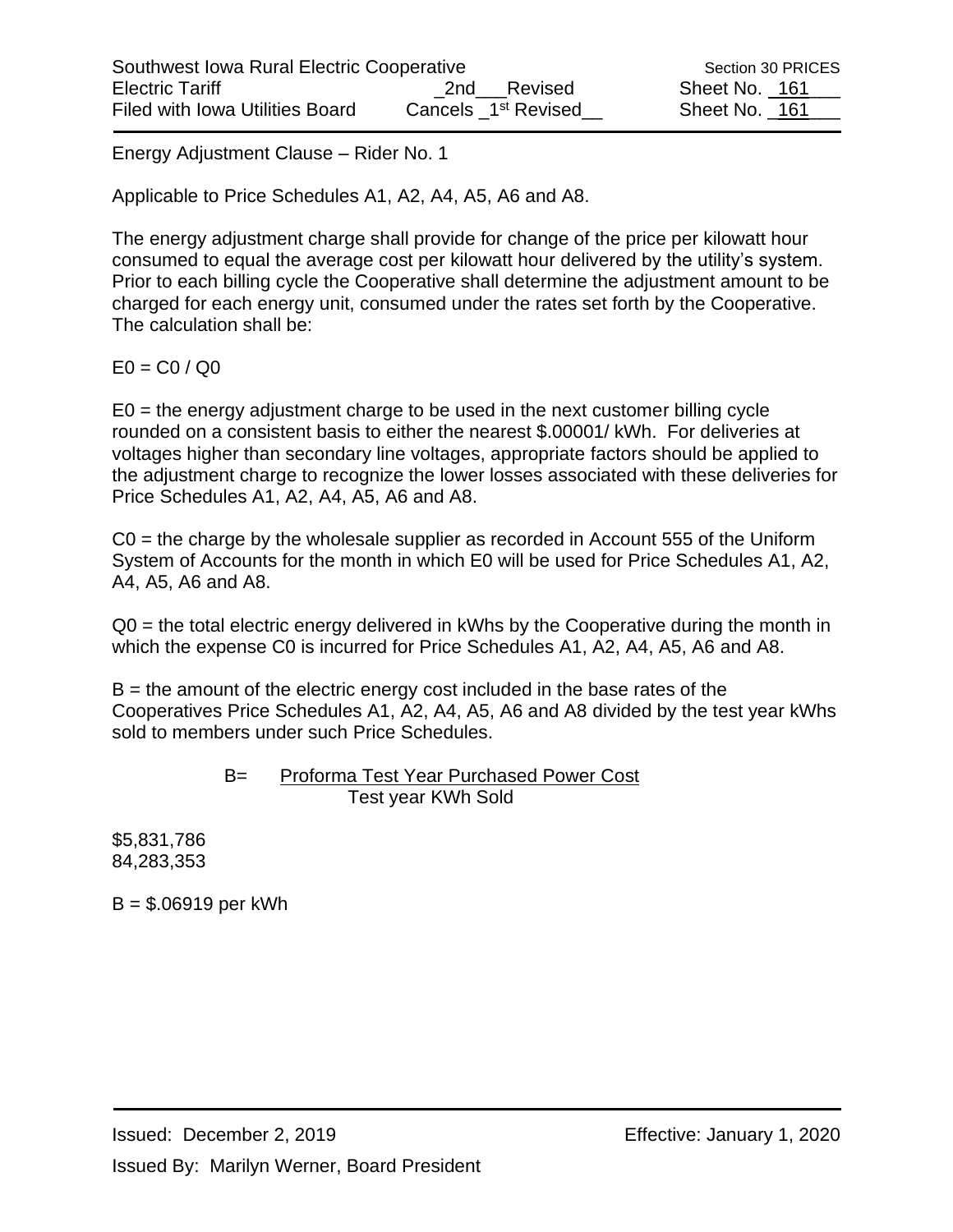Energy Adjustment Clause – Rider No. 2

Applicable to Price Schedule A3.

The energy adjustment charge shall provide for change of the price per kilowatt-hour consumed to equal the average cost per kilowatt-hour delivered by the utility's system. Prior to each billing cycle the Cooperative shall determine the adjustment amount to be charged for each energy unit, consumed under the rates set forth by the Cooperative. The calculation shall be:

 $E0 = CO / Q0$ 

 $E0$  = the energy adjustment charge to be used in the next customer billing cycle rounded on a consistent basis to either the nearest \$.00001/ kWh. For deliveries at voltages higher than secondary line voltages, appropriate factors should be applied to the adjustment charge to recognize the lower losses associated with these deliveries.

C0 = the charge by the wholesale supplier as recorded in Account 555 of the Uniform System of Accounts for the month in which E0 will be used for Price Schedule A3.

 $Q0$  = the total electric energy delivered in kWhs by the Cooperative during the month in which the expense C0 is incurred for Price Schedule A3.

B = the amount of the electric energy cost included in the base rates of the Cooperatives Price Schedule A3 divided by kWhs sold to members under such Price Schedule.

B= Proforma Test Year Purchased Power Cost Test year KWh Sold

\$575,476 14,011,383

 $B = $.04107$  per kWh